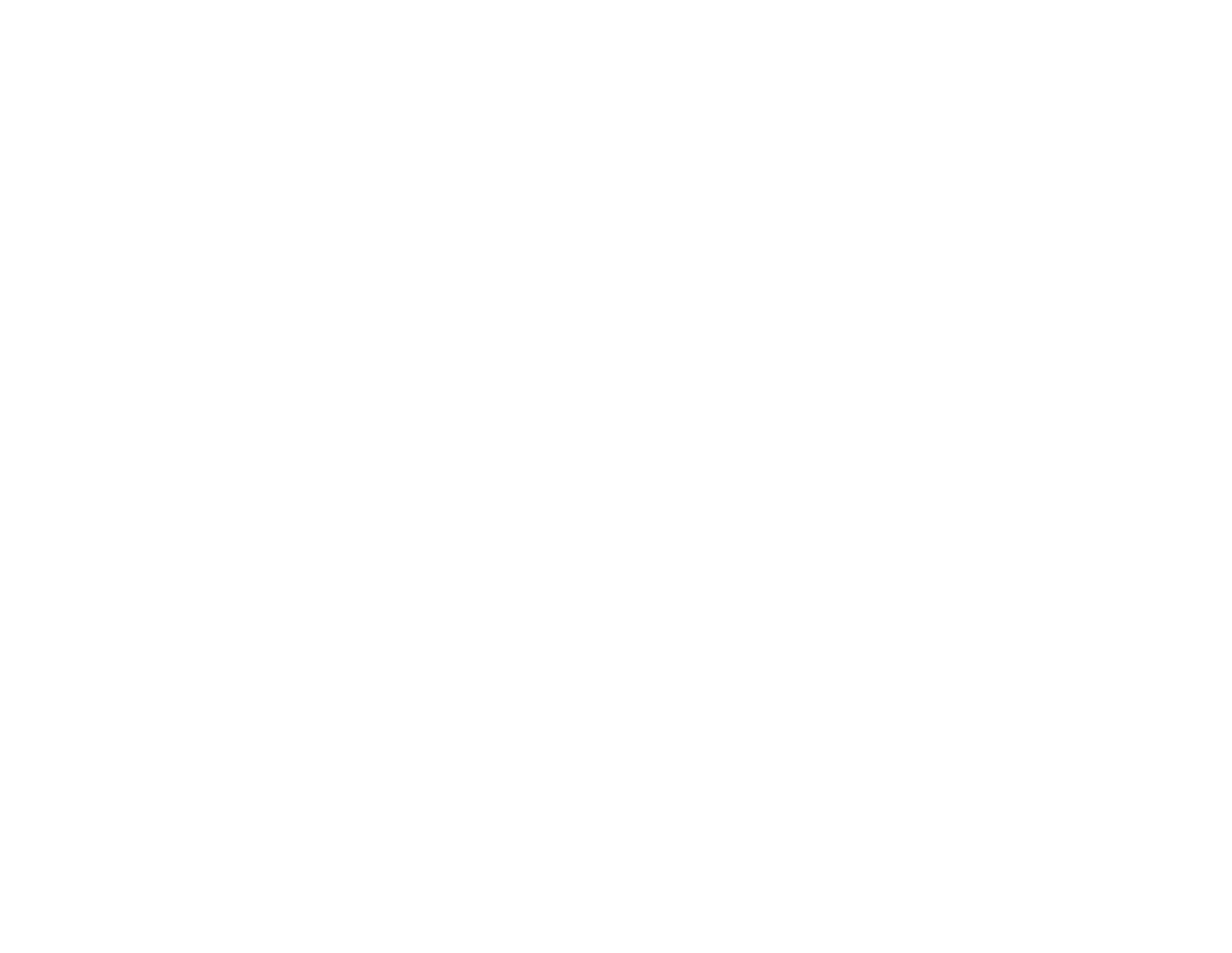| What does DSHS do well?                                                                                                                       | What could DSHS do better?                                                                                                                                             | <b>Additional Comments</b>       | <b>Client Characteristics</b>                                     |
|-----------------------------------------------------------------------------------------------------------------------------------------------|------------------------------------------------------------------------------------------------------------------------------------------------------------------------|----------------------------------|-------------------------------------------------------------------|
| The help.                                                                                                                                     | Raise the poverty levels for the programs.                                                                                                                             | none                             | 44 year old Caucasian female<br>using program(s) EVZ              |
| I like the medical help.                                                                                                                      | Don't know.                                                                                                                                                            | None                             | 5 year old Other Race,<br>Hispanic male using<br>program(s) EM    |
| They seem to respond quickly to immediate<br>crisis.                                                                                          | The working poor fall through the cracks for<br>service. This needs desperately to be<br>addressed.                                                                    | none                             | 53 year old Caucasian male<br>using program(s) V                  |
| The help and fulfilling my needs.                                                                                                             | I don't know.                                                                                                                                                          | none                             | 25 year old Caucasian male<br>using program(s) DEMV               |
| They do a good job.                                                                                                                           | Do not decrease food assistance benefits every<br>time there is an increase in SSI.                                                                                    | none                             | 36 year old Caucasian male<br>using program(s) EHMV               |
| When she goes to the doctor she is able to get<br>help.                                                                                       | None.                                                                                                                                                                  |                                  | 11 year old Other Race,<br>Hispanic female using<br>program(s) EM |
| The childcare was easy to get and they were<br>very helpful.                                                                                  | The different programs should work together<br>better. I shouldn't have to see a different person<br>for each different program.                                       |                                  | 15 year old Caucasian male<br>using program(s) CEM                |
| I've never had any problems.                                                                                                                  | They should make it mandatory to have a<br>urinalysis in order to qualify for assistance or<br>services. Too many people are using your<br>benefits to get drugs.      | None.                            | 9 year old Caucasian female<br>using program(s) EM                |
| They really help the families that need it the<br>most.                                                                                       | Women who don't get child support should be<br>able to qualify for a grant. They want you to look<br>for work but I can't because I take care of my<br>son and my mom. |                                  | 31 year old Other Race,<br>Hispanic female using<br>program(s) EM |
| Some of the case managers are very helpful.<br>Randi Flanigan, Myrna Ritemeir and Sue<br>Messenger in the Aberdeen office are<br>outstanding. | They should make a list of all the different<br>financial services that they have. I don't know<br>what they all are and I can't seem to find out.                     |                                  | 6 year old Caucasian male<br>using program(s) EHM                 |
| I like that they are there to give support in<br>difficult times.                                                                             | I have difficulty with the medical spenddowns.<br>My spenddown of \$2400.00 was very difficult to<br>reach.                                                            |                                  | 51 year old Caucasian male<br>using program(s) HV                 |
| The help we receive.                                                                                                                          | With people who have mental issues, the<br>Department should communicate with family<br>members.                                                                       | None                             | 19 year old Caucasian female<br>using program(s) ADHMV            |
| I like the way they were willing to compromise<br>with me on the services.                                                                    | I think the DVR office in Ellensburg should not<br>be part of the DSHS office.                                                                                         | none                             | 22 year old Caucasian female<br>using program(s) V                |
| They could treat people with more respect.                                                                                                    | I did not understand why they kept denying me<br>help all the time.                                                                                                    | They treated me like I was dirt. | 53 year old Caucasian male<br>using program(s) EMV                |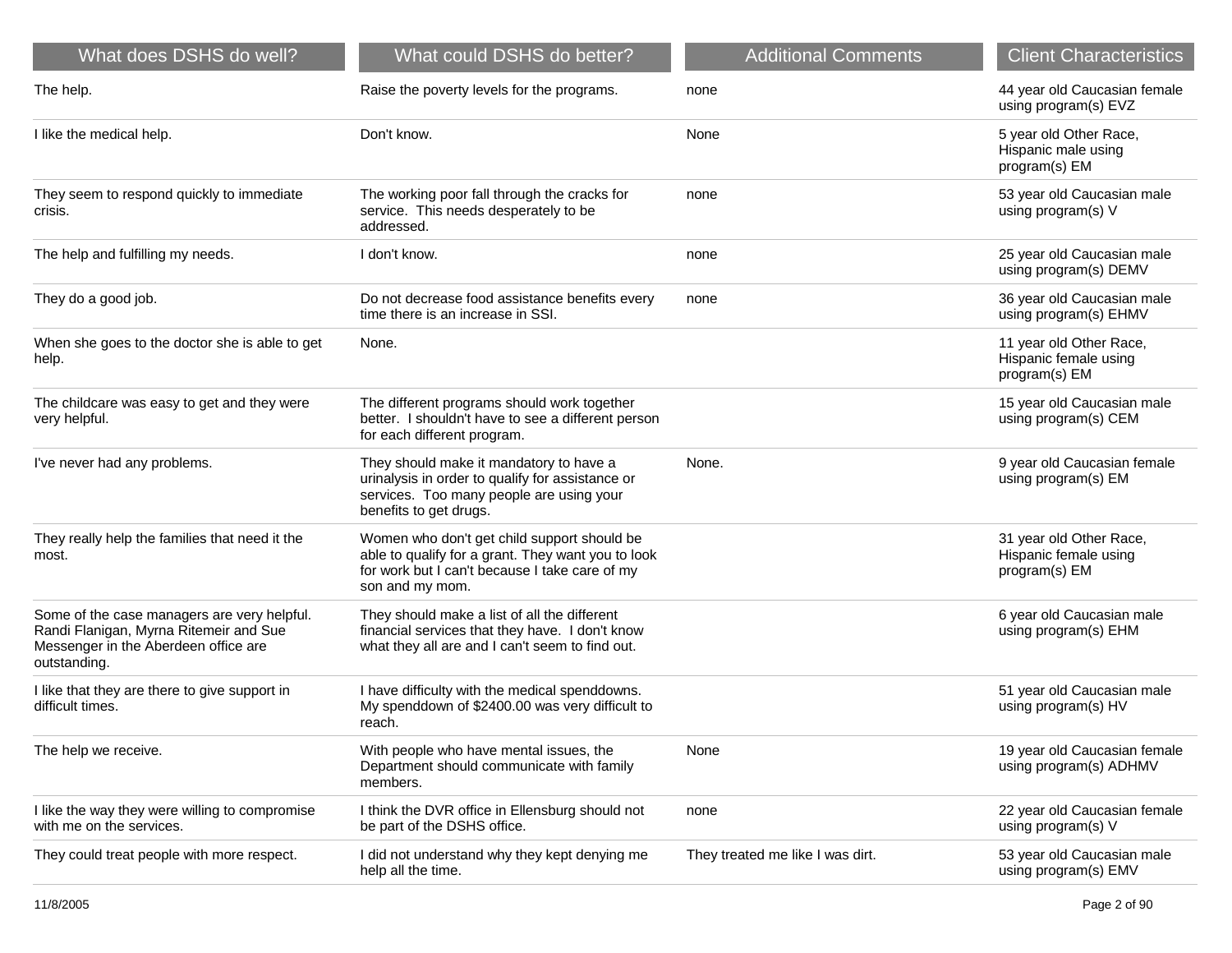| What does DSHS do well?                                           | What could DSHS do better?                                                                                                                                                                                                                                                                                           | <b>Additional Comments</b>                                                                                                               | <b>Client Characteristics</b>                                    |
|-------------------------------------------------------------------|----------------------------------------------------------------------------------------------------------------------------------------------------------------------------------------------------------------------------------------------------------------------------------------------------------------------|------------------------------------------------------------------------------------------------------------------------------------------|------------------------------------------------------------------|
| I really like my DVR counselor. She makes me<br>feel comfortable. | When is comes time for my eligibility reviews,<br>they send me the appointment letter which tells<br>me to bring in the completed review form. But<br>they never send the review form with the letter. I<br>always have to call them up and ask for it.                                                              | None.                                                                                                                                    | 25 year old Caucasian female<br>using program(s) EMVZ            |
| Nothing at all. My worker treats me badly.                        | Treat people with more respect.                                                                                                                                                                                                                                                                                      | none                                                                                                                                     | 41 year old Caucasian male<br>using program(s) EM                |
| I like working with ESA, DDD, and DVR.                            | The case manager needs to be more honest<br>with us.                                                                                                                                                                                                                                                                 | None                                                                                                                                     | 38 year old Caucasian female<br>using program(s) DEMV            |
| I like how they treat me with dignity and respect.                | They could provide a cost of living raise each<br>year.                                                                                                                                                                                                                                                              | None                                                                                                                                     | 20 year old Caucasian male<br>using program(s) EMV               |
| The fact they are knowledgeable about what<br>they are doing.     | I don't know.                                                                                                                                                                                                                                                                                                        | None                                                                                                                                     | 42 year old Caucasian male<br>using program(s) EV                |
| The new computer system of EBT.                                   | They need to publicize that Washington Mutual<br>does not charge a surcharge for using their ATM<br>for EBT.                                                                                                                                                                                                         | I think the emphasis when describing ethnic<br>group should be on American when there is a<br>subgroup like Asian, Italian, German, etc. | 48 year old female using<br>program(s) VZ                        |
| Not a lot.                                                        | Help more people like myself that do not look<br>like they are disabled.                                                                                                                                                                                                                                             | none                                                                                                                                     | 25 year old Caucasian female<br>using program(s) V               |
| How they treat us with warmth, compassion and<br>understanding.   | Nothing.                                                                                                                                                                                                                                                                                                             | Their service is excellent.                                                                                                              | 56 year old Asian American<br>male using program(s) EHMV         |
| I like the case managers that work in the<br>Wenatchee CSO.       | They need more money to help with the medical<br>expenses of people that are really in need. Our<br>medications cost over \$2000.00 each month.                                                                                                                                                                      | The people at the front desk in the CSO<br>should have known to tell us about the help<br>available from the kidney foundation.          | 53 year old Caucasian female<br>using program(s) E               |
| The way they empower people.                                      | Get rid of the waiting lists.                                                                                                                                                                                                                                                                                        | None                                                                                                                                     | 33 year old African American<br>female using program(s) V        |
| The medical program is very good.                                 | Some workers in the Yakima CSO treat certain<br>people better than other people.                                                                                                                                                                                                                                     |                                                                                                                                          | 4 year old Caucasian male<br>using program(s) EM                 |
| Nothing.                                                          | They won't return phone calls. I've had 3<br>different workers in the Yakima CSO and none of<br>them return my calls. I've had to call 4 or 5 times<br>to reach them. I've had my benefits cancelled<br>because I had to work and couldn't keep an<br>appointment, even though I called to tell them<br>my schedule. |                                                                                                                                          | 11 year old Caucasian male<br>using program(s) CEM               |
| Everyone has helped me equally.                                   | Nothing.                                                                                                                                                                                                                                                                                                             |                                                                                                                                          | 25 year old American Indian<br>female using program(s) EMZ       |
| That help is available to me.                                     | No comment.                                                                                                                                                                                                                                                                                                          |                                                                                                                                          | 27 year old Other Race,<br>Hispanic female using<br>program(s) M |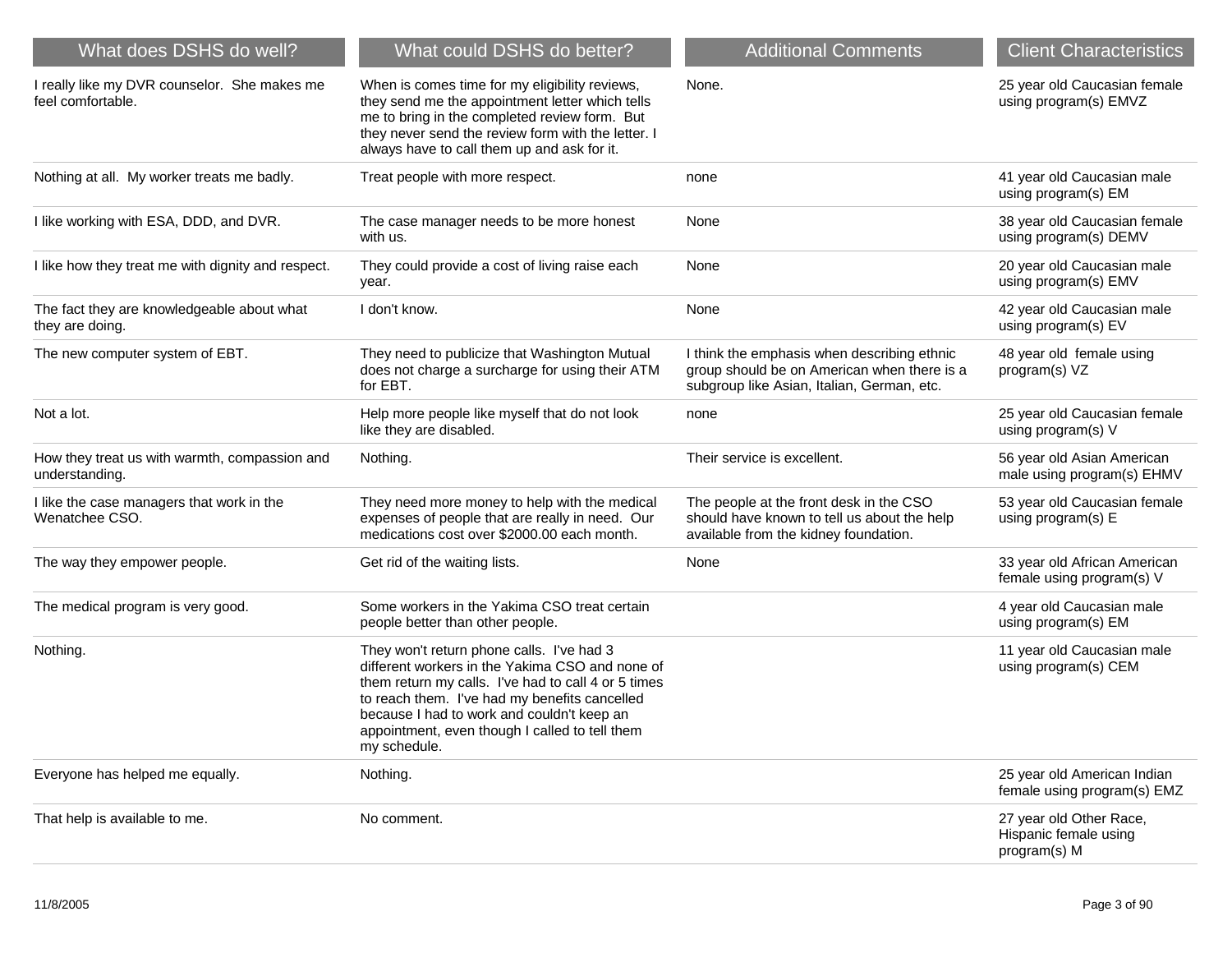| What does DSHS do well?                                                                                                                                                              | What could DSHS do better?                                                                                                                                      | <b>Additional Comments</b>                                                                | <b>Client Characteristics</b>                                      |
|--------------------------------------------------------------------------------------------------------------------------------------------------------------------------------------|-----------------------------------------------------------------------------------------------------------------------------------------------------------------|-------------------------------------------------------------------------------------------|--------------------------------------------------------------------|
| Some of the childcare workers are very good<br>about giving us answers to questions.                                                                                                 | The CSO's need more receptionists in the<br>waiting area.                                                                                                       |                                                                                           | 4 year old Other Race,<br>Hispanic male using<br>program(s) EM     |
| Mrs. Campbell in the Pierce South office is<br>wonderful to work with.                                                                                                               | They need more understanding people to work<br>the receptionist counter.                                                                                        |                                                                                           | 12 year old Caucasian male<br>using program(s) EHM                 |
| I like being able to do the 6 month eligibility<br>reviews by mail instead of having to go to the<br>office.                                                                         | Please find funding for adult dental care. I don't<br>mean cosmetic care, but for the pain.                                                                     |                                                                                           | 8 year old Other Race female<br>using program(s) M                 |
| Nothing.                                                                                                                                                                             | I don't know.                                                                                                                                                   | Doctors in Longview are not accepting new<br>patients who use Medicaid.                   | 42 year old American Indian<br>male using program(s) EHMV          |
| No comment.                                                                                                                                                                          | A better response to my needs from Economic<br>Services.                                                                                                        |                                                                                           | 60 year old Other Race,<br>Hispanic female using<br>program(s) AEM |
| The medical program.                                                                                                                                                                 | Give people a permanent, assigned caseworker,<br>instead of having to see someone new each time.                                                                |                                                                                           | 7 year old Caucasian female<br>using program(s) EM                 |
| None.                                                                                                                                                                                | None.                                                                                                                                                           |                                                                                           | 28 year old Caucasian female<br>using program(s) MZ                |
| I like that medical pays for the visiting nurse that<br>comes to my house to help with my low birth<br>weight baby. Also, that there are no pre-existing<br>conditions restrictions. | Not every medical clinic will honor your medical<br>coupons.                                                                                                    |                                                                                           | 35 year old Asian American<br>female using program(s) M            |
| The help was there when I needed it.                                                                                                                                                 | The medical program should cover drugs for<br>people who are on a fixed income that is above<br>their standard. Do away with the deductibles and<br>spend-down. | none                                                                                      | 58 year old Caucasian male<br>using program(s) EMVZ                |
| Nothing.                                                                                                                                                                             | DVR needs a lot more financial resources for<br>their programs. DSHS as a whole needs to co-<br>ordinate resources and knowledge of programs<br>available.      | Going through school from grade school<br>through high school, I fell between the cracks. | 24 year old Caucasian male<br>using program(s) V                   |
| The help.                                                                                                                                                                            | Standards need to be raised.                                                                                                                                    | None                                                                                      | 23 year old Caucasian male<br>using program(s) EMV                 |
| None.                                                                                                                                                                                | None.                                                                                                                                                           |                                                                                           | 7 year old Caucasian male<br>using program(s) M                    |
| I like the help with medical and dental.                                                                                                                                             | A child living at home and being supported by<br>their parents should be able to get medical up to<br>age 21.                                                   |                                                                                           | 16 year old Caucasian female<br>using program(s) M                 |
| They are nice and polite.                                                                                                                                                            | Nothing.                                                                                                                                                        | none                                                                                      | 56 year old Caucasian male<br>using program(s) EV                  |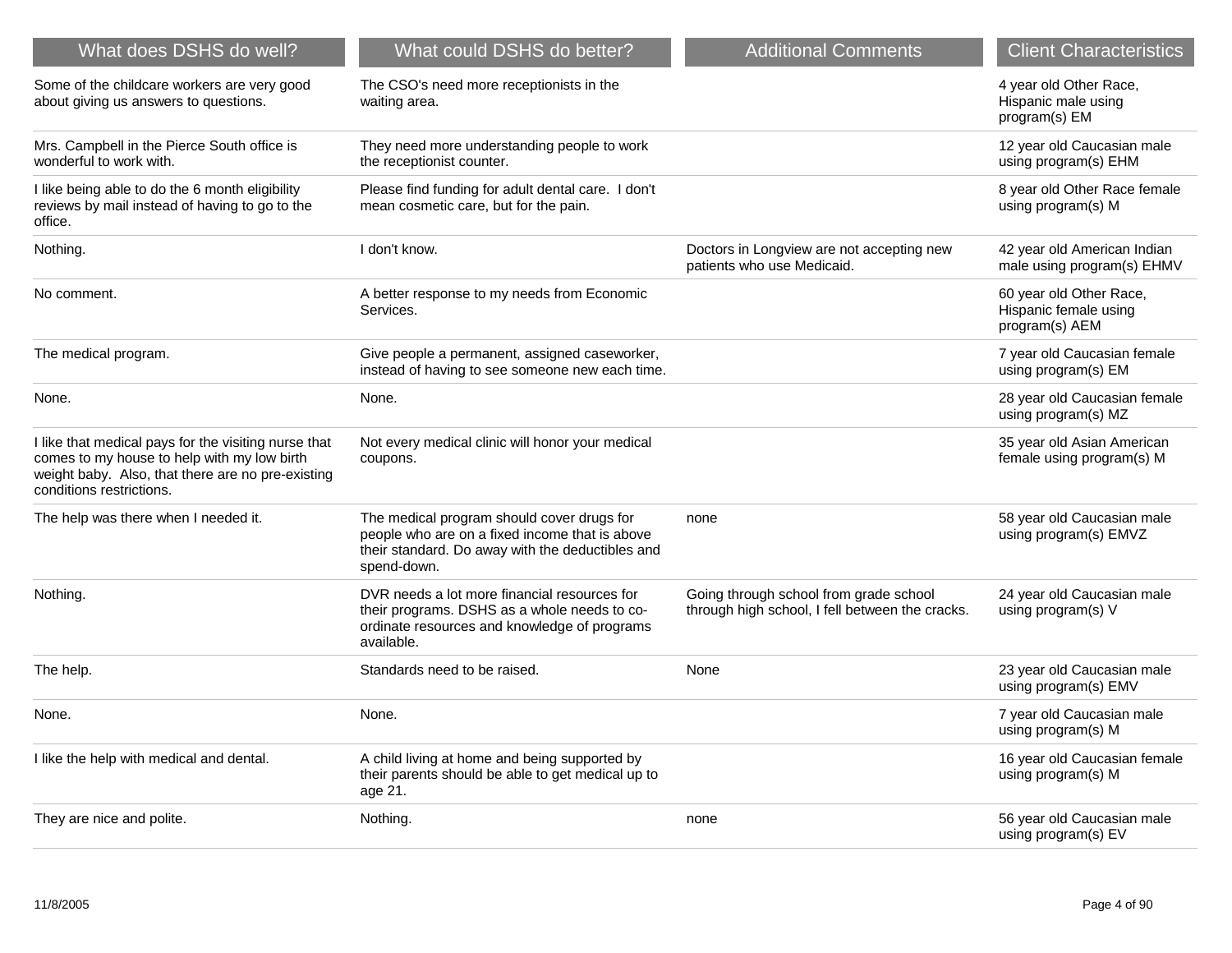| What does DSHS do well?                                                                                         | What could DSHS do better?                                                                                                                     | <b>Additional Comments</b>                                                                  | <b>Client Characteristics</b>                                           |
|-----------------------------------------------------------------------------------------------------------------|------------------------------------------------------------------------------------------------------------------------------------------------|---------------------------------------------------------------------------------------------|-------------------------------------------------------------------------|
| Nothing really.                                                                                                 | More funding for all DSHS programs.                                                                                                            | None                                                                                        | 47 year old male using<br>program(s) V                                  |
| I like the Pierce South CSO. I get right in and<br>don't have to wait.                                          | None.                                                                                                                                          |                                                                                             | 50 year old Caucasian female<br>using program(s) EM                     |
| The help.                                                                                                       | The people at the front desk in the CSO could<br>show more respect.                                                                            | none                                                                                        | 40 year old American Indian<br>female using program(s)<br><b>DEHMSV</b> |
| Nothing.                                                                                                        | I believe the US citizens should have the same<br>eligibility requirements and funding for programs<br>as foreigners have under the programs.  | none                                                                                        | 51 year old Caucasian female<br>using program(s) EMV                    |
| Ann Gessini, the DDD case manager is excellent<br>in doing her job. She makes us feel like we are<br>important. | Increase housing availability and day programs<br>for people with disabilities.                                                                | None                                                                                        | 21 year old Caucasian female<br>using program(s) DMV                    |
| None.                                                                                                           | The caseworkers should be more understanding.                                                                                                  |                                                                                             | 13 year old American Indian<br>female using program(s) EM               |
| None.                                                                                                           | None.                                                                                                                                          |                                                                                             | 3 year old Caucasian female<br>using program(s) EM                      |
| Everything.                                                                                                     | Nothing.                                                                                                                                       | None                                                                                        | 24 year old Caucasian female<br>using program(s) ADEMV                  |
| You really helped my Mom when she had a<br>medical emergency.                                                   | The CSO needs to return phone calls much<br>sooner than they do now.                                                                           |                                                                                             | 14 year old American Indian<br>male using program(s) EM                 |
| The help.                                                                                                       | Faster reply time.                                                                                                                             | none                                                                                        | 21 year old Caucasian,<br>Hispanic male using<br>program(s) E           |
| The receptionist in the Port Angeles CSO is very<br>nice and helpful. I think her name is Alice.                | Sometimes it is so hard to get medications.<br>There are two that I must have and they aren't<br>covered by the coupon.                        |                                                                                             | 8 year old Caucasian male<br>using program(s) EM                        |
| Nothing.                                                                                                        | DVR doesn't have the first clue about working<br>with people who have a significant problem.<br>They need to focus their efforts in this area. | none                                                                                        | 53 year old Caucasian,<br>Hispanic female using<br>program(s) V         |
| My contacts with DSHS have been very easy<br>and favorable.                                                     | The eligibility guidelines should be able to be<br>adjusted for people with special circumstances.                                             |                                                                                             | 7 year old Caucasian male<br>using program(s) M                         |
| They're usually pretty prompt about getting me in<br>for appointments.                                          | My Mom is disabled and can't work, but she only<br>gets \$10 in food stamps.                                                                   |                                                                                             | 31 year old Caucasian female<br>using program(s) EM                     |
| If it weren't for DSHS we would be homeless and<br>destitute.                                                   | DVR did not make clear to me how they could<br>help me. They made a lot of promises to me<br>and then let me down.                             |                                                                                             | 47 year old Caucasian female<br>using program(s) CEMV                   |
| The help with Food Assistance.                                                                                  | Make it easier for single individuals to get<br>medical, money grant, and DVR services.                                                        | DVR needs to communicate at least once a<br>month with clients who are on the waiting list. | 42 year old Caucasian male<br>using program(s) EV                       |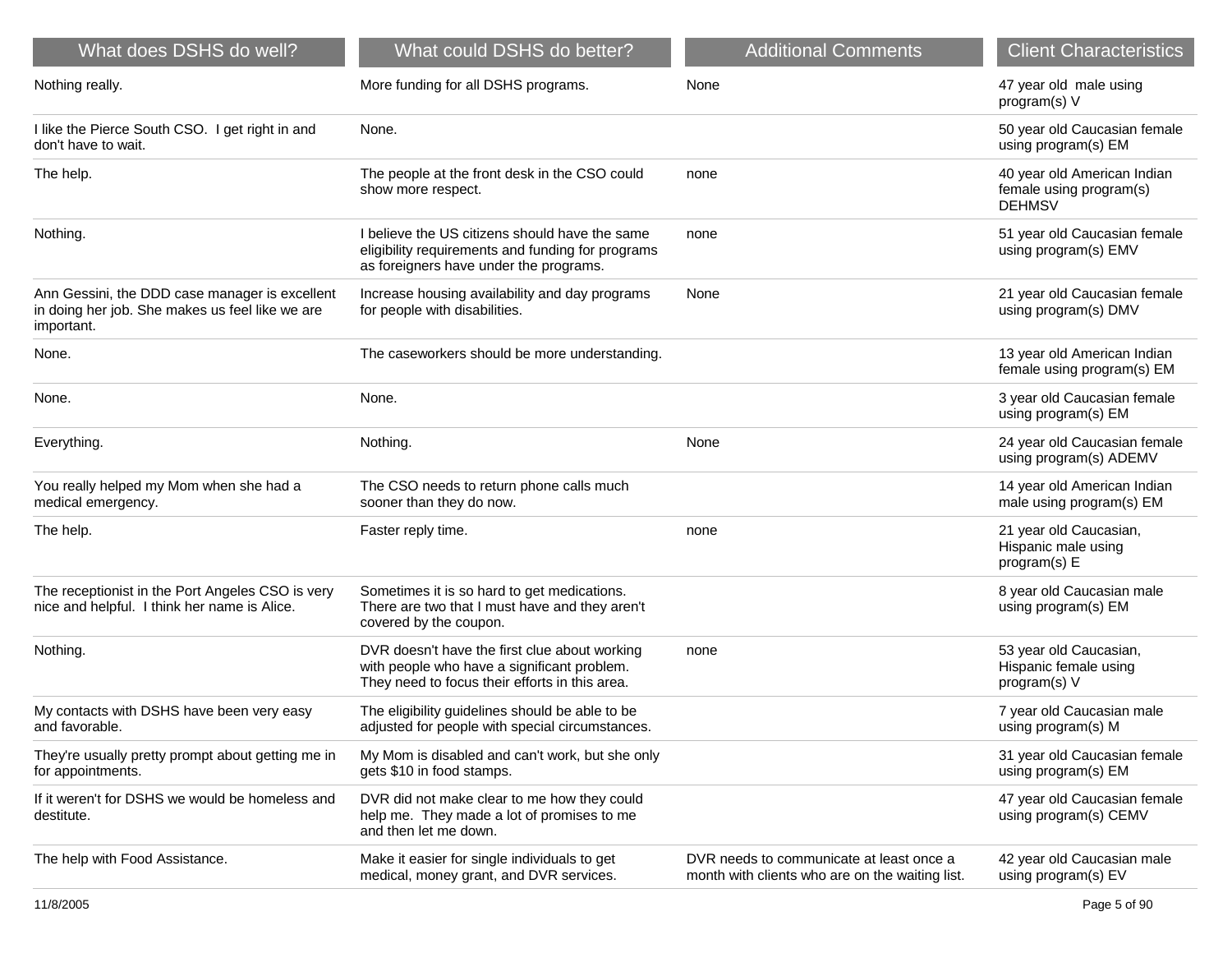| What does DSHS do well?                                                                  | What could DSHS do better?                                                                                                 | <b>Additional Comments</b> | <b>Client Characteristics</b>                                       |
|------------------------------------------------------------------------------------------|----------------------------------------------------------------------------------------------------------------------------|----------------------------|---------------------------------------------------------------------|
| Their support.                                                                           | Provide practical living skills for life after DSHS.                                                                       | None                       | 36 year old Other Race,<br>Hispanic female using<br>program(s) EHMV |
| The help.                                                                                | Nothing.                                                                                                                   | none                       | 32 year old Caucasian female<br>using program(s) V                  |
| I like that they explain clearly what I don't<br>understand.                             | No comment.                                                                                                                |                            | 3 year old Other Race,<br>Hispanic male using<br>program(s) M       |
| I've never had any problems.                                                             | I can't think of anything.                                                                                                 |                            | 67 year old American Indian<br>female using program(s) AM           |
| The help.                                                                                | Give the Food Assistance on the 1st day of the<br>month.                                                                   | none                       | 17 year old Caucasian female<br>using program(s) EMV                |
| I like the food stamp part of DSHS.                                                      | Nothing right now.                                                                                                         |                            | 27 year old Asian American<br>male using program(s) V               |
| They have been reliable.                                                                 | Any one office doesn't know what another office<br>is doing. There is too much duplication and not<br>enough coordination. |                            | 54 year old Caucasian male<br>using program(s) EM                   |
| The workers in the Renton CSO go "beyond".<br>They've got outstanding patience.          | None.                                                                                                                      |                            | 59 year old Caucasian female<br>using program(s) EM                 |
| Nothing.                                                                                 | Be easier to talk to a real person than using the<br>call center.                                                          | none                       | 40 year old Caucasian female<br>using program(s) EMVZ               |
| Nancy Joyce in the Pierce South office is very<br>good.                                  | None.                                                                                                                      |                            | 32 year old Other Race<br>female using program(s) EM                |
| They were there to help us when we needed it.                                            | None.                                                                                                                      |                            | 31 year old Caucasian male<br>using program(s) E                    |
| It's been very nice to have your medical since<br>our private medical insurance ran out. | None.                                                                                                                      |                            | 3 year old Caucasian female<br>using program(s) M                   |
| They are considerate.                                                                    | They need to accommodate people who cannot<br>read or write; especially, during the initial<br>application process.        | none                       | 52 year old Caucasian male<br>using program(s) ADM                  |
| The paperwork involved in applying seems to be<br>pretty straightforward.                | Work on getting more medical and vision<br>providers and we especially need more dentists<br>to take the medical coupons.  |                            | 16 year old Caucasian male<br>using program(s) M                    |
| I can't complain about anything.                                                         | Too much paperwork for eligibility reviews.                                                                                |                            | 2 year old Other Race,<br>Hispanic female using<br>program(s) M     |
| Nothing.                                                                                 | More respect from the workers in the offices.                                                                              | None                       | 26 year old Caucasian female                                        |

using program(s) CEHMVZ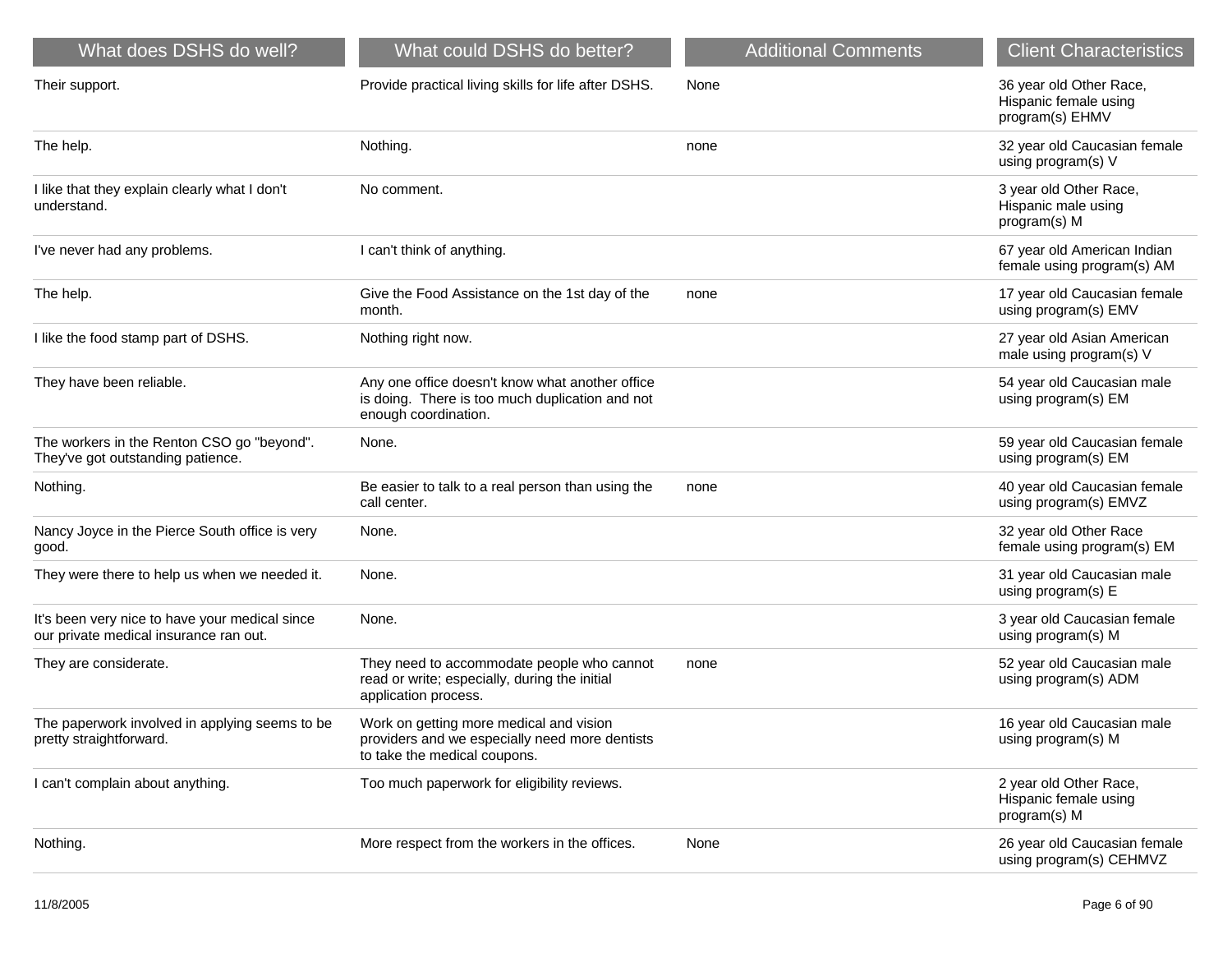| What does DSHS do well?                                                                              | What could DSHS do better?                                                                                                                                                                                                                                                                                                                                                 | <b>Additional Comments</b>                                                                                                                                                                                                                                                                                                                                                                           | <b>Client Characteristics</b>                            |
|------------------------------------------------------------------------------------------------------|----------------------------------------------------------------------------------------------------------------------------------------------------------------------------------------------------------------------------------------------------------------------------------------------------------------------------------------------------------------------------|------------------------------------------------------------------------------------------------------------------------------------------------------------------------------------------------------------------------------------------------------------------------------------------------------------------------------------------------------------------------------------------------------|----------------------------------------------------------|
| None.                                                                                                | They need to have more family homes in the<br>Federal Way area.                                                                                                                                                                                                                                                                                                            | I live in a family home, and do not need to go<br>to any of the DSHS offices.                                                                                                                                                                                                                                                                                                                        | 51 year old female using<br>program(s) ADM               |
| Their help.                                                                                          | Extend authorization for mental health for longer<br>periods.                                                                                                                                                                                                                                                                                                              | Why do they keep cutting the food allotment?                                                                                                                                                                                                                                                                                                                                                         | 56 year old Caucasian female<br>using program(s) EHM     |
| I like the fact that I can just walk into the local<br>CSO without an appointment and get an answer. | There is a tremendous need for customer<br>service at the CSO to have community resource<br>training in all aspects of available temporary help<br>that can be utilized between time the application<br>is picked up and the time the client has an<br>appointment with the case manager.                                                                                  | none                                                                                                                                                                                                                                                                                                                                                                                                 | 43 year old Caucasian female<br>using program(s) EV      |
| I like DVR best.                                                                                     | Screen the workers at the CSO for their abilities<br>to meet the customer and provide minimal<br>customer service.                                                                                                                                                                                                                                                         | none                                                                                                                                                                                                                                                                                                                                                                                                 | 60 year old Caucasian female<br>using program(s) EV      |
| The help.                                                                                            | In Montana, I received Medicaid for myself<br>without any spend-down. I moved to Washington<br>to attend school. There is no change in my<br>income or resources. In Washington I have a<br>\$1300 spend-down to meet before I am covered.<br>I will never meet this spend-down unless I am<br>hospitalized. Therefore, I have no access to<br>medical in Washington. Why? | I have Medicare and doctors in Washington<br>refuse to see me because of the low<br>reimbursement. I would like to have access to<br>medical services and drugs when I am ill. In<br>Washington, Medicare is not enough to<br>provide medical care. The State of<br>Washington needs to find a way to care for us.                                                                                   | 45 year old Caucasian female<br>using program(s) MV      |
| They leave me alone for long periods of time.                                                        | Allow people to go back to school for retraining.                                                                                                                                                                                                                                                                                                                          | none                                                                                                                                                                                                                                                                                                                                                                                                 | 54 year old Caucasian male<br>using program(s) V         |
| When you really need help it's there to help you.                                                    | The WorkFirst program is run by people who<br>have had jobs forever. When I'm there I help<br>other clients. I know how to get a job, so it's a<br>waste of time to make me attend every day and<br>it is demeaning.                                                                                                                                                       |                                                                                                                                                                                                                                                                                                                                                                                                      | 30 year old Caucasian female<br>using program(s) CEMZ    |
| The workers are kind, courteous and willing to<br>help. Kelley Faulkner was very good.               | It is very confusing to know which office to call<br>for help. There should be a list of the services<br>that your different offices provide.                                                                                                                                                                                                                              |                                                                                                                                                                                                                                                                                                                                                                                                      | 22 year old Caucasian male<br>using program(s) ADM       |
| Because I have not met with DVR yet and have<br>not received any services from DDD, I don't<br>know. | Better follow-up.                                                                                                                                                                                                                                                                                                                                                          | My son qualified over a year ago and we were<br>told that there was no money for him at that<br>time. Programs are not available for him and<br>since then we have not heard back from<br>DDD - which has been frustrating. We are<br>trying to set up a time with DVR and have not<br>met with them yet, so I don't know what it<br>available. I hope that we will have better<br>success with DVR. | 18 year old Asian American<br>female using program(s) DV |
| The office moved closer to where I live.                                                             | More funding for DVR.                                                                                                                                                                                                                                                                                                                                                      | none                                                                                                                                                                                                                                                                                                                                                                                                 | 44 year old Caucasian male<br>using program(s) V         |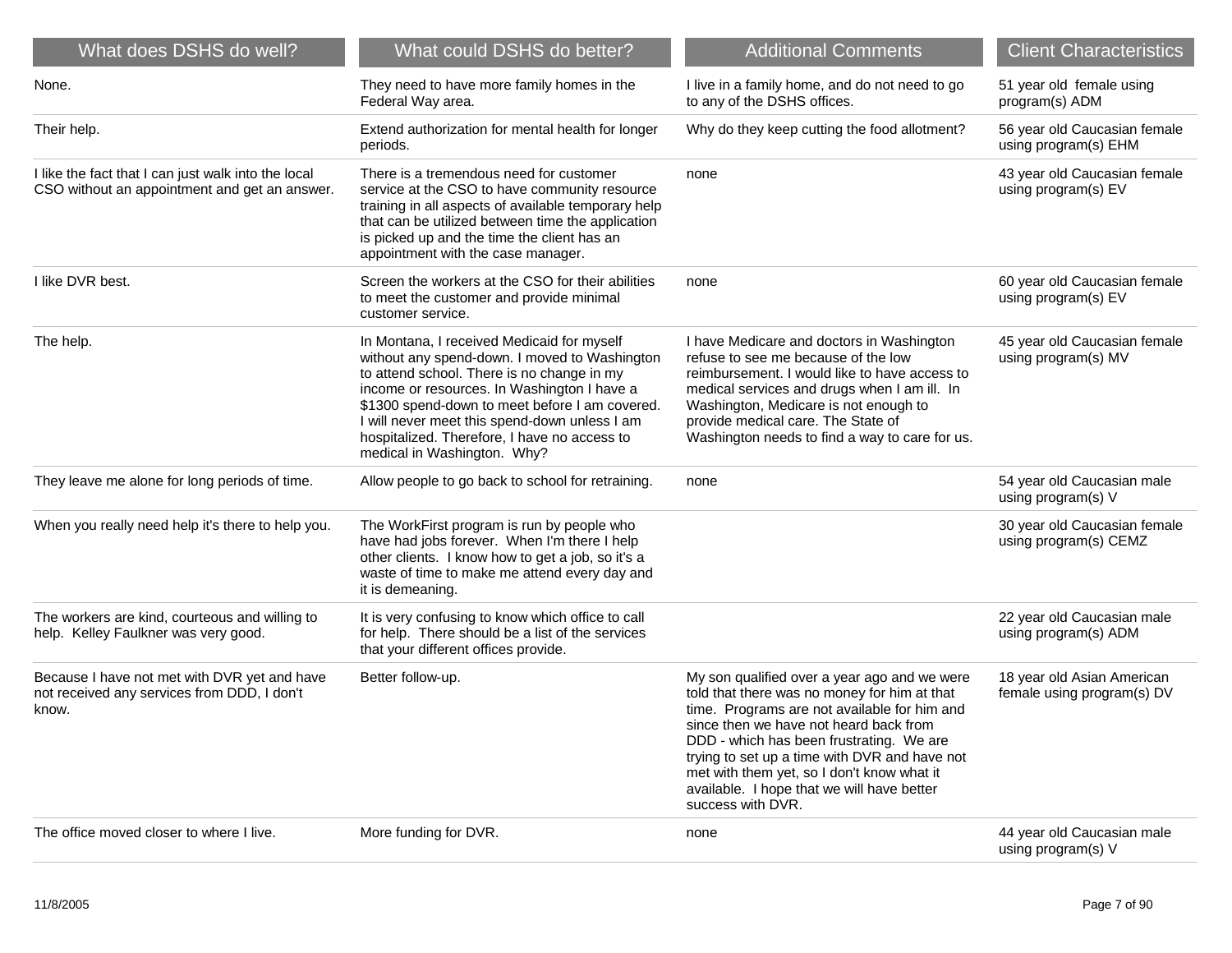| What does DSHS do well?                                                                         | What could DSHS do better?                                                                                                                                                                                                                                                                                              | <b>Additional Comments</b>                                                                                                                                   | <b>Client Characteristics</b>                                          |
|-------------------------------------------------------------------------------------------------|-------------------------------------------------------------------------------------------------------------------------------------------------------------------------------------------------------------------------------------------------------------------------------------------------------------------------|--------------------------------------------------------------------------------------------------------------------------------------------------------------|------------------------------------------------------------------------|
| Their assistance and the help.                                                                  | Nothing.                                                                                                                                                                                                                                                                                                                | Nothing                                                                                                                                                      | 62 year old Caucasian male<br>using program(s) EMV                     |
| They are efficient and pleasant to talk to.                                                     | The medical program could cover more services.                                                                                                                                                                                                                                                                          | DVR needs to keep clients informed as to<br>what is going on.                                                                                                | 22 year old Caucasian male<br>using program(s) EMV                     |
| That they are ready to help if there's a need.                                                  | None.                                                                                                                                                                                                                                                                                                                   |                                                                                                                                                              | 9 year old Caucasian male<br>using program(s) CEM                      |
| Staff care about clients.                                                                       | More resources to DVR for job assessments and<br>coaching.                                                                                                                                                                                                                                                              | Need more funding for DVR.                                                                                                                                   | 55 year old Caucasian female<br>using program(s) V                     |
| The help.                                                                                       | Get more funding for DVR.                                                                                                                                                                                                                                                                                               | I believe DSHS needs a program that trains<br>clients on how DSHS is funded, and that the<br>DSHS employees do not just arbitrarily decide<br>who gets what. | 50 year old Caucasian female<br>using program(s) V                     |
| They are there when you need help and if they<br>cannot help they refer you to other resources. | I don't know.                                                                                                                                                                                                                                                                                                           | none                                                                                                                                                         | 57 year old Caucasian female<br>using program(s) EMV                   |
| The help and information they provide.                                                          | I don't know.                                                                                                                                                                                                                                                                                                           | none                                                                                                                                                         | 50 year old Caucasian male<br>using program(s) EHMV                    |
| The help.                                                                                       | I don't know.                                                                                                                                                                                                                                                                                                           | none                                                                                                                                                         | 20 year old Caucasian female<br>using program(s) DMV                   |
| The help.                                                                                       | I don't know.                                                                                                                                                                                                                                                                                                           | none                                                                                                                                                         | 19 year old Caucasian,<br>Hispanic female using<br>program(s) V        |
| They are there when you need them, but you<br>have to push them in order to get the help.       | The staff is overwhelmed with their caseloads<br>and are too rushed.                                                                                                                                                                                                                                                    |                                                                                                                                                              | 5 year old Asian American<br>female using program(s) EM                |
| That they are there for my family.                                                              | None.                                                                                                                                                                                                                                                                                                                   |                                                                                                                                                              | 21 year old American Indian<br>female using program(s)<br><b>EHMSZ</b> |
| That it's there when you need it.                                                               | We need a better listing of phone numbers. We<br>should be able to know who to call for answers<br>to specific needs.                                                                                                                                                                                                   |                                                                                                                                                              | 18 year old Caucasian female<br>using program(s) M                     |
| None.                                                                                           | Not enough dental coverage. They would rather<br>people not have teeth.                                                                                                                                                                                                                                                 |                                                                                                                                                              | 3 year old Caucasian female<br>using program(s) EM                     |
| The willingness to provide basic services for<br>children.                                      | DSHS has three fundamental problems: 1) Lack<br>of respect for college students and for families of<br>students, 2) General attitude of working with<br>DSHS is negative. I feel as if they are attempting<br>to deny rather than working with, 3) DSHS lacks<br>a reasonable appeal process for logical<br>exceptions. |                                                                                                                                                              | 27 year old Caucasian female<br>using program(s) EM                    |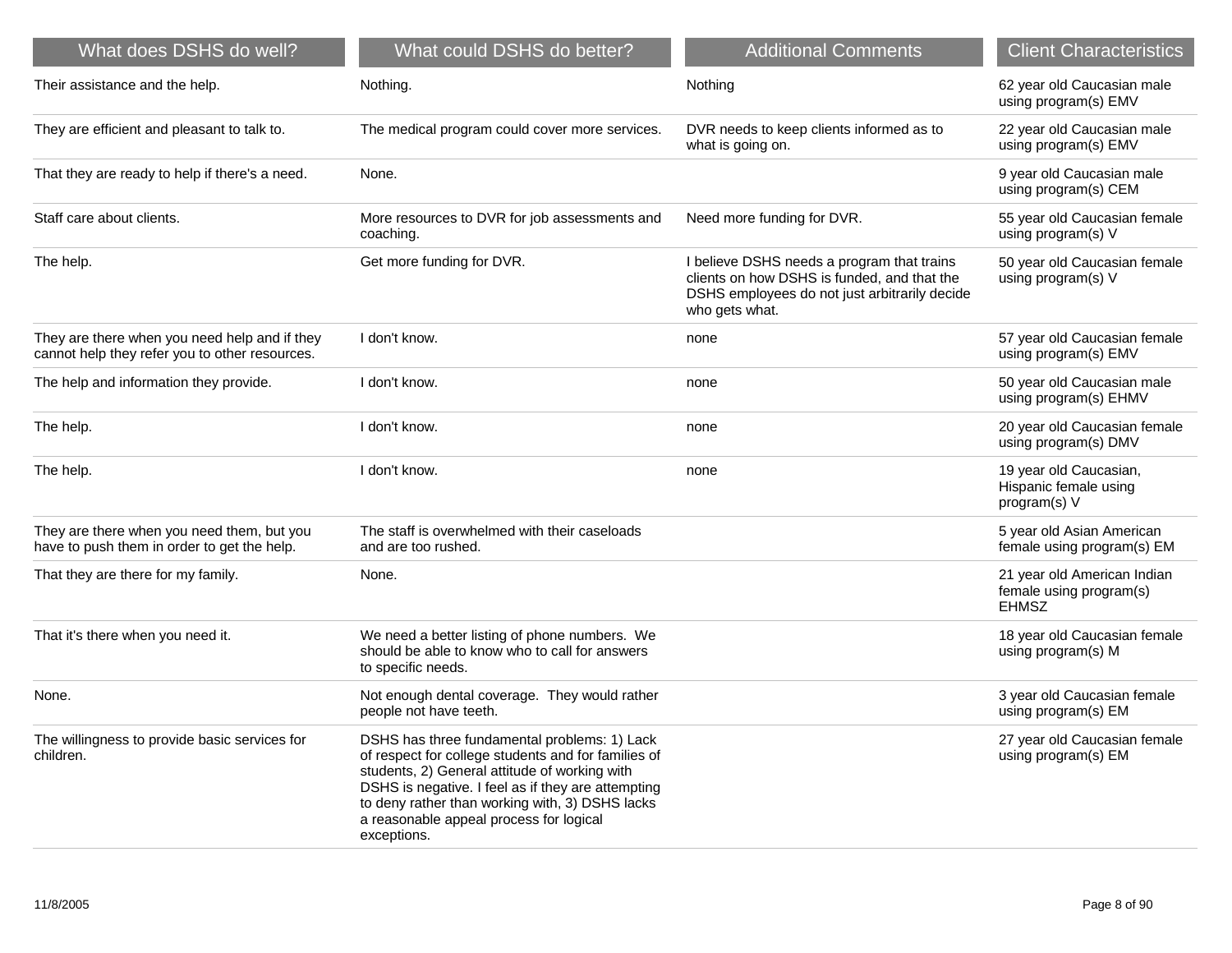| What does DSHS do well?                                                                                             | What could DSHS do better?                                                                                                                                                                                                                                                                                                                                                                                              | <b>Additional Comments</b>                             | <b>Client Characteristics</b>                                    |
|---------------------------------------------------------------------------------------------------------------------|-------------------------------------------------------------------------------------------------------------------------------------------------------------------------------------------------------------------------------------------------------------------------------------------------------------------------------------------------------------------------------------------------------------------------|--------------------------------------------------------|------------------------------------------------------------------|
| I appreciate the day care program.                                                                                  | I'm getting help paying childcare. I have an<br>eligibility review every six months and they go<br>over my pay stubs. Since I get a small pay raise<br>every six months, maybe 25 cents an hour, my<br>co-pay keeps going up. Only the co-pay goes up<br>faster than my paycheck. Then I find out that the<br>higher pay makes me ineligible for other<br>programs. The more money I make, the further<br>behind I get. |                                                        | 32 year old African American<br>female using program(s) E        |
| That they helped me out a lot when I needed it.                                                                     | None.                                                                                                                                                                                                                                                                                                                                                                                                                   |                                                        | 5 year old Other Race female<br>using program(s) CEM             |
| As long as you're not trying to cheat the system,<br>it's a beautiful plan that provides a lot of help.             | I need dental work, but my husbands SSA<br>disability benefit is too high, so there is no dental<br>care for me.                                                                                                                                                                                                                                                                                                        |                                                        | 17 year old Caucasian male<br>using program(s) EM                |
| DVR.                                                                                                                | DSHS needs to be more accommodating to<br>family and individuals circumstances                                                                                                                                                                                                                                                                                                                                          | I am glad that DSHS is there with so many<br>services. | 41 year old Caucasian male<br>using program(s) VZ                |
| That they take care of you and your child, and<br>everything comes easily.                                          | I wish you could get the medical coupon for all<br>medical care for a year so you can take care of<br>your body after having a baby, instead of just for<br>family planning.                                                                                                                                                                                                                                            |                                                        | 27 year old African American<br>female using program(s) M        |
| I am glad that there is a place for available<br>services for our needs and that they will answer<br>our questions. | No comment.                                                                                                                                                                                                                                                                                                                                                                                                             |                                                        | 14 year old Other Race,<br>Hispanic male using<br>program(s) EM  |
| I like the fact there has been no hassle in<br>dealing with DSHS.                                                   | I don't know.                                                                                                                                                                                                                                                                                                                                                                                                           | None                                                   | 12 year old Caucasian female<br>using program(s) M               |
| That I can go and be able to ask for assistance<br>when I need it.                                                  | No comment.                                                                                                                                                                                                                                                                                                                                                                                                             |                                                        | 23 year old Other Race,<br>Hispanic female using<br>program(s) M |
| The help.                                                                                                           | Nothing.                                                                                                                                                                                                                                                                                                                                                                                                                | none                                                   | 45 year old Caucasian male<br>using program(s) EMV               |
| None.                                                                                                               | They kicked me off medical when I was six<br>months pregnant. I don't know why. This<br>shouldn't happen to people.                                                                                                                                                                                                                                                                                                     |                                                        | 23 year old American Indian<br>female using program(s) M         |
| The help I receive.                                                                                                 | Keep me informed.                                                                                                                                                                                                                                                                                                                                                                                                       | none                                                   | 21 year old Caucasian male<br>using program(s) DHMV              |
| None.                                                                                                               | I've used services in both Eastern and Western<br>Washington. I don't like the Eastern Washington<br>offices, especially the [Location Redacted] CSO.<br>It is really difficult to get the same level of<br>respect or benefits there if you're White.                                                                                                                                                                  |                                                        | 4 year old Caucasian male<br>using program(s) EM                 |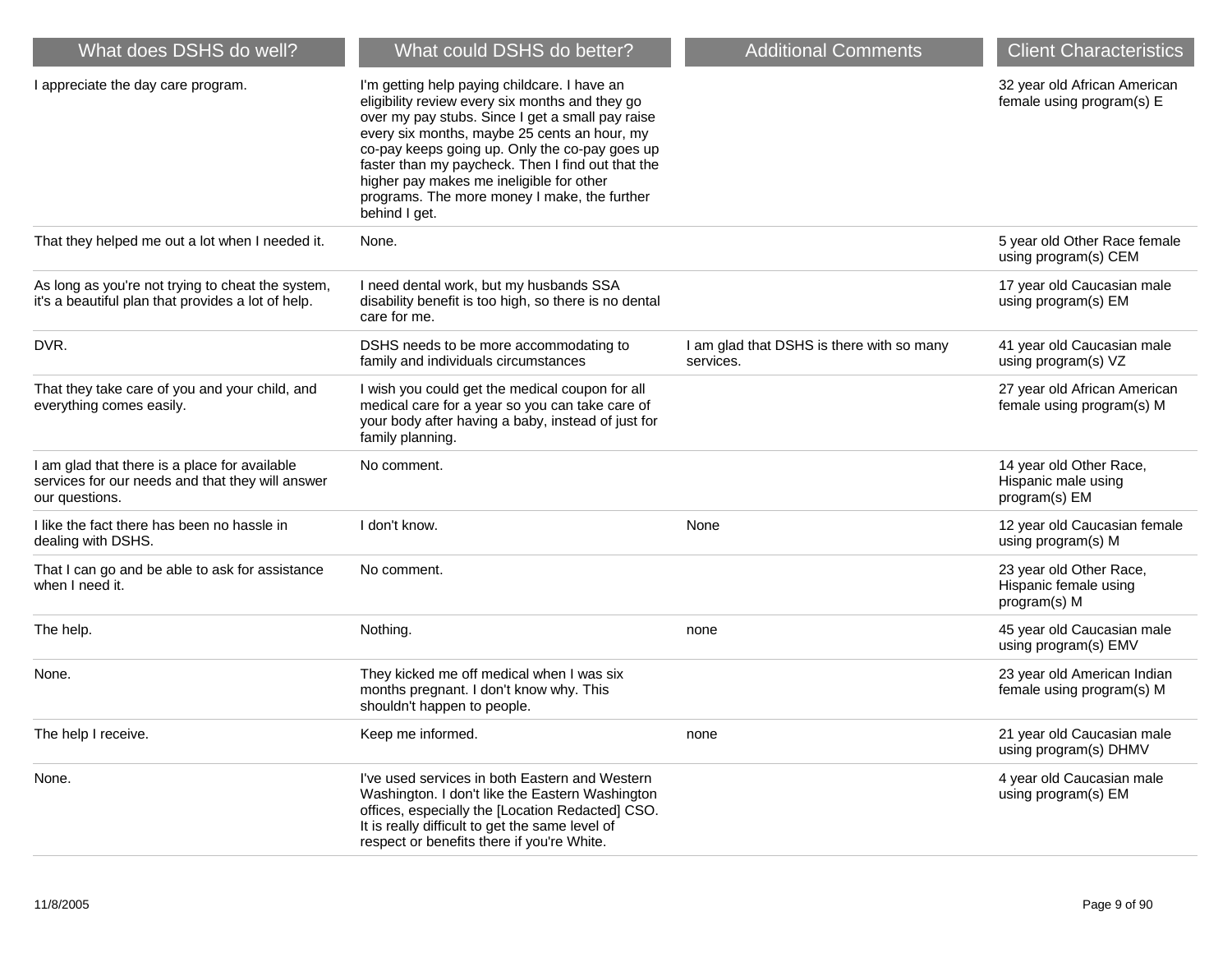| What does DSHS do well?                                                                                                          | What could DSHS do better?                                                                                                                                                                                                                                                                             | <b>Additional Comments</b> | <b>Client Characteristics</b>                                    |
|----------------------------------------------------------------------------------------------------------------------------------|--------------------------------------------------------------------------------------------------------------------------------------------------------------------------------------------------------------------------------------------------------------------------------------------------------|----------------------------|------------------------------------------------------------------|
| The answers to questions about what medical<br>expenses are covered or not covered have been<br>very clear.                      | When I was covered for medical, all of my<br>medical costs were paid for. Then six months<br>later when I re-applied I was denied because I<br>didn't have any outstanding medical expenses.<br>So my eligibility becomes cyclical, six months on<br>and six months off medical. This should be fixed. |                            | 49 year old Caucasian male<br>using program(s) M                 |
| I wouldn't have been able to survive without<br>medical and food stamp help. It's been the best<br>thing in my life at this age. | None. Just don't lie.                                                                                                                                                                                                                                                                                  |                            | 70 year old Caucasian female<br>using program(s) EM              |
| I like how the workers treat you.                                                                                                | More funding for more services.                                                                                                                                                                                                                                                                        | None                       | 56 year old American Indian<br>male using program(s) V           |
| I like that they help people to get medical.                                                                                     | None that I can think of.                                                                                                                                                                                                                                                                              |                            | 21 year old American Indian<br>female using program(s) EM        |
| The help.                                                                                                                        | Hire more staff.                                                                                                                                                                                                                                                                                       | none                       | 15 year old Caucasian female<br>using program(s) M               |
| None.                                                                                                                            | None.                                                                                                                                                                                                                                                                                                  |                            | 11 year old Caucasian,<br>Hispanic male using<br>program(s) M    |
| The help they provide when I need it.                                                                                            | Provide a consumer information center for<br>clients that provides information on all available<br>community resources not just DSHS.                                                                                                                                                                  | none                       | 52 year old Caucasian female<br>using program(s) EMV             |
| The DVR program.                                                                                                                 | A better system of keeping track of documents<br>provided by the client. Often times, I have<br>provided a requested verification by my case<br>manager and later when I talk to the case<br>manager they never received the document.                                                                 | None                       | 45 year old Other Race,<br>Hispanic female using<br>program(s) V |
| Medical program.                                                                                                                 | Put me back on Food Stamp program.                                                                                                                                                                                                                                                                     | none                       | 38 year old American Indian<br>male using program(s) EMSV        |
| I like the person I am working with at DVR.                                                                                      | Don't know.                                                                                                                                                                                                                                                                                            | none                       | 19 year old Caucasian female<br>using program(s) V               |
| The help.                                                                                                                        | More caseworkers and funding.                                                                                                                                                                                                                                                                          | none                       | 29 year old Caucasian female<br>using program(s) EMV             |
| None.                                                                                                                            | None.                                                                                                                                                                                                                                                                                                  |                            | 28 year old Caucasian female<br>using program(s) EMS             |
| That when I have questions or problems they<br>always refer me to the right resource to help me.                                 | None that I can think of.                                                                                                                                                                                                                                                                              |                            | 3 year old Other Race,<br>Hispanic male using<br>program(s) EM   |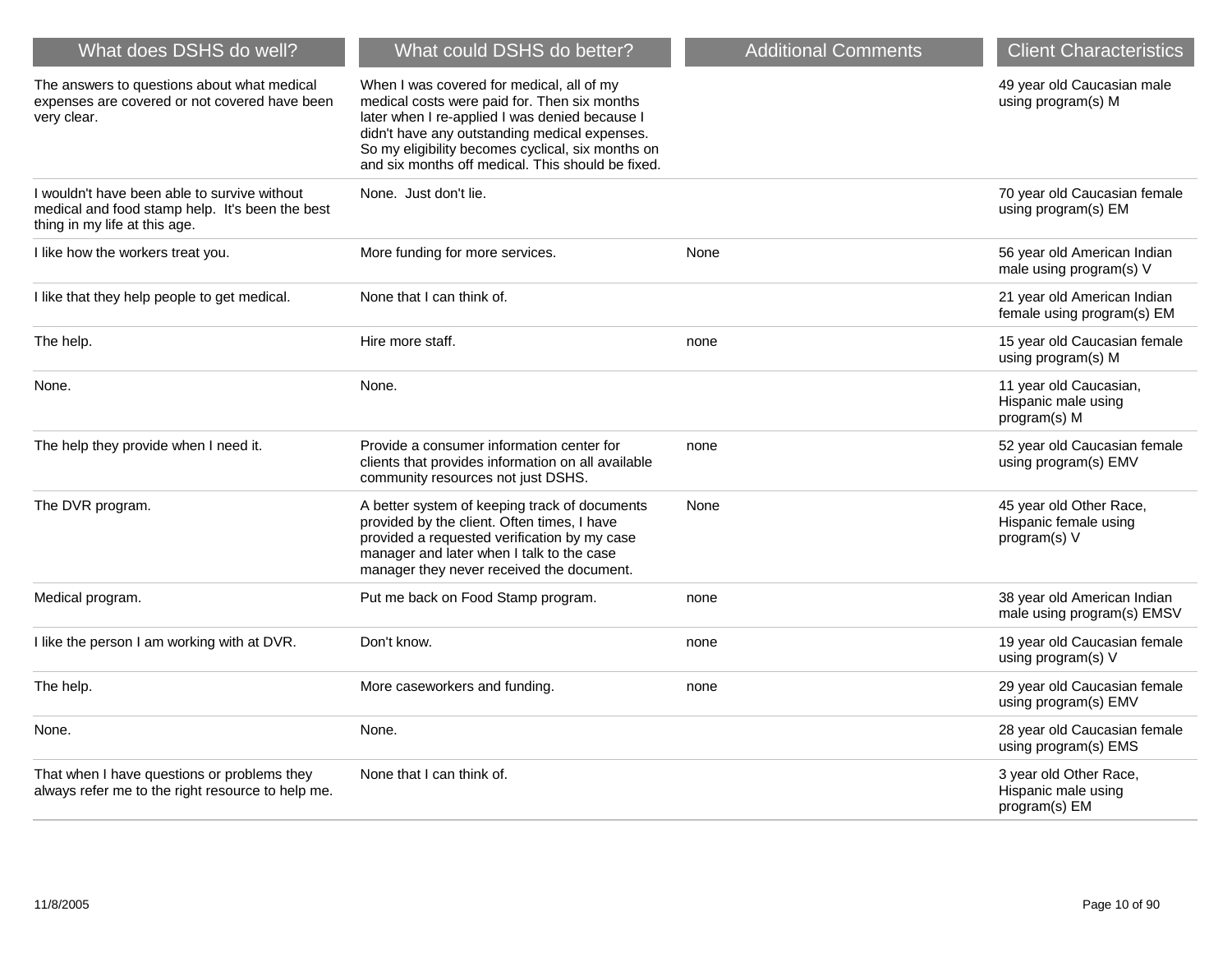| What does DSHS do well?                                                                                   | What could DSHS do better?                                                                                                                                                                                                                           | <b>Additional Comments</b> | <b>Client Characteristics</b>                                  |
|-----------------------------------------------------------------------------------------------------------|------------------------------------------------------------------------------------------------------------------------------------------------------------------------------------------------------------------------------------------------------|----------------------------|----------------------------------------------------------------|
| I appreciate the workers that are thorough and<br>that know what they are doing. Not all of them<br>know. | The West Seattle CSO does not return calls in<br>24 hours. When they do call back you get the<br>runaround. Also, I got a letter saying I had an<br>appointment on 1-14-05, but the postmark on the<br>envelope was 1-19-05.                         |                            | 1 year old Other Race male<br>using program(s) EM              |
| If it wasn't for them, I wouldn't have gotten<br>cleaned up and sober.                                    | Don't know.                                                                                                                                                                                                                                          |                            | 53 year old Caucasian male<br>using program(s) V               |
| Not on it any more, except for food stamps and<br>medical.                                                | They don't do the eligibility review on time, then<br>they cut you off and you have to re-apply all over<br>again. And, if you take the required papers in to<br>the office they won't accept them. You have to<br>go and mail in these same papers. |                            | 53 year old African American<br>male using program(s) EM       |
| Providing money, medical and food stamps to<br>help me live.                                              | The eligibility review every three months is a<br>hassle and the dental coverage needs a lot of<br>improvement.                                                                                                                                      |                            | 60 year old Caucasian female<br>using program(s) EHM           |
| They have been helpful.                                                                                   | None.                                                                                                                                                                                                                                                |                            | 15 year old Caucasian male<br>using program(s) M               |
| That they do provide medical for my daughter.                                                             | The income levels for medical should be more<br>realistic. My husband makes just over the<br>income level for three people, so he and I don't<br>get any medical at all.                                                                             |                            | 8 year old Caucasian female<br>using program(s) M              |
| I like DVR the best. They're helping me to meet<br>my goals.                                              | You need medical for low income people that are<br>over 18 but that don't have children.                                                                                                                                                             |                            | 20 year old Caucasian female<br>using program(s) V             |
| I really like the program to help people find jobs.<br>The social workers are great and really help you.  | Some CSO staff really have bad attitudes.                                                                                                                                                                                                            |                            | 6 year old Other Race,<br>Hispanic male using<br>program(s) EM |
| They are really supportive.                                                                               | I can't think of anything.                                                                                                                                                                                                                           |                            | 24 year old Caucasian female<br>using program(s) EMZ           |
| They helped me get on SSI and helped me get<br>on my feet when I left my abusive husband.                 | There is a lack of communication between<br>DSHS and the community, and between the<br>different DSHS workers in the CSO.                                                                                                                            |                            | 41 year old Caucasian female<br>using program(s) EMZ           |
| I don't know, it's hard to answer.                                                                        | Nothing.                                                                                                                                                                                                                                             |                            | 78 year old Asian American<br>female using program(s)<br>AEHM  |
| Not having a co-pay on the medical is very<br>helpful.                                                    | I'm having problems finding a doctor that will<br>accept new patients on Molina.                                                                                                                                                                     |                            | 1 year old Caucasian male<br>using program(s) EM               |
| I'm glad that it's there for people that need help.                                                       | It takes too long to get appointments. It's hard to<br>always be on time for 8:00 AM appointments<br>when you have to ride the bus for an hour just to<br>get there. Once I was one minute late, and they<br>wouldn't see me that day.               |                            | 38 year old Caucasian male<br>using program(s) MS              |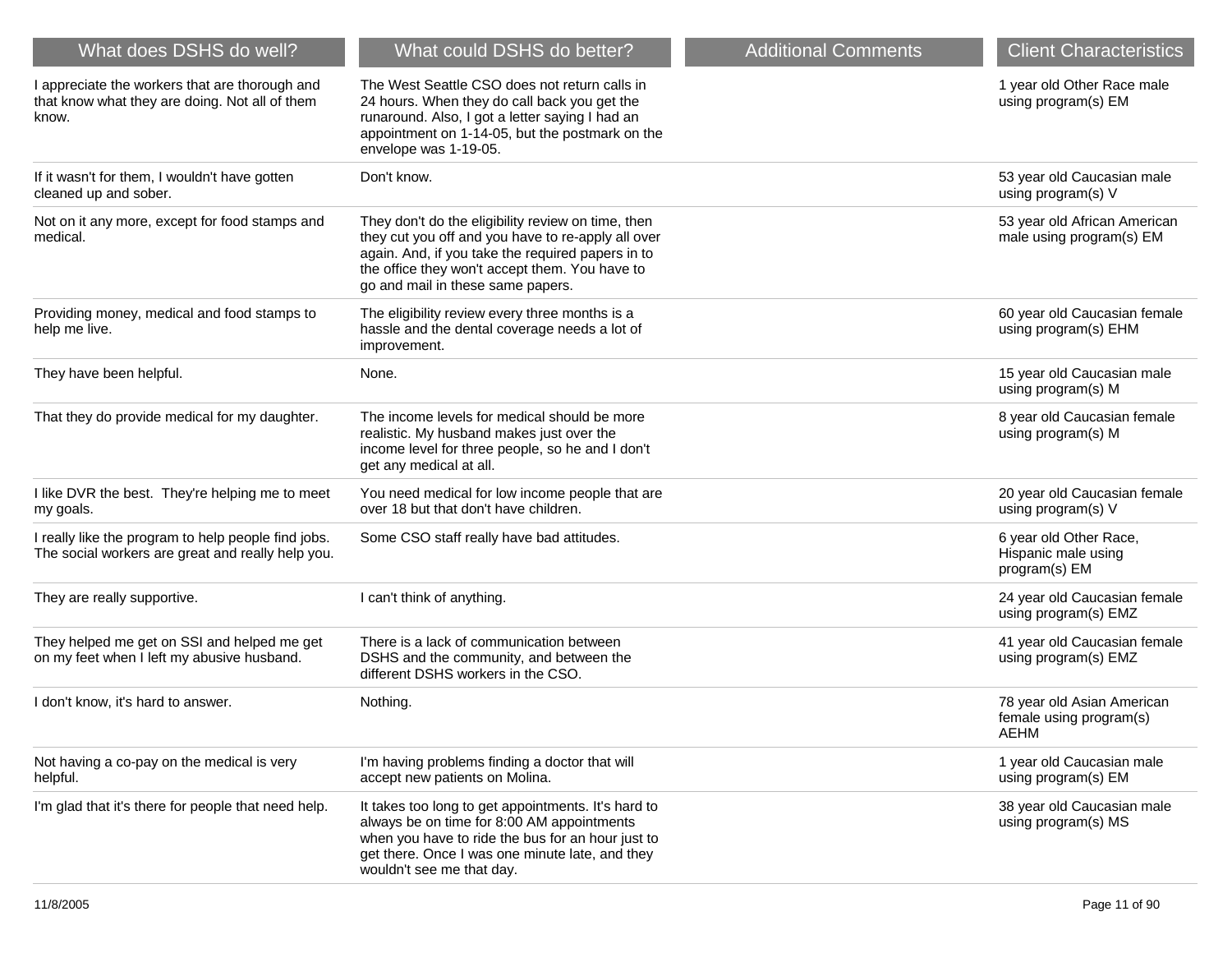| What does DSHS do well?                                                                                      | What could DSHS do better?                                                                                                                                                                                                                                                                                                                | <b>Additional Comments</b>                                                                                                                                                                                                                  | <b>Client Characteristics</b>                                    |
|--------------------------------------------------------------------------------------------------------------|-------------------------------------------------------------------------------------------------------------------------------------------------------------------------------------------------------------------------------------------------------------------------------------------------------------------------------------------|---------------------------------------------------------------------------------------------------------------------------------------------------------------------------------------------------------------------------------------------|------------------------------------------------------------------|
| I like the food stamp and medical programs.                                                                  | The WorkFirst program expects you to attend<br>class in the downtown office, then go out to the<br>north office for an hour in the job club, and then<br>go out for five job contacts, all in the same day.<br>Then when you can't keep this schedule they put<br>you in sanction. I travel by bus and it's<br>impossible to do all this. |                                                                                                                                                                                                                                             | 1 year old Caucasian male<br>using program(s) CEM                |
| I especially like social worker Russell Glatt in the<br>Pasco CSO. He has bent over backwards to help<br>us. | You need people who are understanding, that<br>don't judge everybody by the actions of a few<br>people.                                                                                                                                                                                                                                   |                                                                                                                                                                                                                                             | 9 year old Other Race,<br>Hispanic female using<br>program(s) EM |
| I adore my DDD caseworker, Tony Dibartolo in<br>the Spokane office. He is outstanding.                       | You need faster turnaround time to get new<br>respite care workers through the application<br>process.                                                                                                                                                                                                                                    |                                                                                                                                                                                                                                             | 17 year old Caucasian female<br>using program(s) DM              |
| They help you with what you need to do.                                                                      | Nothing, I guess.                                                                                                                                                                                                                                                                                                                         |                                                                                                                                                                                                                                             | 22 year old Caucasian female<br>using program(s) DMV             |
| When I was down and out they were there to<br>help me.                                                       | Some of your staff just have bad attitudes and<br>are grouchy and mean.                                                                                                                                                                                                                                                                   |                                                                                                                                                                                                                                             | 26 year old African American<br>female using program(s) EMZ      |
| Their acceptability.                                                                                         | It would be nice to have a brochure with all the<br>programs in DSHS and a brief description of<br>what each one does.                                                                                                                                                                                                                    | The Food Stamp program should make sure<br>to look at each case and the effects of small<br>amounts of income that drastically reduce the<br>benefits. It's difficult when benefits are cut and<br>you still have the same number of costs. | 47 year old Caucasian male<br>using program(s) EMVZ              |
| I like that they helped me.                                                                                  | There should be more help for people who are<br>single parents and are only paid minimum wage.<br>They say I make too much money, but it's only<br>minimum wage.                                                                                                                                                                          |                                                                                                                                                                                                                                             | 13 year old Caucasian male<br>using program(s) HM                |
| How easy it has been for us to get help.                                                                     | Our EBT card has split. We taped it up with clear<br>packing tape so it won't break completely in two.<br>We told our case manager but they won't<br>replace it.                                                                                                                                                                          |                                                                                                                                                                                                                                             | 15 year old Caucasian female<br>using program(s) EM              |
| I like how their services work.                                                                              | I live in Federal Way and I don't like that they<br>transferred my case to Seattle.                                                                                                                                                                                                                                                       |                                                                                                                                                                                                                                             | 19 year old Caucasian,<br>Hispanic male using<br>program(s) DHMV |
| The medical card and doctor services.                                                                        | I can't think of anything.                                                                                                                                                                                                                                                                                                                |                                                                                                                                                                                                                                             | 74 year old Other Race male<br>using program(s) EM               |
| DVR's ability to listen to a person.                                                                         | More funding for DVR programs so that the<br>waiting list can be done away with.                                                                                                                                                                                                                                                          | none                                                                                                                                                                                                                                        | 59 year old Caucasian male<br>using program(s) V                 |
| They have always been there.                                                                                 | Take DSHS away from the State and have a<br>private company run it.                                                                                                                                                                                                                                                                       |                                                                                                                                                                                                                                             | 44 year old Caucasian male<br>using program(s) EM                |
| The help.                                                                                                    | Get the government out of services.                                                                                                                                                                                                                                                                                                       | none                                                                                                                                                                                                                                        | 51 year old Caucasian male<br>using program(s) EV                |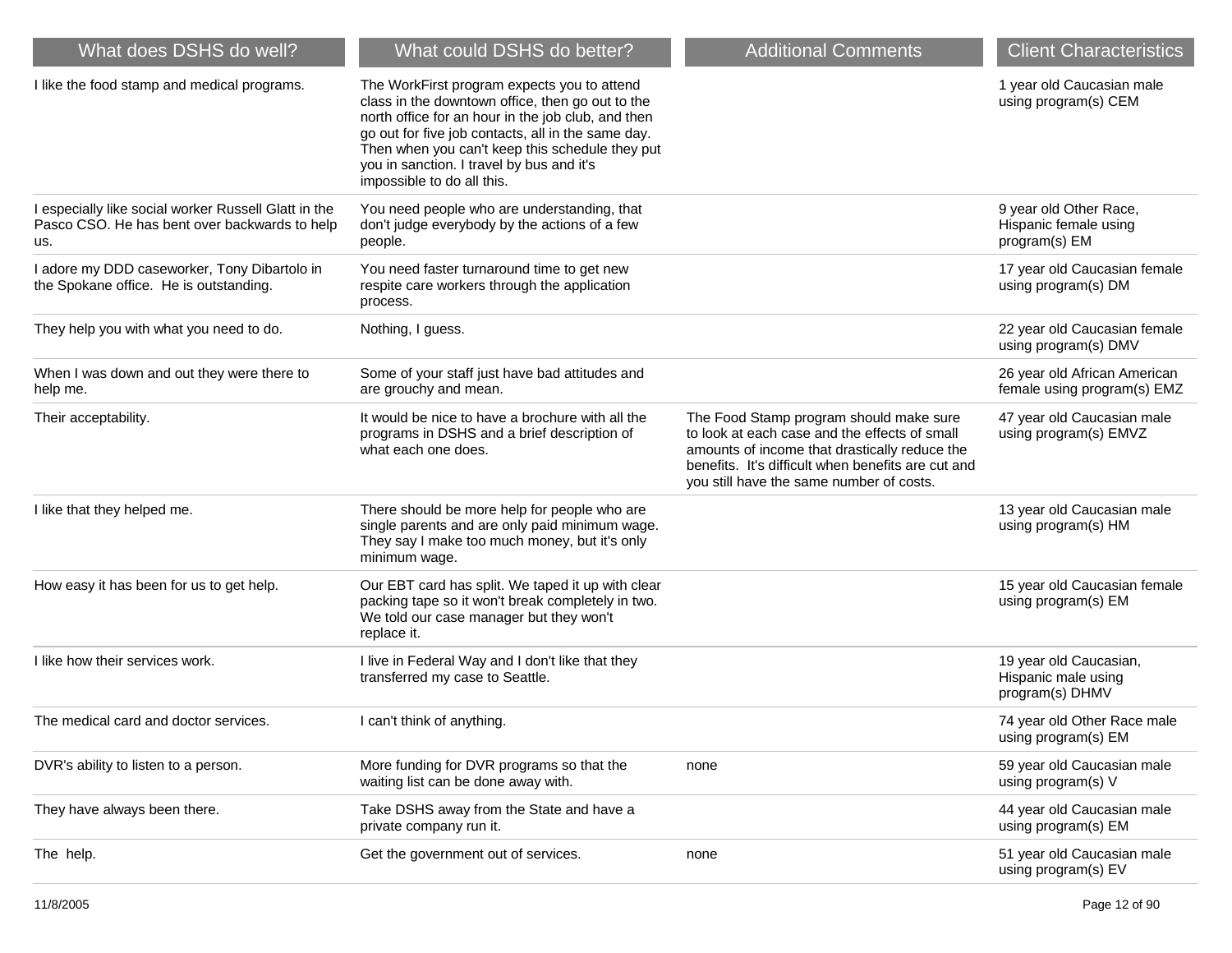| What does DSHS do well?                                                     | What could DSHS do better?                                                                                                                                                                                                                                                                                              | <b>Additional Comments</b>                                                             | <b>Client Characteristics</b>                                    |
|-----------------------------------------------------------------------------|-------------------------------------------------------------------------------------------------------------------------------------------------------------------------------------------------------------------------------------------------------------------------------------------------------------------------|----------------------------------------------------------------------------------------|------------------------------------------------------------------|
| Hard to say.                                                                | Rules need to be more accommodating so that<br>the programs help the people who really need<br>help.                                                                                                                                                                                                                    | none                                                                                   | 19 year old Other Race,<br>Hispanic male using<br>program(s) MV  |
| That I can take my baby to the doctor without<br>having to pay a huge bill. | The call center people should listen to us first<br>before they ask all their questions. They wouldn't<br>let me tell them why I called.                                                                                                                                                                                |                                                                                        | 0 year old Other Race female<br>using program(s) M               |
| The whole thing.                                                            | We need more money in the grants because the<br>prices for everything have gone up.                                                                                                                                                                                                                                     |                                                                                        | 45 year old Caucasian male<br>using program(s) EM                |
| I love all their options of service.                                        | Actually, nothing really.                                                                                                                                                                                                                                                                                               |                                                                                        | 25 year old Other Race,<br>Hispanic male using<br>program(s) EHM |
| DVR was quick to interview me.                                              | The Food Stamp program income rules should<br>be consistent from person to person.                                                                                                                                                                                                                                      | The Food Stamp program should go by net<br>income, not gross income.                   | 60 year old Caucasian female<br>using program(s) V               |
| Likes their positive attitude when it is<br>demonstrated.                   | DSHS needs to improve consistency in being<br>positive in client contact.                                                                                                                                                                                                                                               | none                                                                                   | 19 year old Asian American<br>female using program(s) EMV        |
| The fact there is assistance available.                                     | Include alternative medicine and nutritional<br>counseling in the Medicaid program.                                                                                                                                                                                                                                     | DVR gets my highest regards. It is much more<br>personal than other divisions of DSHS. | 41 year old Caucasian male<br>using program(s) EMV               |
| That they are there to help.                                                | I filled out the paperwork for medical and sent it<br>in but never got a response. I kept waiting and<br>about 3 months later when I got ahold of them<br>they said that we had medical this whole time.<br>But I never knew it. We got stuck paying for all<br>our medical expenses because DSHS never let<br>us know. |                                                                                        | 10 year old Caucasian male<br>using program(s) M                 |
| The help.                                                                   | More handling of the paperwork.                                                                                                                                                                                                                                                                                         |                                                                                        | 2 year old African American<br>male using program(s) M           |
| Nothing good in my experience with DSHS.                                    | DVR needs to look at individuals and their<br>unique needs.                                                                                                                                                                                                                                                             | <b>NONE</b>                                                                            | 40 year old African American<br>male using program(s) V          |
| They are understanding and respond to your<br>needs.                        | Have more than one medium for communicating<br>with DSHS (i.e., E-mail or phone).                                                                                                                                                                                                                                       | None                                                                                   | 21 year old Caucasian male<br>using program(s) V                 |
| I don't know.                                                               | No, nothing.                                                                                                                                                                                                                                                                                                            |                                                                                        | 2 year old Other Race,<br>Hispanic female using<br>program(s) EM |
| The help they offer.                                                        | Make it easier to get medical.                                                                                                                                                                                                                                                                                          | none                                                                                   | 34 year old Caucasian male<br>using program(s) DEHMSV            |
| Nothing.                                                                    | They need to look at individual need rather than<br>a standard.                                                                                                                                                                                                                                                         | none                                                                                   | 50 year old Caucasian male<br>using program(s) V                 |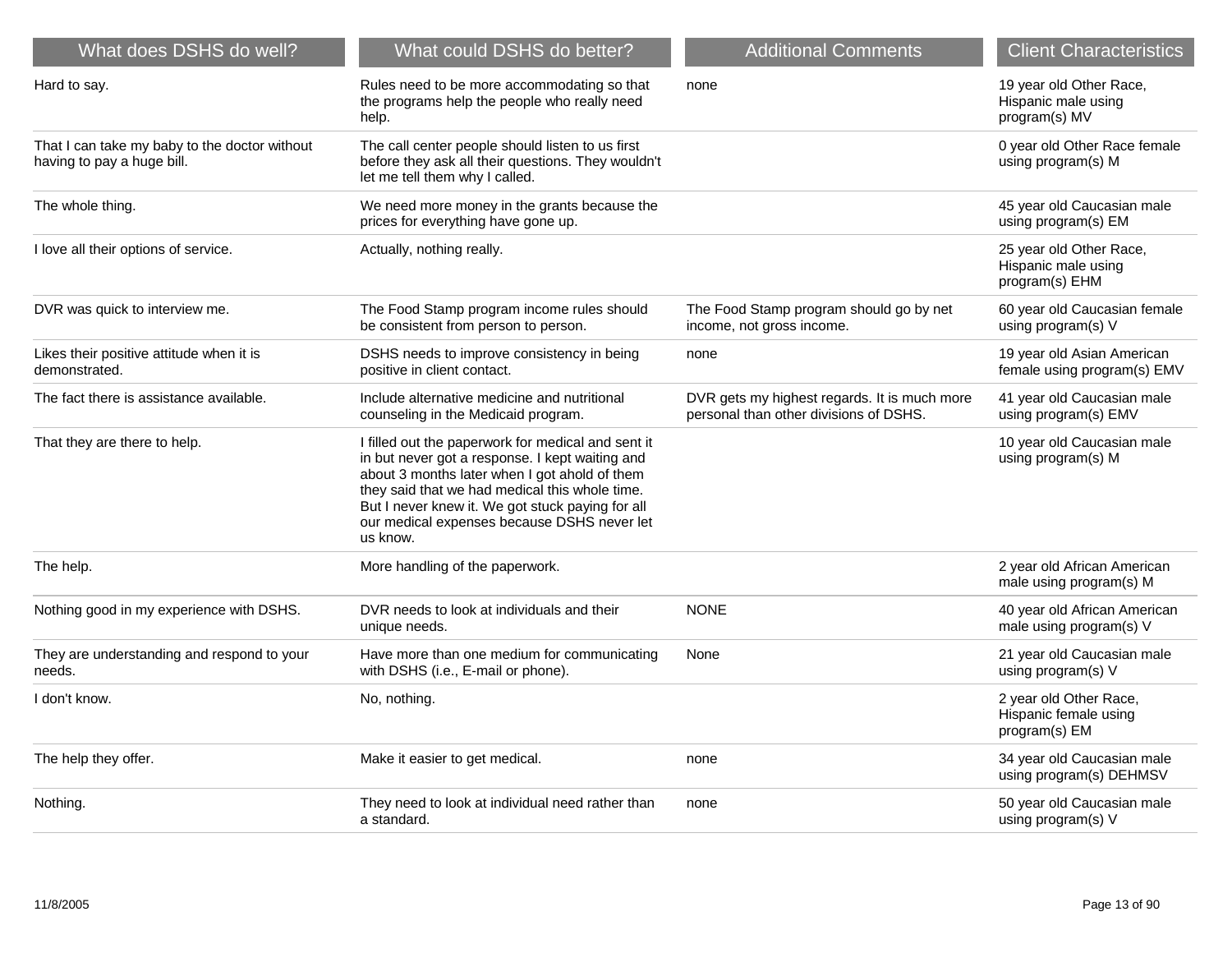| What does DSHS do well?                                                                                                                     | What could DSHS do better?                                                                                                                                                                                                                                                                                                                                                               | <b>Additional Comments</b> | <b>Client Characteristics</b>                                         |
|---------------------------------------------------------------------------------------------------------------------------------------------|------------------------------------------------------------------------------------------------------------------------------------------------------------------------------------------------------------------------------------------------------------------------------------------------------------------------------------------------------------------------------------------|----------------------------|-----------------------------------------------------------------------|
| It was there to give us something.                                                                                                          | Our work is at a day care. 80% of our children<br>are state funded. We have to count on our<br>parents to let us know their DSHS status. We<br>can't call DSHS to get information. Why can't we<br>help the parent with DSHS problems?                                                                                                                                                   |                            | 5 year old Caucasian female<br>using program(s) EM                    |
| I can't really think of anything right off hand.                                                                                            | The people in the Colville office are very rude.<br>They don't really need to know as much about us<br>as they say they do.                                                                                                                                                                                                                                                              |                            | 0 year old Caucasian male<br>using program(s) M                       |
| That it was there when we needed it.                                                                                                        | I wouldn't know how to answer that question.                                                                                                                                                                                                                                                                                                                                             |                            | 0 year old Caucasian male<br>using program(s) M                       |
| It was nice knowing the pressure was off of you<br>because of having medical, and knowing I<br>wouldn't have a lot of medical bills to pay. | No trouble.                                                                                                                                                                                                                                                                                                                                                                              |                            | 18 year old Caucasian female<br>using program(s) M                    |
| That the programs are there when you really<br>need them.                                                                                   | Sometimes they're rude. This needs some<br>attention.                                                                                                                                                                                                                                                                                                                                    |                            | 16 year old Other Race,<br>Hispanic female using<br>program(s) EM     |
| Offers me some very good services that I good<br>not afford otherwise.                                                                      | Nothing I can think of.                                                                                                                                                                                                                                                                                                                                                                  | none                       | 33 year old Asian American<br>female using program(s) AMV             |
| The help.                                                                                                                                   | Have more programs for people who are<br>disabled to find work, as well as more training<br>programs, as well as more money grants for<br>single disabled people.                                                                                                                                                                                                                        | none                       | 45 year old Caucasian female<br>using program(s) EVZ                  |
| Not a thing.                                                                                                                                | Need to get the right hand to know what the left<br>hand is doing. There is a lack of coordination of<br>divisions in DSHS.                                                                                                                                                                                                                                                              | None                       | 51 year old Caucasian male<br>using program(s) EMV                    |
| The financial help.                                                                                                                         | Do away with the long waiting lists.                                                                                                                                                                                                                                                                                                                                                     | none                       | 21 year old Caucasian male<br>using program(s) V                      |
| The good and compassionate workers.                                                                                                         | When a person is handicaped they should be<br>immediately transferred to DVR and all services<br>coordinated through DVR. They also need more<br>funding.                                                                                                                                                                                                                                | none                       | 47 year old American Indian<br>female using program(s)<br><b>EHMV</b> |
| I like the fact that they have several different<br>programs designed to get me back into the work<br>force.                                | DSHS needs more people manning the<br>customer call centers.                                                                                                                                                                                                                                                                                                                             | none                       | 28 year old Caucasian female<br>using program(s) EMSVZ                |
| I don't like any of DSHS.                                                                                                                   | I don't like DVR. I was misled, lied to and given<br>wrong information. They treated me like a<br>criminal for asking to look at my own file. After<br>getting permission from the Director, I was able<br>to see my file, but only with a DVR employee<br>standing guard, and only after they had removed<br>some of the paperwork from my file. The staff<br>are rude and insensitive. |                            | 34 year old African American<br>male using program(s) VZ              |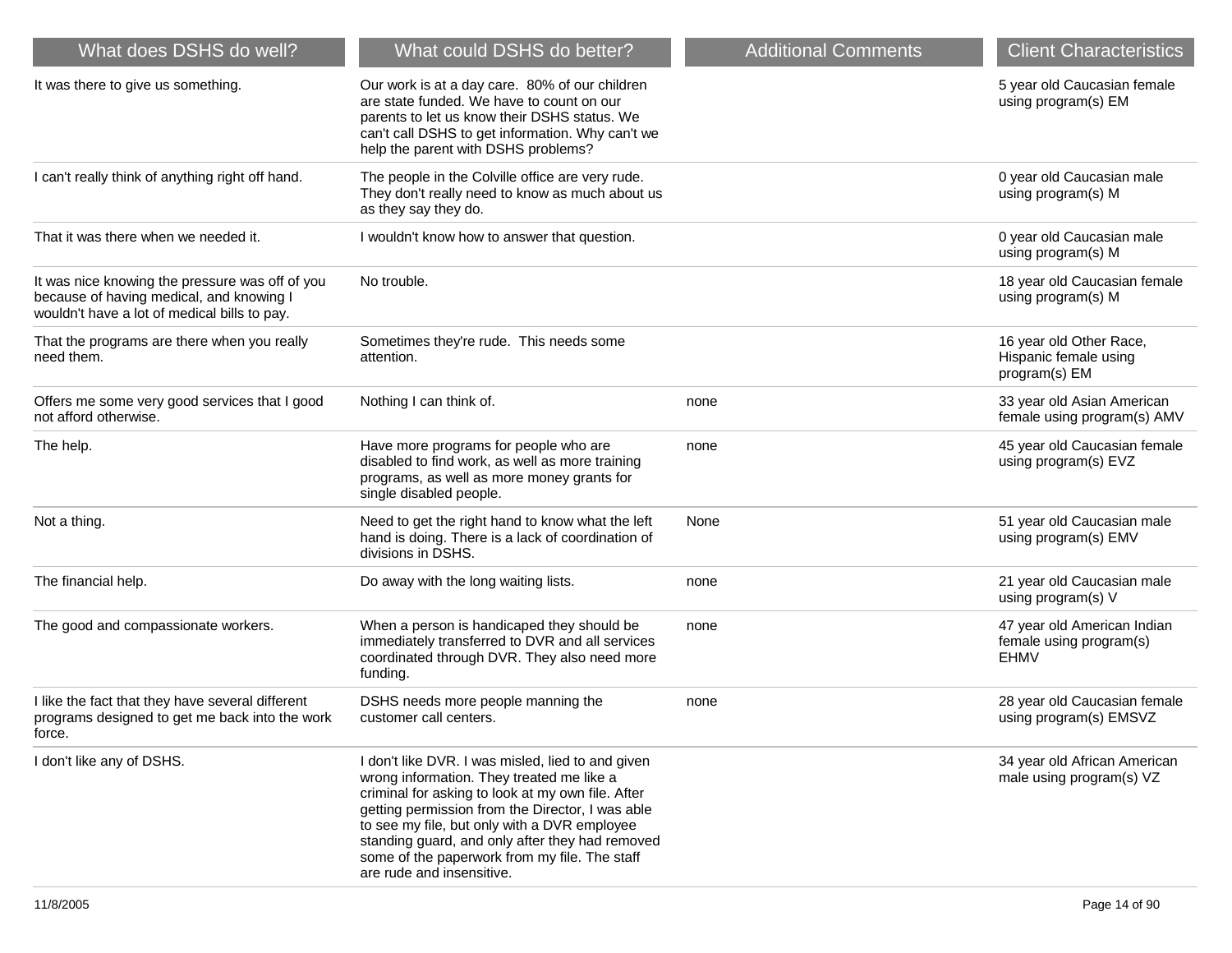| What does DSHS do well?                                                                                                                                                                | What could DSHS do better?                                                                                                                                                                                                                                                                                                                                                                                                                  | <b>Additional Comments</b> | <b>Client Characteristics</b>                                      |
|----------------------------------------------------------------------------------------------------------------------------------------------------------------------------------------|---------------------------------------------------------------------------------------------------------------------------------------------------------------------------------------------------------------------------------------------------------------------------------------------------------------------------------------------------------------------------------------------------------------------------------------------|----------------------------|--------------------------------------------------------------------|
| I feel I am treated with consideration and respect<br>in dealing with DSHS.                                                                                                            | More job training in Economic Services,<br>especially geared to what I could do.                                                                                                                                                                                                                                                                                                                                                            |                            | 54 year old Other Race,<br>Hispanic male using<br>program(s) CEHMV |
| That I can always get through to someone at the<br>main office when I call.                                                                                                            | Communications between the CSO and Basic<br>Health has lots of problems. Basic Health does<br>not seem to get information from the CSO.                                                                                                                                                                                                                                                                                                     |                            | 5 year old Caucasian female<br>using program(s) M                  |
| The only good thing is that they give my son<br>medical coupons.                                                                                                                       | They need to fix how they help people. I know<br>too many people that get assistance that just sit<br>around and don't do anything.                                                                                                                                                                                                                                                                                                         |                            | 10 year old Other Race,<br>Hispanic male using<br>program(s) EM    |
| All my caseworkers were really nice. I had no<br>problems.                                                                                                                             | There are so many people that work the system.<br>You need to be strict and investigate people.                                                                                                                                                                                                                                                                                                                                             |                            | 5 year old Caucasian female<br>using program(s) EM                 |
| That they were there when I needed them for<br>food and money to get off the street. The money<br>let me buy a tent to live in. They helped me get<br>medical for my cancer treatment. | Part of my cancer treatment was getting a<br>prescription for medical marijuana. But it was in<br>my old married name before getting divorced<br>and I can't get the name changed now so I can't<br>get it filled. When I went to the street for illegal<br>purchases I was attacked and raped. Since I<br>have intractable back pain I still need the<br>medical marijuana. DSHS won't help me, and<br>they won't help me get an advocate. |                            | 50 year old Caucasian female<br>using program(s) EHMV              |
| How they treat me with respect.                                                                                                                                                        | Do away with the gross income test for Food<br>Assistance.                                                                                                                                                                                                                                                                                                                                                                                  | None                       | 46 year old Caucasian female<br>using program(s) EVZ               |
| They are quick to answer any of my questions.<br>All around they are good.                                                                                                             | I don't know.                                                                                                                                                                                                                                                                                                                                                                                                                               | none                       | 51 year old Caucasian male<br>using program(s) HMV                 |
| Nothing.                                                                                                                                                                               | More funding for DVR.                                                                                                                                                                                                                                                                                                                                                                                                                       | none                       | 43 year old Caucasian male<br>using program(s) V                   |
| Staff are caring people that have helped me with<br>my family's needs.                                                                                                                 | I don't know if there could ever be the possibility<br>of having medical coverage for non-citizen<br>children on a monthly coupon.                                                                                                                                                                                                                                                                                                          |                            | 7 year old, Hispanic female<br>using program(s) EM                 |
| I like the social worker.                                                                                                                                                              | I don't know.                                                                                                                                                                                                                                                                                                                                                                                                                               |                            | 47 year old African American<br>male using program(s) EHM          |
| That it's convenient for me to get to the office,<br>and they have been good to me.                                                                                                    | The wait time in the office waiting room is too<br>long.                                                                                                                                                                                                                                                                                                                                                                                    |                            | 13 year old American Indian<br>female using program(s) EM          |
| I feel confident that they will listen to my needs<br>and so far I have been very satisfied with the<br>service given.                                                                 | No response.                                                                                                                                                                                                                                                                                                                                                                                                                                |                            | 0 year old Other Race,<br>Hispanic male using<br>program(s) M      |
| The help.                                                                                                                                                                              | Make provisions for people who have difficulty<br>with paperwork.                                                                                                                                                                                                                                                                                                                                                                           | none                       | 41 year old Caucasian male<br>using program(s) EMVZ                |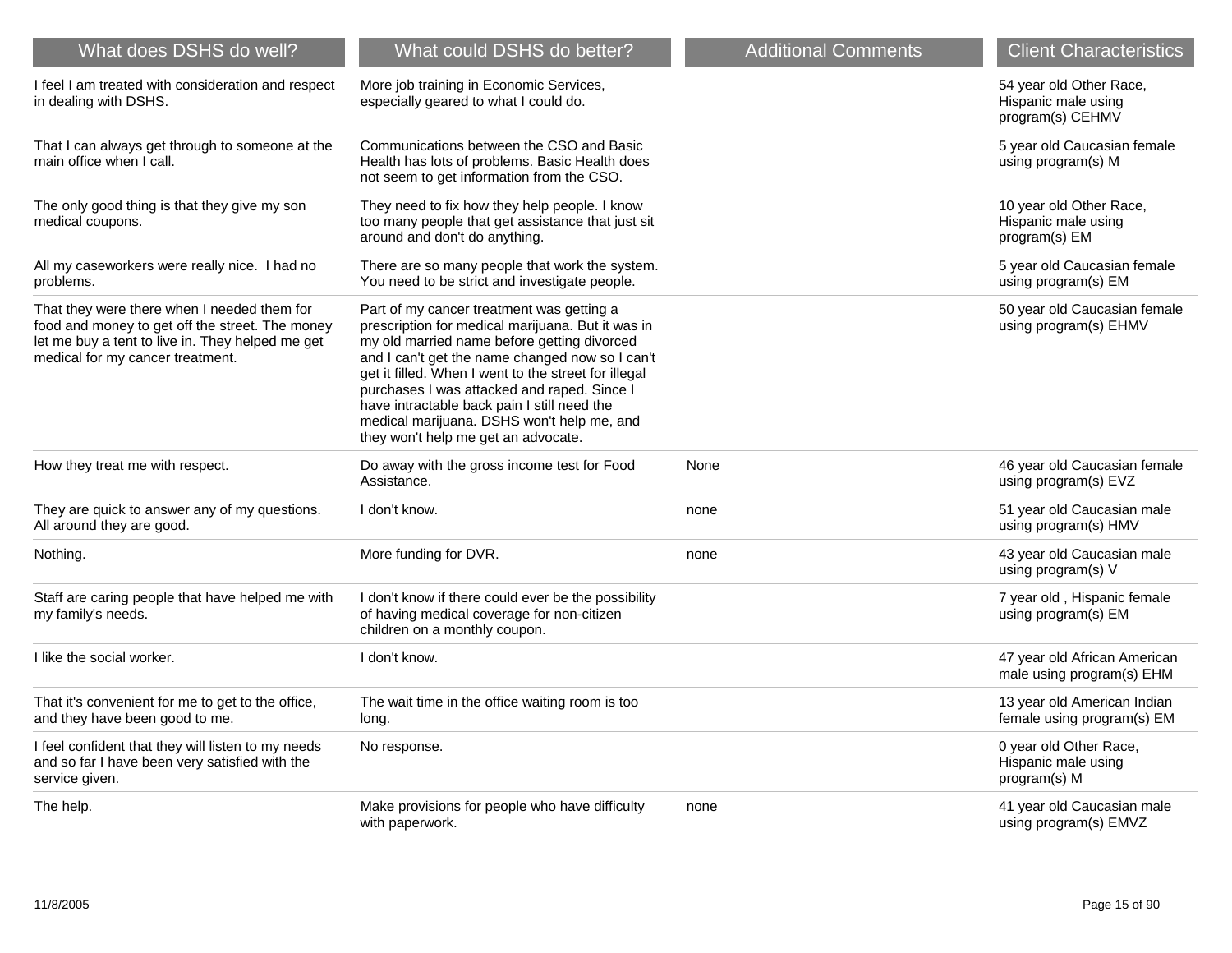| What does DSHS do well?                                                                                        | What could DSHS do better?                                                                                                                                                                                                                                | <b>Additional Comments</b>            | <b>Client Characteristics</b>                                     |
|----------------------------------------------------------------------------------------------------------------|-----------------------------------------------------------------------------------------------------------------------------------------------------------------------------------------------------------------------------------------------------------|---------------------------------------|-------------------------------------------------------------------|
| Don't know.                                                                                                    | De-confuse the information about each Division<br>under DSHS as to services they offer; make it<br>more user-friendly.                                                                                                                                    | none                                  | 31 year old Other Race,<br>Hispanic male using<br>program(s) DHMV |
| There have been some tough times that they<br>have really helped us out with.                                  | The biggest problem I had was when my<br>husband was out of work and I was going to<br>school full time. But the school wasn't approved<br>so they made me look for work too. I wasn't able<br>to be a parent and full time student and look for<br>work. |                                       | 24 year old Caucasian female<br>using program(s) EM               |
| I like it because I'm not working right now, was<br>laid off after eight years, and it has helped me a<br>lot. | When you try to call it takes fifteen to twenty<br>minutes waiting on hold. Sometimes when you<br>go to the office you have to sit and wait one to<br>two hours.                                                                                          |                                       | 17 year old Other Race,<br>Hispanic male using<br>program(s) M    |
| Can't think of anything right off.                                                                             | Too much paperwork.                                                                                                                                                                                                                                       |                                       | 44 year old Caucasian male<br>using program(s) EHMV               |
| The help.                                                                                                      | Nothing.                                                                                                                                                                                                                                                  | none                                  | 30 year old Caucasian female<br>using program(s) DEMVZ            |
| They motivate me.                                                                                              | Raise income levels when the minimum wage<br>goes up.                                                                                                                                                                                                     |                                       | 6 year old Caucasian male<br>using program(s) EM                  |
| That services are provided in one day, no longer<br>have to wait for an appointment.                           | Nothing.                                                                                                                                                                                                                                                  | none                                  | 1 year old Other Race,<br>Hispanic male using<br>program(s) EM    |
| The friendliness of the staff, their prompt return<br>of phone calls, and their explanations are<br>excellent. | Nothing.                                                                                                                                                                                                                                                  | none                                  | 51 year old Caucasian female<br>using program(s) EMV              |
| The help.                                                                                                      | Nothing.                                                                                                                                                                                                                                                  | none                                  | 66 year old American Indian<br>female using program(s) EM         |
| The help.                                                                                                      | Nothing.                                                                                                                                                                                                                                                  | none                                  | 36 year old Caucasian female<br>using program(s) VZ               |
| The help.                                                                                                      | DVR needs to speed up services to the client.                                                                                                                                                                                                             | I wish they would help me find a job. | 54 year old African American<br>male using program(s) DV          |
| I like the job services in WorkFirst.                                                                          | The social services need to be fixed. The CPS<br>workers are the "kiddy Gestapo" of DSHS.<br>There is no safe place for disclosure to social<br>services.                                                                                                 |                                       | 13 year old Caucasian male<br>using program(s) CEM                |
| Everything.                                                                                                    | I don't know.                                                                                                                                                                                                                                             |                                       | 15 year old Other Race,<br>Hispanic male using<br>program(s) EM   |
| They are helpful when you need them.                                                                           | You need more workers so they don't need to be<br>rude because they're so overwhelmed.                                                                                                                                                                    |                                       | 9 year old Caucasian female<br>using program(s) CEM               |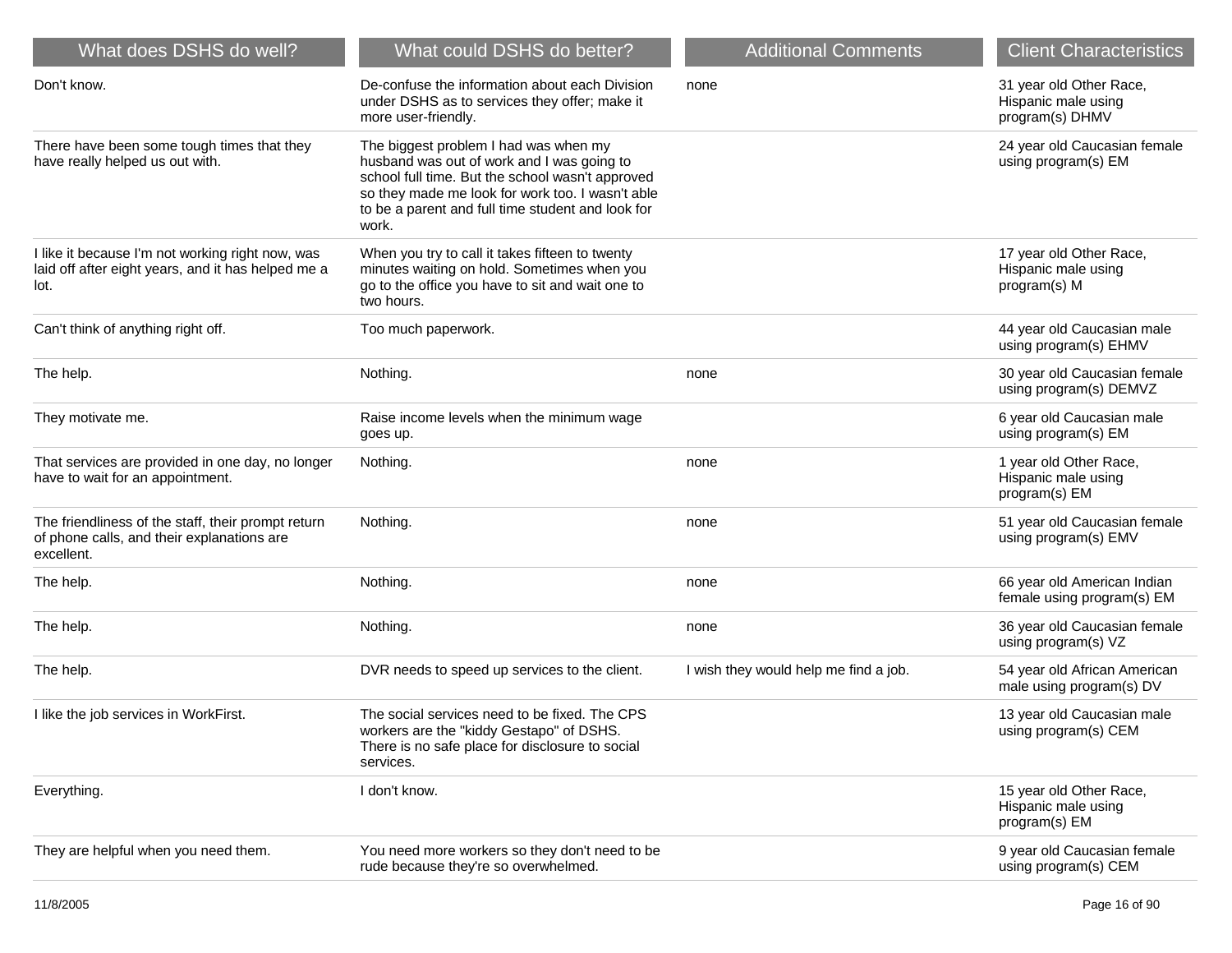| What does DSHS do well?                                                                     | What could DSHS do better?                                                                                                                                                                                                                                                                                                                                                                                                                                                                                                                               | <b>Additional Comments</b> | <b>Client Characteristics</b>                                     |
|---------------------------------------------------------------------------------------------|----------------------------------------------------------------------------------------------------------------------------------------------------------------------------------------------------------------------------------------------------------------------------------------------------------------------------------------------------------------------------------------------------------------------------------------------------------------------------------------------------------------------------------------------------------|----------------------------|-------------------------------------------------------------------|
| They are very helpful.                                                                      | Don't really know.                                                                                                                                                                                                                                                                                                                                                                                                                                                                                                                                       | none                       | 30 year old Caucasian female<br>using program(s) MV               |
| They are caring.                                                                            | DVR could do a better job in keeping clients<br>informed as to what is going on.                                                                                                                                                                                                                                                                                                                                                                                                                                                                         | none                       | 20 year old Other Race,<br>Hispanic female using<br>program(s) V  |
| They help me very well with my needs                                                        | No response.                                                                                                                                                                                                                                                                                                                                                                                                                                                                                                                                             |                            | 58 year old Other Race,<br>Hispanic female using<br>program(s) EM |
| The in depth testing for assessment by DVR and<br>the support I receive from my DVR worker. | Need an outside expert resource center for<br>clients because of deliberate misinformation<br>given out by some workers at the CSO. This is<br>based on my experience at Shelton CSO as a<br>grandmother applying for assistance for a grand<br>daughter I was caring for in my home. I was told<br>we were ineligible for assistance twice in the first<br>four years of her life. Later found out I was<br>actually eligible for TANF all along. Although the<br>CSO gave me misinformation, they did not have<br>to go back and make the wrong right. | none                       | 51 year old Caucasian female<br>using program(s) EMVZ             |
| I like the people and the help.                                                             | More guidance for protective payees.                                                                                                                                                                                                                                                                                                                                                                                                                                                                                                                     | none                       | 24 year old Caucasian female<br>using program(s) CEMSZ            |
| We liked working with the adoption workers.                                                 | When we were foster parents, it was frustrating<br>because they did not regard us as part of the<br>team. We were "just the foster parents."                                                                                                                                                                                                                                                                                                                                                                                                             |                            | 7 year old African American<br>male using program(s) DM           |
| The help.                                                                                   | More staff.                                                                                                                                                                                                                                                                                                                                                                                                                                                                                                                                              | none                       | 28 year old Other Race,<br>Hispanic female using<br>program(s) E  |
| Staff very nice and helpful - good with resources<br>and suggestions.                       | More personal and individualized services based<br>on needs, but they really do pretty well at that<br>already.                                                                                                                                                                                                                                                                                                                                                                                                                                          |                            | 9 year old Caucasian female<br>using program(s) EM                |
| The help.                                                                                   | Be more understanding and faster in doing the<br>paperwork.                                                                                                                                                                                                                                                                                                                                                                                                                                                                                              | none                       | 30 year old Caucasian female<br>using program(s) EZ               |
| Easy, no hassle.                                                                            | Need cleaner offices.                                                                                                                                                                                                                                                                                                                                                                                                                                                                                                                                    |                            | 35 year old Caucasian male<br>using program(s) E                  |
| They do offer some help.                                                                    | Sometimes it's hard to get the services that you<br>know they provide but they just choose not to<br>help you. They won't see anyone after 4:00 even<br>though they're open 'till 5:00. Doctors won't take<br>new patients that are on DSHS if their quota is<br>full. They only take so many new DSHS patients.<br>Then we have to go to the emergency room.                                                                                                                                                                                            |                            | 5 year old Other Race,<br>Hispanic male using<br>program(s) EM    |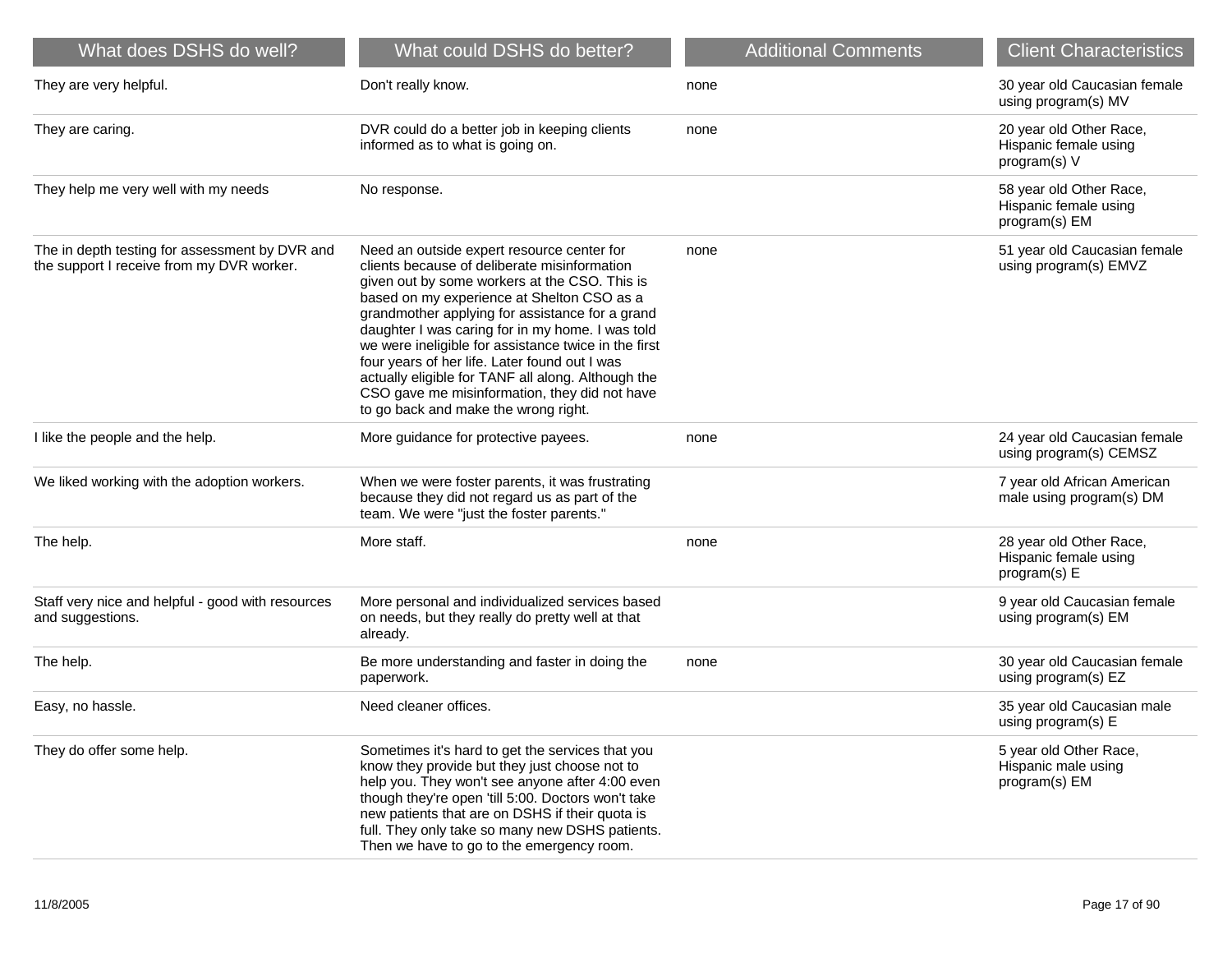| What does DSHS do well?                                                                                                                                               | What could DSHS do better?                                                                                                                                                                                                                                             | <b>Additional Comments</b> | <b>Client Characteristics</b>                                    |
|-----------------------------------------------------------------------------------------------------------------------------------------------------------------------|------------------------------------------------------------------------------------------------------------------------------------------------------------------------------------------------------------------------------------------------------------------------|----------------------------|------------------------------------------------------------------|
| At the time I needed help they were right there<br>and I didn't have to wait. This was mostly<br>because of caseworker Holly Kien in the Renton<br>CSO. She is great. | Some of the people have attitudes and act as if<br>they are paying the benefits out of their own<br>pockets.                                                                                                                                                           |                            | 0 year old Other Race,<br>Hispanic female using<br>program(s) EM |
| I appreciate the full coverage and the fact that<br>there was money provided for services when<br>there was no money at home.                                         | That there could be some leeway for qualifying<br>for Medical Assistance, especially when looking<br>at a situation where there is a terminally ill parent<br>involved.                                                                                                |                            | 3 year old Caucasian female<br>using program(s) M                |
| My experience has been with caring and helpful<br>people.                                                                                                             | The CSO staff should treat all people with the<br>same consideration. Not get impatient with the<br>simple or ignorant people that might need more<br>help to understand.                                                                                              |                            | 7 year old Other Race,<br>Hispanic male using<br>program(s) EM   |
| I live in Florida now and find that Washington<br>DSHS is much better then Florida's medical and<br>food stamp system.                                                | I can't really think of anything, as it worked really<br>well for me.                                                                                                                                                                                                  |                            | 43 year old Caucasian female<br>using program(s) EM              |
| I especially liked having medical coverage<br>because hospitals are expensive.                                                                                        | Older people should be able to have more<br>frequent eye exams.                                                                                                                                                                                                        |                            | 47 year old Caucasian female<br>using program(s) EM              |
| Their promptness in returning phone calls and<br>answering my questions.                                                                                              | More staff.                                                                                                                                                                                                                                                            | none                       | 43 year old Caucasian female<br>using program(s) EHMV            |
| We feel blessed that Mom has had such good<br>care.                                                                                                                   | They have screwed over one of my friends in the<br>food stamp and medical programs. Her daughter<br>has a trust fund that is untouchable, but DSHS<br>won't listen.                                                                                                    |                            | 72 year old Caucasian female<br>using program(s) AM              |
| The Quest card.                                                                                                                                                       | Lengthen the certifications.                                                                                                                                                                                                                                           | none                       | 11 year old Caucasian male<br>using program(s) CEM               |
| Their support and help.                                                                                                                                               | Do not require job search until after training is<br>completed and provide more support in finding a<br>job.                                                                                                                                                           | none                       | 37 year old Caucasian male<br>using program(s) V                 |
| Some WorkFirst case managers are very helpful.                                                                                                                        | Some WorkFirst case managers look down on<br>people who have less than they do.                                                                                                                                                                                        |                            | 18 year old African American<br>male using program(s) EM         |
| The best thing is the childcare and food<br>assistance.                                                                                                               | When you go out and get a job, they cut off your<br>TANF right away and your food stamps are cut<br>back and your childcare co-pay goes up. They<br>should give you thirty days of work, before they<br>start counting your earnings, to help you get on<br>your feet. |                            | 5 year old Caucasian male<br>using program(s) EM                 |
| I especially like talking to my worker at DSHS.<br>She is very patient and attentive.                                                                                 | None.                                                                                                                                                                                                                                                                  |                            | 3 year old Other Race,<br>Hispanic male using<br>program(s) M    |
| Overall, everything. Getting medical and<br>childcare is very nice.                                                                                                   | Honestly, I don't see that there is anything.                                                                                                                                                                                                                          |                            | 4 year old Caucasian female<br>using program(s) M                |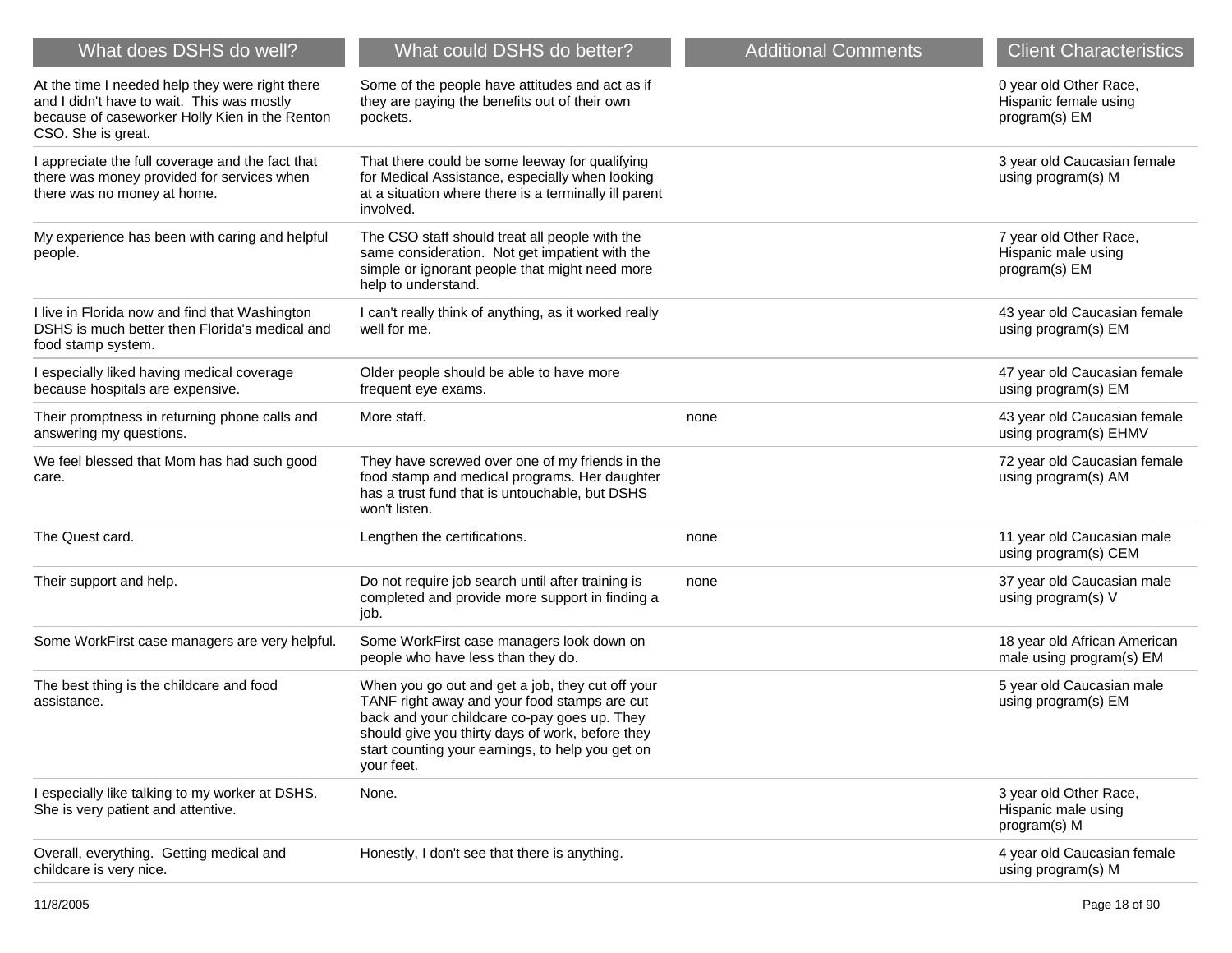| What does DSHS do well?                                              | What could DSHS do better?                                                                                                                                                                                                                                                                                                                                                                  | <b>Additional Comments</b>                                                                                                                   | <b>Client Characteristics</b>                                          |
|----------------------------------------------------------------------|---------------------------------------------------------------------------------------------------------------------------------------------------------------------------------------------------------------------------------------------------------------------------------------------------------------------------------------------------------------------------------------------|----------------------------------------------------------------------------------------------------------------------------------------------|------------------------------------------------------------------------|
| They do a good job helping me out.                                   | Nothing I see.                                                                                                                                                                                                                                                                                                                                                                              | none                                                                                                                                         | 28 year old African American<br>female using program(s) EMZ            |
| When I can talk to the lead worker, instead of<br>the intake worker. | Nothing.                                                                                                                                                                                                                                                                                                                                                                                    | none                                                                                                                                         | 21 year old Caucasian male<br>using program(s) EHV                     |
| Not dealing with them.                                               | One worker per one client.                                                                                                                                                                                                                                                                                                                                                                  | none                                                                                                                                         | 22 year old Caucasian female<br>using program(s) EMZ                   |
| They help people, that's all I can say.                              | Nothing.                                                                                                                                                                                                                                                                                                                                                                                    |                                                                                                                                              | 7 year old African American<br>male using program(s) EM                |
| I can go in and talk to them personally when I<br>have a problem     | More staff.                                                                                                                                                                                                                                                                                                                                                                                 | none                                                                                                                                         | 1 year old Other Race,<br>Hispanic male using<br>program(s) EM         |
| They are there when you need them.                                   | More courteous workers.                                                                                                                                                                                                                                                                                                                                                                     | none                                                                                                                                         | 9 year old African American<br>male using program(s) EM                |
| None.                                                                | Hassle, Spanish (illegals) get services faster -<br>nothing left for the rest of us                                                                                                                                                                                                                                                                                                         | Too few medical providers accept medical<br>coupons.                                                                                         | 14 year old American Indian,<br>Hispanic female using<br>program(s) EM |
| How the staff are helpful.                                           | Nothing.                                                                                                                                                                                                                                                                                                                                                                                    | none                                                                                                                                         | 3 year old Caucasian female<br>using program(s) EM                     |
| I like the fact that they are there.                                 | There's a lack of funding for DD in-home health<br>care and there are more cuts coming. I'm the<br>provider for my DD daughter and I'm being<br>punished because we are related. My hours<br>have been cut from 144 to 96, and now down to<br>70 per month. It's to the point that I'll need to get<br>an outside job. If that happens I'll have to put my<br>daughter into an institution. |                                                                                                                                              | 26 year old Caucasian female<br>using program(s) ADM                   |
| Can't think of anything.                                             | Can't think of anything.                                                                                                                                                                                                                                                                                                                                                                    |                                                                                                                                              | 40 year old Caucasian male<br>using program(s) DM                      |
| That it is fairly simple and not very hard to<br>understand.         | The WorkFirst program has a lot of stupid rules.<br>They require men to wear dress slacks, dress<br>shoes and your shirt must have a collar. I don't<br>go to WorkFirst because I can't afford the<br>clothing. WorkFirst is not a job interview. They<br>just sit around using computers.                                                                                                  |                                                                                                                                              | 39 year old Caucasian male<br>using program(s) EM                      |
| Have nice persons, treat me well.                                    | Increase food stamp benefits. Every time I get a<br>cost of living increase, they reduce my<br>foodstamps.                                                                                                                                                                                                                                                                                  | My youngest child is 22. The only time child<br>support was sought for him was when I got<br>assistance through the tribe several years ago. | 52 year old American Indian<br>male using program(s) EMZ               |
| They have been there when I needed them.                             | Attention deficit problem wasn't covered. Can't<br>go to a specialist. DSHS needs to improve and<br>communicate better about services for attention<br>deficit.                                                                                                                                                                                                                             | None.                                                                                                                                        | 60 year old Caucasian male<br>using program(s) EM                      |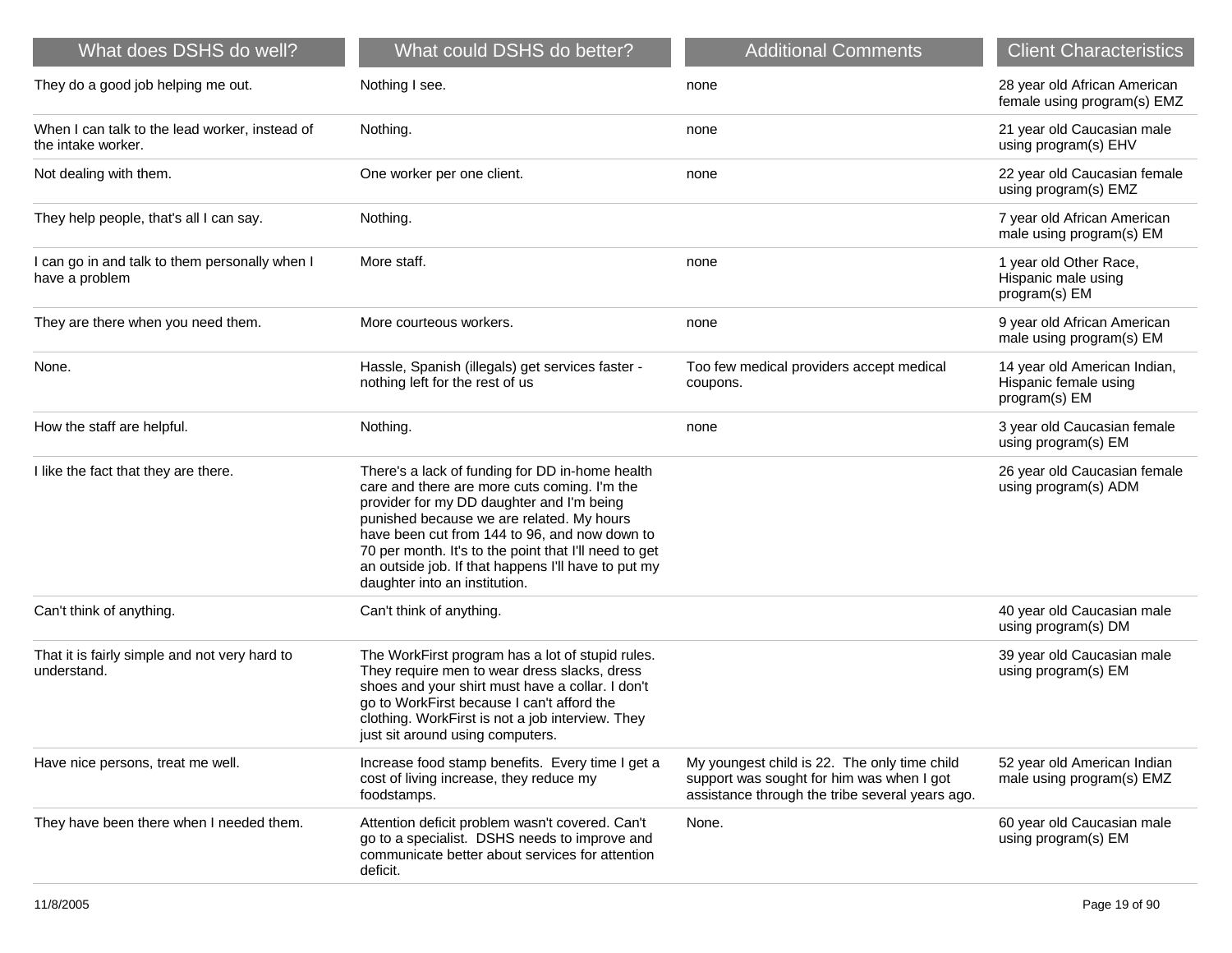| What does DSHS do well?                                                                                                                                                                | What could DSHS do better?                                                                                                                                                                                                                                                                                                                                                  | <b>Additional Comments</b>                                         | <b>Client Characteristics</b>                                      |
|----------------------------------------------------------------------------------------------------------------------------------------------------------------------------------------|-----------------------------------------------------------------------------------------------------------------------------------------------------------------------------------------------------------------------------------------------------------------------------------------------------------------------------------------------------------------------------|--------------------------------------------------------------------|--------------------------------------------------------------------|
| We were only in Washington for a few weeks<br>before we moved to Tennessee, we appreciated<br>the help.                                                                                | I don't know.                                                                                                                                                                                                                                                                                                                                                               | none                                                               | 21 year old Caucasian female<br>using program(s) EM                |
| The caseworker goes back and tries to help you<br>and find out what you qualify for. They are<br>complete in activities on site and don't have to<br>call client for more information. | No comment.                                                                                                                                                                                                                                                                                                                                                                 | Sometimes receptionists are rude!<br>Caseworkers are good though.  | 15 year old Other Race,<br>Hispanic female using<br>program(s) EM  |
| They were there to help when I needed it.                                                                                                                                              | I don't know.                                                                                                                                                                                                                                                                                                                                                               | none                                                               | 11 year old Caucasian male<br>using program(s) EM                  |
| They are helpful.                                                                                                                                                                      | DSHS needs more staff and funding.                                                                                                                                                                                                                                                                                                                                          | none                                                               | 38 year old Caucasian female<br>using program(s) EMZ               |
| It is close to my home.                                                                                                                                                                | They need more reception staff.                                                                                                                                                                                                                                                                                                                                             | none                                                               | 28 year old Other Race,<br>Hispanic male using<br>program(s) ACEM  |
| I don't because my experience with them has not<br>been that good.                                                                                                                     | DSHS will not help me with childcare so I can<br>look for work. I have child support that is just<br>about the grant. I recently graduated from<br>medical assistant schooling. I cannot be part of<br>WorkFirst because I am not on a grant. I have<br>no family here or friends I can impose on. They<br>need to help people in this kind of situation with<br>childcare. | none                                                               | 5 year old Caucasian female<br>using program(s) EM                 |
| People in need have help to go get as a last<br>resort.                                                                                                                                | There are a lot of people that get help but they<br>don't really need it, or they don't try to work. It's a<br>waste of tax money.                                                                                                                                                                                                                                          |                                                                    | 26 year old Caucasian male<br>using program(s) CEM                 |
| Grateful for the help.                                                                                                                                                                 | Senior citizens seem to be lumped together as<br>either having an addiction or mental issues. This<br>stigma shouldn't be attached to us.                                                                                                                                                                                                                                   | none                                                               | 59 year old Caucasian female<br>using program(s) EMV               |
| Helped out - especially the medical in<br>emergency situations, and fs to help fill in the<br>gaps in work income.                                                                     | Some things we need are not accounted for<br>mandatory car insurance, high rent, etc.                                                                                                                                                                                                                                                                                       | DSHS in Port Townsend is much better to<br>work with than Seattle. | 7 year old Caucasian female<br>using program(s) EM                 |
| Friendly and helpful staff.                                                                                                                                                            | No comment.                                                                                                                                                                                                                                                                                                                                                                 |                                                                    | 4 year old Other Race,<br>Hispanic male using<br>program(s) M      |
| They are knowledgeable whenever I ask them a<br>question.                                                                                                                              | Nothing.                                                                                                                                                                                                                                                                                                                                                                    | none                                                               | 29 year old Other Race,<br>Hispanic female using<br>program(s) EMZ |
| The speed of handling in the DSHS office.                                                                                                                                              | Sometimes not enough people at reception desk.                                                                                                                                                                                                                                                                                                                              | None                                                               | 43 year old Caucasian male<br>using program(s) EM                  |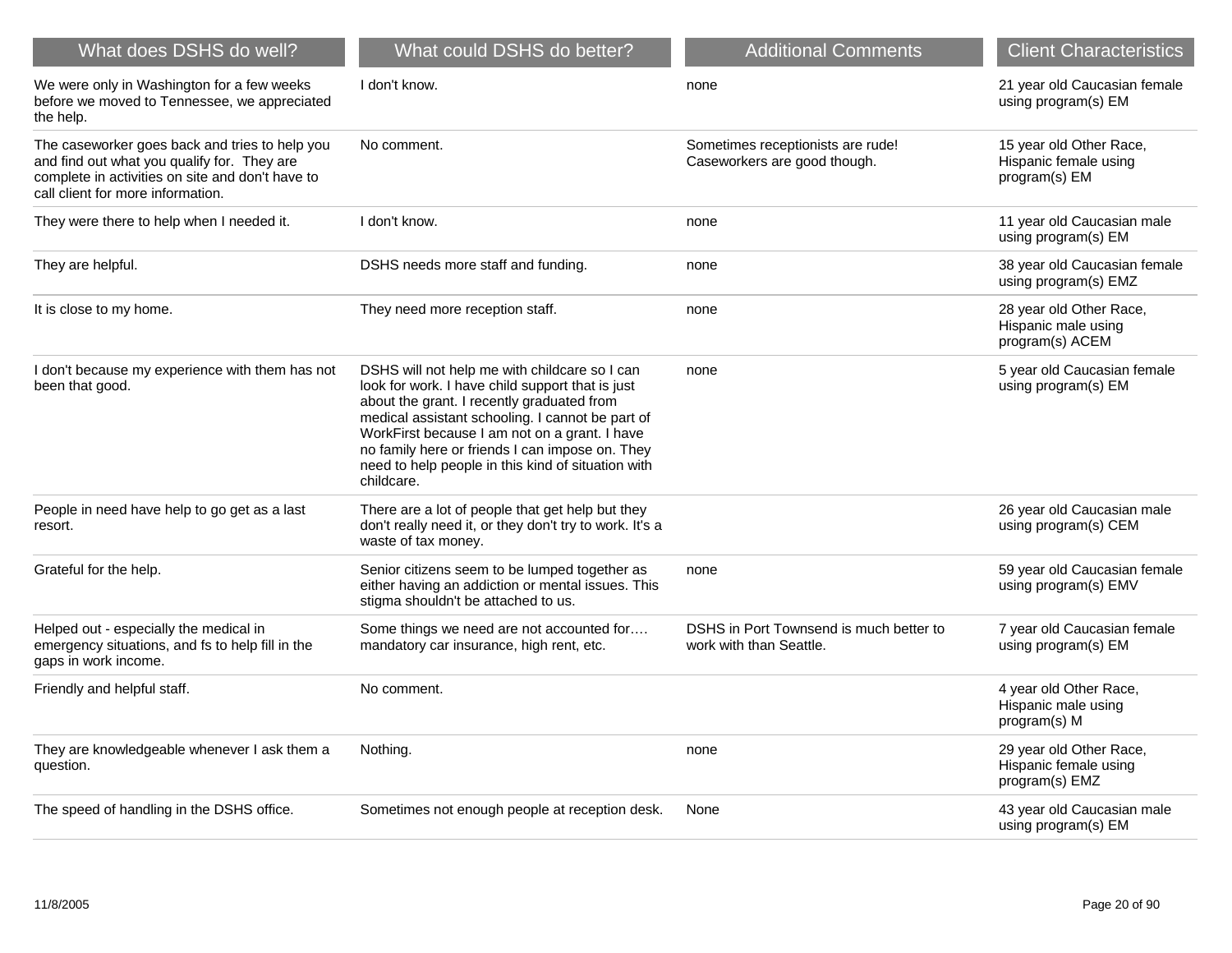| What could DSHS do better?                                                                                                                                                                                                                                                                                                                                                                                                                       | <b>Additional Comments</b> | <b>Client Characteristics</b>                                   |
|--------------------------------------------------------------------------------------------------------------------------------------------------------------------------------------------------------------------------------------------------------------------------------------------------------------------------------------------------------------------------------------------------------------------------------------------------|----------------------------|-----------------------------------------------------------------|
| Client had to change the medical provider<br>because of the language problems and switch to<br>medical provider's "raspberry".                                                                                                                                                                                                                                                                                                                   |                            | 44 year old Caucasian male<br>using program(s) EM               |
| DSHS worker should conduct business at least<br>once per month in Ritzville!                                                                                                                                                                                                                                                                                                                                                                     | Thank you very much!       | 7 year old Caucasian,<br>Hispanic female using<br>program(s) EM |
| None.                                                                                                                                                                                                                                                                                                                                                                                                                                            | none                       | 49 year old Caucasian female<br>using program(s) EMZ            |
| Give more time to provide information that is<br>requested.                                                                                                                                                                                                                                                                                                                                                                                      | none                       | 47 year old Other Race,<br>Hispanic male using<br>program(s) E  |
| The counter staff treated me like I was nothing<br>because I was coming for help and she had a<br>job and I didn't.                                                                                                                                                                                                                                                                                                                              |                            | 34 year old African American<br>female using program(s) EZ      |
| The people that determine eligibility don't listen.<br>They say that making minimum wage is too<br>much money to get food stamps and I have two<br>children. They should understand where we are<br>coming from and our point of view.                                                                                                                                                                                                           |                            | 2 year old African American<br>male using program(s) CEM        |
| At the reception counter some of the workers are<br>overworked and in turn they have attitudes.                                                                                                                                                                                                                                                                                                                                                  |                            | 24 year old Caucasian female<br>using program(s) EMSZ           |
| Put out a publication on resources available<br>through the DSHS and the community.                                                                                                                                                                                                                                                                                                                                                              | none                       | 62 year old African American<br>female using program(s) V       |
| The problem I have is with the childcare help.<br>The more money I make the more my co-pay is -<br>until finally I make too much. Then when I'm cut<br>off I have to pay the full cost myself and it's way<br>too much of an increase all at once. The<br>childcare help should continue on until the co-<br>pay is the same as the full cost of care. Also,<br>there should be some way to help with childcare<br>when you're looking for work. |                            | 5 year old Caucasian male<br>using program(s) EM                |
| Increase the food allotment per person.                                                                                                                                                                                                                                                                                                                                                                                                          | none                       | 50 year old Caucasian male<br>using program(s) EM               |
| Some of the people that work there can be rude<br>and act as if they don't like their jobs.                                                                                                                                                                                                                                                                                                                                                      |                            | 10 year old Caucasian male<br>using program(s) EM               |
| The people that work in the [Location Redacted]<br>office have attitudes that suck.                                                                                                                                                                                                                                                                                                                                                              |                            | 43 year old African American<br>female using program(s) EM      |
| The medical program needs to have better<br>coverage for dental and vision.                                                                                                                                                                                                                                                                                                                                                                      |                            | 36 year old Caucasian male<br>using program(s) CE               |
|                                                                                                                                                                                                                                                                                                                                                                                                                                                  |                            |                                                                 |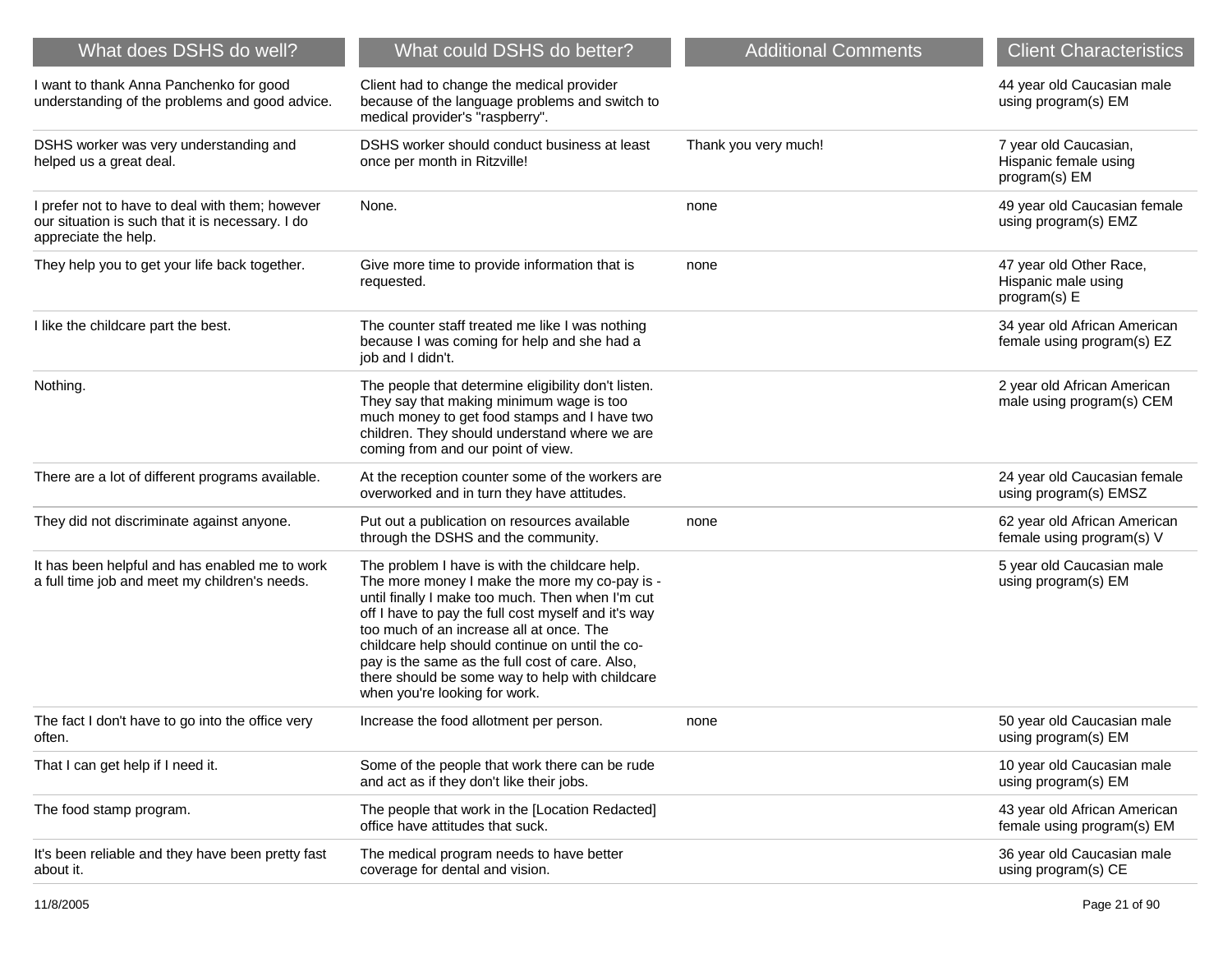| What does DSHS do well?                                                                                                    | What could DSHS do better?                                                                                                                                                                                                                                                               | <b>Additional Comments</b>       | <b>Client Characteristics</b>                                        |
|----------------------------------------------------------------------------------------------------------------------------|------------------------------------------------------------------------------------------------------------------------------------------------------------------------------------------------------------------------------------------------------------------------------------------|----------------------------------|----------------------------------------------------------------------|
| The staff is real good.                                                                                                    | I don't know.                                                                                                                                                                                                                                                                            | none                             | 31 year old Caucasian male<br>using program(s) EM                    |
| The medical program.                                                                                                       | The different departments need to communicate<br>with each other.                                                                                                                                                                                                                        | none                             | 5 year old American Indian,<br>Hispanic male using<br>program(s) CEM |
| The help.                                                                                                                  | When a parent has a steady job and has had no<br>changes in the income for over a year, I don't<br>think it is necessary to have eligibility for food<br>stamps and medical to be re-determined every 3<br>months. I like to see it extended to a year or at<br>the very least 6 months. | none                             | 29 year old Caucasian female<br>using program(s) EM                  |
| The help.                                                                                                                  | I don't know.                                                                                                                                                                                                                                                                            | none                             | 13 year old Other Race,<br>Hispanic male using<br>program(s) EM      |
| That they have been there with medical and food<br>stamps.                                                                 | I was told that both parents have to be working<br>40 hours in order to get childcare. That makes it<br>very hard if you are looking for work or working<br>part-time.                                                                                                                   |                                  | 7 year old Caucasian male<br>using program(s) CEM                    |
| I think they do a great job for disabled people.                                                                           | Nothing.                                                                                                                                                                                                                                                                                 | none                             | 18 year old Asian American<br>male using program(s) MV               |
| I don't know too much about them, but they are<br>good people and have been fair.                                          | Nothing I can complain about.                                                                                                                                                                                                                                                            |                                  | 42 year old Caucasian male<br>using program(s) HM                    |
| I don't know.                                                                                                              | I don't know.                                                                                                                                                                                                                                                                            | none                             | 33 year old American Indian<br>female using program(s) EM            |
| The way they treat me.                                                                                                     | They need a little more money to help the people.                                                                                                                                                                                                                                        | They are doing an excellent job. | 27 year old Caucasian female<br>using program(s) ADHMV               |
| I do like that they are an available resource for<br>earnest people who do need help. For food<br>assistance it was great. | Not all of the offices are the same. Some are fast<br>and some in the more poor areas are slow,<br>crowded and not very accessible.                                                                                                                                                      |                                  | 50 year old African American<br>male using program(s) EM             |
| Their efficiency.                                                                                                          | More staff.                                                                                                                                                                                                                                                                              | none                             | 14 year old African American<br>male using program(s) DEM            |
| The help they provide.                                                                                                     | Offer more training for clients.                                                                                                                                                                                                                                                         | none                             | 2 year old African American<br>male using program(s) EM              |
| [Personal Information Redacted] can't work, so<br>it's good that DSHS is taking care of him.                               | They are understaffed and overworked.                                                                                                                                                                                                                                                    |                                  | 19 year old Caucasian male<br>using program(s) DEM                   |
| The support and help they give us.                                                                                         | Don't know.                                                                                                                                                                                                                                                                              | none                             | 19 year old Other Race,<br>Hispanic female using<br>program(s) EM    |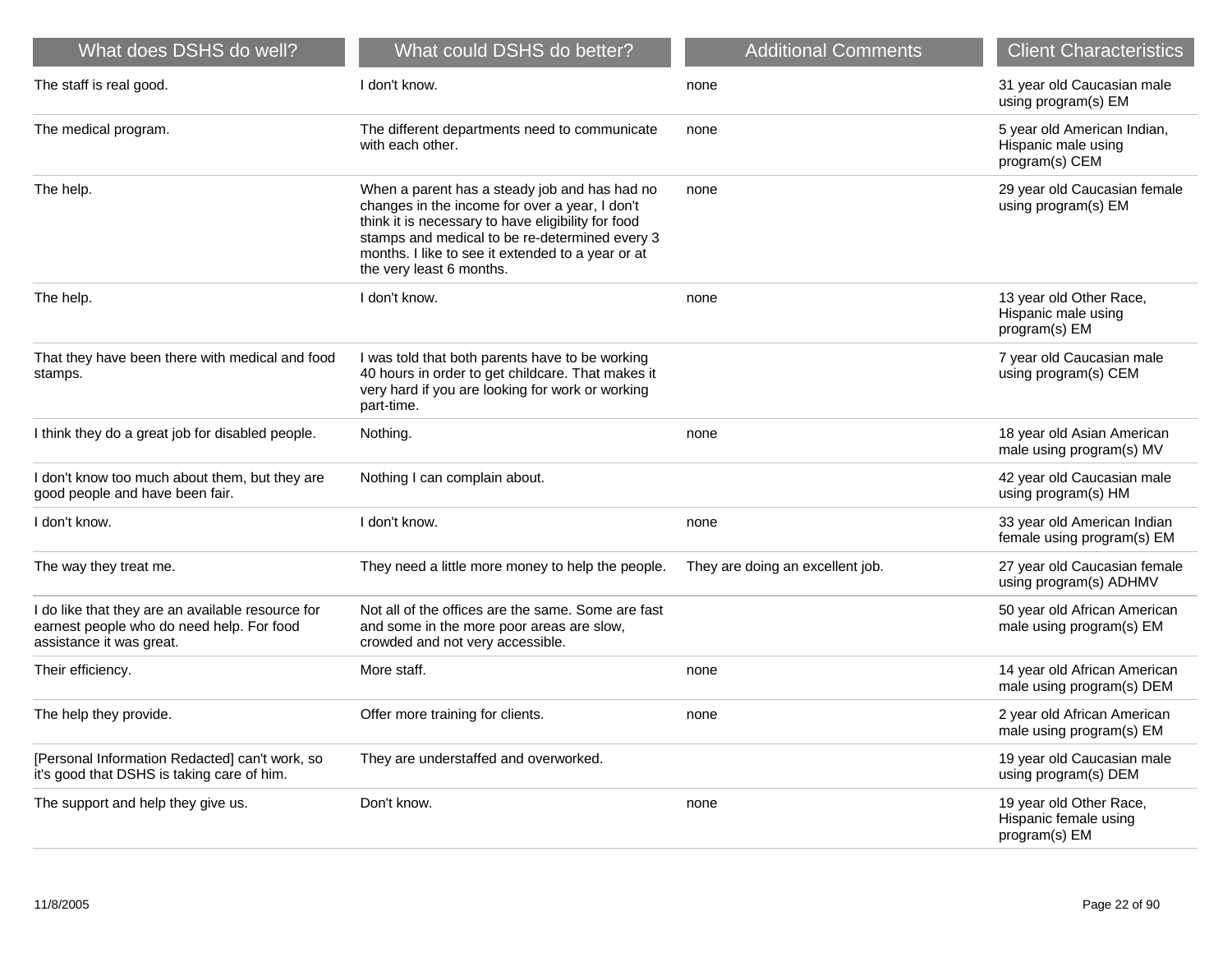| What does DSHS do well?                                                                                                                                  | What could DSHS do better?                                                                                                                                                                                                                 | <b>Additional Comments</b>                                                                                                                                                                                                                                                                        | <b>Client Characteristics</b>                                     |
|----------------------------------------------------------------------------------------------------------------------------------------------------------|--------------------------------------------------------------------------------------------------------------------------------------------------------------------------------------------------------------------------------------------|---------------------------------------------------------------------------------------------------------------------------------------------------------------------------------------------------------------------------------------------------------------------------------------------------|-------------------------------------------------------------------|
| Never thought about it.                                                                                                                                  | I would like to see an increase in the food<br>allotment.                                                                                                                                                                                  | none                                                                                                                                                                                                                                                                                              | 49 year old Caucasian female<br>using program(s) EMZ              |
| Friendliness.                                                                                                                                            | Shorter wait time.                                                                                                                                                                                                                         |                                                                                                                                                                                                                                                                                                   | 23 year old Caucasian male<br>using program(s) EMZ                |
| Nothing.                                                                                                                                                 | They could be a little more patient.                                                                                                                                                                                                       | none                                                                                                                                                                                                                                                                                              | 12 year old African American<br>female using program(s) EM        |
| I like that they are really fast at getting the help<br>you need.                                                                                        | I don't like the long waits in the office waiting<br>room and the long waiting on the phone.                                                                                                                                               |                                                                                                                                                                                                                                                                                                   | 1 year old Other Race,<br>Hispanic male using<br>program(s) EM    |
| My children are able to go to the doctor when<br>they need to.                                                                                           | Process, paperwork, verifications are<br>tediousespecially when things don't change.                                                                                                                                                       | Wish there was more dental care available.                                                                                                                                                                                                                                                        | 10 year old Caucasian female<br>using program(s) EM               |
| The help.                                                                                                                                                | I am not really sure.                                                                                                                                                                                                                      | I am in sanction status with WorkFirst.<br>Because I am, they only pay \$327 to the<br>landlord. I am in sanction because I have to<br>take odd jobs to make ends meet and not<br>available to go to class for 4 weeks. If they<br>would re-instate the full grant, I would go to the<br>classes. | 26 year old Caucasian male<br>using program(s) EM                 |
| I really like getting the same person to talk with.<br>The last two times I've called in I got Ebony in<br>the Region Five call center. She was awesome. | Communications need to be better. I've gotten<br>letters postmarked on the same day as my<br>appointment was supposed to be. Also, have<br>gotten letters saying "here is the form we need<br>you to fill out," and there wasn't any form. |                                                                                                                                                                                                                                                                                                   | 24 year old African American<br>female using program(s) EMZ       |
| The help is there when we need it.                                                                                                                       | I'd rather see a plastic medical card, instead of<br>the paper medical coupon.                                                                                                                                                             | none                                                                                                                                                                                                                                                                                              | 18 year old Other Race,<br>Hispanic male using<br>program(s) M    |
| I feel like I have always been treated fairly.                                                                                                           | I don't know.                                                                                                                                                                                                                              | none                                                                                                                                                                                                                                                                                              | 5 year old Other Race,<br>Hispanic female using<br>program(s) M   |
| The help.                                                                                                                                                | I don't know; everything has been fine.                                                                                                                                                                                                    | none                                                                                                                                                                                                                                                                                              | 19 year old Other Race,<br>Hispanic female using<br>program(s) M  |
| Automatically send DSHS medical ID card and<br>food stamp at the beginning of the month. It is<br>easy to use.                                           | Not sure.                                                                                                                                                                                                                                  |                                                                                                                                                                                                                                                                                                   | 68 year old Asian American<br>female using program(s) EM          |
| I am trying to find something sarcastic to say;<br>but, I can't do it justice.                                                                           | Need all services from all the Divisions in one<br>central place.                                                                                                                                                                          | none                                                                                                                                                                                                                                                                                              | 45 year old Caucasian,<br>Hispanic male using<br>program(s) CEHMZ |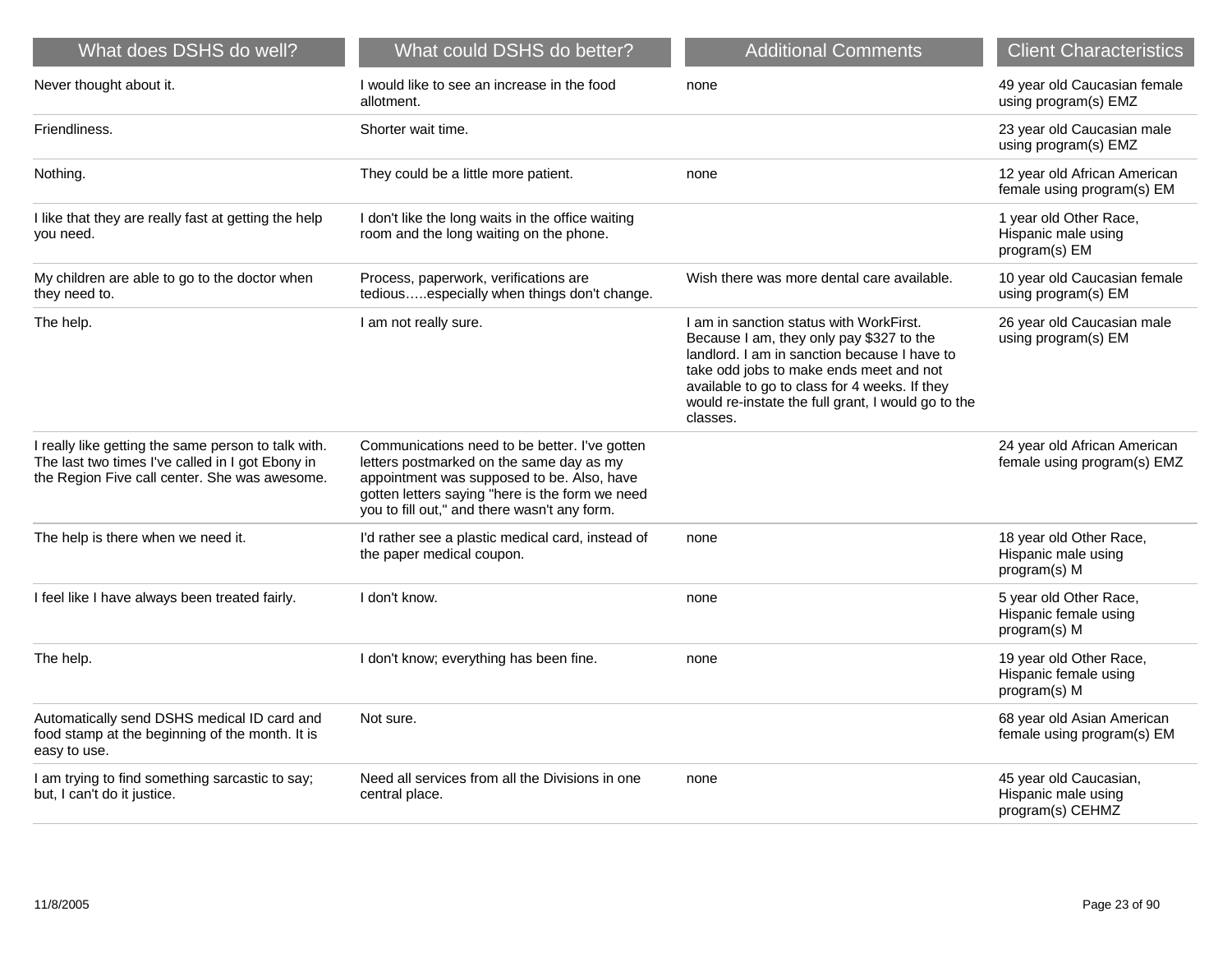| What does DSHS do well?                                                                                    | What could DSHS do better?                                                                                                                                                                                                                                                                                                         | <b>Additional Comments</b>                                                                                                                                                                                                                                                                                             | <b>Client Characteristics</b>                              |
|------------------------------------------------------------------------------------------------------------|------------------------------------------------------------------------------------------------------------------------------------------------------------------------------------------------------------------------------------------------------------------------------------------------------------------------------------|------------------------------------------------------------------------------------------------------------------------------------------------------------------------------------------------------------------------------------------------------------------------------------------------------------------------|------------------------------------------------------------|
| The staff are tremendous people.                                                                           | Get information about new resources out to the<br>clients.                                                                                                                                                                                                                                                                         | I like to see the Department get information<br>out to shut ins about a pharmacy program<br>called "Medicine-on-time" through High School<br>Pharmacy. It is a mail program in which they<br>keep sending the prescription automatically<br>without you having to reorder. They handle<br>any changes with the doctor. | 44 year old Caucasian female<br>using program(s) HM        |
| The people were easy to deal with.                                                                         | Decrease the waiting time before you are seen.                                                                                                                                                                                                                                                                                     | none                                                                                                                                                                                                                                                                                                                   | 27 year old Caucasian female<br>using program(s) E         |
|                                                                                                            | Hospital's bills - Our family was sure that medical<br>coupon covered the services; but, we were<br>stressed and confused by receiving the bills for<br>medical services and it took some time before a<br>neighbor explained that we just need to send a<br>copy of the medical coupon to the hospital.                           | Long waiting time between medical<br>appointments. Shortage of income. I lost my<br>job about 4 months ago, and am not looking<br>for job now because of my husband's<br>upcoming surgery.                                                                                                                             | 55 year old Caucasian female<br>using program(s) EM        |
| Food Assistance.                                                                                           | To make the programs more accessible.                                                                                                                                                                                                                                                                                              | none                                                                                                                                                                                                                                                                                                                   | 46 year old African American<br>male using program(s) EMSV |
| Medical ID cards for the children. I thought the<br>family was not eligible for any medical<br>assistance. | $\ddot{\phantom{0}}$                                                                                                                                                                                                                                                                                                               |                                                                                                                                                                                                                                                                                                                        | 30 year old Caucasian female<br>using program(s) E         |
| Big help - medical ID cards.                                                                               |                                                                                                                                                                                                                                                                                                                                    | Money.                                                                                                                                                                                                                                                                                                                 | 26 year old Caucasian female<br>using program(s) EM        |
| The help.                                                                                                  | Allow more time to the individual client on phone<br>contacts so that they don't feel just like a number.                                                                                                                                                                                                                          | none                                                                                                                                                                                                                                                                                                                   | 19 year old African American<br>female using program(s) EM |
| Polite.                                                                                                    | ?                                                                                                                                                                                                                                                                                                                                  | More money.                                                                                                                                                                                                                                                                                                            | 30 year old Caucasian female<br>using program(s) EM        |
| They are close to the house.                                                                               | They are doing a fine job, no changes needed.                                                                                                                                                                                                                                                                                      | none                                                                                                                                                                                                                                                                                                                   | 16 year old American Indian<br>female using program(s) EM  |
| My counselor at Mental Health.                                                                             | They need to provide more funding of the Mental<br>Health program.                                                                                                                                                                                                                                                                 | none                                                                                                                                                                                                                                                                                                                   | 22 year old Caucasian female<br>using program(s) DEHM      |
| Experience has been wonderful at the Federal<br>Way office.                                                | At the new office, they need to do what they say<br>they are going to do. Three times I was told that<br>the paperwork would be processed that day and<br>the next day the money would be on my EBT<br>card. This was not so, it took over ten days.<br>During the interim, I was evicted from my home<br>for non payment of rent. | none                                                                                                                                                                                                                                                                                                                   | 34 year old Caucasian female<br>using program(s) CE        |
| Nothing, as it is not a pleasant experience.                                                               | More staff.                                                                                                                                                                                                                                                                                                                        | none                                                                                                                                                                                                                                                                                                                   | 35 year old Caucasian female<br>using program(s) EV        |
| The help.                                                                                                  | They need more staff.                                                                                                                                                                                                                                                                                                              | none                                                                                                                                                                                                                                                                                                                   | 43 year old Caucasian female<br>using program(s) EHM       |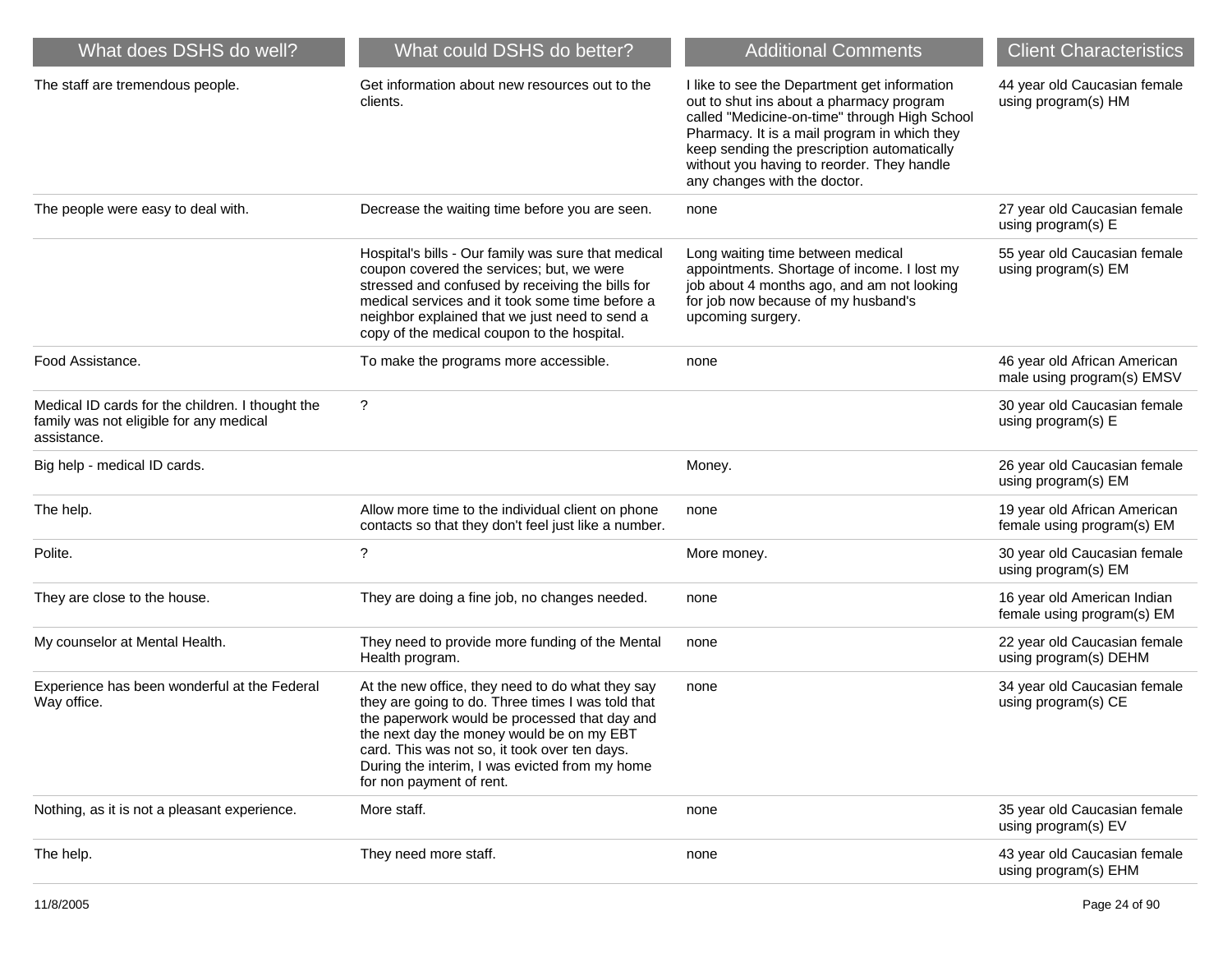| What does DSHS do well?                                                                 | What could DSHS do better?                                                                                                                                                                                                                                                                                    | <b>Additional Comments</b>                                                                                                                               | <b>Client Characteristics</b>                                    |
|-----------------------------------------------------------------------------------------|---------------------------------------------------------------------------------------------------------------------------------------------------------------------------------------------------------------------------------------------------------------------------------------------------------------|----------------------------------------------------------------------------------------------------------------------------------------------------------|------------------------------------------------------------------|
| I think it is good they provide quick answers to<br>our questions.                      | Make sure the caseworkers keep their<br>appointments with the client.                                                                                                                                                                                                                                         |                                                                                                                                                          | 6 year old Caucasian male<br>using program(s) EHM                |
| The ability to get medical care for my son.                                             | No opinion.                                                                                                                                                                                                                                                                                                   | none                                                                                                                                                     | 30 year old Caucasian male<br>using program(s) CEM               |
| The help.                                                                               | I would like to see DSHS start a joint parent and<br>teenager class on how to communicate with<br>each other.                                                                                                                                                                                                 | none                                                                                                                                                     | 36 year old Caucasian female<br>using program(s) EHMZ            |
| The help.                                                                               | DCS needs to be more coordinated with the<br>court system.                                                                                                                                                                                                                                                    | DSHS needs to have a program to provide<br>childcare for single parents who are also a<br>student.                                                       | 26 year old Caucasian female<br>using program(s) EZ              |
| Everybody has been at the very least courteous<br>and helpful.                          | Medical benefits should continue until you are<br>able to get medical benefits through the<br>employer. Also, if you are trying to get work, but<br>haven't been able to, you should be able to have<br>medical benefits for things like medication,<br>toothaches, etc.                                      | An updated list (every 6 months) of stores and<br>agencies that provide services for people who<br>need help.                                            | 19 year old Caucasian female<br>using program(s) EM              |
| Nothing.                                                                                | Listen, treated as a person -- people on the<br>lower levels listen and are kinder than the social<br>workers and those higher up. DCS worker gave<br>my address to abusive spouse.                                                                                                                           | Will be moving and will call in new address<br>and telephone number, which will be<br>EXTREMELY confidential as I am fleeing an<br>abusive relationship. | 42 year old Caucasian female<br>using program(s) EMZ             |
| The fact they have these programs to help.                                              | Add more providers to the dental program.                                                                                                                                                                                                                                                                     | none                                                                                                                                                     | 46 year old Caucasian female<br>using program(s) EHM             |
| I can do my reviews by telephone so I don't have<br>to go into the office.              | They should have more doctors that accept<br>medical coupons. And, you should not need a<br>referral before being able to go to another doctor<br>or a specialist.                                                                                                                                            |                                                                                                                                                          | 28 year old Caucasian female<br>using program(s) EMZ             |
| The workers I've dealt with have been friendly<br>and helpful, not judgmental or nosey. | There's not enough workers in the office.                                                                                                                                                                                                                                                                     |                                                                                                                                                          | 24 year old Caucasian female<br>using program(s) EMZ             |
| They are there when you need them.                                                      | DCS could agressively pursue support<br>obligations.                                                                                                                                                                                                                                                          | none                                                                                                                                                     | 78 year old Caucasian female<br>using program(s) Z               |
| Their help.                                                                             | I suggest hiring more staff.                                                                                                                                                                                                                                                                                  | none                                                                                                                                                     | 31 year old Other Race,<br>Hispanic female using<br>program(s) Z |
| That I'm getting medical, being as I'm a diabetic,<br>and that I get food stamps.       | When they send the papers for my review, they<br>shouldn't ask for verification of everything when<br>nothing in my life has changed. They should only<br>ask for what is actually needed. And when they<br>give us a time and date that they will call us, they<br>should make that call, but they never do. |                                                                                                                                                          | 46 year old Caucasian female<br>using program(s) EMZ             |
| Nothing.                                                                                | Get rid of the call center.                                                                                                                                                                                                                                                                                   | none                                                                                                                                                     | 41 year old African American<br>female using program(s) Z        |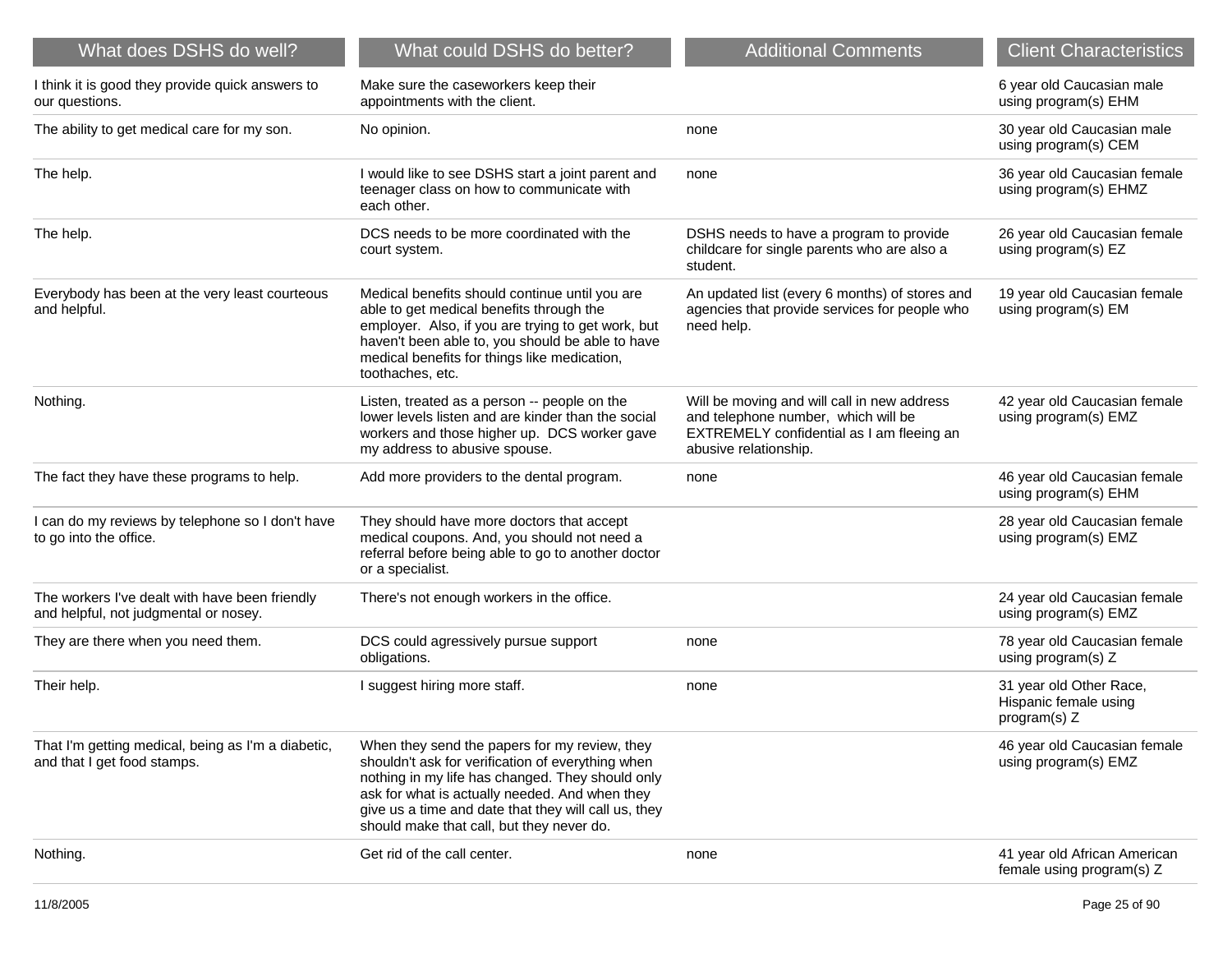| What does DSHS do well?                                                              | What could DSHS do better?                                                                                                                                                                                                  | <b>Additional Comments</b> | <b>Client Characteristics</b>                             |
|--------------------------------------------------------------------------------------|-----------------------------------------------------------------------------------------------------------------------------------------------------------------------------------------------------------------------------|----------------------------|-----------------------------------------------------------|
| The fact they are collecting child support.                                          | I am very satisfied.                                                                                                                                                                                                        | none                       | 52 year old Caucasian female<br>using program(s) Z        |
| My COPES worker, Joann Soland, is the best<br>thing about DSHS.                      | DVR needs more good counselors at the<br>Puyallup office.                                                                                                                                                                   |                            | 54 year old Caucasian male<br>using program(s) AMV        |
| The help.                                                                            | DCS needs to pursue more aggressively the<br>avenues available to them to collect support<br>from dead beat parent who is court ordered to<br>pay support.                                                                  | none                       | 31 year old Caucasian female<br>using program(s) EZ       |
| That it's helping the elderly.                                                       | The rate structure for adult family homes needs<br>to be fixed. The older the client is, the less DSHS<br>will pay. It should be that the pay rates go up<br>with the client's age because they need more<br>and more care. |                            | 75 year old Caucasian female<br>using program(s) AM       |
| I like that they are there when you need them.                                       | They asked for my information, and I provided it.<br>Then they say that I didn't respond to their<br>request and they deny my benefits.                                                                                     |                            | 40 year old Caucasian female<br>using program(s) EMZ      |
| That they will go after support without having to<br>swap paper with the "ex".       | They can be more aggressive in collection<br>efforts.                                                                                                                                                                       | none                       | 41 year old African American<br>male using program(s) Z   |
| I like the child support collection services. They<br>were there when I needed them. | There's a lot of red tape in support enforcement<br>and it has a real negative impact on the family.                                                                                                                        |                            | 46 year old Caucasian female<br>using program(s) Z        |
| Communication is better and the office is better<br>organized.                       | Extend the period of time for eligibility reviews.                                                                                                                                                                          | none                       | 44 year old Caucasian female<br>using program(s) EMZ      |
| The medical program.                                                                 | I don't see anything.                                                                                                                                                                                                       | none                       | 44 year old African American<br>male using program(s) EMZ |
| They will do a phone interview if I am at work.                                      | Assign one caseworker to a case so you don't<br>have to re-explain everything.                                                                                                                                              | none                       | 25 year old Caucasian female<br>using program(s) CEMZ     |
| The help.                                                                            | Give more time for interviews.                                                                                                                                                                                              | none                       | 35 year old Caucasian female<br>using program(s) EMZ      |
| They are always helpful when I have a problem.                                       | I don't know, as they have pretty much updated<br>the system already.                                                                                                                                                       | none                       | 47 year old Caucasian female<br>using program(s) AEMZ     |
| That they pay part of my caregiver costs.                                            | With inflation every year we should be able to<br>have more than \$2000 in the bank. You should<br>raise this each year.                                                                                                    |                            | 80 year old Caucasian female<br>using program(s) AM       |
| That it helps to pay for my medications.                                             | My caregiver drove me to the store and then<br>pushed me in my wheelchair through the store.<br>When DSHS found out about this they cut me off<br>from meals on wheels.                                                     |                            | 75 year old Caucasian male<br>using program(s) AM         |
| Just keep carrying on.                                                               | None.                                                                                                                                                                                                                       |                            | 75 year old Caucasian female<br>using program(s) AM       |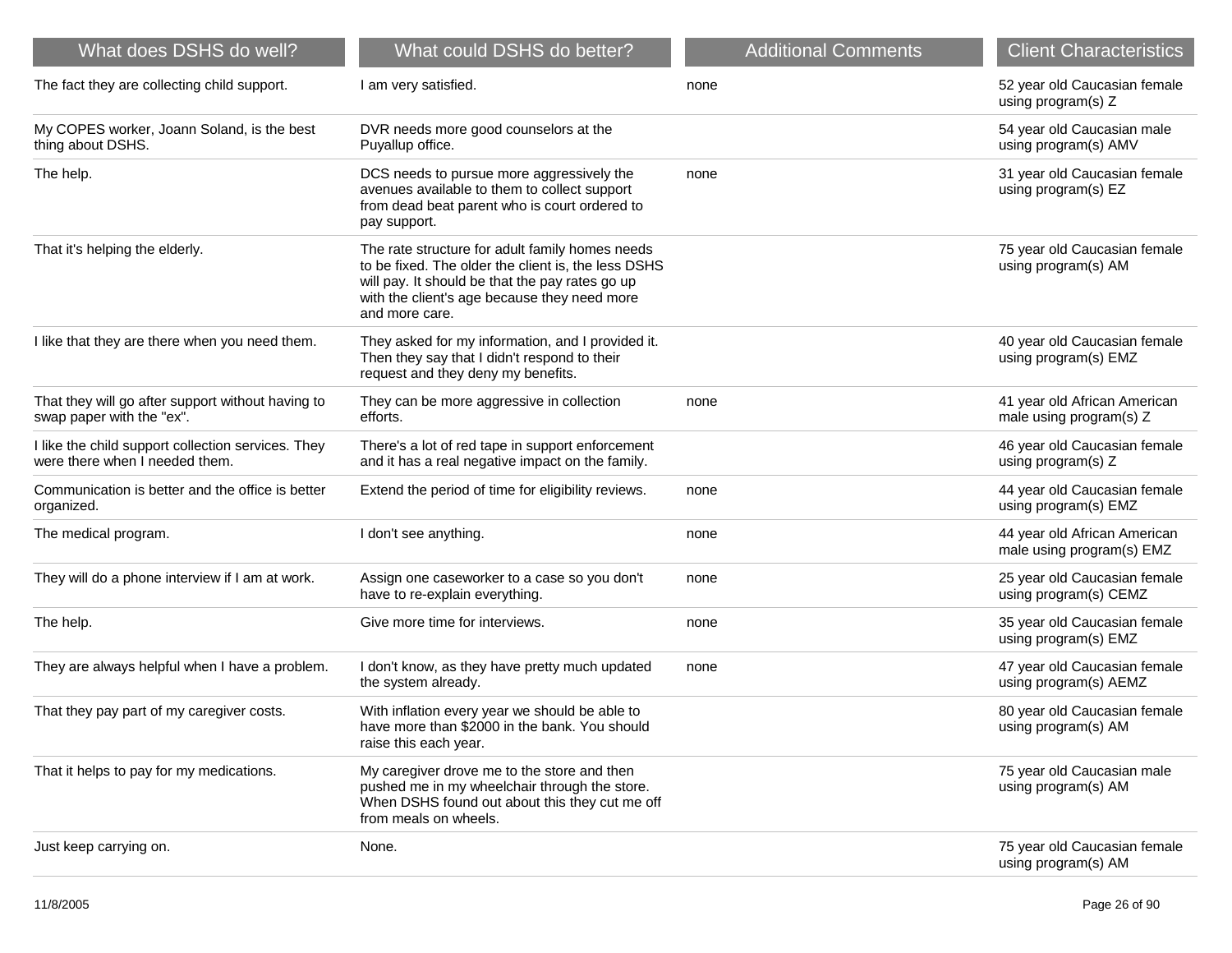| What does DSHS do well?                                                                                                                                                   | What could DSHS do better?                                                                                                                                                                                   | <b>Additional Comments</b> | <b>Client Characteristics</b>                                       |
|---------------------------------------------------------------------------------------------------------------------------------------------------------------------------|--------------------------------------------------------------------------------------------------------------------------------------------------------------------------------------------------------------|----------------------------|---------------------------------------------------------------------|
| Don't know.                                                                                                                                                               | They are telling people to get to work and that<br>we are wasting their time. Sometimes the<br>workers in the Sunnyside office will cuss.                                                                    |                            | 83 year old Other Race,<br>Hispanic male using<br>program(s) AEM    |
| I like that mother has medical care that she<br>cannot pay for herself.                                                                                                   | I'm completely satisfied.                                                                                                                                                                                    |                            | 86 year old American Indian<br>female using program(s)<br>AM        |
| There are some really neat, caring employees<br>who really like people.                                                                                                   | For senior citizens, WASHCAP sits on their rear<br>ends and make things difficult for older people.                                                                                                          |                            | 63 year old Caucasian female<br>using program(s) AEM                |
| That there is someone there to care for our<br>elderly parents.                                                                                                           | I wish they covered wheels to walkers, the four<br>wheeled walkers. They only cover the two<br>wheeled walkers. I had to go buy my mother in<br>law a four wheeled walker with my own money,<br>about \$350. |                            | 87 year old Caucasian female<br>using program(s) AM                 |
| The same worker who gets the job done.                                                                                                                                    | I don't know.                                                                                                                                                                                                | none                       | 35 year old Other Race<br>female using program(s) EMZ               |
| Getting my money.                                                                                                                                                         | I don't know.                                                                                                                                                                                                | none                       | 31 year old Caucasian female<br>using program(s) Z                  |
| Nothing at all with DCS.                                                                                                                                                  | DCS is very rude from the receptionist to the<br>support enforcement officer. They are not<br>professional at all. They lack coordination with<br>other resources.                                           | none                       | 31 year old Caucasian female<br>using program(s) Z                  |
| I liked that they provided the service for a private<br>person - not a person on any state assistance.                                                                    | No suggestions.                                                                                                                                                                                              | Wonderful!                 | 40 year old Caucasian female<br>using program(s) Z                  |
| I really like the automated client service.                                                                                                                               | I don't know.                                                                                                                                                                                                | none                       | 35 year old Caucasian female<br>using program(s) Z                  |
| If you loose your EBT card now, it can be<br>replaced within one hour. It used to take 24<br>hours.                                                                       | Find staff who are a little more happy with their<br>job.                                                                                                                                                    | none                       | 27 year old Caucasian female<br>using program(s) EMZ                |
| They've all been doing good.                                                                                                                                              | I can't say.                                                                                                                                                                                                 |                            | 55 year old African American<br>male using program(s)<br><b>ADM</b> |
| I like the fact that they try to include my mother<br>with me in the discussions. It's respectful to my<br>mother because we're not talking about her<br>behind her back. | Not too much now.                                                                                                                                                                                            |                            | 90 year old Caucasian female<br>using program(s) AM                 |
| They have fulfilled my court order.                                                                                                                                       | Send out an automatic notice to obligated parent<br>each month as a reminder of support obligation<br>due.                                                                                                   | none                       | 48 year old Caucasian female<br>using program(s) Z                  |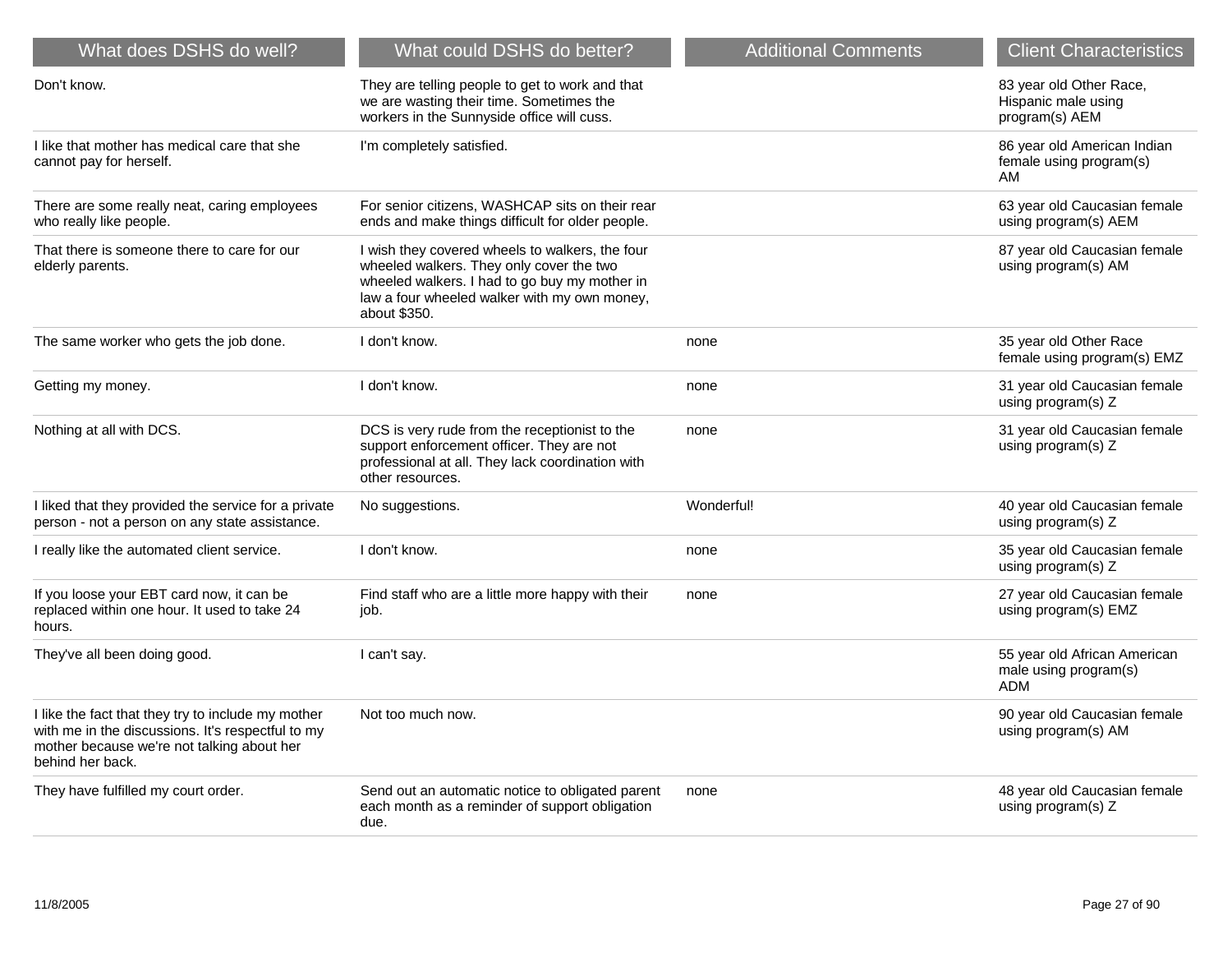| What does DSHS do well?                                                                                                    | What could DSHS do better?                                                                                                                                                                                                                                                                                                                | <b>Additional Comments</b>                                                                           | <b>Client Characteristics</b>                                            |
|----------------------------------------------------------------------------------------------------------------------------|-------------------------------------------------------------------------------------------------------------------------------------------------------------------------------------------------------------------------------------------------------------------------------------------------------------------------------------------|------------------------------------------------------------------------------------------------------|--------------------------------------------------------------------------|
| They do try to work with the clients for the<br>benefits, and helping the clients.                                         | They do not take the full responsibility for their<br>decisions, instead they say that Olympia will<br>never approve it. And, they don't give enough<br>hours for caregivers of Alzheimer's patients.<br>And, their offices are only open to the public<br>from 9:00 to 4:00 which makes it very hard for us<br>adult children that work. |                                                                                                      | 84 year old Asian American<br>female using program(s)<br>AEM             |
| They try to help me when they can, even though<br>they have a large caseload.                                              | The food stamp amount needs to be more. I'm<br>on a special diet and the food is expensive. I<br>only get \$10.                                                                                                                                                                                                                           |                                                                                                      | 56 year old Caucasian male<br>using program(s) AEM                       |
| I like the fact that DCS got my son's dad to carry<br>medical insurance on him.                                            | Nothing.                                                                                                                                                                                                                                                                                                                                  | none                                                                                                 | 33 year old Caucasian female<br>using program(s) Z                       |
| Liked that the caseworker was very specific<br>about what he couldn't help me with.                                        | Coordinate better with the court system so that<br>the courts know what DSHS can provide.                                                                                                                                                                                                                                                 | DSHS is awesome!!                                                                                    | 46 year old Caucasian female<br>using program(s) Z                       |
| Being able to mail in everything for the reviews<br>instead of having to go into the office.                               | Provide medical coverage for adults.                                                                                                                                                                                                                                                                                                      | none                                                                                                 | 36 year old Caucasian female<br>using program(s) EZ                      |
| I like the ease of receiving child support by direct<br>deposit.                                                           | If there is a large amount of child support owed,<br>why don't you work with the parent instead of<br>garnishing the wages?                                                                                                                                                                                                               |                                                                                                      | 46 year old Caucasian female<br>using program(s) Z                       |
| I like all the services, but especially the food<br>stamps because they help me get food.                                  | None.                                                                                                                                                                                                                                                                                                                                     |                                                                                                      | 64 year old Other Race,<br>Hispanic female using<br>program(s) AEMZ      |
| I like being able to get ahold of mother's medical<br>supplies.                                                            | There's not enough hours for caregivers of<br>disabled elderly parents. I only get 130 hours per<br>month for 24/7 care of my mother. I had to quit<br>work in order to provide this care.                                                                                                                                                |                                                                                                      | 94 year old Caucasian female<br>using program(s) A                       |
| I like the Medical Assistance program. Without<br>it, I wouldn't be able to pay my bills.                                  | Respond via phone quicker.                                                                                                                                                                                                                                                                                                                | Groceries go up but I only get \$10 in food<br>stamps. A higher amount of food stamps<br>would help. | 57 year old American Indian,<br>Hispanic female using<br>program(s) AEHM |
| I don't know, I don't give it any thought.                                                                                 | I don't know, I don't give it any thought.                                                                                                                                                                                                                                                                                                |                                                                                                      | 88 year old Caucasian female<br>using program(s) AM                      |
| That the COPES program is available and you<br>get the care you need. I am appreciative and<br>very grateful for the help. | The attitude of the workers was condescending<br>because I didn't know how to play the game with<br>them.                                                                                                                                                                                                                                 |                                                                                                      | 59 year old Caucasian female<br>using program(s) AEM                     |
| That they are always there and willing to help.                                                                            | Sometimes they go left when they should go<br>right. Not all of the workers are on the same<br>page or have the same information.                                                                                                                                                                                                         |                                                                                                      | 28 year old American Indian<br>male using program(s) EM                  |
| It definitely provides a need when you don't have<br>any money.                                                            | Sometimes you run into the worker that thinks<br>they are doing you a favor, and the offices are<br>overcrowded.                                                                                                                                                                                                                          |                                                                                                      | 83 year old Caucasian male<br>using program(s) AM                        |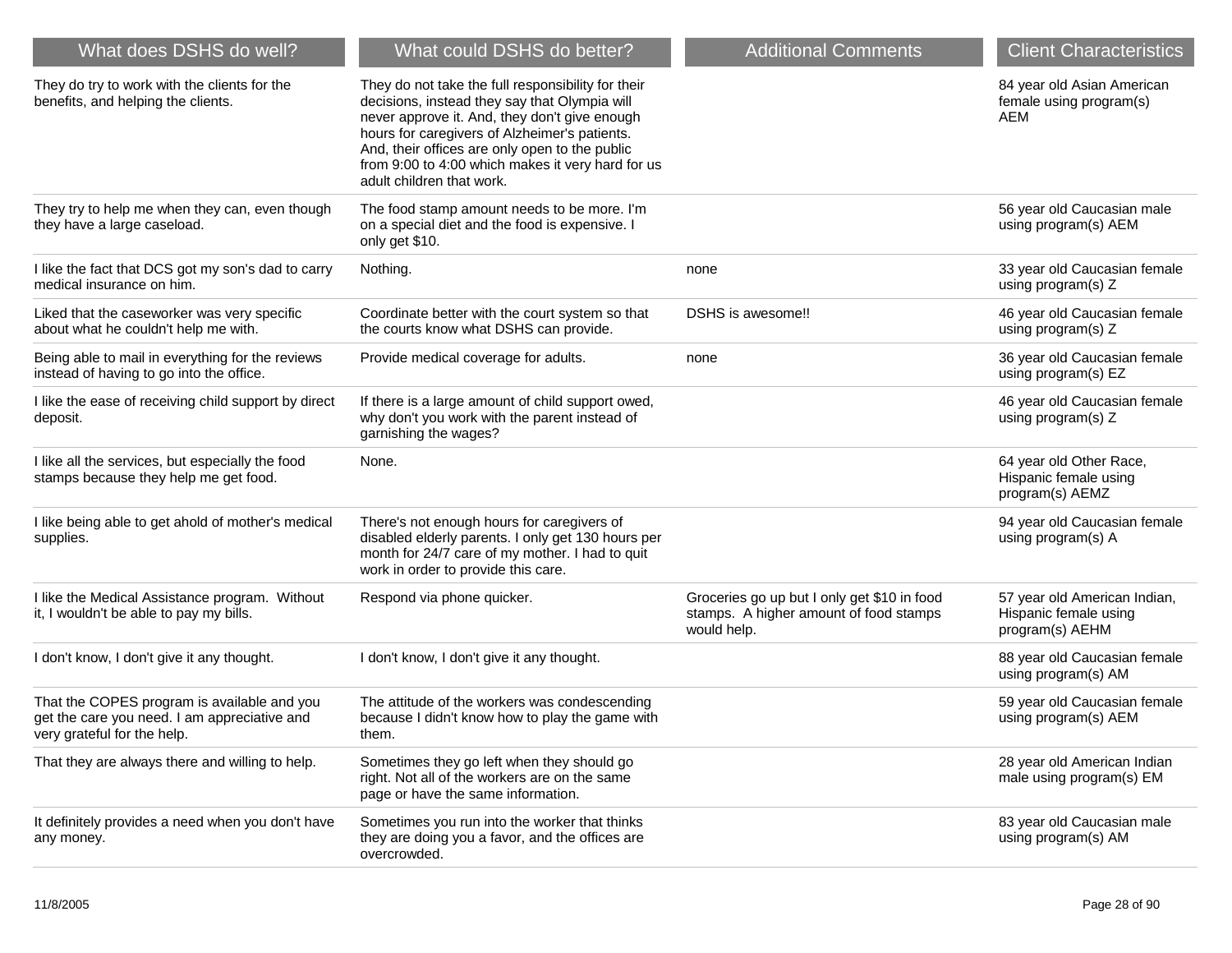| What does DSHS do well?                                                                     | What could DSHS do better?                                                                                                                                                                                                                          | <b>Additional Comments</b>                              | <b>Client Characteristics</b>                                      |
|---------------------------------------------------------------------------------------------|-----------------------------------------------------------------------------------------------------------------------------------------------------------------------------------------------------------------------------------------------------|---------------------------------------------------------|--------------------------------------------------------------------|
| I just know that here in this assisted living home<br>they have taken very good care of us. | I don't know of anything.                                                                                                                                                                                                                           | We will have our 71st wedding anniversary in<br>8-2005. | 92 year old Caucasian male<br>using program(s) AM                  |
| They are very nice and helpful.                                                             | No comment.                                                                                                                                                                                                                                         |                                                         | 39 year old Other Race,<br>Hispanic female using<br>program(s) AEM |
| I like all my social workers.                                                               | I don't think so.                                                                                                                                                                                                                                   |                                                         | 84 year old Caucasian female<br>using program(s) AM                |
| I like the Yakima office best.                                                              | Return phone calls sooner than 24 hours.                                                                                                                                                                                                            | none                                                    | 55 year old Caucasian female<br>using program(s) ESZ               |
| If you need something and ask for it you can<br>generally get it.                           | I don't know.                                                                                                                                                                                                                                       |                                                         | 90 year old Caucasian female<br>using program(s) AM                |
| The help they provide                                                                       | Not anything                                                                                                                                                                                                                                        | none                                                    | 94 year old Caucasian female<br>using program(s) AM                |
| The caring attitude of the workers in trying to<br>keep my mother in her own home.          | Screen care workers better for honesty.                                                                                                                                                                                                             | Please no more funding cuts.                            | 79 year old Caucasian female<br>using program(s) AHM               |
| That I can do business over the phone.                                                      | Don't use automation in the waiting area for<br>clients to contact the worker to see them.                                                                                                                                                          | none                                                    | 92 year old Caucasian male<br>using program(s) AM                  |
| What I like is that it's there and I haven't fallen<br>through the cracks.                  | I require 24 hour care and my caretaker hours<br>have been severely cut back, from 185 hours a<br>month to 56 hours. Now my caretaker may have<br>to get another job to survive, and then I'll be left<br>alone while she's working that other job. |                                                         | 55 year old Caucasian female<br>using program(s) AM                |
| They were looking out after the child's welfare.                                            | There is little or no resources available for<br>children who may need emotional support.                                                                                                                                                           | none                                                    | 47 year old Caucasian female<br>using program(s) Z                 |
| Nothing.                                                                                    | Increase the budget to hire more staff.                                                                                                                                                                                                             | none                                                    | 42 year old Caucasian male<br>using program(s) Z                   |
| I like our COPES case manager. I can call and<br>get answers or service very quickly.       | I can't think of anything.                                                                                                                                                                                                                          |                                                         | 91 year old Caucasian female<br>using program(s) AM                |
| They keep accurate records.                                                                 | I cannot think of anything.                                                                                                                                                                                                                         | none                                                    | 46 year old Caucasian female<br>using program(s) Z                 |
| They took all the complications out of the<br>process.                                      | When there is a need to go back to court for a<br>revision of the court order, the State could help<br>with the cost.                                                                                                                               | none                                                    | 33 year old Caucasian female<br>using program(s) Z                 |
| Overall, every time I call I get results and get<br>answers quickly.                        | I really don't know.                                                                                                                                                                                                                                |                                                         | 83 year old Caucasian female<br>using program(s) AEM               |
| That, for me, would be a very hard question.                                                | If I researched it I could find something.                                                                                                                                                                                                          |                                                         | 80 year old Caucasian female<br>using program(s) AM                |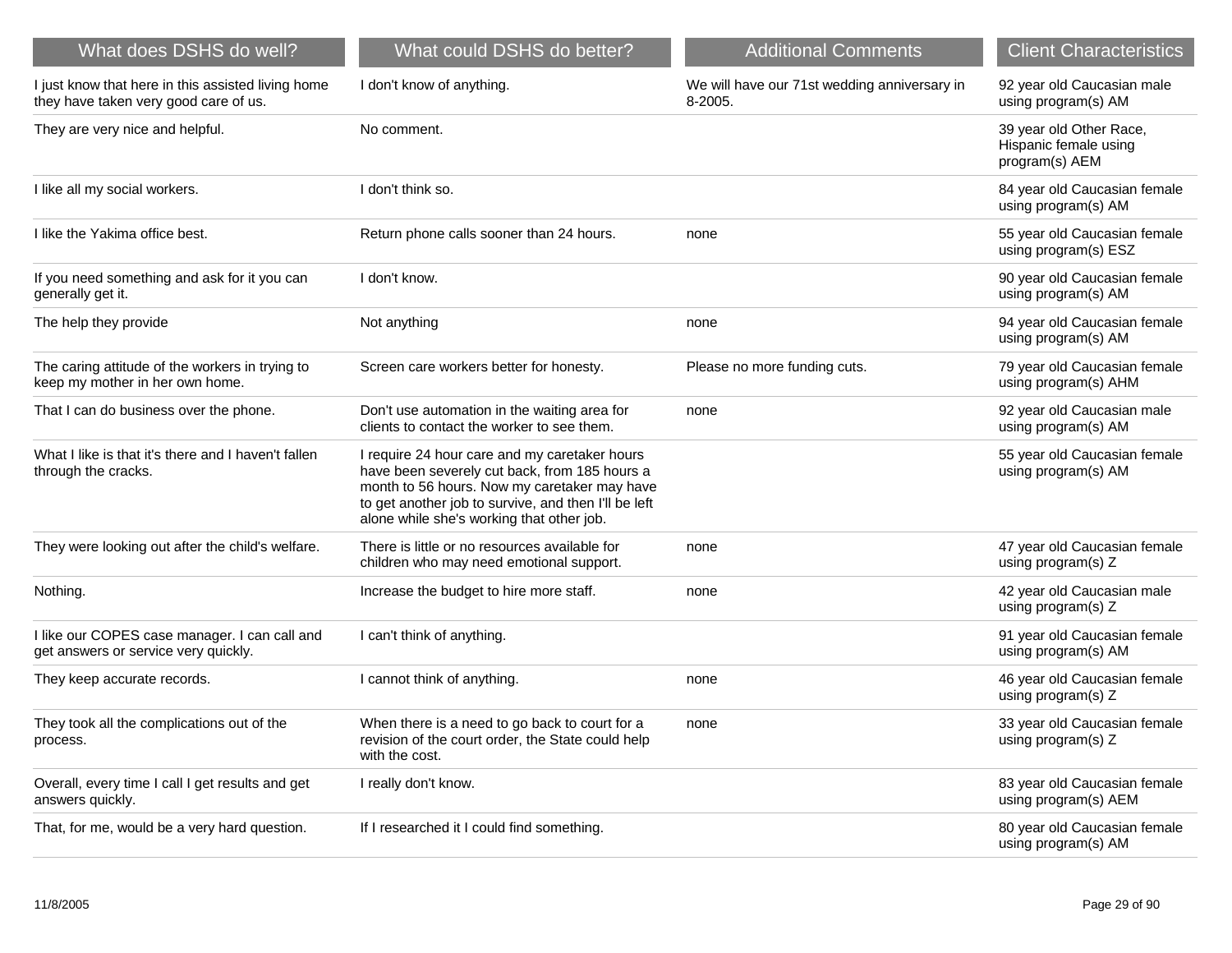| What does DSHS do well?                                                                                  | What could DSHS do better?                                                                                                                                                                                                                                                                                                                                | <b>Additional Comments</b>                                                                                    | <b>Client Characteristics</b>                                          |
|----------------------------------------------------------------------------------------------------------|-----------------------------------------------------------------------------------------------------------------------------------------------------------------------------------------------------------------------------------------------------------------------------------------------------------------------------------------------------------|---------------------------------------------------------------------------------------------------------------|------------------------------------------------------------------------|
| They treat you very nice.                                                                                | No comment.                                                                                                                                                                                                                                                                                                                                               |                                                                                                               | 74 year old Other Race,<br>Hispanic male using<br>program(s) AM        |
| The direct deposit of child support.                                                                     | Improve interstate agreements for child support.                                                                                                                                                                                                                                                                                                          | none                                                                                                          | 52 year old Caucasian female<br>using program(s) Z                     |
| Nothing.                                                                                                 | DSHS could raise my food stamps a little bit.                                                                                                                                                                                                                                                                                                             |                                                                                                               | 57 year old Caucasian male<br>using program(s) AEM                     |
| I don't like dealing with them.                                                                          | They need to treat the client with more respect<br>and review them as individuals.                                                                                                                                                                                                                                                                        | no                                                                                                            | 0 year old Other Race,<br>Hispanic male using<br>program(s) EM         |
| I don't know.                                                                                            | More courtesy from the workers within the<br>CSO's. More expanded coverage under the<br>medical program for both adults and children.                                                                                                                                                                                                                     | none                                                                                                          | 30 year old Caucasian female<br>using program(s) CEMZ                  |
| Quick response most of the time.                                                                         | Listen in on some of the conversations with<br>clients (i.e. monitor telephone calls of workers).                                                                                                                                                                                                                                                         |                                                                                                               | 29 year old African American<br>female using program(s) EZ             |
| Their policy to get back to the client quickly.                                                          | Nothing.                                                                                                                                                                                                                                                                                                                                                  | none                                                                                                          | 33 year old Caucasian female<br>using program(s) Z                     |
| My worker at DCS.                                                                                        | Nothing I can think of.                                                                                                                                                                                                                                                                                                                                   | none                                                                                                          | 41 year old Caucasian female<br>using program(s) Z                     |
| They've always been friendly with me and I don't<br>have any complaints.                                 | Well, I think it should have more one-on-one<br>communication between workers and clients.                                                                                                                                                                                                                                                                |                                                                                                               | 51 year old Caucasian female<br>using program(s) AM                    |
| I don't have to worry about my child support<br>being collected. They do a very good job.                | Nothing.                                                                                                                                                                                                                                                                                                                                                  | none                                                                                                          | 48 year old Caucasian female<br>using program(s) Z                     |
| I like the services and the medical coverage. It<br>makes me feel safe and comfortable.                  | I don't really recall anything. The communication<br>is excellent and the social worker is polite and<br>courteous.                                                                                                                                                                                                                                       |                                                                                                               | 64 year old Caucasian female<br>using program(s) AM                    |
| The availability of services, being as I have no<br>other way of making an income since I'm<br>disabled. | There should be burial or cremation services. If I<br>buy my own policy they count it against me. Why<br>is it that the state can't take care of my last<br>medical need, cremation, since I'm on medical<br>coupons and burial/cremation is mandated by<br>law in this state. Also, I don't like DSHS coming<br>in to take my belongings after I'm gone. | The "enter me to win \$250 in groceries" on the<br>gold page looks cheeky and is not up to DSHS<br>standards. | 53 year old Caucasian female<br>using program(s) AEM                   |
| The customer service line.                                                                               | Increase the pharmacy provider options for the<br>clients, as well as increase covered medication.<br>Mental health could use more providers too.                                                                                                                                                                                                         | none                                                                                                          | 34 year old American Indian<br>female using program(s)<br><b>EHMSZ</b> |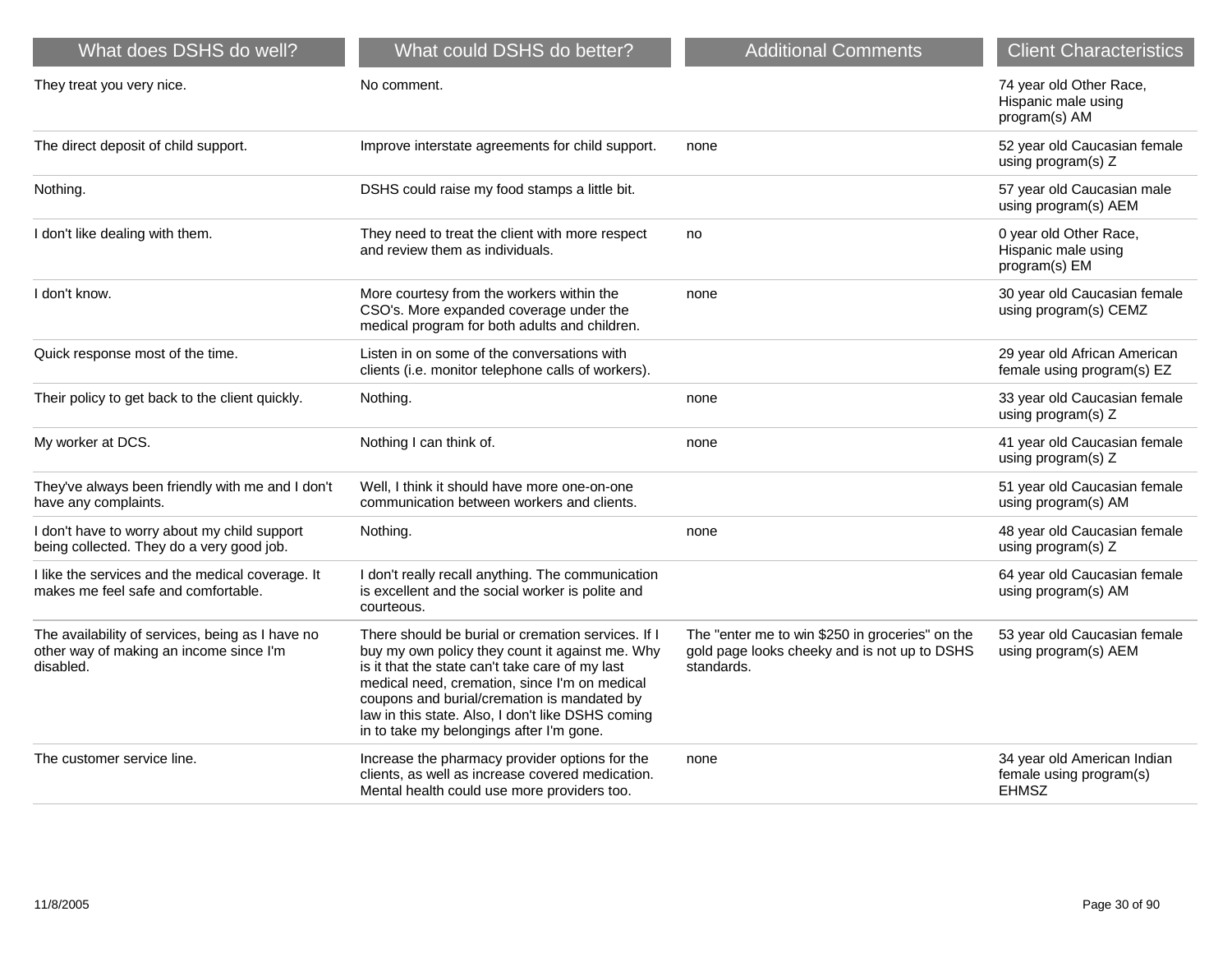| What does DSHS do well?                                                                                                                                                           | What could DSHS do better?                                                                                                                                                                                                                                                                                                                                                                                                                                                                 | <b>Additional Comments</b>                                                                                       | <b>Client Characteristics</b>                                    |
|-----------------------------------------------------------------------------------------------------------------------------------------------------------------------------------|--------------------------------------------------------------------------------------------------------------------------------------------------------------------------------------------------------------------------------------------------------------------------------------------------------------------------------------------------------------------------------------------------------------------------------------------------------------------------------------------|------------------------------------------------------------------------------------------------------------------|------------------------------------------------------------------|
| That they are here for us, even if the provisions<br>are not quite what we'd like.                                                                                                | The COPES caregivers need to be screened<br>better. We've had them take our food, just up<br>and leave my mother all alone for the day, go<br>through our drawers. I've even had to put locks<br>on some of our inside doors to keep them from<br>snooping.                                                                                                                                                                                                                                |                                                                                                                  | 92 year old Caucasian female<br>using program(s) AM              |
| They respond quickly and informatively.                                                                                                                                           | Cut down on the paperwork.                                                                                                                                                                                                                                                                                                                                                                                                                                                                 | none                                                                                                             | 34 year old Caucasian female<br>using program(s) Z               |
| I like them a lot better than the stuff I'm on down<br>here in Oregon.                                                                                                            | I've always had an excellent relationship with<br>them and they've been wonderful to me.                                                                                                                                                                                                                                                                                                                                                                                                   |                                                                                                                  | 48 year old Caucasian female<br>using program(s) AMZ             |
| There was a lady who was nice to me and tried<br>to help.                                                                                                                         | My medication is ruining my teeth and they won't<br>cover my dental needs. They just keep on pulling<br>my teeth.                                                                                                                                                                                                                                                                                                                                                                          | I have called the 800 phone number on back<br>of the medical coupons, but never got through<br>to a live person. | 53 year old Caucasian female<br>using program(s) AEM             |
| Not a lot.                                                                                                                                                                        | It's a bureaucratic nightmare. It's very hard to<br>access a real person that can tell us the status of<br>our services. Our services are pending more<br>than being active. The system is very confusing.<br>The system creates more stress which results in<br>health issues which are worse than no services<br>at all. I could spend four hours a day just trying<br>to work with all the different agencies and trying<br>to figure out what is going on. It's a wild goose<br>chase. | I called the 800 phone number on the back of<br>the medical coupon but did not get through to<br>a live person.  | 50 year old Caucasian male<br>using program(s) AEHM              |
| I really have no opinion.                                                                                                                                                         | I think they have too many people to deal with,<br>an overload of people.                                                                                                                                                                                                                                                                                                                                                                                                                  |                                                                                                                  | 75 year old Caucasian female<br>using program(s) AEM             |
| They help when necessary.                                                                                                                                                         | Pay closer attention to what the client is saying.                                                                                                                                                                                                                                                                                                                                                                                                                                         | none                                                                                                             | 27 year old Caucasian female<br>using program(s) CEMVZ           |
| Nothing at all.                                                                                                                                                                   | Not being so nosey.                                                                                                                                                                                                                                                                                                                                                                                                                                                                        | none                                                                                                             | 38 year old Caucasian male<br>using program(s) CZ                |
| Lot less paperwork than it used to be.                                                                                                                                            | I don't have an answer for that question.                                                                                                                                                                                                                                                                                                                                                                                                                                                  | none                                                                                                             | 33 year old Caucasian female<br>using program(s) EHZ             |
| They treat everyone equally.                                                                                                                                                      | More staff.                                                                                                                                                                                                                                                                                                                                                                                                                                                                                | none                                                                                                             | 25 year old Caucasian female<br>using program(s) MZ              |
| The quality, professionalism and caring of her<br>caseworkers. Thuan Ngo and Courtney Thomas-<br>Botham, both in the HCS office on Airport Way<br>S, have been extremely helpful. | I don't have any suggestions.                                                                                                                                                                                                                                                                                                                                                                                                                                                              |                                                                                                                  | 83 year old Caucasian female<br>using program(s) AM              |
| That services I need are available.                                                                                                                                               | Interpreter services - some interpreters do not<br>interpret correctly what is being said, either<br>emitting or adding to what is being said in<br>interview.                                                                                                                                                                                                                                                                                                                             |                                                                                                                  | 25 year old Other Race,<br>Hispanic female using<br>program(s) Z |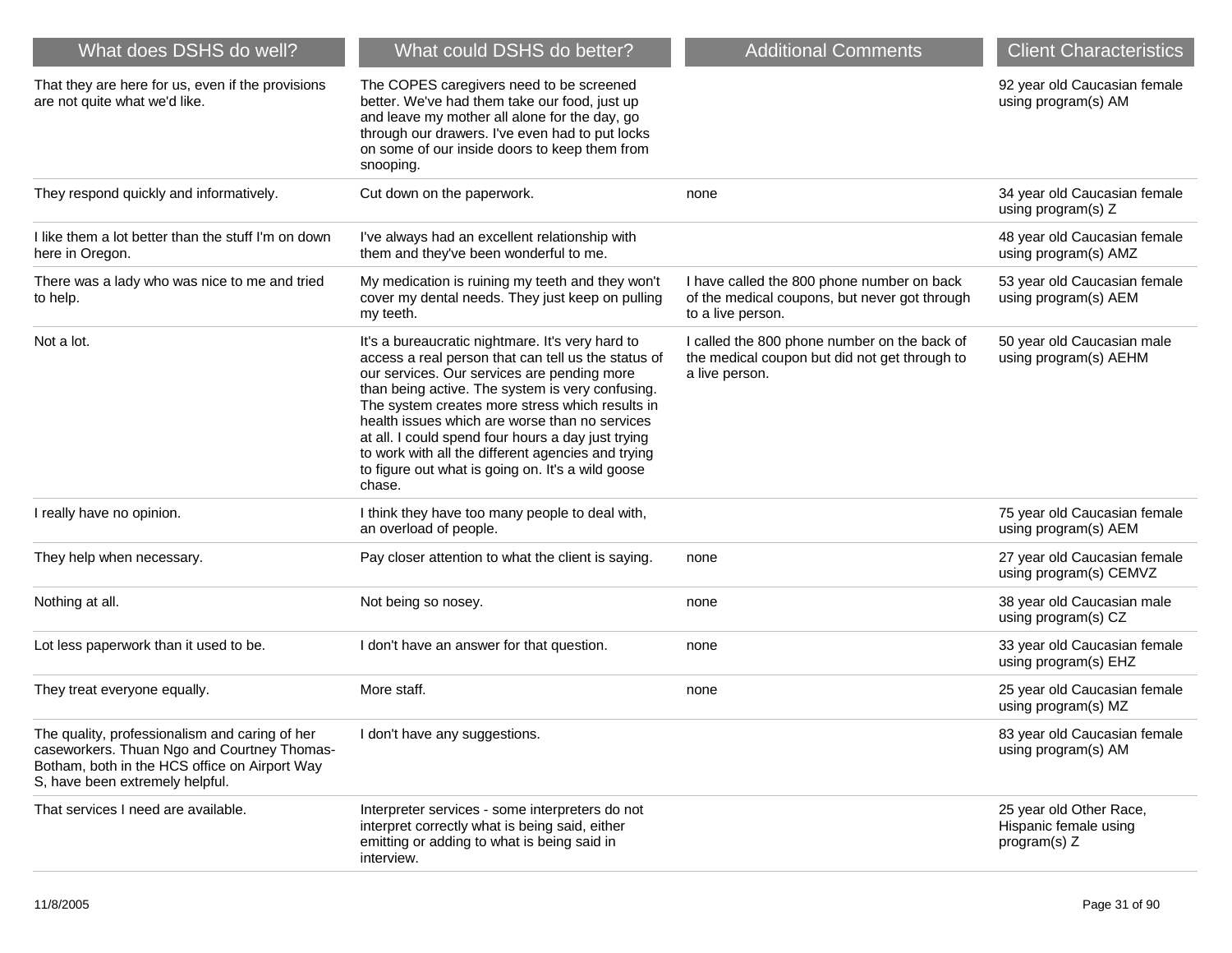| What does DSHS do well?                                                                                                                                                         | What could DSHS do better?                                                                                                                                                                                                                                                                                                                                                                                                                                                   | <b>Additional Comments</b>                                                                                                                  | <b>Client Characteristics</b>                                     |
|---------------------------------------------------------------------------------------------------------------------------------------------------------------------------------|------------------------------------------------------------------------------------------------------------------------------------------------------------------------------------------------------------------------------------------------------------------------------------------------------------------------------------------------------------------------------------------------------------------------------------------------------------------------------|---------------------------------------------------------------------------------------------------------------------------------------------|-------------------------------------------------------------------|
| I don't know.                                                                                                                                                                   | They should be aware that the assisted living<br>care center needs to contact the patient's<br>relatives to let them know of any health concerns.                                                                                                                                                                                                                                                                                                                            |                                                                                                                                             | 66 year old Caucasian male<br>using program(s) AM                 |
| The caseworker at the mental health clinic was<br>very well liked, but I think she has problems of<br>her own.                                                                  | They should review their clients more often.                                                                                                                                                                                                                                                                                                                                                                                                                                 |                                                                                                                                             | 68 year old Caucasian female<br>using program(s) AEHM             |
| The courtesy and care given.                                                                                                                                                    | The last time mother was in the hospital there<br>was a lack of communication between hospital<br>staff and social services and us.                                                                                                                                                                                                                                                                                                                                          |                                                                                                                                             | 95 year old Caucasian female<br>using program(s) AM               |
| I think they are fair and impartial enough.                                                                                                                                     | Your forms need to have bigger print, and be<br>easier to fill out. Change the color of the paper.<br>The question format needs to be improved.<br>You'd get better information if the forms were<br>easier to fill out.                                                                                                                                                                                                                                                     |                                                                                                                                             | 54 year old Caucasian male<br>using program(s) AM                 |
| That I don't have to argue with my "ex" about the<br>money.                                                                                                                     | I think they could do a better job in explaining<br>how the process works.                                                                                                                                                                                                                                                                                                                                                                                                   | DCS is very helpful.                                                                                                                        | 40 year old Caucasian female<br>using program(s) Z                |
| That they deal directly with the paying parent.                                                                                                                                 | Hold the paying parent accountable and be more<br>aggressive in collection efforts.                                                                                                                                                                                                                                                                                                                                                                                          | I cannot stress enough that DCS be more<br>aggressive in their collection efforts.                                                          | 43 year old Caucasian female<br>using program(s) Z                |
| Automatic deduction from my ex-husbands'<br>payroll for child support.                                                                                                          | Implement the rules for payroll deductions for<br>child support in a timely fashion.                                                                                                                                                                                                                                                                                                                                                                                         | none                                                                                                                                        | 51 year old Caucasian female<br>using program(s) Z                |
| I really appreciated the medical coupons for the<br>family when we needed them.                                                                                                 | No comment.                                                                                                                                                                                                                                                                                                                                                                                                                                                                  |                                                                                                                                             | 24 year old Other Race,<br>Hispanic female using<br>program(s) MZ |
| I appreciate that they represented me; so that I<br>didn't need to hire an attorney.                                                                                            | Nothing.                                                                                                                                                                                                                                                                                                                                                                                                                                                                     | none                                                                                                                                        | 47 year old Caucasian female<br>using program(s) Z                |
| Not having to deal with "ex" at all. DCS handles<br>it all.                                                                                                                     | Expand services to automatically adjust the child<br>support obligation as the child becomes older. It<br>cost more as they get older.                                                                                                                                                                                                                                                                                                                                       | none                                                                                                                                        | 39 year old Caucasian female<br>using program(s) EMZ              |
| The DVR services have been great. The things<br>that the medical coupons cover are fully<br>covered, but it's difficult to find out what is<br>covered, especially medications. | The high caseloads and computerization have<br>blocked direct access to caseworkers at the<br>CSO. They now have computer generated<br>appointments that the client has no way of<br>changing even if it conflicts with major<br>components of their life. If you go into the CSO<br>they won't let you see your caseworker. Also, the<br>lack of dental care means I have to pay my own<br>expenses, but the food stamp program won't<br>allow these as medical deductions. | I have called the 800 phone number on the<br>back of the medical coupon, but after waiting<br>on hold for an hour and a half I was cut off. | 43 year old Caucasian female<br>using program(s) AEMV             |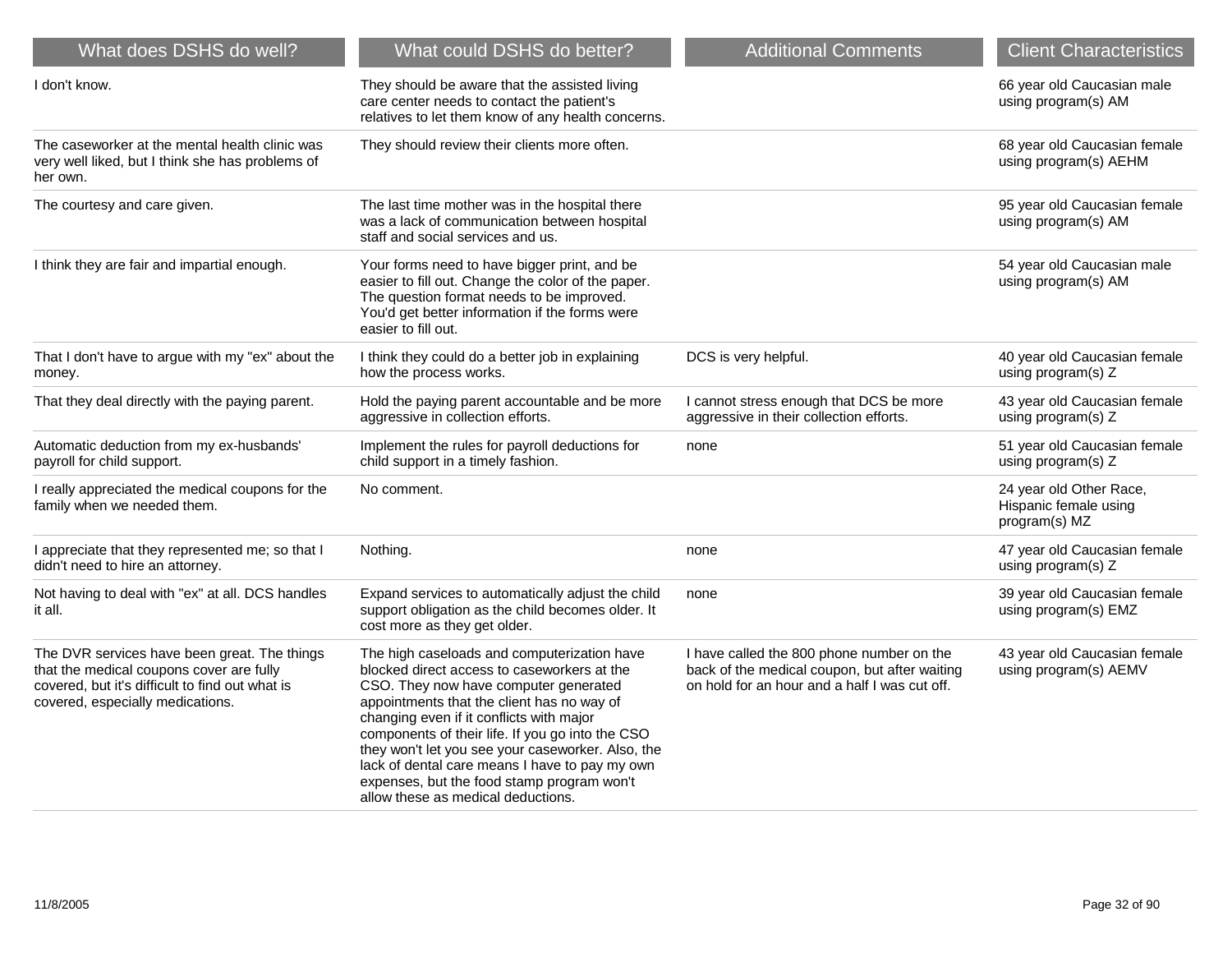| What does DSHS do well?                                                                                                                                                                             | What could DSHS do better?                                                                                                                                                                                                           | <b>Additional Comments</b> | <b>Client Characteristics</b>                                          |
|-----------------------------------------------------------------------------------------------------------------------------------------------------------------------------------------------------|--------------------------------------------------------------------------------------------------------------------------------------------------------------------------------------------------------------------------------------|----------------------------|------------------------------------------------------------------------|
| They are very pleasant people, but there is never<br>a decision maker present when you need one<br>and they always say that they'll have to look into<br>it. Then you get the bad news in the mail. | My mothers' Social Security and pension are<br>about half of what her care facility costs. So she<br>makes too much to get DSHS help but not<br>enough to pay for care herself. I had to go get an<br>attorney to help us with DSHS. |                            | 81 year old Caucasian female<br>using program(s) AM                    |
| Not having to worry financial-wise about my<br>needs, and getting the care I need without<br>having to pay for it.                                                                                  | Nothing that I can think of.                                                                                                                                                                                                         |                            | 50 year old Caucasian female<br>using program(s) AM                    |
| Well, just that it's been there when I needed it.                                                                                                                                                   | I can't think of anything right now.                                                                                                                                                                                                 |                            | 41 year old Caucasian female<br>using program(s) AMZ                   |
| I've never given that a lot of thought.                                                                                                                                                             | I don't think I can think of anything that's wrong.                                                                                                                                                                                  |                            | 48 year old African American<br>female using program(s)<br><b>AEHM</b> |
| It's a good service that's needed by people who<br>don't have any other resources. And it helps<br>people that don't know how to access resources.                                                  | The case managers are far too loaded down.<br>There's such a long waiting period to get help,<br>when you need a case manager to come out and<br>do an assessment.                                                                   |                            | 68 year old Caucasian male<br>using program(s) AM                      |
| My caseworker, Kathryn Hilman, in the<br>Vancouver office is one of the most outstanding,<br>caring people I have ever met.                                                                         | Nothing.                                                                                                                                                                                                                             |                            | 67 year old Caucasian female<br>using program(s) AEM                   |
| I like that support enforcement is there.                                                                                                                                                           | They should have yearly audits on the amount of<br>back child support owed. I don't think support<br>enforcement is figuring it correctly.                                                                                           |                            | 44 year old Caucasian female<br>using program(s) Z                     |
| It's been very good for [Personal Information<br>Redacted].                                                                                                                                         | Well, I don't know.                                                                                                                                                                                                                  |                            | 90 year old Caucasian female<br>using program(s) AM                    |
| Medical, food stamps and basic need, mostly.                                                                                                                                                        | I don't know.                                                                                                                                                                                                                        |                            | 80 year old Asian American<br>female using program(s)<br><b>AEM</b>    |
| NOTHING.                                                                                                                                                                                            | NO SUGGESTION.                                                                                                                                                                                                                       |                            | 34 year old Caucasian female<br>using program(s) Z                     |
| The help.                                                                                                                                                                                           | I have no idea.                                                                                                                                                                                                                      |                            | 41 year old Caucasian female<br>using program(s) EZ                    |
| I guess just that they are there and have been<br>exceptionally helpful.                                                                                                                            | I've been totally satisfied with them. The people<br>there seem to be carrying a heavy caseload.                                                                                                                                     |                            | 91 year old Caucasian male<br>using program(s) AM                      |
| No, there's nothing I like about DSHS at this<br>time, except that they don't make me come into<br>the office for eligibility reviews.                                                              | They don't understand disabilities, especially<br>mental disabilities. Or else they don't care.<br>Essentially they are clueless about bi-polar<br>disorders.                                                                        |                            | 35 year old Caucasian female<br>using program(s) AEMV                  |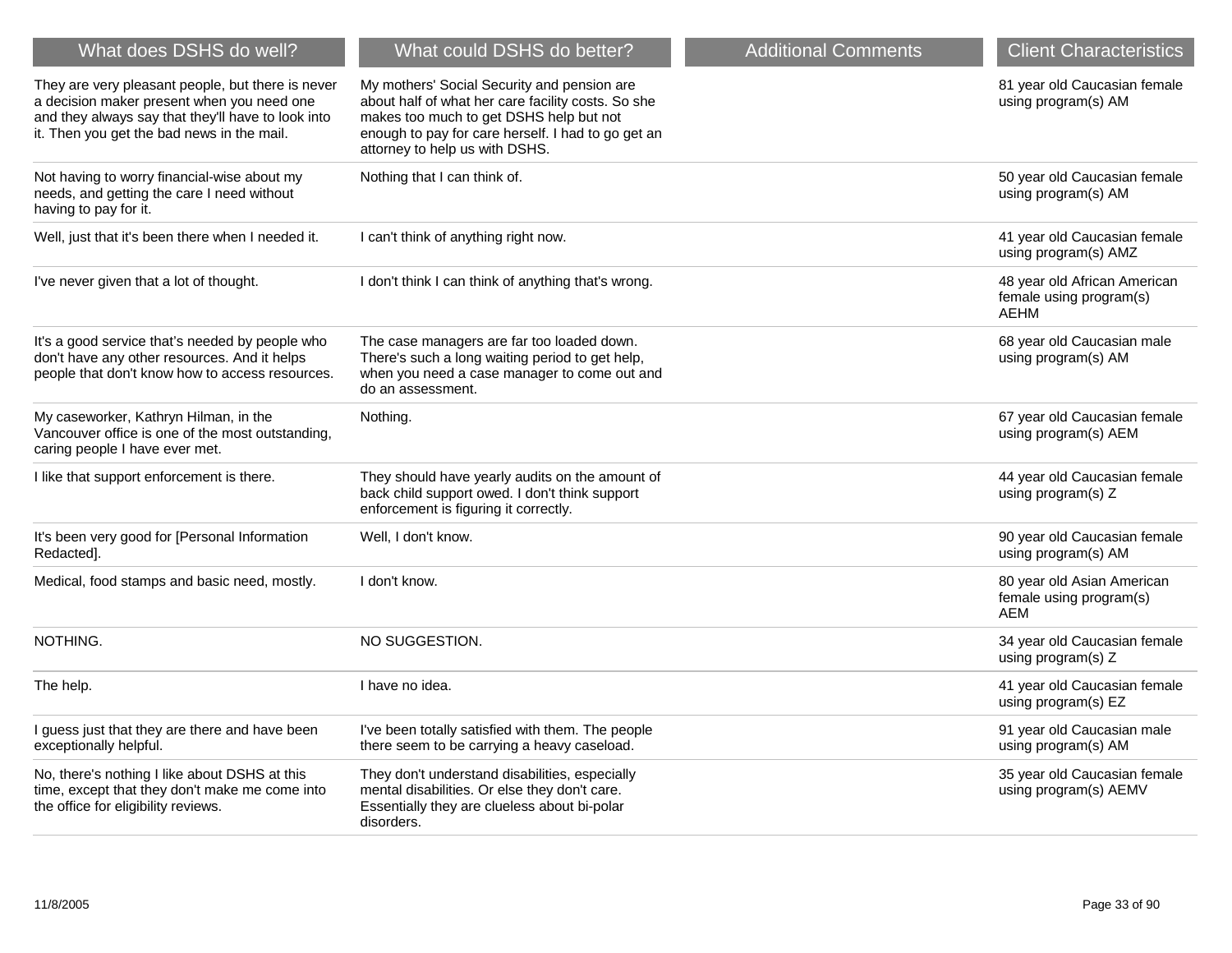| What does DSHS do well?                                                                                                              | What could DSHS do better?                                                                                                                                                                                                             | <b>Additional Comments</b>                                                                           | <b>Client Characteristics</b>                                          |
|--------------------------------------------------------------------------------------------------------------------------------------|----------------------------------------------------------------------------------------------------------------------------------------------------------------------------------------------------------------------------------------|------------------------------------------------------------------------------------------------------|------------------------------------------------------------------------|
| Nothing really.                                                                                                                      | When the head of the household is on disability<br>and the household circumstances remain the<br>same, we should not have to be filling out the<br>review form every three months.                                                     | Increase reimbursement to medical doctors so<br>that more of them will accept the medical<br>coupon. | 36 year old Caucasian female<br>using program(s) EMZ                   |
| Well, the COPES I guess. They take care of me<br>and are paying \$1100 every two months for my<br>medication.                        | For me, nothing really. I mean I have no<br>complaint with DSHS.                                                                                                                                                                       |                                                                                                      | 81 year old Caucasian female<br>using program(s) AEM                   |
| I have no answer for that one.                                                                                                       | Cost of living has gone up thus the grants need<br>to go up. The grants have not keep pace with the<br>cost of living.                                                                                                                 | Medical coverage needs to be expanded to<br>cover the necessities.                                   | 36 year old Other Race<br>female using program(s) EMZ                  |
| I do like the fact they return phone calls quickly.                                                                                  | If the absent parent is not paying child support<br>and their whereabouts are unknown, refilling out<br>the forms every year should not be necessary.                                                                                  | none                                                                                                 | 37 year old Caucasian male<br>using program(s) Z                       |
| I've worked with DSHS for a number of years as<br>a foster parent. Overall they have been very<br>helpful and dependable.            | I've been working with them and everything<br>seems to be going in the right direction. But I<br>have a problem when they cut off the medication<br>I need, and when they don't cover the diabetic<br>shoes that I need.               |                                                                                                      | 60 year old African American<br>female using program(s)<br><b>ACEM</b> |
| Well, I like that they provide the COPES and<br>medical programs.                                                                    | They have this new computer program that cuts<br>our care giving hours back, from 184 down to<br>111 hours a month. So I've had to go get outside<br>work too. Dad has an inner ear balance problem<br>and he shouldn't be left alone. |                                                                                                      | 85 year old Other Race male<br>using program(s) AM                     |
| When I call they call me right back. Good<br>communications.                                                                         | I have no complaints.                                                                                                                                                                                                                  |                                                                                                      | 40 year old Caucasian female<br>using program(s) AM                    |
| I don't know.                                                                                                                        | I don't know.                                                                                                                                                                                                                          |                                                                                                      | 23 year old Other Race,<br>Hispanic female using<br>program(s) ADEHMV  |
| The lady I've worked with at the Spokane Valley<br>office, Maureen Furshong, has answered my<br>questions and has done a lot for me. | The spend down part of medical needs to be<br>fixed. There's no way I can afford to pay \$2300<br>every six months.                                                                                                                    |                                                                                                      | 55 year old Caucasian male<br>using program(s) AM                      |
| The lady that we've worked with, Susan<br>Weckesser in the Olympia Area Agency on<br>Aging has been very eager to help.              | Well, I don't know. I'm not their judge.                                                                                                                                                                                               |                                                                                                      | 53 year old Caucasian female<br>using program(s) AHM                   |
| They've helped me over the years (since 1986).                                                                                       | I can't think of anything. They've always done me<br>right.                                                                                                                                                                            |                                                                                                      | 59 year old Caucasian male<br>using program(s) AHM                     |
| I believe the programs that they have and the<br>people they have are there to help you.                                             | I believe probably, I cannot tell.                                                                                                                                                                                                     |                                                                                                      | 86 year old Other Race,<br>Hispanic female using<br>program(s) AEM     |
| They help out the disabled that are in need.                                                                                         | They need to allow more living expenses for the<br>disabled. They have them very tight.                                                                                                                                                |                                                                                                      | 34 year old Caucasian male<br>using program(s) AM                      |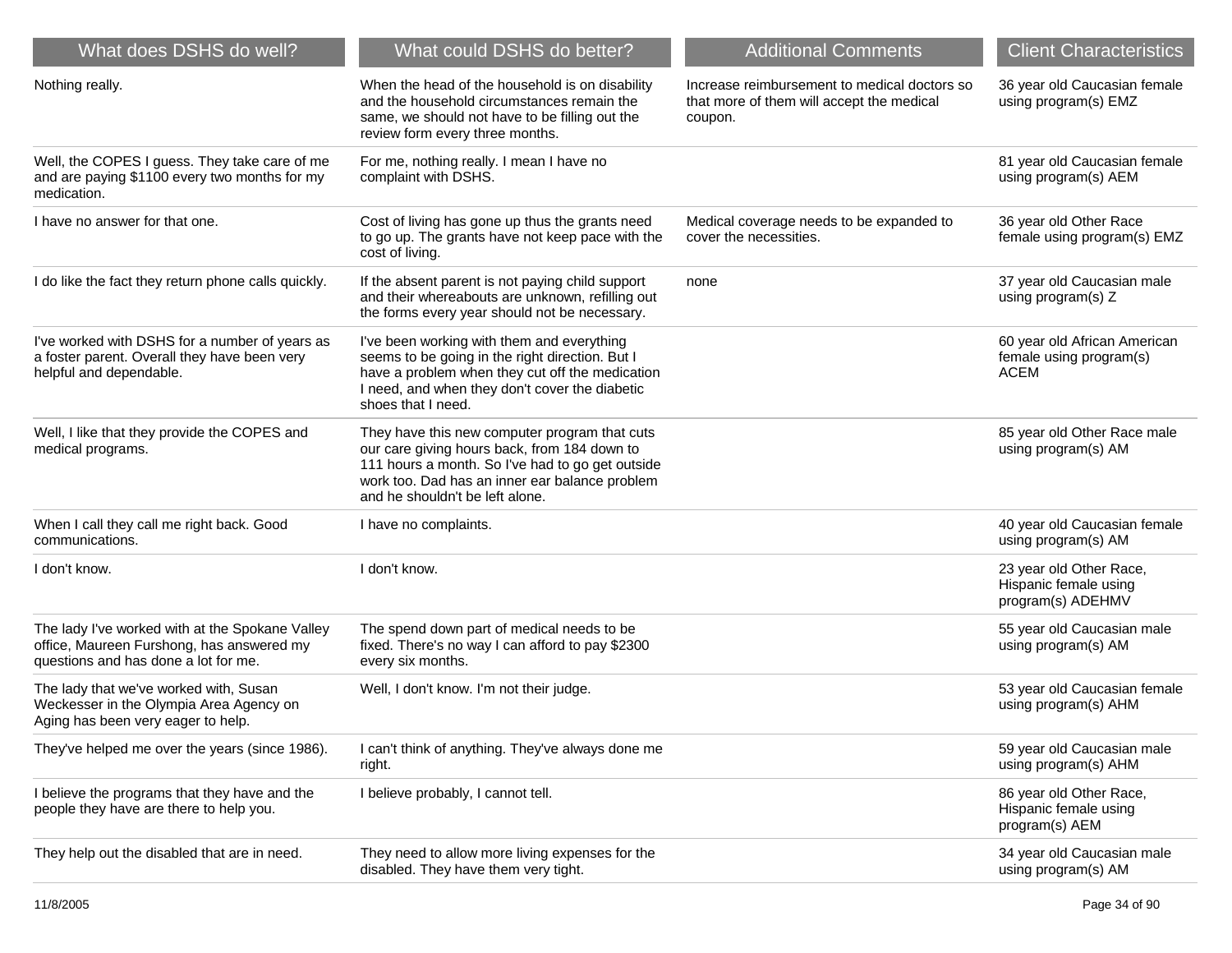| What does DSHS do well?                                                                                                                                                                                                                                                                   | What could DSHS do better?                                                                                                                                                                                                                                                                   | <b>Additional Comments</b> | <b>Client Characteristics</b>                                    |
|-------------------------------------------------------------------------------------------------------------------------------------------------------------------------------------------------------------------------------------------------------------------------------------------|----------------------------------------------------------------------------------------------------------------------------------------------------------------------------------------------------------------------------------------------------------------------------------------------|----------------------------|------------------------------------------------------------------|
| Compared to California, Washington does a<br>better job in determining eligibility in a timely<br>manner in the application process.                                                                                                                                                      | Some workers should strive to be more attentive<br>and patient - show interest instead of being<br>abrupt in interviews.                                                                                                                                                                     | No comment.                | 6 year old Other Race,<br>Hispanic female using<br>program(s) EM |
| They are there for people that need it.                                                                                                                                                                                                                                                   | They need to make sure that the right people get<br>medical coupons and COPES services.                                                                                                                                                                                                      |                            | 49 year old Caucasian female<br>using program(s) AM              |
| The people we work with make things as easy as<br>possible and help us with suggestions. We are<br>real pleased with their help.                                                                                                                                                          | I think that when it comes to the elderly it's very<br>hard to get the benefits that they need. I have<br>noticed that there is discrimination against some<br>of the elderly White people because of racism. In<br>the Tri-City area the minorities get better benefits<br>than the Whites. |                            | 88 year old Caucasian female<br>using program(s) AM              |
| The collection of support.                                                                                                                                                                                                                                                                | Give more information on support collection<br>criteria.                                                                                                                                                                                                                                     | none                       | 45 year old Caucasian female<br>using program(s) Z               |
| The people that work thereJennifer Burkett<br>was completely attentive to every detail, was<br>very personable and respectful to mother and<br>got the job done. And Irina in the Lakeway Office<br>provided thorough directions with an immediate<br>response and also got the job done. | They probably need more help.                                                                                                                                                                                                                                                                |                            | 88 year old Caucasian female<br>using program(s) AM              |
| They do a lot and it's hard to deal with all the<br>people.                                                                                                                                                                                                                               | The politicians need to stop reducing the DSHS<br>budget.                                                                                                                                                                                                                                    |                            | 35 year old Caucasian male<br>using program(s) AEM               |
| They are very good with the medical needs.                                                                                                                                                                                                                                                | No comments.                                                                                                                                                                                                                                                                                 |                            | 43 year old Asian American<br>female using program(s) AEM        |
| They are very kind to me and provide all my<br>needs.                                                                                                                                                                                                                                     | No response.                                                                                                                                                                                                                                                                                 |                            | 73 year old Asian American<br>female using program(s)<br>AEHM    |
| No response entered.                                                                                                                                                                                                                                                                      | I would like to have more information in Russian.<br>I would like to have a Russian interpreter for<br>setting up medical appointments.                                                                                                                                                      |                            | 49 year old Caucasian male<br>using program(s) AEM               |
| Because when I call they listen to me and talk to<br>me with courtesy and respect.                                                                                                                                                                                                        | To continue with their doing best.                                                                                                                                                                                                                                                           |                            | 72 year old African American<br>male using program(s) AEMZ       |
| I have no idea. I'm glad they are there.                                                                                                                                                                                                                                                  | Why do they have to send you a letter every<br>month changing the amount of your food<br>stamps?                                                                                                                                                                                             |                            | 57 year old Caucasian female<br>using program(s) AEMZ            |
| The case manager.                                                                                                                                                                                                                                                                         | You need to have a social worker that knows<br>more about what you really need.                                                                                                                                                                                                              |                            | 53 year old Caucasian male<br>using program(s) AEM               |
| The medical coupons, because she sees the<br>doctor real often and doesn't have much money.                                                                                                                                                                                               | Everything is OK.                                                                                                                                                                                                                                                                            |                            | 65 year old Caucasian female<br>using program(s) AEM             |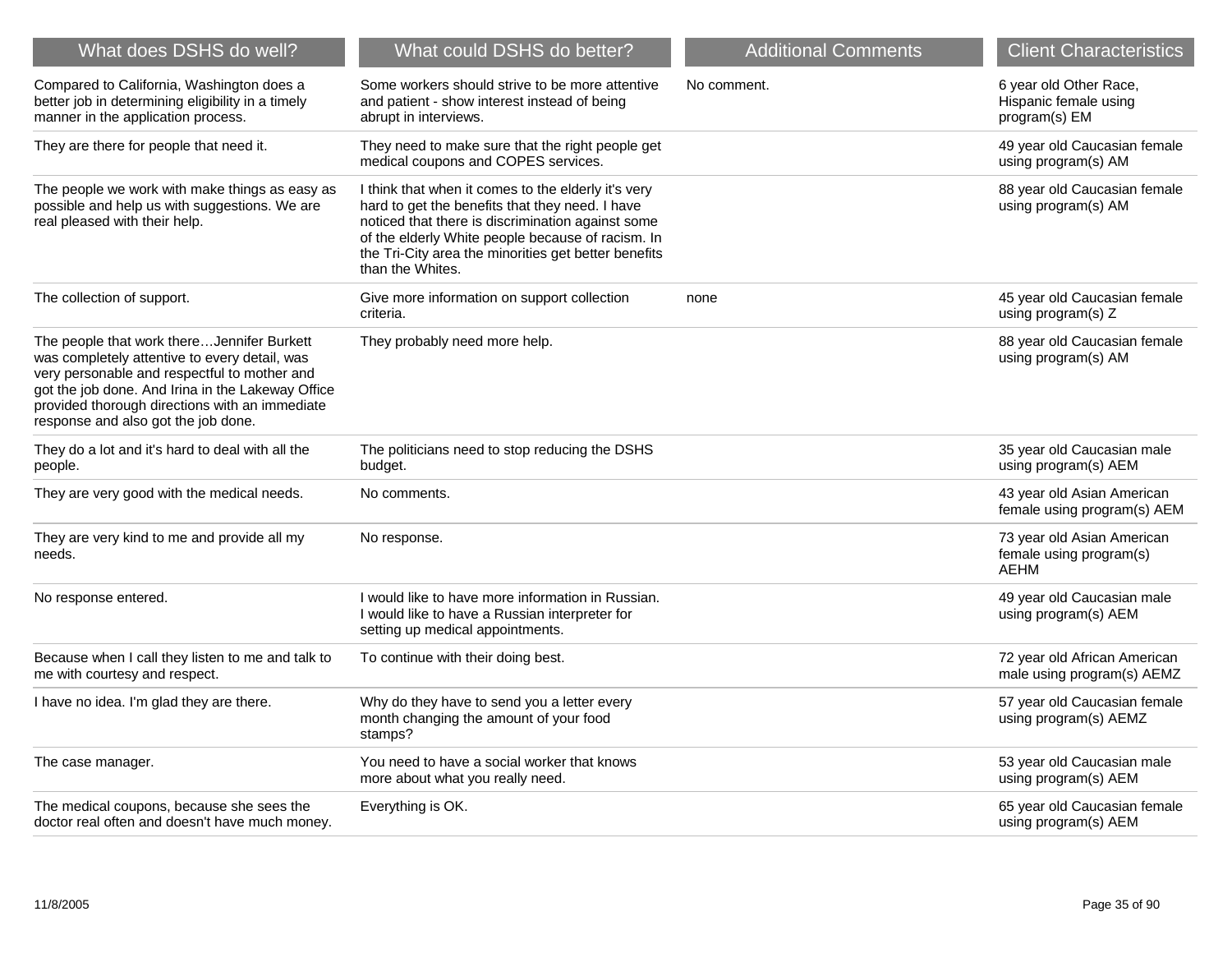| What does DSHS do well?                                                                                                                                | What could DSHS do better?                                                                                                                                                                                                                                                                 | <b>Additional Comments</b>                                                                                                           | <b>Client Characteristics</b>                                      |
|--------------------------------------------------------------------------------------------------------------------------------------------------------|--------------------------------------------------------------------------------------------------------------------------------------------------------------------------------------------------------------------------------------------------------------------------------------------|--------------------------------------------------------------------------------------------------------------------------------------|--------------------------------------------------------------------|
| The help.                                                                                                                                              | Nothing.                                                                                                                                                                                                                                                                                   | none                                                                                                                                 | 29 year old Other Race,<br>Hispanic female using<br>program(s) EMZ |
| When I need childcare, I can go there and get it.                                                                                                      | Need more staff to speed up service.                                                                                                                                                                                                                                                       | No comment.                                                                                                                          | 28 year old Other Race,<br>Hispanic female using<br>program(s) E   |
| They are there for people who need help.                                                                                                               | Need more staff in the offices.                                                                                                                                                                                                                                                            |                                                                                                                                      | 10 year old Caucasian,<br>Hispanic male using<br>program(s) CDEM   |
| They are there when you need them.                                                                                                                     | More medical providers who accept the medical<br>coupon.                                                                                                                                                                                                                                   | none                                                                                                                                 | 26 year old Caucasian female<br>using program(s) EMZ               |
| I like the fact that they do understand what I<br>need and they gave me a book with a list of<br>people that would come and help me if I needed<br>it. | Nothing. I think they have done pretty good.                                                                                                                                                                                                                                               |                                                                                                                                      | 50 year old African American<br>female using program(s)<br>AEM     |
|                                                                                                                                                        | Don't know.                                                                                                                                                                                                                                                                                | I have never had any type of services from<br>DSHS. My ex-husband has always paid his<br>support directly to me and not through DCS. | 42 year old Caucasian female<br>using program(s) Z                 |
| I don't know.                                                                                                                                          | Provide training for the absent parent so he can<br>get a better job to enable him to pay his support.                                                                                                                                                                                     | none                                                                                                                                 | 30 year old Caucasian female<br>using program(s) Z                 |
| I like the fact that I get to talk to a real person<br>when I call.                                                                                    | Take in consideration that single parents going<br>to school should be eligible for financial<br>assistance just like everyone else. Don't throw<br>up road blocks for single parents trying to get<br>better employment through education.                                                | none                                                                                                                                 | 34 year old Caucasian female<br>using program(s) EMZ               |
| I like their help.                                                                                                                                     | Nothing.                                                                                                                                                                                                                                                                                   |                                                                                                                                      | 72 year old Caucasian female<br>using program(s) AEM               |
| Doesn't know, hasn't decided.                                                                                                                          | Nothing.                                                                                                                                                                                                                                                                                   | none                                                                                                                                 | 50 year old Caucasian male<br>using program(s) DEHM                |
| Loretta Clark in the Olympia ADSA office is<br>helpful.                                                                                                | The child support people don't do their job. I've<br>given them all kinds of information and never<br>once have they followed through on it. In 13<br>years I've never received any child support. He's<br>been working and has money, so I know it's the<br>child support offices' fault. |                                                                                                                                      | 42 year old Caucasian female<br>using program(s) Z                 |
| Oh dear, I don't know.                                                                                                                                 | No, I don't think so.                                                                                                                                                                                                                                                                      |                                                                                                                                      | 89 year old Caucasian female<br>using program(s) AHM               |
| For the most part, they were fairly attentive.                                                                                                         | Streamline the paperwork in the application<br>process.                                                                                                                                                                                                                                    | none                                                                                                                                 | 45 year old Caucasian female<br>using program(s) EZ                |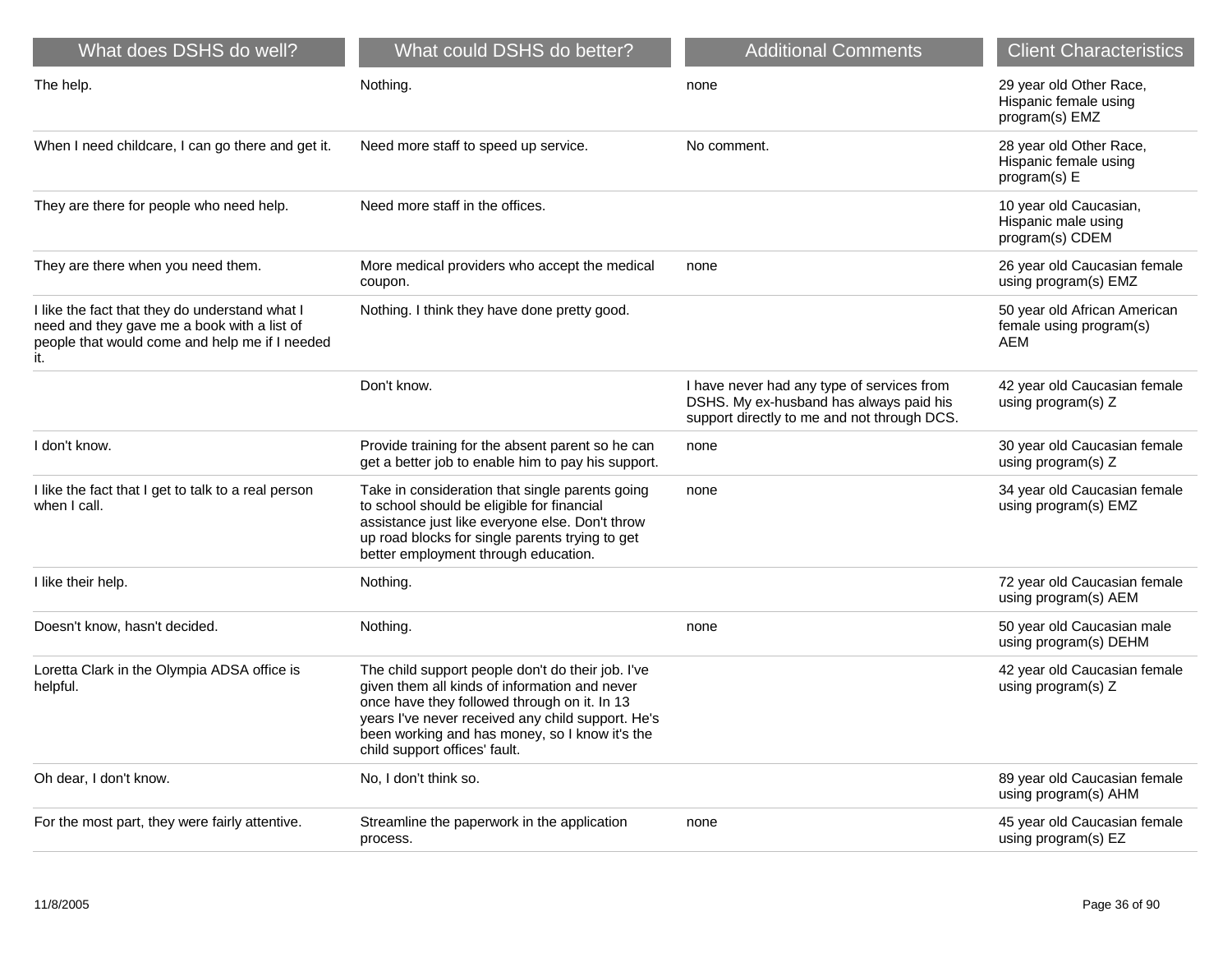| What does DSHS do well?                                                                                                                                | What could DSHS do better?                                                                                                                                                                                                 | <b>Additional Comments</b> | <b>Client Characteristics</b>                        |
|--------------------------------------------------------------------------------------------------------------------------------------------------------|----------------------------------------------------------------------------------------------------------------------------------------------------------------------------------------------------------------------------|----------------------------|------------------------------------------------------|
| Like being able to conduct business with DSHS<br>over the phone.                                                                                       | More staff and more offices.                                                                                                                                                                                               | none                       | 59 year old Caucasian female<br>using program(s) AMZ |
| They are just there and they've accommodated<br>everything he needs.                                                                                   | I don't believe DSHS should be cutting any<br>caregiver hours because then it's easier to keep<br>people from having to go into a nursing home.                                                                            |                            | 57 year old Caucasian male<br>using program(s) ADM   |
| They are there when you really need them.                                                                                                              | We have to do something about President Bush<br>hurting the medical program for the elderly and<br>children.                                                                                                               |                            | 77 year old Caucasian female<br>using program(s) AEM |
| The help.                                                                                                                                              | I would like to see the State pay me the support<br>obligation each month and then go after him for<br>repayment. It would be much more equitable<br>system for us parents who have a dead beat dad<br>who refuses to pay. | none                       | 40 year old Caucasian female<br>using program(s) EMZ |
| No response.                                                                                                                                           | Client would like to have more food stamps or<br>some kind of financial assistance.                                                                                                                                        |                            | 80 year old Caucasian male<br>using program(s) AEM   |
| No comment.                                                                                                                                            | More help with medical bills and assistance.                                                                                                                                                                               | No.                        | 53 year old Caucasian male<br>using program(s) ADM   |
| I think it's great that they let a relative be<br>caregivers for these people.                                                                         | They need to increase the caregiver hours<br>whether you're a relative or not. These people<br>need a lot more care than they are getting.                                                                                 |                            | 20 year old Caucasian female<br>using program(s) ADM |
| It takes the worry off me.                                                                                                                             | The rules are too rigid for individual cases;<br>eligibility should be determined on an individual<br>basis.                                                                                                               | none                       | 55 year old Caucasian male<br>using program(s) AEM   |
| The case managers are attentive in listening to<br>what [Personal Information Redacted] actual<br>circumstances are, as he has had several<br>strokes. | There is a need for a resource directory just for<br>new applicants to help guide them through the<br>processes.                                                                                                           | none                       | 65 year old Caucasian male<br>using program(s) AM    |
| That they finally found him.                                                                                                                           | None I can think of right now.                                                                                                                                                                                             |                            | 44 year old Caucasian female<br>using program(s) Z   |
| My caseworker was outstanding. Her name was<br>Mickelle, and was in the Auburn office. I don't<br>remember her last name.                              | Most of your caseworkers and front desk people<br>were rude and demeaning.                                                                                                                                                 |                            | 26 year old Caucasian female<br>using program(s) E   |
| The help that they've given us.                                                                                                                        | I don't see anything.                                                                                                                                                                                                      |                            | 73 year old Caucasian male<br>using program(s) AM    |
| The help.                                                                                                                                              | DCS needs the ability to investigate dead beat<br>absent parent in order to collect support.                                                                                                                               | none                       | 55 year old Caucasian female<br>using program(s) EZ  |
| I really don't like DSHS at all, but I'm glad it's<br>there for those of us that need it.                                                              | I think there should be more money and<br>assistance available. There's just sufficient<br>money to exist on, but not enough to live on.                                                                                   |                            | 63 year old Caucasian female<br>using program(s) AEM |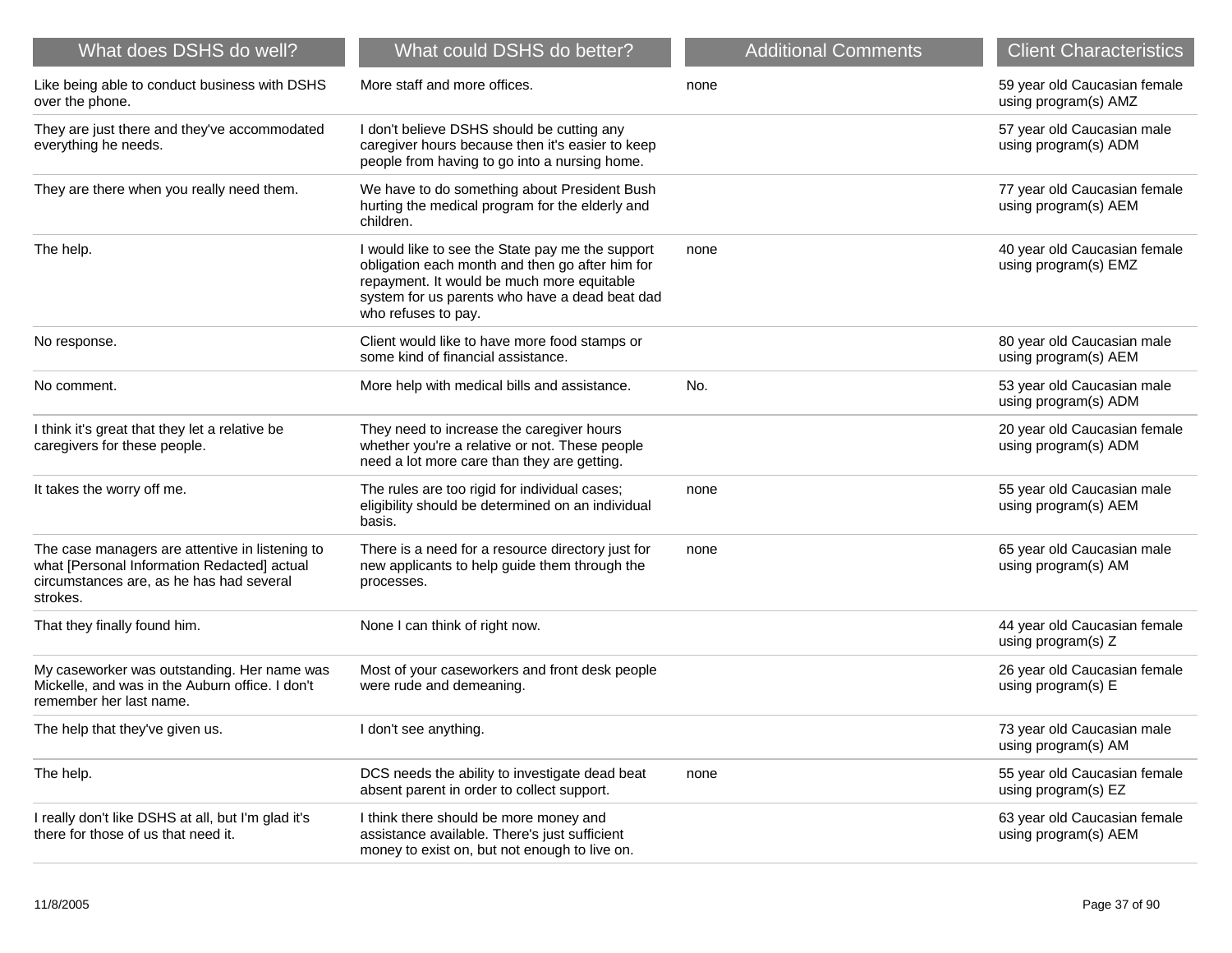| What does DSHS do well?                                                                       | What could DSHS do better?                                                                                                                                                                                                                                                                           | <b>Additional Comments</b>                                                                                              | <b>Client Characteristics</b>                                       |
|-----------------------------------------------------------------------------------------------|------------------------------------------------------------------------------------------------------------------------------------------------------------------------------------------------------------------------------------------------------------------------------------------------------|-------------------------------------------------------------------------------------------------------------------------|---------------------------------------------------------------------|
| That the assisted living facility accepts the<br>medical coupons.                             | You need to explain things in more detail, and I<br>should not have to ask just the right questions in<br>order to get information.                                                                                                                                                                  |                                                                                                                         | 84 year old Caucasian female<br>using program(s) AM                 |
| They do well, I think.                                                                        | Well, I never thought about that.                                                                                                                                                                                                                                                                    |                                                                                                                         | 80 year old Caucasian female<br>using program(s) AM                 |
| Receiving notification through the mail.                                                      | The phone system needs improvement, getting<br>ahold of an actual person is difficult.                                                                                                                                                                                                               |                                                                                                                         | 42 year old Caucasian female<br>using program(s) Z                  |
| Every time I call the office I get a new<br>caseworker.                                       | The doctor puts me on a prescription and the<br>state takes it away from me and puts me on a<br>generic medication. I'm allergic to the generic<br>medication.                                                                                                                                       |                                                                                                                         | 75 year old Caucasian female<br>using program(s) AEM                |
| They have always been there when I need them.                                                 | I cannot think of anything.                                                                                                                                                                                                                                                                          | none                                                                                                                    | 39 year old Other Race,<br>Hispanic female using<br>program(s) Z    |
| It's not like the old days when they treated you<br>like dirt.                                | I get a letter saying I'll get so many food stamps,<br>then a week later I get another letter saying that<br>due to my circumstances my food stamps are<br>going down. Every time I turnaround they're<br>changing my food stamps. And, they send me a<br>three page letter to say one little thing. |                                                                                                                         | 68 year old Caucasian female<br>using program(s) AEM                |
| I like the care that the caseworker shows at DDD.                                             | No comment.                                                                                                                                                                                                                                                                                          | I have been very happy with DDD and Medical<br>Assistance. The Medical coupon that my<br>daughter has is very flexible. | 34 year old Caucasian,<br>Hispanic female using<br>program(s) DM    |
| No comment.                                                                                   | No comment.                                                                                                                                                                                                                                                                                          | Very good luck with both programs.                                                                                      | 44 year old Caucasian male<br>using program(s) DM                   |
| I like that I have had the same caseworker for<br>two times in a row.                         | The childcare services suck. I have a two year<br>old and I can't get any childcare because I'm<br>going to school. But I can't go get a job until I<br>finish school.                                                                                                                               |                                                                                                                         | 27 year old Caucasian,<br>Hispanic female using<br>program(s) CDEHM |
| I don't have an opinion.                                                                      | They could be more responsive and do better in<br>communicating. There is a need for more<br>methods of communication such as e-mail.                                                                                                                                                                | Overall, I think DSHS does a good job.                                                                                  | 71 year old African American<br>female using program(s) Z           |
| No answer.                                                                                    | Nothing.                                                                                                                                                                                                                                                                                             | none                                                                                                                    | 26 year old Caucasian female<br>using program(s) Z                  |
| Oh, I don't know.                                                                             | Oh, I don't know.                                                                                                                                                                                                                                                                                    |                                                                                                                         | 50 year old Caucasian female<br>using program(s) AEM                |
| I like it that DSHS covers my daughter's<br>Medicare premium. They do what they should<br>do. | DVR referred my daughter to Sound<br><b>Employment Agency and Sound Employment</b><br>has not come through with job opportunities that<br>I thought they should have.                                                                                                                                | DSHS accepted [Identifying Data Redacted]<br>into the system very quickly - I appreciated<br>that very much.            | 47 year old Caucasian female<br>using program(s) DMV                |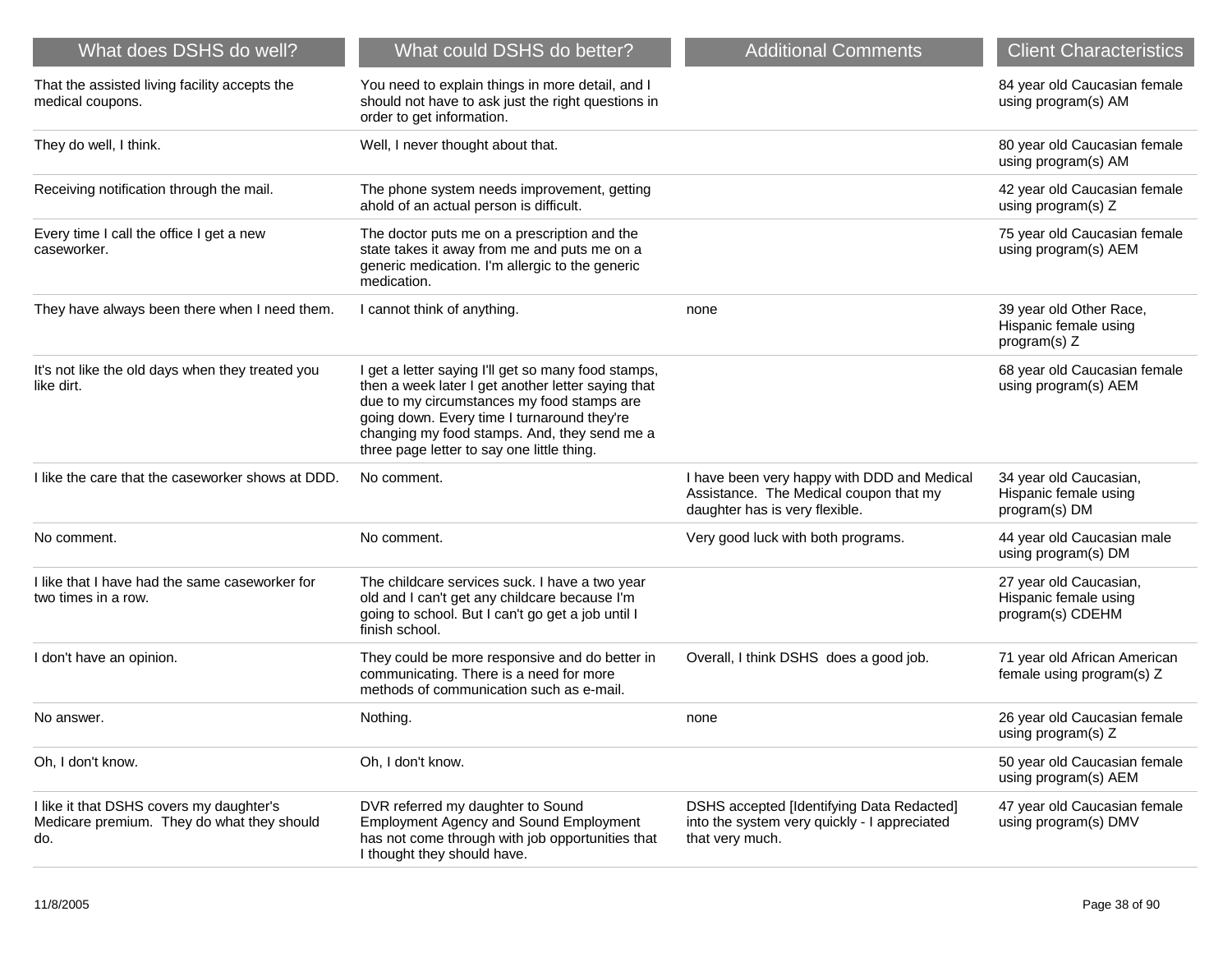| What does DSHS do well?                                                                                                         | What could DSHS do better?                                                                                                                                                                     | <b>Additional Comments</b>                              | <b>Client Characteristics</b>                                 |
|---------------------------------------------------------------------------------------------------------------------------------|------------------------------------------------------------------------------------------------------------------------------------------------------------------------------------------------|---------------------------------------------------------|---------------------------------------------------------------|
| I finally have some food stamps now.                                                                                            | The automatic telephone answering service is<br>terrible. They need to have less of it and more<br>one-on-one people contact.                                                                  |                                                         | 62 year old Caucasian female<br>using program(s) AEHM         |
| The help.                                                                                                                       | I cannot think of anything.                                                                                                                                                                    | none                                                    | 45 year old Caucasian female<br>using program(s) Z            |
| Hassle free to apply.                                                                                                           | Nothing that I saw.                                                                                                                                                                            | none                                                    | 56 year old Caucasian female<br>using program(s) Z            |
| Staff are friendly and helpful. The hold time is<br>too long, but they are polite and responsive<br>when I get through to them. | Hire more staff so the wait time can be<br>shortened.                                                                                                                                          |                                                         | 3 year old Caucasian male<br>using program(s) DEM             |
| Timely response to the problems. And generally<br>social workers provide a good service.                                        | Limited numbers of medical providers accept<br>medical coupons. Long waiting time at medical<br>appointments.                                                                                  | AASA question #13 not answered.                         | 78 year old Caucasian female<br>using program(s) AEM          |
| I couldn't say.                                                                                                                 | There's nothing I could say is wrong.                                                                                                                                                          |                                                         | 76 year old Caucasian male<br>using program(s) AM             |
| The people are nice and stuff like that.                                                                                        | Nope. I like it.                                                                                                                                                                               |                                                         | 55 year old Caucasian male<br>using program(s) AEM            |
| I like the idea of medical being available with a<br>co-pay.                                                                    | People skills on an individual basis.                                                                                                                                                          | A complaint box in the waiting room.                    | 24 year old Caucasian female<br>using program(s) EMZ          |
| The help.                                                                                                                       | I think they are already doing a fine job.                                                                                                                                                     | none                                                    | 21 year old Caucasian female<br>using program(s) EMZ          |
| The convenience of the EBT card.                                                                                                | Actively listen to the client and put themselves in<br>their shoes.                                                                                                                            | none                                                    | 20 year old Caucasian female<br>using program(s) EMZ          |
| Their help.                                                                                                                     | They can't ever make up their mind about food<br>stamps. They change the amount on me all the<br>time. I just don't know why, my income only<br>changes once a year.                           |                                                         | 67 year old Caucasian female<br>using program(s) AEM          |
| The social worker treats people with respect and<br>courtesy.                                                                   | She wanted to receive more hours for service.                                                                                                                                                  | She would like to say special thank you to De<br>Belau. | 80 year old Caucasian female<br>using program(s) AEM          |
| No comment.                                                                                                                     | Return my phone calls faster.                                                                                                                                                                  | DSHS tries hard and is conscientious.                   | 38 year old Caucasian male<br>using program(s) DM             |
| They came through when I needed them.                                                                                           | I don't understand why everyone's food stamps<br>got cut.                                                                                                                                      |                                                         | 60 year old Caucasian female<br>using program(s) AEM          |
| Some of the people. You can tell they really<br>care.                                                                           | I don't like being put off all the time because the<br>call volume is high, or being passed from one<br>person to another, and then being cut off the<br>phone when the time limit is reached. |                                                         | 53 year old American Indian<br>female using program(s)<br>AEM |
| They took my problem and made it theirs.                                                                                        | Later hours for business.                                                                                                                                                                      | none                                                    | 45 year old Caucasian male<br>using program(s) Z              |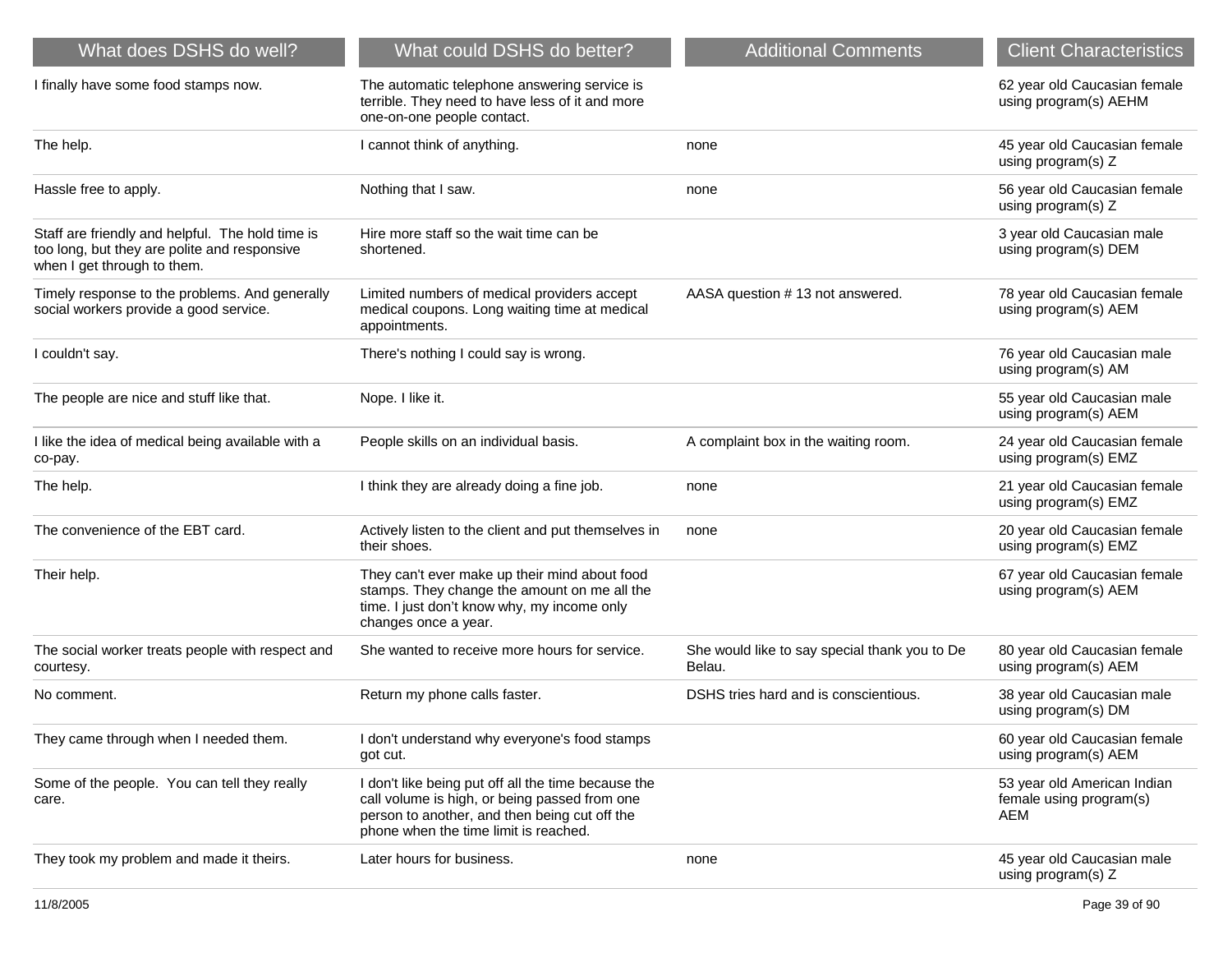| What does DSHS do well?                                                                                                                                                         | What could DSHS do better?                                                                                                                                                                                                                                                                                                                                                                                                                     | <b>Additional Comments</b>                                                                                                                                                                                                                                                                                                        | <b>Client Characteristics</b>                                        |
|---------------------------------------------------------------------------------------------------------------------------------------------------------------------------------|------------------------------------------------------------------------------------------------------------------------------------------------------------------------------------------------------------------------------------------------------------------------------------------------------------------------------------------------------------------------------------------------------------------------------------------------|-----------------------------------------------------------------------------------------------------------------------------------------------------------------------------------------------------------------------------------------------------------------------------------------------------------------------------------|----------------------------------------------------------------------|
| I don't like dealing with DSHS; for the most part<br>they look down their nose at me. It is degrading.                                                                          | DSHS needs to have a program for single<br>parents who want to work and better their life<br>and just need a little help.                                                                                                                                                                                                                                                                                                                      | The medical program needs to have more<br>accessibility.                                                                                                                                                                                                                                                                          | 28 year old Caucasian female<br>using program(s) EMSZ                |
| They are available for my son.                                                                                                                                                  | Nothing.                                                                                                                                                                                                                                                                                                                                                                                                                                       |                                                                                                                                                                                                                                                                                                                                   | 51 year old Caucasian male<br>using program(s) DMV                   |
| Mom's medical assistance was a life saver<br>because we could not afford her care without it.                                                                                   | When Mom needed to go into an adult family<br>home DSHS was not a lot of help. Without<br>knowing it she was put into a family home that<br>turned out to be wrong for her. DSHS would not<br>let me move her to another AFH without waiting<br>for weeks and having a review first or else we'd<br>have to pay for the new home ourselves. Not<br>even a statement form Mom's doctor was<br>enough. This is a problem that needs to be fixed. |                                                                                                                                                                                                                                                                                                                                   | 81 year old Caucasian female<br>using program(s) AM                  |
| They've been courteous and helped whenever<br>we needed it.                                                                                                                     | Haven't had any problems.                                                                                                                                                                                                                                                                                                                                                                                                                      |                                                                                                                                                                                                                                                                                                                                   | 96 year old Caucasian,<br>Hispanic male using<br>program(s) AM       |
| I like the fact that they send the child support<br>payments directly to my bank account.                                                                                       | Have the support officers answer the phone,<br>instead of using the voice mail to answer the<br>phone.                                                                                                                                                                                                                                                                                                                                         | none                                                                                                                                                                                                                                                                                                                              | 46 year old Caucasian female<br>using program(s) Z                   |
| I like the aspect that DSHS is available as a<br>whole. They have been extremely helpful in<br>certain areas to my family. Most people have<br>been very courteous and helpful. | Everybody be on the same page. One general<br>social worker assigned to each individual or<br>each family that would link with all DSHS<br>divisions. Now, we get a different worker in each<br>division when we contact them.                                                                                                                                                                                                                 | As a whole, DSHS is a wonderful program.<br>When my husband was laid off, I was treated<br>in a condescending manner at DSHS. When<br>my husband passed away in January 2005<br>(car wreck), I was treated much better at<br>DSHS. DSHS workers should do a more<br>thorough job in telling clients what they are<br>entitled to. | 6 year old African American<br>female using program(s)<br><b>DEM</b> |
| They were receptive to my needs.                                                                                                                                                | Cut down on the paperwork; or at least,<br>consolidate the paperwork.                                                                                                                                                                                                                                                                                                                                                                          | none                                                                                                                                                                                                                                                                                                                              | 51 year old Caucasian female<br>using program(s) Z                   |
| I guess they will help if you get food stamps but<br>you get switched so often you don't know who<br>your caseworker is.                                                        | They could be more courteous and<br>compassionate.                                                                                                                                                                                                                                                                                                                                                                                             |                                                                                                                                                                                                                                                                                                                                   | 15 year old Caucasian male<br>using program(s) DEM                   |
| They are trying to help people. They are taking<br>people from other countries and are trying to<br>help them as much as they could.                                            | Not all prescribed drugs are covered by medical<br>coupon. For example: client was taking<br>Celebrex, but medical coupon did not pay for it<br>and now he has to take three pills instead of one.                                                                                                                                                                                                                                             | The 89 year old client is not capable to live<br>separately but DSHS in this case does not pay<br>his caregiver for major tasks, as laundry,<br>cooking, shopping, cleaning rooms. They<br>would pay if the client and caregiver lived<br>separately, but it is impossible. Note:<br>questions #18 and 19 not answered.           | 89 year old Caucasian male<br>using program(s) AEM                   |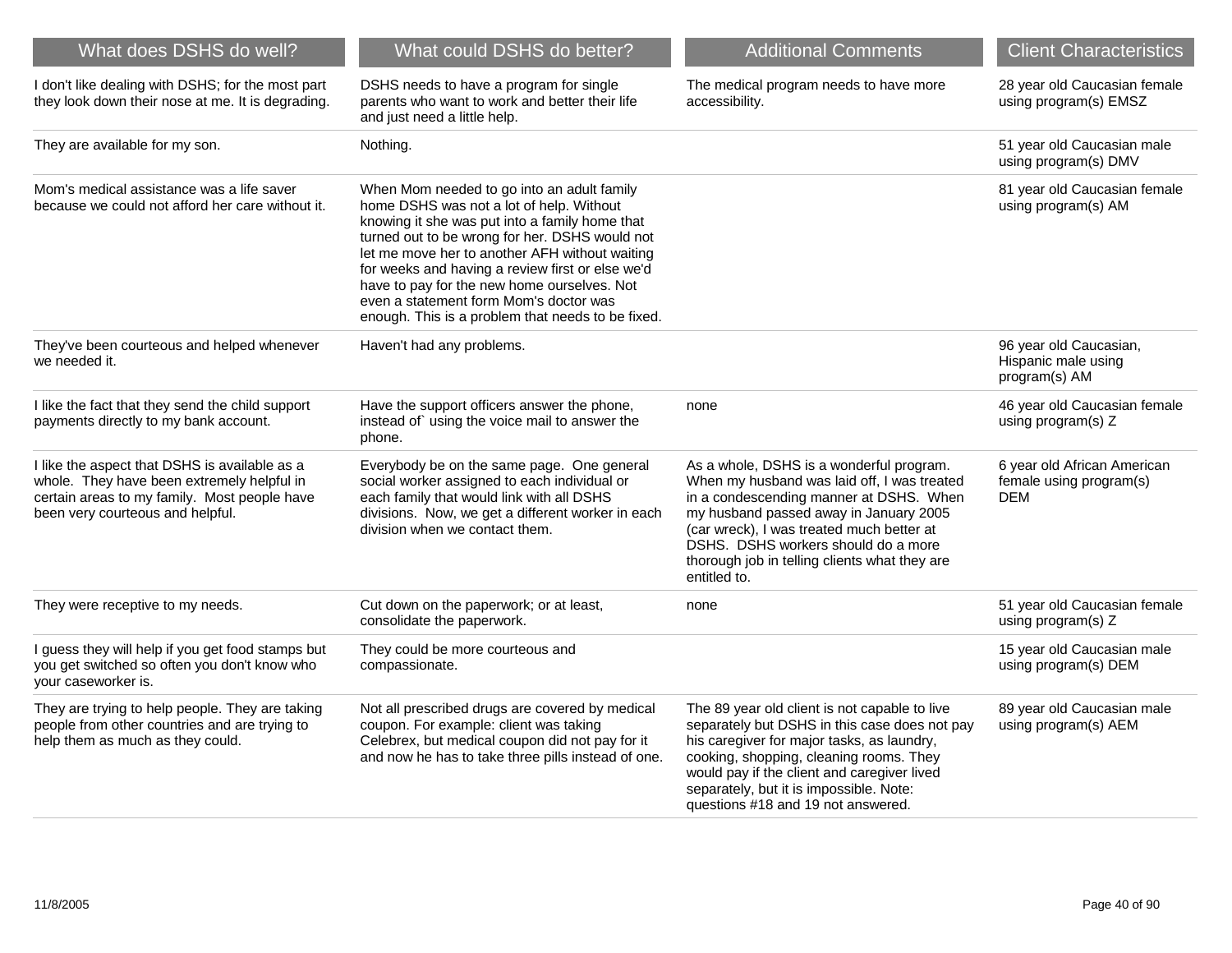| What does DSHS do well?                                                                                                | What could DSHS do better?                                                                                                                                     | <b>Additional Comments</b>                                                                                                                                                                                                                                                                                              | <b>Client Characteristics</b>                                         |
|------------------------------------------------------------------------------------------------------------------------|----------------------------------------------------------------------------------------------------------------------------------------------------------------|-------------------------------------------------------------------------------------------------------------------------------------------------------------------------------------------------------------------------------------------------------------------------------------------------------------------------|-----------------------------------------------------------------------|
| What little contact I have had is all positive.                                                                        | The optometrist in Stanwood and Mt. Vernon no<br>longer accepts DSHS patients. The nearby<br>Camano Island dental office complains about the<br>coupon system. | There was an original allotment of 56 hours to<br>provide services to client. The authorized<br>hours were dropped to 23 hours per month<br>and then to 21 hours per month. One hour per<br>day/30 per month is more realistic. DSHS<br>should evaluate each situation and allocate<br>hours based on situational need. | 35 year old Caucasian male<br>using program(s) ADM                    |
| They're here for me.                                                                                                   | I don't really know.                                                                                                                                           |                                                                                                                                                                                                                                                                                                                         | 39 year old Other Race,<br>Hispanic male using<br>program(s) AM       |
| We've had good service until just recently.                                                                            | My daughter gets \$10 food stamps. Why bother?<br>This is just ridiculous.                                                                                     |                                                                                                                                                                                                                                                                                                                         | 58 year old Caucasian female<br>using program(s) ADEM                 |
| Can't think of anything right now.                                                                                     | No problems.                                                                                                                                                   | It is good that she can call and get questions<br>answered.                                                                                                                                                                                                                                                             | 34 year old American Indian<br>female using program(s)<br><b>DEMV</b> |
| The respect and courtesy.                                                                                              | The need to have dental providers who accept<br>the medical coupon.                                                                                            | none                                                                                                                                                                                                                                                                                                                    | 28 year old Caucasian female<br>using program(s) EMZ                  |
| They helped me to get the help I needed as<br>quickly as possible.                                                     | Nothing.                                                                                                                                                       | none                                                                                                                                                                                                                                                                                                                    | 27 year old Caucasian female<br>using program(s) CEMSZ                |
| They are prompt with the medical coupons. I<br>haven't had any problems with the medical<br>coupons themselves.        | DDD services - when you need a provider for<br>personalized care it takes a long time to get one.                                                              | We traveled to Minnesota, as suggested, to<br>seek medical care for our son. We were<br>promised gas reimbursement and hotel costs<br>by state of Washington but didn't get it. It was<br>quite a hassle with misunderstandings.                                                                                        | 9 year old Caucasian male<br>using program(s) DM                      |
| The RHC staff is extremely good and very<br>professional. I can't speak highly enough of<br>RHC staff!                 | Replace upper management at DSHS and<br>DDD. They can foster and support the RHCs as<br>required by the state constitution (Article 13).                       | The survey would be better if it distinguished<br>between RCH staff and other DDD staff.                                                                                                                                                                                                                                | 60 year old Caucasian male<br>using program(s) DM                     |
| The DDD program.                                                                                                       | I don't know.                                                                                                                                                  | none                                                                                                                                                                                                                                                                                                                    | 21 year old Caucasian male<br>using program(s) DEM                    |
| I don't know.                                                                                                          | I don't know.                                                                                                                                                  | none                                                                                                                                                                                                                                                                                                                    | 5 year old Other Race,<br>Hispanic male using<br>program(s) DM        |
| To the extent of the resources available, they try<br>to do as much as they can for folks at DDD that<br>live in RHCs. | Get more dentists to accept the Medicaid<br>coupons.                                                                                                           | DDD is terribly under-funded.                                                                                                                                                                                                                                                                                           | 64 year old Caucasian male<br>using program(s) DEM                    |
| Designing programs for DDD clients. DDD is the<br>best program to work with to get things the client<br>needs.         | More money for program funding and necessary<br>items (ie., counseling, special needs and<br>supportive living and behavior problems).                         | I am very happy with [Identifying Data<br>Redacted]'s DDD case manager.                                                                                                                                                                                                                                                 | 25 year old Caucasian female<br>using program(s) ADM                  |
| I think that there is something available to help<br>most people.                                                      | No comment.                                                                                                                                                    | The letter sent out announcing the survey and<br>the return form were excellent. It's good to<br>give potential interviewees advance notice.                                                                                                                                                                            | 4 year old African American<br>male using program(s) D                |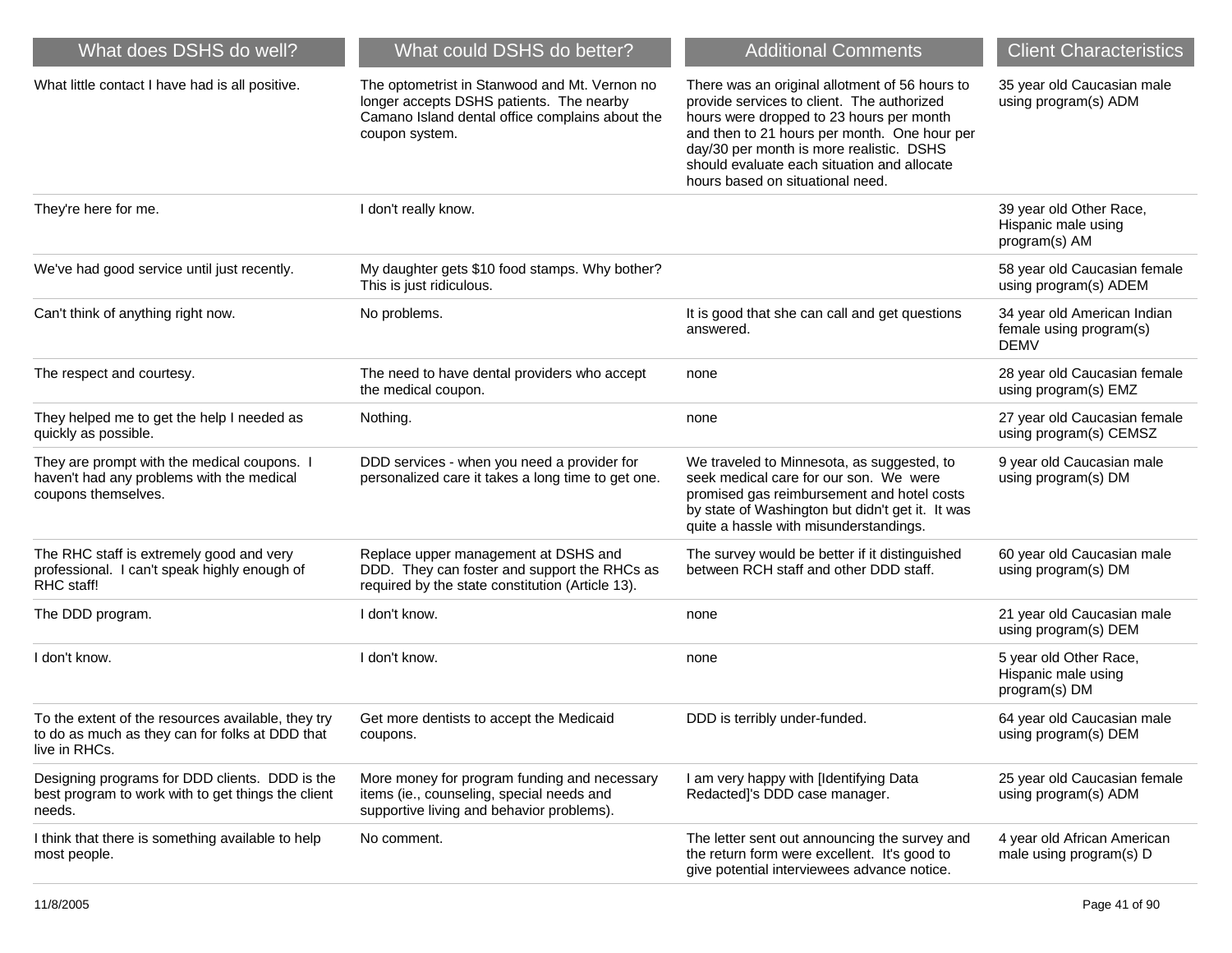| What does DSHS do well?                                                                                 | What could DSHS do better?                                                                                                                 | <b>Additional Comments</b>                                                                                                                                                                                                                                                                                                                                                                                            | <b>Client Characteristics</b>                                    |
|---------------------------------------------------------------------------------------------------------|--------------------------------------------------------------------------------------------------------------------------------------------|-----------------------------------------------------------------------------------------------------------------------------------------------------------------------------------------------------------------------------------------------------------------------------------------------------------------------------------------------------------------------------------------------------------------------|------------------------------------------------------------------|
| That's really hard for me to answer. I appreciate<br>that they pay his medical expenses.                | They need to be a better partner to their<br>caregivers and providers.                                                                     |                                                                                                                                                                                                                                                                                                                                                                                                                       | 34 year old Caucasian male<br>using program(s) DM                |
| I had good caseworkers.                                                                                 | I don't know.                                                                                                                              | none                                                                                                                                                                                                                                                                                                                                                                                                                  | 44 year old Caucasian female<br>using program(s) Z               |
| The help.                                                                                               | I have given the information many times to DCS<br>and they fail to act in a timely manner on the<br>information. They need to act quicker. | none                                                                                                                                                                                                                                                                                                                                                                                                                  | 36 year old Other Race,<br>Hispanic female using<br>program(s) Z |
| We usually get good responses and good results.                                                         | Things work well, but program could use more<br>funding.                                                                                   | Nothing else except more funding.                                                                                                                                                                                                                                                                                                                                                                                     | 44 year old Caucasian male<br>using program(s) DM                |
| I get my medical treatment and I don't have any<br>complaints.                                          | Not a thing.                                                                                                                               |                                                                                                                                                                                                                                                                                                                                                                                                                       | 75 year old Caucasian male<br>using program(s) AM                |
| They work well with [Personal Information<br>Redacted].                                                 | I don't know.                                                                                                                              | none                                                                                                                                                                                                                                                                                                                                                                                                                  | 34 year old Caucasian male<br>using program(s) DMV               |
| I like that it's a safety net for my grandfather who<br>has run out of money, and they do seem to care. | It's very bureaucratic and it's hard to get answers<br>that make sense.                                                                    |                                                                                                                                                                                                                                                                                                                                                                                                                       | 92 year old Caucasian male<br>using program(s) AM                |
| How they helped me and my son.                                                                          | No response.                                                                                                                               | None.                                                                                                                                                                                                                                                                                                                                                                                                                 | 6 year old African American<br>male using program(s) DEM         |
| In general, they do a good job.                                                                         | I am satisfied.                                                                                                                            | I don't have any question.                                                                                                                                                                                                                                                                                                                                                                                            | 71 year old Asian American<br>male using program(s) EM           |
| No response.                                                                                            | More money.                                                                                                                                | Thank you for providing the services.                                                                                                                                                                                                                                                                                                                                                                                 | 72 year old Caucasian female<br>using program(s) AEM             |
| No response.                                                                                            | No response.                                                                                                                               | Thank you for providing services.                                                                                                                                                                                                                                                                                                                                                                                     | 53 year old Caucasian female<br>using program(s) AEM             |
| Staff of DSHS are very helpful.                                                                         | I am satisfied with their services.                                                                                                        | I was offered economic assistance by the<br>Economic Services Administration. But I<br>decided not to take it out this time. My son<br>provided me shelter and I have food stamps. I<br>am 80 yrs old and I have enough clothes for<br>the rest of my life. I don't need money at this<br>time. In the future if I have to live alone I'll<br>apply for assistance. I am very grateful for the<br>service I received. | 80 year old Asian American<br>female using program(s) EM         |
| I don't have to pay out-of-pocket for medical.                                                          | More coverage under the medical coupons for<br>dental.                                                                                     | none                                                                                                                                                                                                                                                                                                                                                                                                                  | 31 year old Caucasian female<br>using program(s) ADMV            |
| No opinion.                                                                                             | Nothing I can see.                                                                                                                         | none                                                                                                                                                                                                                                                                                                                                                                                                                  | 33 year old Caucasian female<br>using program(s) DEHM            |
| I like all the services the same.                                                                       | Expand medical coverage for all dental<br>requirements.                                                                                    | none                                                                                                                                                                                                                                                                                                                                                                                                                  | 45 year old Caucasian female<br>using program(s) DEM             |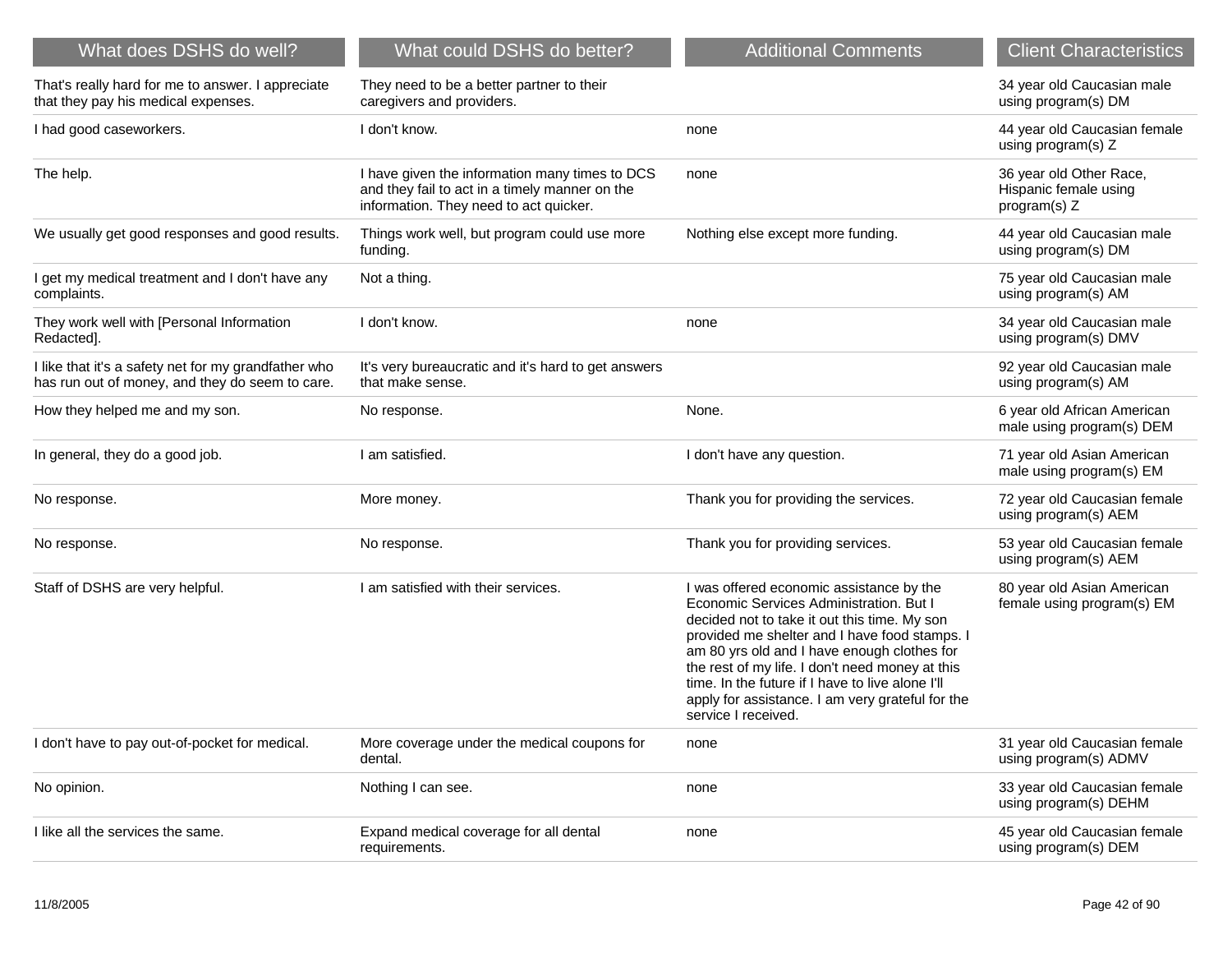| What does DSHS do well?                                                                                                                                                           | What could DSHS do better?                                                                                                                                                                                                                                                                            | <b>Additional Comments</b>                                                                                                             | <b>Client Characteristics</b>                                   |
|-----------------------------------------------------------------------------------------------------------------------------------------------------------------------------------|-------------------------------------------------------------------------------------------------------------------------------------------------------------------------------------------------------------------------------------------------------------------------------------------------------|----------------------------------------------------------------------------------------------------------------------------------------|-----------------------------------------------------------------|
| Communication with case manager or<br>caseworker. When I call them, they return calls<br>very quickly and are very cooperative.                                                   | Improve accessibility of dental care since many<br>dentists will not accept medical coupons.                                                                                                                                                                                                          | There are too many surveys conducted by<br>DSHS, but if I have to do one - I prefer<br>telephone surveys to ones received in the mail. | 8 year old Other Race,<br>Hispanic male using<br>program(s) CDM |
| Helpful people.                                                                                                                                                                   | Cut back on some of the regulations on Adult<br>Family Homes.                                                                                                                                                                                                                                         | none                                                                                                                                   | 40 year old Caucasian female<br>using program(s) ADM            |
| Disability People are good to me                                                                                                                                                  | Increase food stamp benefits.                                                                                                                                                                                                                                                                         |                                                                                                                                        | 51 year old Caucasian female<br>using program(s) ADEHMV         |
| They have helped me and others with disabilities<br>function better in society.                                                                                                   | They could network better with public schools,<br>colleges and support groups that deal with<br>disabilities.                                                                                                                                                                                         | Not at this time.                                                                                                                      | 26 year old Caucasian male<br>using program(s) D                |
| Nothing at all.                                                                                                                                                                   | I would like for them to go after these deadbeat<br>dads. After not paying his child support, my ex<br>got the support lowered. Then they hassle me<br>over it.                                                                                                                                       |                                                                                                                                        | 51 year old African American<br>female using program(s) Z       |
| The fact that I get services at all.                                                                                                                                              | When I have to fill out the forms to get the<br>services every year, it would be very helpful if<br>DSHS didn't lose the forms and then I have to fill<br>them out again. Plus, they blamed loss of forms<br>on me.                                                                                   | I don't like the way the government is cutting<br>back my dental, medical and possibly eye<br>glass coverage.                          | 41 year old Caucasian male<br>using program(s) DEHM             |
| The monthly foster parent meetings.                                                                                                                                               | More social workers need to be hired.                                                                                                                                                                                                                                                                 | none                                                                                                                                   | 3 year old Caucasian female<br>using program(s) DM              |
| Nothing.                                                                                                                                                                          | Provide more help than they do.                                                                                                                                                                                                                                                                       | none                                                                                                                                   | 64 year old Caucasian male<br>using program(s) ADM              |
| [Personal Information Redacted]'s care<br>manager, Theresa Owen, is just wonderful! She<br>is responsive, caring and works hard. Her<br>supervisor, Mary ??, is really great too. | Maybe return phone calls quicker, but that's not<br>a huge deal.                                                                                                                                                                                                                                      | Very happy with DSHS.                                                                                                                  | 59 year old Caucasian male<br>using program(s) ADEM             |
| Their ability to provide services to meet the<br>needs of individuals.                                                                                                            | For the most part, caseloads need to be reduced<br>so caseworkers can spend more time with the<br>individual.                                                                                                                                                                                         |                                                                                                                                        | 24 year old Caucasian male<br>using program(s) DEMV             |
| They are there when you need them.                                                                                                                                                | More staff.                                                                                                                                                                                                                                                                                           | none                                                                                                                                   | 47 year old African American<br>female using program(s) Z       |
| They were there to help me when I needed them.                                                                                                                                    | There were a bunch of vehicles in my name that<br>prevented me from getting food stamps. I work in<br>the auto wrecking business, and I had sold these<br>vehicles and no longer had them, but they were<br>still in my name. I guess they looked good on<br>paper, but they weren't worth very much. |                                                                                                                                        | 51 year old Caucasian male<br>using program(s) CEZ              |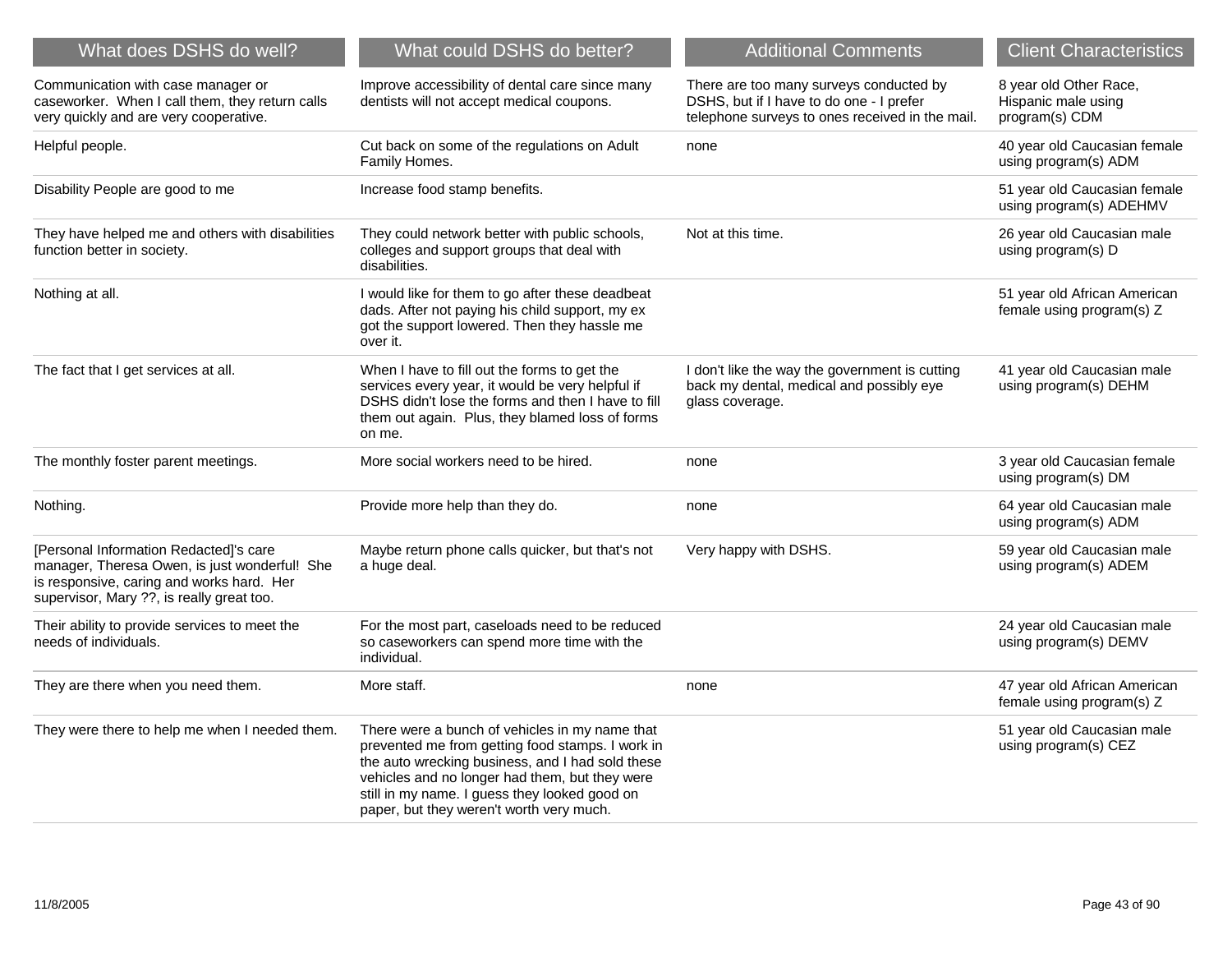| What does DSHS do well?                                                                                                                                                                           | What could DSHS do better?                                                                                                                                                                                        | <b>Additional Comments</b>                                                                                       | <b>Client Characteristics</b>                                    |
|---------------------------------------------------------------------------------------------------------------------------------------------------------------------------------------------------|-------------------------------------------------------------------------------------------------------------------------------------------------------------------------------------------------------------------|------------------------------------------------------------------------------------------------------------------|------------------------------------------------------------------|
| DSHS sees to it that the critical care needs are<br>provided so that [Personal Information<br>Redacted] can remain in the home.                                                                   | Every year we have to request an exception to<br>policy for extended respite care for [Personal<br>Information Redacted]. We believe this needs to<br>be approved on a longer term basis beyond a<br>year.        | Hopefully the Governor will keep services<br>intact.                                                             | 28 year old Caucasian male<br>using program(s) ADM               |
| They seem to be very helpful.                                                                                                                                                                     | Nothing that I see.                                                                                                                                                                                               | I am pleased with DSHS.                                                                                          | 20 year old Caucasian female<br>using program(s) ADM             |
| It is pretty easy.                                                                                                                                                                                | Nothing at this time.                                                                                                                                                                                             | none                                                                                                             | 2 year old Caucasian male<br>using program(s) DEM                |
| I like the caseworker we deal with.                                                                                                                                                               | Expand medical services under the medical<br>program.                                                                                                                                                             | More community activities for disabled<br>individuals.                                                           | 25 year old Caucasian male<br>using program(s) ADM               |
| They get back to me and answer my questions.<br>For example: how to get a wheelchair or how to<br>go about doing something?                                                                       | Pay me more. I am 24/7, but don't get paid for<br>24/7.                                                                                                                                                           | Keep fighting for our clients!                                                                                   | 54 year old Caucasian female<br>using program(s) ADM             |
| The help when it is needed.                                                                                                                                                                       | Reduce the amount of waiting time to see a<br>worker.                                                                                                                                                             | none                                                                                                             | 51 year old Caucasian female<br>using program(s) DEHM            |
| They have helped set her up in a good assisted<br>living facility.                                                                                                                                | Can't think of anything negative.                                                                                                                                                                                 |                                                                                                                  | 82 year old African American<br>female using program(s)<br>AM    |
| The support and help.                                                                                                                                                                             | Need to return phone calls within 24 hours.                                                                                                                                                                       | none                                                                                                             | 66 year old Caucasian male<br>using program(s) DEM               |
| Nothing.                                                                                                                                                                                          | Nothing.                                                                                                                                                                                                          |                                                                                                                  | 20 year old Caucasian male<br>using program(s) AM                |
| The convenient location of the DDD office.                                                                                                                                                        | More funding for the DDD programs.                                                                                                                                                                                | none                                                                                                             | 12 year old Caucasian male<br>using program(s) D                 |
| They are there when I call - the front desk gets<br>the worker for me. Now, you can talk to anyone<br>at the office and they can now help you - you no<br>longer have to go to a specific person. | I think that everything is OK. I don't have any<br>specific complaints. Support Enforcement<br>wasn't much help - since [Identifying Data<br>Redacted] went to see her Dad he stopped<br>making support payments. | Communication between Seattle and Spokane<br>Child Support offices is not good and wasn't<br>very helpful to me. | 25 year old Caucasian female<br>using program(s) DEHM            |
| They are my resource to know what is available<br>for my child.                                                                                                                                   | Nothing.                                                                                                                                                                                                          | none                                                                                                             | 16 year old Caucasian male<br>using program(s) DZ                |
| That they are nice and helpful.                                                                                                                                                                   | No comment.                                                                                                                                                                                                       | None.                                                                                                            | 9 year old Other Race,<br>Hispanic female using<br>program(s) DM |
| I feel they are trying to help me.                                                                                                                                                                | No comment.                                                                                                                                                                                                       |                                                                                                                  | 64 year old Other Race,<br>Hispanic male using<br>program(s) AEM |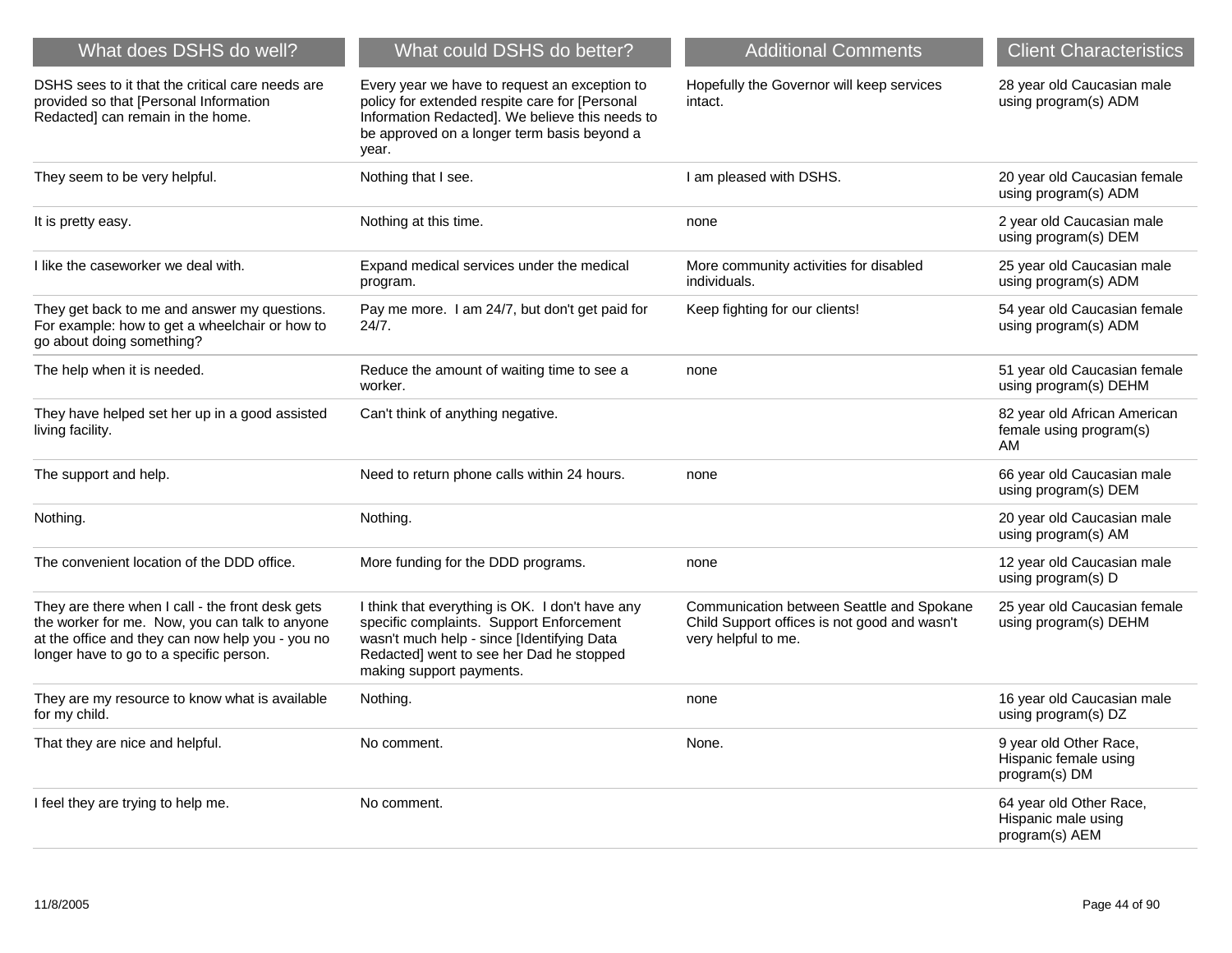| What does DSHS do well?                                   | What could DSHS do better?                                                                                                                                                                                                | <b>Additional Comments</b>                                                                                                                                                                                                                                                                                     | <b>Client Characteristics</b>                                     |
|-----------------------------------------------------------|---------------------------------------------------------------------------------------------------------------------------------------------------------------------------------------------------------------------------|----------------------------------------------------------------------------------------------------------------------------------------------------------------------------------------------------------------------------------------------------------------------------------------------------------------|-------------------------------------------------------------------|
| The help.                                                 | Need more funding for the programs.                                                                                                                                                                                       | none                                                                                                                                                                                                                                                                                                           | 3 year old Other Race male<br>using program(s) DEM                |
| I cannot think of anything.                               | Return phone calls quicker; better explanation of<br>DDD services, and shorter waiting lists.                                                                                                                             | none                                                                                                                                                                                                                                                                                                           | 4 year old Caucasian male<br>using program(s) D                   |
| The DDD service.                                          | The people manning the 800 phone number<br>need to speak clear English.                                                                                                                                                   | none                                                                                                                                                                                                                                                                                                           | 3 year old Caucasian male<br>using program(s) DM                  |
| The help that they give us.                               | Nothing.                                                                                                                                                                                                                  | none                                                                                                                                                                                                                                                                                                           | 27 year old Caucasian female<br>using program(s) ADM              |
| I like the computerized phone service.                    | You need a way to get more information out and<br>make it easier to get.                                                                                                                                                  |                                                                                                                                                                                                                                                                                                                | 41 year old Caucasian female<br>using program(s) Z                |
| Our adoption support worker.                              | They need to be more up front about all the<br>services that are available through DSHS.                                                                                                                                  | none                                                                                                                                                                                                                                                                                                           | 13 year old Caucasian male<br>using program(s) DM                 |
| No comment.                                               | I personally think that staff that work at DSHS<br>should have some type of training that they can<br>be a little bit more understanding. They seem to<br>be condescending to clients. They need<br>sensitivity training. | I wish that there was more stability in what<br>DSHS can provide and what will be eliminated<br>by budget cuts.                                                                                                                                                                                                | 8 year old Caucasian male<br>using program(s) CDEM                |
| The DDD program and medical program.                      | Cut down on the waiting time in the CSO's<br>waiting room before you are seen.                                                                                                                                            | More medical providers that accept the<br>medical coupon.                                                                                                                                                                                                                                                      | 20 year old Caucasian male<br>using program(s) ADM                |
| They have good customer service.                          | No comment.                                                                                                                                                                                                               | No comment.                                                                                                                                                                                                                                                                                                    | 39 year old Caucasian male<br>using program(s) DEHM               |
| Nothing.                                                  | Nothing.                                                                                                                                                                                                                  |                                                                                                                                                                                                                                                                                                                | 25 year old Caucasian female<br>using program(s) Z                |
| Dedicated workers.                                        | Nothing.                                                                                                                                                                                                                  | none                                                                                                                                                                                                                                                                                                           | 33 year old Caucasian,<br>Hispanic female using<br>program(s) ADM |
| I like their service                                      | Nothing.                                                                                                                                                                                                                  | none                                                                                                                                                                                                                                                                                                           | 44 year old Caucasian female<br>using program(s) DEHM             |
| The Head Start program was a very informative<br>program. | Better explain how to transition out of the<br>program when the time comes.                                                                                                                                               | none                                                                                                                                                                                                                                                                                                           | 5 year old Caucasian,<br>Hispanic male using<br>program(s) D      |
| Nothing.                                                  | Pay attention. They might as well be robots as<br>far as I am concerned. They don't pay attention<br>to what is going on and I feel punished by this.                                                                     | Pretty much, I have been on DSHS since 1990<br>and I have had probably three case managers<br>in that 15 year period that were actually nice<br>and were friendly people. I have had many<br>case managers in this 15 year period. To me,<br>they seem to go to school to learn how to be<br>mean and/or rude. | 4 year old Caucasian female<br>using program(s) DEM               |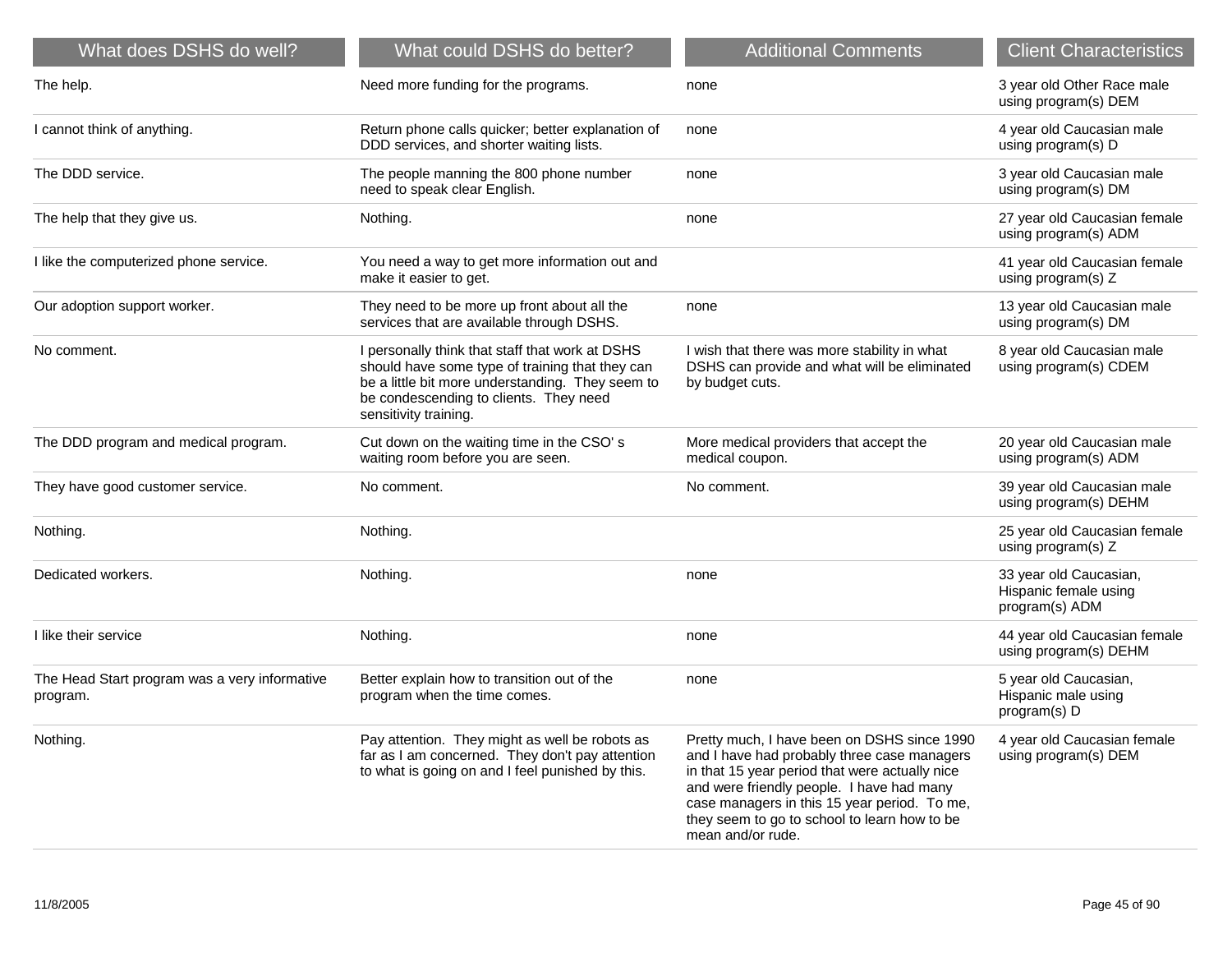| What does DSHS do well?                                                                                                                                                                                                                                                                                           | What could DSHS do better?                                                                                                                                                         | <b>Additional Comments</b>                                                                                                                                                                                                                                              | <b>Client Characteristics</b>                                 |
|-------------------------------------------------------------------------------------------------------------------------------------------------------------------------------------------------------------------------------------------------------------------------------------------------------------------|------------------------------------------------------------------------------------------------------------------------------------------------------------------------------------|-------------------------------------------------------------------------------------------------------------------------------------------------------------------------------------------------------------------------------------------------------------------------|---------------------------------------------------------------|
| It got my son started working in a sheltered<br>workshop. DSHS has helped to place my son in<br>a job.                                                                                                                                                                                                            | No comment.                                                                                                                                                                        | I have heard rumors about DSHS funding<br>being reduced or eliminated for sheltered<br>workshop services. I think that would terrible.                                                                                                                                  | 46 year old Caucasian male<br>using program(s) DV             |
| They treat me right when I visit their offices.                                                                                                                                                                                                                                                                   | No comment.                                                                                                                                                                        | No comment.                                                                                                                                                                                                                                                             | 38 year old Caucasian male<br>using program(s) ADM            |
| I can pick up the phone and call her DDD worker<br>any time during the day.                                                                                                                                                                                                                                       | The DDD assessment form asks no questions<br>about mental disabilities, just physical<br>disabilities. This is an injustice to individuals with<br>mental disabilities.            | none                                                                                                                                                                                                                                                                    | 40 year old Caucasian female<br>using program(s) ADM          |
| I think the people are very friendly and easy to<br>work with. They are knowledgeable about<br>services. We haven't had the need. we are a bit<br>more fortunate than some of their clients, so I<br>haven't had in-depth participation with the<br>program. But, what contact we have had has<br>been very good. | DSHS needs more funding.                                                                                                                                                           | The medical coupon is secondary to our<br>private medical coverage. There is a stigma<br>associated with using medical coupons. Since<br>my private coverage is primary, DSHS<br>coupons won't pay anything to my medical<br>providers after private insurance payment. | 3 year old Caucasian male<br>using program(s) DM              |
| They help me a lot. They listen to me too.                                                                                                                                                                                                                                                                        | I think you have done a pretty good job.                                                                                                                                           | Nothing right now.                                                                                                                                                                                                                                                      | 54 year old Caucasian female<br>using program(s) DM           |
| They try to help the best they can.                                                                                                                                                                                                                                                                               | Have someone available for programs after 5:00<br>PM.                                                                                                                              | none                                                                                                                                                                                                                                                                    | 2 year old Caucasian female<br>using program(s) DEM           |
| DSHS treats us quite decently. They treat us<br>with respect.                                                                                                                                                                                                                                                     | Lessen the phone waiting time.                                                                                                                                                     | None.                                                                                                                                                                                                                                                                   | 6 year old Caucasian male<br>using program(s) DM              |
| I don't know how to answer that question.                                                                                                                                                                                                                                                                         | The application process needs to be simplified to<br>get medical coupons, and the application<br>workers need to show more respect.                                                | The medical income standard needs to be<br>increased so that spend-down is a reasonable<br>amount. My child does without medical<br>because my medical spend-down is \$6000.00.                                                                                         | 12 year old Caucasian male<br>using program(s) DM             |
| Not very much.                                                                                                                                                                                                                                                                                                    | Fire a whole bunch of workers and replace them<br>with workers who care and know what they are<br>doing.                                                                           | none                                                                                                                                                                                                                                                                    | 49 year old Caucasian female<br>using program(s) DHM          |
| I don't know.                                                                                                                                                                                                                                                                                                     | Programs for the mentally handicapped require<br>more funding and a different vision than is<br>prevalent in society now.                                                          | none                                                                                                                                                                                                                                                                    | 33 year old Caucasian,<br>Hispanic male using<br>program(s) D |
| Never have really dealt with them directly. But,<br>medical coupons come in mail every month and I<br>don't worry about if they will come or not. Good<br>service with coupons.                                                                                                                                   | When I called DSHS, I kept getting recordings. I<br>wanted a live person - not to be put on hold.<br>Being put on hold is OK as long as someone<br>eventually answers the phone!!! | The case manager that we have now (Terry<br>Buck) is wonderful!                                                                                                                                                                                                         | 10 year old Caucasian female<br>using program(s) DM           |
| Nothing I can think of.                                                                                                                                                                                                                                                                                           | I'd like if they'd return my phone calls. It takes<br>them about two days.                                                                                                         |                                                                                                                                                                                                                                                                         | 35 year old Caucasian female<br>using program(s) EMZ          |
| Can't think of anything.                                                                                                                                                                                                                                                                                          | Can't think of anything.                                                                                                                                                           |                                                                                                                                                                                                                                                                         | 21 year old African American<br>female using program(s) EMZ   |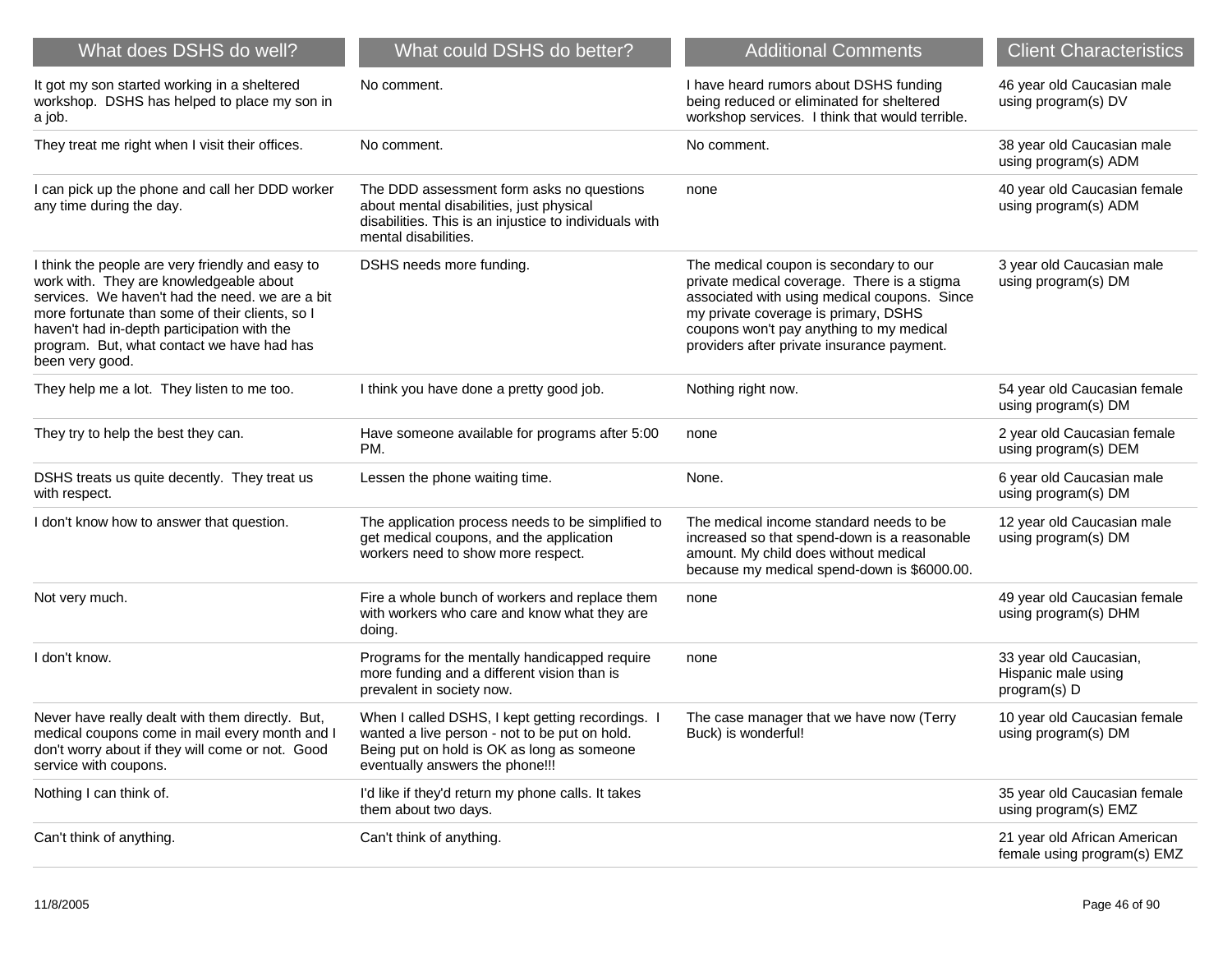| What does DSHS do well?                                                                                                | What could DSHS do better?                                                                                                                                                                                                                                                  | <b>Additional Comments</b>                                                                                       | <b>Client Characteristics</b>                                       |
|------------------------------------------------------------------------------------------------------------------------|-----------------------------------------------------------------------------------------------------------------------------------------------------------------------------------------------------------------------------------------------------------------------------|------------------------------------------------------------------------------------------------------------------|---------------------------------------------------------------------|
| They are focused upon [Personal Information<br>Redacted]'s needs.                                                      | Hire more DDD caseworkers.                                                                                                                                                                                                                                                  | none                                                                                                             | 46 year old Caucasian female<br>using program(s) ADM                |
| Very helpful.                                                                                                          | Don't know - it's already good enough for me.                                                                                                                                                                                                                               | No additional comments.                                                                                          | 11 year old Other Race male<br>using program(s) DM                  |
| Like the services                                                                                                      | Can't think of anything, they are doing fine.                                                                                                                                                                                                                               |                                                                                                                  | 46 year old Caucasian male<br>using program(s) DM                   |
| They are very helpful.                                                                                                 | Respond quicker on important issues.                                                                                                                                                                                                                                        | none                                                                                                             | 59 year old Other Race,<br>Hispanic female using<br>program(s) DEHM |
| I get to help my grandmother through DSHS<br>financing.                                                                | They cut back our hours and I wish they could<br>restore the hours.                                                                                                                                                                                                         | No comment.                                                                                                      | 34 year old Caucasian male<br>using program(s) DM                   |
| The help they provide.                                                                                                 | It would nice to know beforehand what services<br>require prior approval under the medical<br>program.                                                                                                                                                                      | none                                                                                                             | 14 year old Caucasian male<br>using program(s) CDHM                 |
| That they have provided emergency respite in<br>the past.                                                              | We would love to have DDD help now. We need<br>respite care hours. I'm the parent and caregiver<br>for my seven year old son. But I get absolutely<br>no help at all for providing respite care, for<br>supplies, for therapy or anything else. The total<br>cost is on me. |                                                                                                                  | 7 year old Asian American<br>male using program(s) D                |
| Right now, nothing!                                                                                                    | Respect the guardian's rights.                                                                                                                                                                                                                                              | I don't like the way they handle the suspected<br>closure of Fircrest and moving residents<br>illegally.         | 41 year old Caucasian female<br>using program(s) DEM                |
| I really strongly like the DDD program and<br>caseworker, Leslie Cook, does a good job<br>overseeing the DDD services. | I think that obviously the communication<br>between the three programs we have contact<br>with is rather poor. If you talk to DDD about a<br>question regarding Medical or Medical about<br>DDD services - they don't know the answers<br>many times.                       | No comment.                                                                                                      | 41 year old Caucasian female<br>using program(s) DEM                |
| They are not that far away.                                                                                            | I think they could do a better job of explaining<br>what they can provide. They said we qualified<br>for respite care but then didn't say how many<br>hours or instructions on next step.                                                                                   | I am glad you're doing the survey and I hope<br>you use the information to improve services.                     | 14 year old Caucasian male<br>using program(s) D                    |
| The respect you get from the workers.                                                                                  | Hire people who work well with people.                                                                                                                                                                                                                                      |                                                                                                                  | 59 year old Caucasian female<br>using program(s) DEM                |
| The workers at the Purdy school.                                                                                       | DSHS needs to ensure adequate funding of<br>programs for special needs children.                                                                                                                                                                                            | There doesn't seem to be equity in how DDD<br>determines who is going to receive services<br>and to what extent. | 9 year old Caucasian male<br>using program(s) D                     |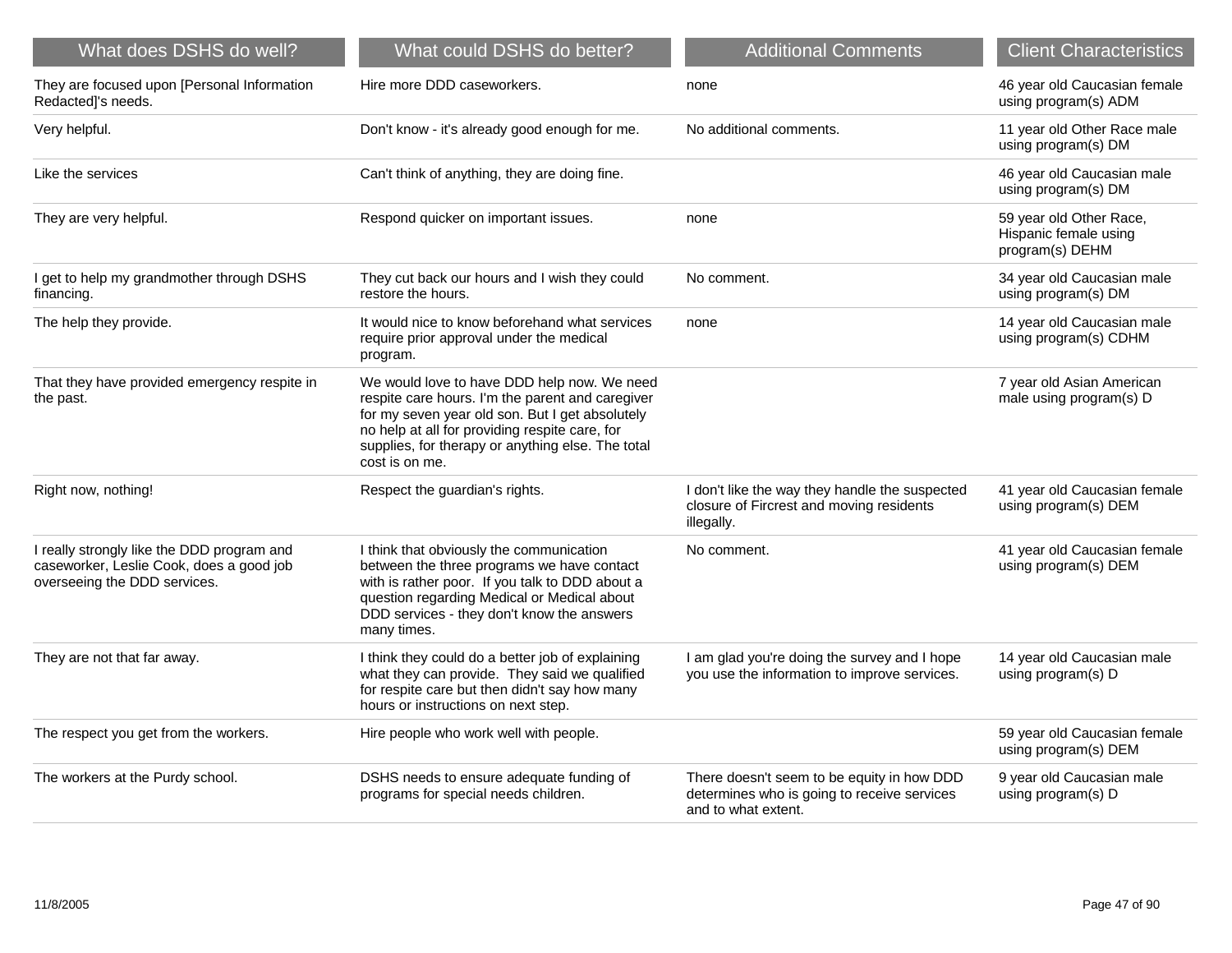| What does DSHS do well?                                                                                                          | What could DSHS do better?                                                                                                                                                                                                                                                                                                                                                                | <b>Additional Comments</b>                                                                                                                                                                                   | <b>Client Characteristics</b>                                       |
|----------------------------------------------------------------------------------------------------------------------------------|-------------------------------------------------------------------------------------------------------------------------------------------------------------------------------------------------------------------------------------------------------------------------------------------------------------------------------------------------------------------------------------------|--------------------------------------------------------------------------------------------------------------------------------------------------------------------------------------------------------------|---------------------------------------------------------------------|
| I am happy that DSHS offers such services to<br>DDD individuals and helps with medical, food,<br>and housing needs.              | DSHS sends review documents to providers and<br>requests that they complete documents that<br>evaluate clients' situation and progress.<br>Documents are confusing and seem to change.<br>I worry that clients will lose funding or benefits<br>caused by how I complete the forms. Forms are<br>tricky. DD clients likely are unable to complete<br>such forms so caretakers must do it. | SSI seems to have overpayments for clients<br>and then suddenly client gets overpayment<br>notice and client is supposed to repay SSI.<br>This causes lots of consternation!                                 | 26 year old Caucasian male<br>using program(s) DEM                  |
| The caseworker, Lori Marshall in the Yakima<br>DCS office was very efficient and easy to work<br>with.                           | It's very one-sided for the woman. When I was<br>supposed to be getting child support they did<br>very little. But when one of my kids went to live<br>with her, they were right there to get the support.<br>My ex-wife still owes me \$5000 in back support<br>but she only pays \$15 per month.                                                                                        |                                                                                                                                                                                                              | 42 year old Caucasian male<br>using program(s) Z                    |
| All assistance received are necessary.                                                                                           | Provide interpreter all the time.                                                                                                                                                                                                                                                                                                                                                         | Note: Interpreter did not indicate the<br>relationship of person interviewed to the client.                                                                                                                  | 47 year old Asian American<br>male using program(s)<br><b>AEHMS</b> |
| I don't.                                                                                                                         | I don't know.                                                                                                                                                                                                                                                                                                                                                                             | none                                                                                                                                                                                                         | 32 year old Caucasian female<br>using program(s) Z                  |
| I like the health care and food stamps.                                                                                          | I don't know.                                                                                                                                                                                                                                                                                                                                                                             |                                                                                                                                                                                                              | 29 year old Caucasian female<br>using program(s) ADHM               |
| The help.                                                                                                                        | Hire more staff.                                                                                                                                                                                                                                                                                                                                                                          | They do a wonderful job with the resources<br>they have to work with. It is a God-send.                                                                                                                      | 2 year old Other Race female<br>using program(s) D                  |
| I get help when we need it, but it's just not<br>enough.                                                                         | My husband is in Oregon looking for work. The<br>WorkFirst program here requires me to go to<br>their meetings, but since I'm married I can't get<br>help to pay for childcare in order to go to their<br>meetings.                                                                                                                                                                       | It seems like they help other ethnic groups a<br>little more.                                                                                                                                                | 23 year old Caucasian female<br>using program(s) EMZ                |
| Nothing.                                                                                                                         | Have someone on staff at the offices who can<br>sign.                                                                                                                                                                                                                                                                                                                                     | Neither [Identifying Data Redacted] or<br>[Identifying Data Redacted] can speak, read,<br>or write. Their case manager, [Identifying Data<br>Redacted] at Washington Deaf Access did the<br>survey for them. | 2 year old Other Race,<br>Hispanic female using<br>program(s) DEM   |
| No comment.                                                                                                                      | No comment.                                                                                                                                                                                                                                                                                                                                                                               |                                                                                                                                                                                                              | 10 year old Asian American<br>male using program(s) EM              |
| They have been very helpful in providing<br>information.                                                                         | They need more case work staff so that they can<br>lower the caseload for each worker. It works a<br>hardship on the client when services are not<br>adequately staffed.                                                                                                                                                                                                                  | none                                                                                                                                                                                                         | 20 year old Caucasian male<br>using program(s) ADM                  |
| Probably the personal contact with the DDD<br>case manager. All but one case manager was<br>good and we had a good relationship. | On the state level, to respond back to the<br>community or six regions when we have<br>questions or appeals to the state. Our appeal<br>has been pending for six months.                                                                                                                                                                                                                  | I think one thing is to make sure that any<br>DSHS staff are educated about the group of<br>people they are serving. This applies<br>especially to DVR.                                                      | 29 year old Caucasian male<br>using program(s) ADMV                 |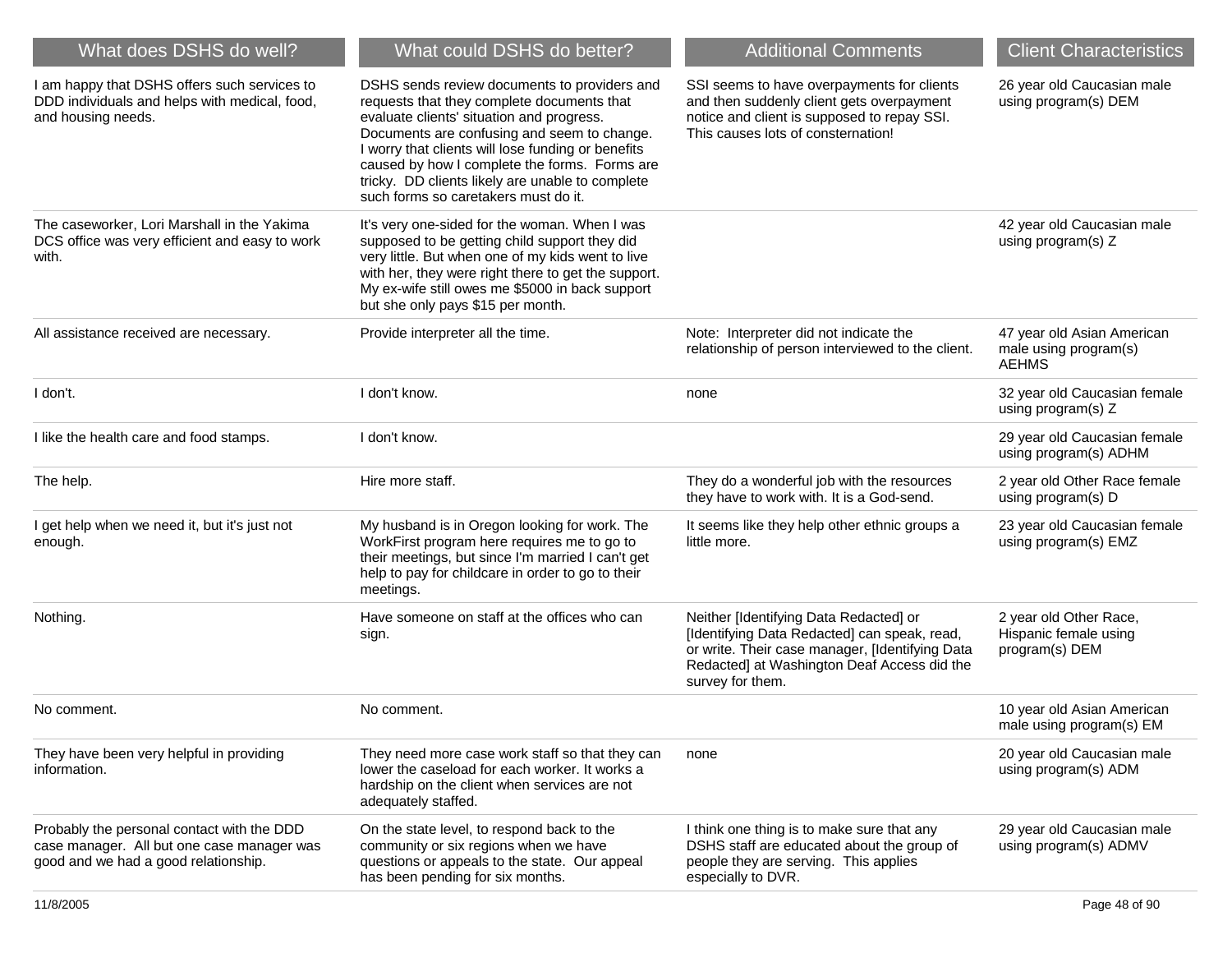| What does DSHS do well?                                                                                                                                                                                                 | What could DSHS do better?                                                                                                                                   | <b>Additional Comments</b>                                                                                                                                                                                                                                                                               | <b>Client Characteristics</b>                                      |
|-------------------------------------------------------------------------------------------------------------------------------------------------------------------------------------------------------------------------|--------------------------------------------------------------------------------------------------------------------------------------------------------------|----------------------------------------------------------------------------------------------------------------------------------------------------------------------------------------------------------------------------------------------------------------------------------------------------------|--------------------------------------------------------------------|
| They are thorough with their plan of care. They<br>are consistent after 25 years of service and care<br>is still good.                                                                                                  | Make smaller community housing units available<br>and more facilities closer to us that have 24 hour<br>care.                                                | No.                                                                                                                                                                                                                                                                                                      | 44 year old Caucasian female<br>using program(s) DM                |
| I believe it has given [Personal Information<br>Redacted] a chance to lead an independent life<br>with a job and feel good about herself. DDD has<br>done that. Case manager is Roxy Cominga.                           | The state is cutting funds for in home care. Stop<br>it.                                                                                                     | No, overall I am very pleased with the past<br>and present (Jim McGee) case managers that<br>[Identifying Data Redacted] has had. I find<br>them to be very caring people although they<br>are overworked. They work within the<br>framework of what they can do. Mary Norris,<br>another excellent one! | 30 year old American Indian<br>female using program(s) DM          |
| No response.                                                                                                                                                                                                            | I have a suggestion that if DSHS want to change<br>insurance from one insurance to another, please<br>inform the people first before switching<br>insurance. |                                                                                                                                                                                                                                                                                                          | 15 year old Asian American<br>male using program(s) EM             |
| Dee Howard is an awesome DDD caseworker in<br>Spokane.                                                                                                                                                                  | Look at behavior as part of delays of the child.<br>Look at fetal alcoholism as part of delay.                                                               | none                                                                                                                                                                                                                                                                                                     | 8 year old Caucasian male<br>using program(s) DEM                  |
| I don't know.                                                                                                                                                                                                           | I don't know.                                                                                                                                                |                                                                                                                                                                                                                                                                                                          | 27 year old Asian American<br>female using program(s) Z            |
| The help with medical and child support.                                                                                                                                                                                | Nothing.                                                                                                                                                     |                                                                                                                                                                                                                                                                                                          | 29 year old Caucasian female<br>using program(s) EMZ               |
| They are very good about being able to answer<br>my questions without shuffling to someone else.                                                                                                                        | Need more providers (both medical and dental)<br>who accept the medical coupon.                                                                              | none                                                                                                                                                                                                                                                                                                     | 67 year old Caucasian female<br>using program(s) DEM               |
| They are prompt in answering questions.                                                                                                                                                                                 | I don't know.                                                                                                                                                | none                                                                                                                                                                                                                                                                                                     | 4 year old Caucasian male<br>using program(s) DM                   |
| Respite care.                                                                                                                                                                                                           | Nothing I see.                                                                                                                                               | none                                                                                                                                                                                                                                                                                                     | 17 year old Asian American<br>female using program(s)<br><b>DM</b> |
| I don't know.                                                                                                                                                                                                           | They do a good job.                                                                                                                                          | nothing                                                                                                                                                                                                                                                                                                  | 21 year old Caucasian female<br>using program(s) ADMV              |
| Could notify us in a timely basis when they<br>change caseworkers.                                                                                                                                                      | Far too many cases per each DDD caseworker.                                                                                                                  | none                                                                                                                                                                                                                                                                                                     | 39 year old Caucasian female<br>using program(s) DEM               |
| No comment.                                                                                                                                                                                                             | They have cut funding for client care but they still<br>want us to provide the same higher level of care.                                                    | Nothing else.                                                                                                                                                                                                                                                                                            | 55 year old Caucasian male<br>using program(s) ADM                 |
| The pro-active DCS worker got extended child<br>support until [Personal Information Redacted] is<br>21 years of age due to his special needs (even<br>though special needs was not mentioned in the<br>divorce decree). | Improve front line customer service<br>responsiveness of DDD; increase funding for<br>DDD.                                                                   | Social Security Administration was extremely<br>supportative in custom testing for [Identifying<br>Data Redacted] due to his unique learning<br>disabilities when determining SSI eligibility.                                                                                                           | 19 year old Caucasian male<br>using program(s) DEM                 |
| Nothing.                                                                                                                                                                                                                | Be more aggressive on collections.                                                                                                                           |                                                                                                                                                                                                                                                                                                          | 45 year old female using<br>program(s) Z                           |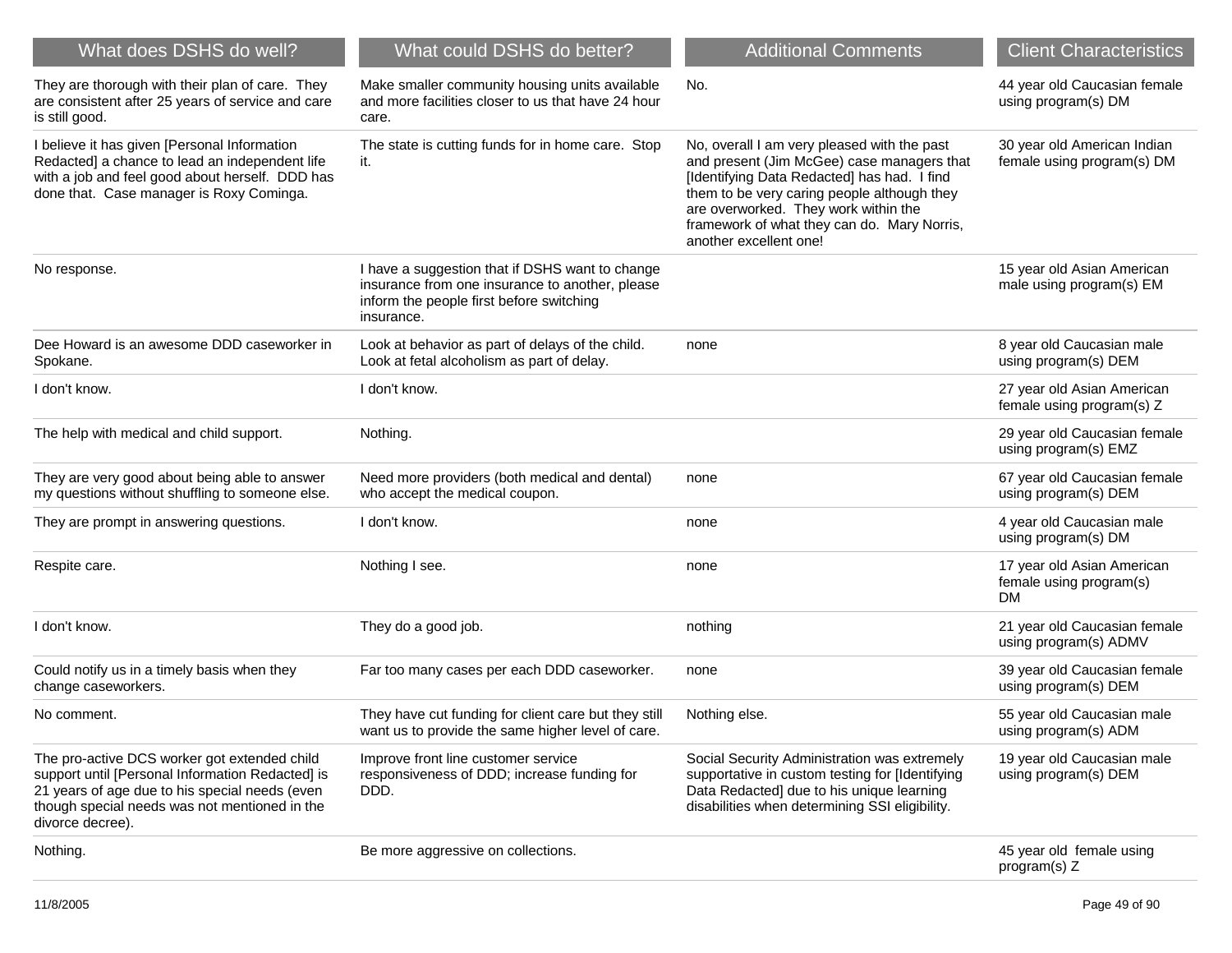| What does DSHS do well?                                                                                                                                                                                                                                  | What could DSHS do better?                                                                                                                                                                                                                                                                                                                 | <b>Additional Comments</b>                                                                                                                                                                                                                                                                                                                                                                    | <b>Client Characteristics</b>                                      |
|----------------------------------------------------------------------------------------------------------------------------------------------------------------------------------------------------------------------------------------------------------|--------------------------------------------------------------------------------------------------------------------------------------------------------------------------------------------------------------------------------------------------------------------------------------------------------------------------------------------|-----------------------------------------------------------------------------------------------------------------------------------------------------------------------------------------------------------------------------------------------------------------------------------------------------------------------------------------------------------------------------------------------|--------------------------------------------------------------------|
| That her needs are being met in a timely manner.                                                                                                                                                                                                         | More providers for medical and dental who<br>accept the medical coupon.                                                                                                                                                                                                                                                                    | I am having a problem with the AFH provider<br>not providing all the agreed upon services to<br>[Identifying Data Redacted].                                                                                                                                                                                                                                                                  | 25 year old Caucasian female<br>using program(s) ADM               |
| The PRIDE program is good.                                                                                                                                                                                                                               | Probably give me more information as to what is<br>really available to families with special needs<br>kids.                                                                                                                                                                                                                                | I would like more information regarding respite<br>care.                                                                                                                                                                                                                                                                                                                                      | 2 year old Caucasian male<br>using program(s) D                    |
| No comment.                                                                                                                                                                                                                                              | Stop cutting programs.                                                                                                                                                                                                                                                                                                                     | DSHS needs to show more understanding and<br>respect for its clients. When I call their<br>number, they were short or snappy on the<br>phone.                                                                                                                                                                                                                                                 | 29 year old Caucasian female<br>using program(s) DEMV              |
| They help with childcare and medical. They save<br>me a whole bunch of money and it helps out a<br>lot.                                                                                                                                                  | They will send me paperwork to complete, with a<br>due date for it to be returned. But it's already the<br>due date by the time I get the forms. So I have to<br>call the call center to request an extension and<br>have to wait on hold for up to 45 minutes. I have<br>to go through this every three months for the<br>childcare help. |                                                                                                                                                                                                                                                                                                                                                                                               | 23 year old Caucasian female<br>using program(s) EZ                |
| That they are very helpful and courteous.                                                                                                                                                                                                                | I don't know. I haven't had any problems.                                                                                                                                                                                                                                                                                                  |                                                                                                                                                                                                                                                                                                                                                                                               | 36 year old Caucasian female<br>using program(s) Z                 |
| They are there Monday through Friday to help<br>me and listen to me. They're helping me get my<br>GED.                                                                                                                                                   | Can't think of anything.                                                                                                                                                                                                                                                                                                                   |                                                                                                                                                                                                                                                                                                                                                                                               | 20 year old Other Race,<br>Hispanic female using<br>program(s) EMZ |
| They offer some type of help for the disabled.                                                                                                                                                                                                           | More funds available to DDD for academics;<br>also, early intervention testing for autism before<br>age 5 years like lowa does.                                                                                                                                                                                                            | DDD needs greater awareness of the needs of<br>individuals who have autism.                                                                                                                                                                                                                                                                                                                   | 12 year old Caucasian male<br>using program(s) D                   |
| The Senior Information and Assistance of<br>Clallam County coordinated paperwork, got us in<br>contact with social services, and got our medical<br>needs paid for. They were a great help, but it still<br>took four months to get Mom into the system. | In Port Angeles people line up on the sidewalk at<br>7:00 AM in the rain and dark waiting for the door<br>to open and then take a number. When they run<br>out of numbers for the day you don't get in and<br>have to come back the next day. So, you're<br>washed out before you can even get into the<br>system.                         | Dad's teeth were literally falling out but he<br>couldn't get dental care with the medical<br>coupons except for fillings and extractions.<br>Through relatives we found a top quality<br>dentist in Phoenix AZ that would provide the<br>care he needed and accepted our private<br>payments of \$250 a month without charging<br>interest. We've been paying on this for over<br>two years. | 83 year old Caucasian female<br>using program(s) AHM               |
| I like the ease of the whole process.                                                                                                                                                                                                                    | I really don't know.                                                                                                                                                                                                                                                                                                                       | They do an excellent job at DDD.                                                                                                                                                                                                                                                                                                                                                              | 12 year old Other Race<br>female using program(s)<br>D             |
| All of my dealings with DSHS have been in one<br>location, and I almost always got immediate help<br>on telephone calls.                                                                                                                                 | The front counter people should be a little more<br>upbeat. It's a little depressing to stand in line in<br>your office.                                                                                                                                                                                                                   |                                                                                                                                                                                                                                                                                                                                                                                               | 40 year old Caucasian,<br>Hispanic male using<br>program(s) Z      |
| They listened and were understanding.                                                                                                                                                                                                                    | No comment.                                                                                                                                                                                                                                                                                                                                | No comment                                                                                                                                                                                                                                                                                                                                                                                    | 5 year old Other Race,<br>Hispanic male using<br>program(s) DEM    |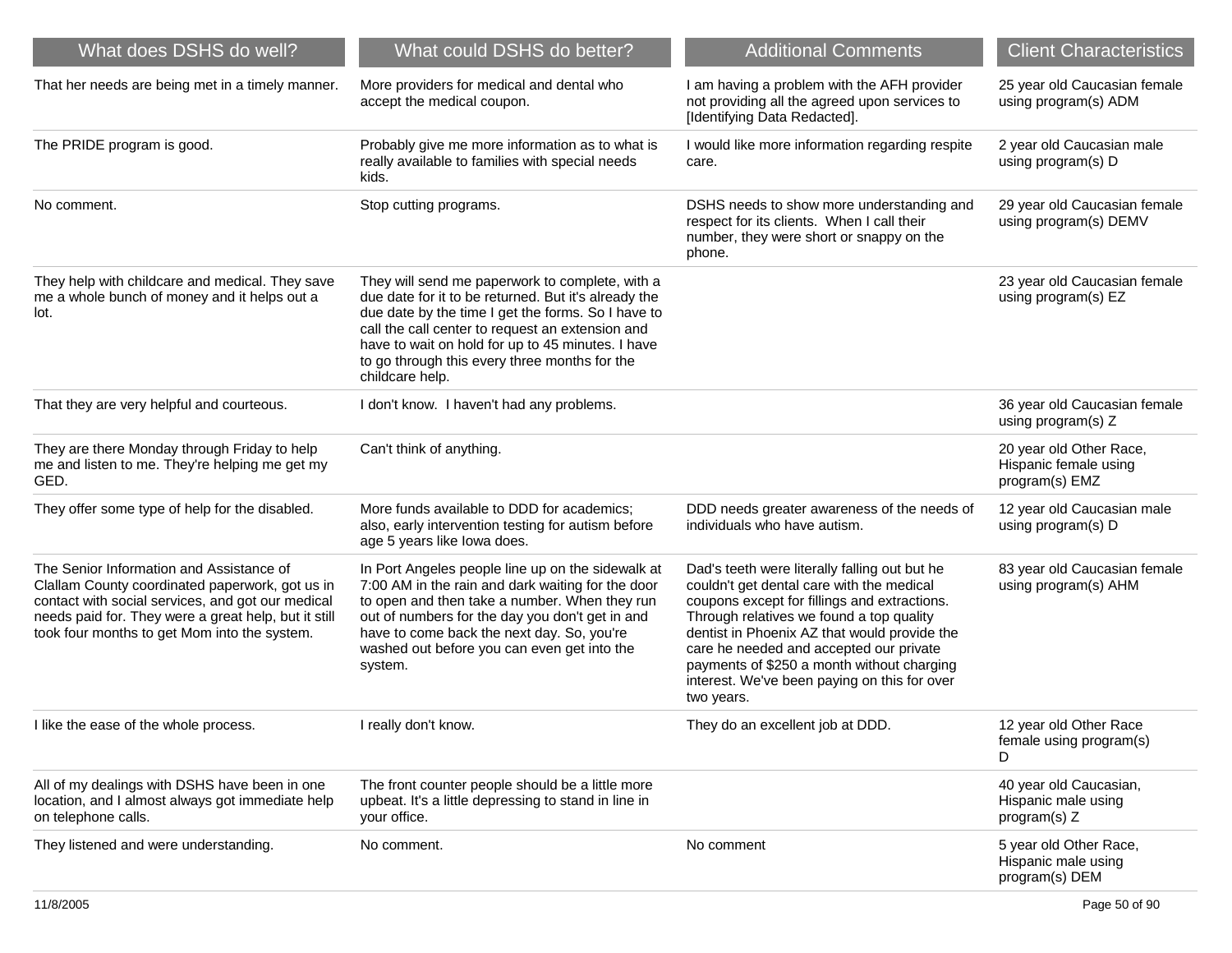| What does DSHS do well?                                                                                                                                                        | What could DSHS do better?                                                                                                                                                                                                                    | <b>Additional Comments</b>                                                                                                                            | <b>Client Characteristics</b>                                           |
|--------------------------------------------------------------------------------------------------------------------------------------------------------------------------------|-----------------------------------------------------------------------------------------------------------------------------------------------------------------------------------------------------------------------------------------------|-------------------------------------------------------------------------------------------------------------------------------------------------------|-------------------------------------------------------------------------|
| How they treat you when you apply for the<br>necessary help.                                                                                                                   | No comment.                                                                                                                                                                                                                                   | None.                                                                                                                                                 | 9 year old Other Race,<br>Hispanic male using<br>program(s) CDEM        |
| The help.                                                                                                                                                                      | A better mental health program.                                                                                                                                                                                                               | none                                                                                                                                                  | 32 year old Caucasian male<br>using program(s) ADHM                     |
| They do provide services.                                                                                                                                                      | Have more staff available. Delegate work more<br>efficiently. They seem to be overworked.                                                                                                                                                     | No comment.                                                                                                                                           | 34 year old Caucasian male<br>using program(s) DMV                      |
| They provide a variety of services to families in<br>need. We just don't happen to be one of those<br>families.                                                                | I have a child with permanent, severe<br>developmental disabilities. We are unable to<br>receive any services. The only program we<br>qualify for has a waiting list and we've been on<br>this waiting list for five years.                   |                                                                                                                                                       | 5 year old Caucasian male<br>using program(s) D                         |
| Fast and I can get help. Some staff are nice and<br>helpful. Lin Jasper was very helpful.                                                                                      | Some staff aren't very nice.                                                                                                                                                                                                                  | I think if you use DSHS for what it is intended -<br>and cooperate - it's helpful.                                                                    | 5 year old Other Race,<br>Hispanic male using<br>program(s) EM          |
| I appreciated the help.                                                                                                                                                        | Improve CPS operations. I feel like they are<br>sexist!                                                                                                                                                                                       | None.                                                                                                                                                 | 28 year old Caucasian female<br>using program(s) CEHMV                  |
| Nothing.                                                                                                                                                                       | We applied for DDD and then we never heard<br>anything. When I called all they said was that we<br>were on a waiting list. That was back on July 21,<br>2000. I have never heard anything since then.                                         |                                                                                                                                                       | 8 year old Asian American<br>female using program(s)<br>D               |
| Nothing really.                                                                                                                                                                | Be more friendly and more considerate.                                                                                                                                                                                                        | none                                                                                                                                                  | 26 year old American Indian<br>female using program(s)<br><b>EHMSVZ</b> |
| Nothing.                                                                                                                                                                       | They can get rid of all the workers and get some<br>new ones. Workers need to be retrained. Staff<br>needs to be a "people person." Some workers<br>are really jerks - a few are OK.                                                          | DSHS needs to get social workers that are<br>better equipped to deal with clients' problems.<br>DSHS workers should show more respect for<br>clients. | 25 year old Other Race male<br>using program(s) EV                      |
| I like the staff that I worked with at the DDD<br>office. And, I like the fact that the doctors bill the<br>medical services directly to DSHS.                                 | Give me one person to talk to for all of our needs.                                                                                                                                                                                           | No comment.                                                                                                                                           | 6 year old Caucasian female<br>using program(s) DM                      |
| My workers at DSHS.                                                                                                                                                            | Increase the food allotment to cover special diets.                                                                                                                                                                                           | If you need any help, I would volunteer a<br>couple of hours a day.                                                                                   | 44 year old female using<br>program(s) CEHMZ                            |
| They provide the additional help that we need.<br>They also helped me with finding care providers,<br>which would have been very difficult for me<br>without their assistance. | We were allocated only \$900 to be used towards<br>equipment, doctors' visits and medications. The<br>remaining money has to be used for respite<br>care. It would nice if all the money could be<br>used for whatever my child's needs were. | I am very happy with the services. Carol<br>Heimbach has been wonderful.                                                                              | 17 year old Other Race<br>female using program(s)<br>D                  |
| Nothing.                                                                                                                                                                       | I don't know.                                                                                                                                                                                                                                 | none                                                                                                                                                  | 54 year old African American<br>male using program(s) EMV               |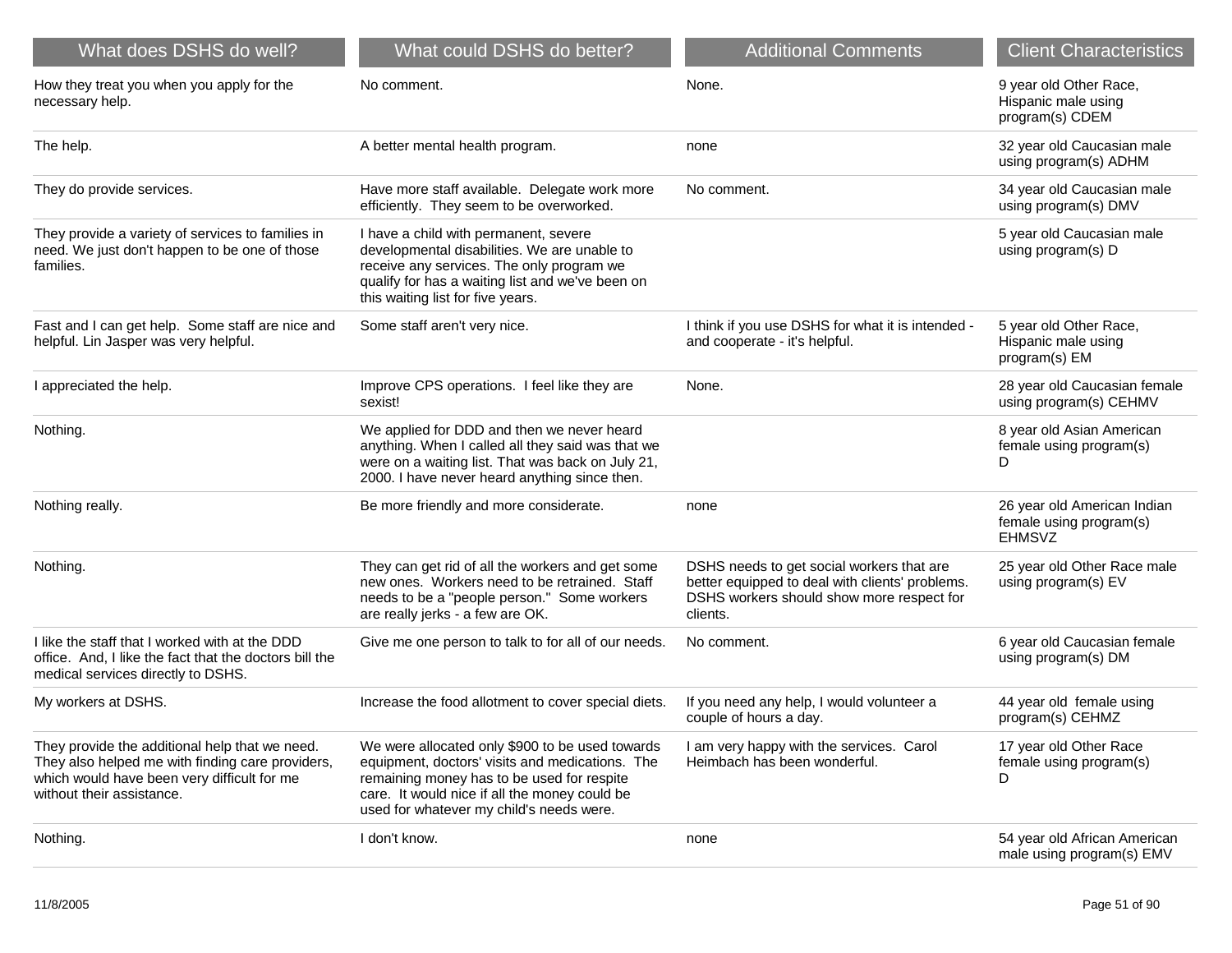| What does DSHS do well?                                                   | What could DSHS do better?                                                                                                                                                                            | <b>Additional Comments</b>                                                                                                                                                                                                                                       | <b>Client Characteristics</b>                                         |
|---------------------------------------------------------------------------|-------------------------------------------------------------------------------------------------------------------------------------------------------------------------------------------------------|------------------------------------------------------------------------------------------------------------------------------------------------------------------------------------------------------------------------------------------------------------------|-----------------------------------------------------------------------|
| Their ability to help others.                                             | The waiting for appointments and for paperwork<br>to be completed needs to be speeded up.                                                                                                             |                                                                                                                                                                                                                                                                  | 26 year old Caucasian female<br>using program(s) S                    |
| Caseworker was responsive to mother's unique<br>needs.                    | Nothing.                                                                                                                                                                                              | none                                                                                                                                                                                                                                                             | 94 year old Caucasian female<br>using program(s) A                    |
| Great caseworkers.                                                        | Quit changing the way money is distributed in<br>the programs.                                                                                                                                        | Need more dental providers who accept the<br>medical coupon. In the Everett area there are<br>no providers who accept the coupon. We have<br>to take our clients to Seattle (to Provail clinic).<br>Also, the same problem is beginning with<br>medical doctors. | 51 year old Caucasian male<br>using program(s) ADEMZ                  |
| The help.                                                                 | Find better home care providers.                                                                                                                                                                      | none                                                                                                                                                                                                                                                             | 78 year old Caucasian female<br>using program(s) AEM                  |
| I think the caseworkers respond with all my<br>needs.                     | No comment.                                                                                                                                                                                           | They have helped me so much. I couldn't<br>believe how much they helped me. If it weren't<br>for them - I wouldn't be where I am now.                                                                                                                            | 50 year old American Indian<br>female using program(s)<br><b>EMSZ</b> |
| They are quick to help.                                                   | Not really sure.                                                                                                                                                                                      | none                                                                                                                                                                                                                                                             | 71 year old Other Race,<br>Hispanic female using<br>program(s) AEM    |
| The help was there and the counselor was<br>excellent.                    | Nothing.                                                                                                                                                                                              | none                                                                                                                                                                                                                                                             | 58 year old Caucasian male<br>using program(s) H                      |
| Availability of all the programs.                                         | I would have liked to stay with the same social<br>worker during my stay at DSHS so the worker<br>would get to know me and my situation.                                                              | No thanks.                                                                                                                                                                                                                                                       | 29 year old Caucasian female<br>using program(s) EMSZ                 |
| I like the card system of medical services<br>authorization and delivery. | They could check into people getting services<br>that shouldn't be getting them. And, some<br>people that should be getting services have a lot<br>of trouble getting such services.                  | I like what DSHS did for me and that fact that<br>you can only stay on TANF for sixty months.                                                                                                                                                                    | 51 year old Caucasian female<br>using program(s) EMSZ                 |
| They are there for information and prompt<br>service.                     | No comment.                                                                                                                                                                                           | No comment.                                                                                                                                                                                                                                                      | 26 year old Caucasian female<br>using program(s) EMS                  |
| The help with home care.                                                  | Nothing.                                                                                                                                                                                              | none                                                                                                                                                                                                                                                             | 80 year old Caucasian female<br>using program(s) AM                   |
| The services being received.                                              | Nothing.                                                                                                                                                                                              | none                                                                                                                                                                                                                                                             | 82 year old Caucasian,<br>Hispanic female using<br>program(s) AHM     |
| They were there when I needed them.                                       | I think if they should think more about the<br>treatment of alcohol or drug addicts: How can<br>we improve the program and try hard to get more<br>funding? Twenty-one day programs are too<br>short. | I think the surveyor doing this survey did a<br>great job.                                                                                                                                                                                                       | 52 year old Caucasian male<br>using program(s) EMS                    |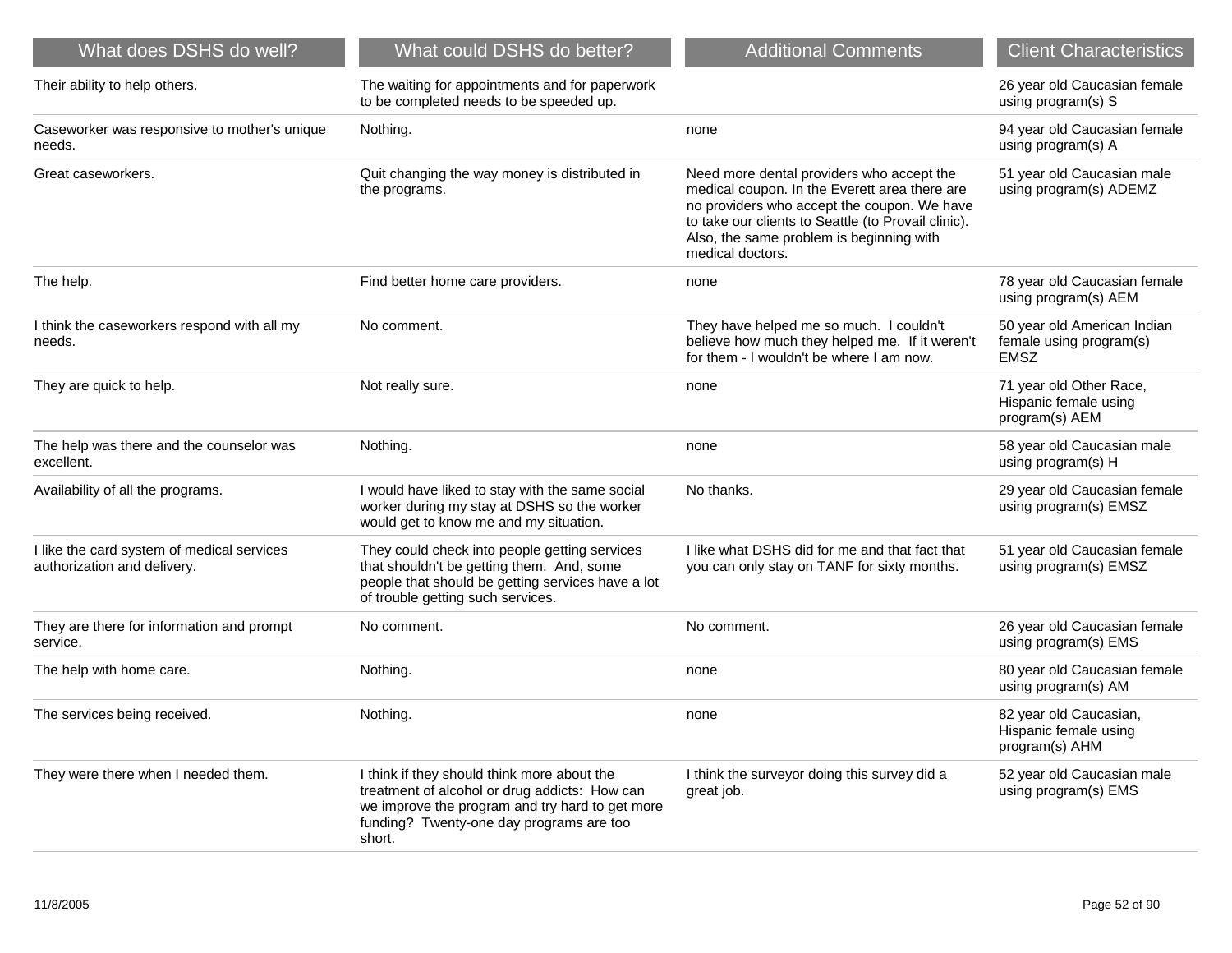| What does DSHS do well?                                                                         | What could DSHS do better?                                                                                                                                                                   | <b>Additional Comments</b>                                                                                                                                                                                                                                                                                                                                                                                                                | <b>Client Characteristics</b>                                     |
|-------------------------------------------------------------------------------------------------|----------------------------------------------------------------------------------------------------------------------------------------------------------------------------------------------|-------------------------------------------------------------------------------------------------------------------------------------------------------------------------------------------------------------------------------------------------------------------------------------------------------------------------------------------------------------------------------------------------------------------------------------------|-------------------------------------------------------------------|
| I like the options that they give me. They help<br>with referrals to other agencies.            | I like that they have limited the paperwork by<br>going to computers.                                                                                                                        |                                                                                                                                                                                                                                                                                                                                                                                                                                           | 6 year old Caucasian male<br>using program(s) DEM                 |
| The transportation they provide.                                                                | Better way to contact the case manager.                                                                                                                                                      | none                                                                                                                                                                                                                                                                                                                                                                                                                                      | 50 year old Caucasian female<br>using program(s) AEM              |
| That they are there to help when you need them.                                                 | Stop the six month reviews. I prefer annual<br>reviews.                                                                                                                                      | DSHS has been incredible for me. It has<br>helped me when I needed it. It has given me<br>the ability to access a lot of help that I needed.                                                                                                                                                                                                                                                                                              | 32 year old Caucasian male<br>using program(s) EMS                |
| Having an avenue to get help for mom.                                                           | More funding by the State for the COPES<br>program.                                                                                                                                          | none                                                                                                                                                                                                                                                                                                                                                                                                                                      | 82 year old Caucasian female<br>using program(s) AM               |
| No comment.                                                                                     | Be a little more friendly and helpful.                                                                                                                                                       | No comment.                                                                                                                                                                                                                                                                                                                                                                                                                               | 40 year old Caucasian male<br>using program(s) CEMS               |
| No comment.                                                                                     | Be a little quicker with services.                                                                                                                                                           | No comment.                                                                                                                                                                                                                                                                                                                                                                                                                               | 55 year old American Indian<br>male using program(s) S            |
| The fact that I qualified for the services and I got<br>them in a reasonable amount time.       | I had to wait too long at the Puyallup CSO - very<br>slow - lots of clients were complaining.                                                                                                | If they could speed up the CSO waiting time,<br>make it more user-friendly.                                                                                                                                                                                                                                                                                                                                                               | 47 year old Caucasian male<br>using program(s) EMS                |
| DSHS got me the help when I needed it.                                                          | Some employees at [Location Redacted] DSHS<br>office need attitude adjustment.                                                                                                               | When I started my intensive inpatient at<br>Prosperity House in Sumner, it was awesome.<br>Those are the people I thank for my recovery.<br>Sea-Mar Recovery House in Des Moines staff<br>supervision of patients was poor - oversight of<br>medications was extremely poor. Considering<br>the fact that you are sent there to restart your<br>life - when I was there you couldn't get passes<br>to go out and get your life restarted. | 38 year old Caucasian female<br>using program(s) EHMS             |
| Just that they were very courteous and very<br>helpful. I got into an agency right away.        | No comment.                                                                                                                                                                                  | They were very quick to get me into Seattle<br>Counseling Services and they were very<br>helpful. They addressed all my issues.                                                                                                                                                                                                                                                                                                           | 51 year old Caucasian female<br>using program(s) EHMS             |
| No comment.                                                                                     | They could listen a lot better.                                                                                                                                                              | No comment.                                                                                                                                                                                                                                                                                                                                                                                                                               | 45 year old Caucasian male<br>using program(s) EHMS               |
| Generally, I have been impressed the way they<br>treat me as a person and not just as a number. | Reduce the workers workload.                                                                                                                                                                 | I'd like to thank the people for all their hard<br>work.                                                                                                                                                                                                                                                                                                                                                                                  | 54 year old Caucasian female<br>using program(s) EHM              |
| They don't constantly bug me and they give me<br>a lot of respect.                              | In the first encounter with DSHS, it should not be<br>an automated contact where you have to make<br>entries on a computer terminal to be seen. Not<br>everyone knows how to use a computer. | none                                                                                                                                                                                                                                                                                                                                                                                                                                      | 12 year old Caucasian,<br>Hispanic female using<br>program(s) EHM |
| They are helpful and good about make referrals.                                                 | They need to increase the food stamp allotment<br>for single person households.                                                                                                              | none                                                                                                                                                                                                                                                                                                                                                                                                                                      | 66 year old Other Race<br>female using program(s)<br>AEHM         |
| It helps families in need.                                                                      | DSHS will not cover a Pap Smear or regular<br>female exams! DSHS should cover them!                                                                                                          | No comment.                                                                                                                                                                                                                                                                                                                                                                                                                               | 18 year old Caucasian male<br>using program(s) CEMS               |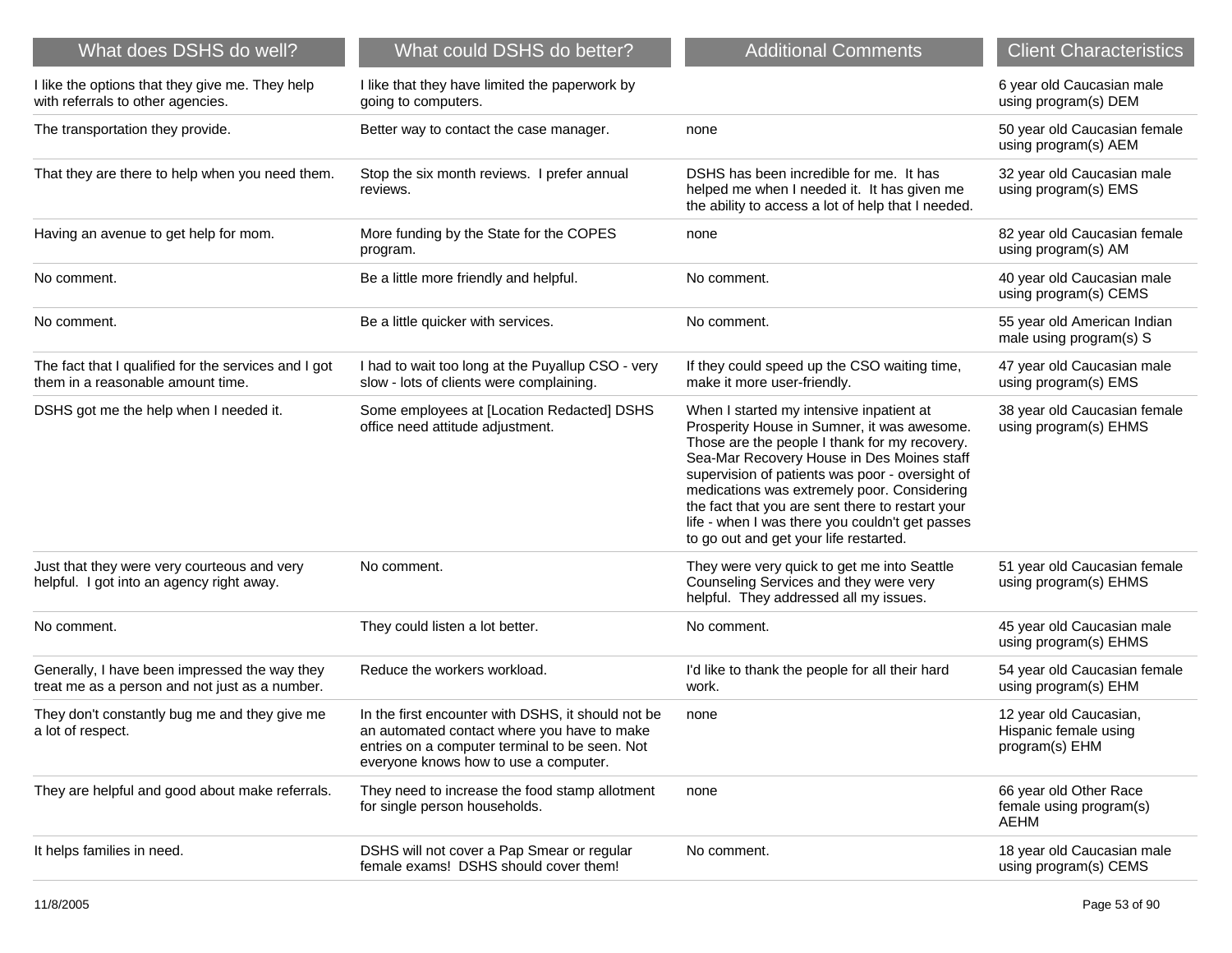| What does DSHS do well?                                                                                                                                            | What could DSHS do better?                                                                                                                                                                               | <b>Additional Comments</b>                                                                            | <b>Client Characteristics</b>                                  |
|--------------------------------------------------------------------------------------------------------------------------------------------------------------------|----------------------------------------------------------------------------------------------------------------------------------------------------------------------------------------------------------|-------------------------------------------------------------------------------------------------------|----------------------------------------------------------------|
| No comment.                                                                                                                                                        | Make it easier to get assistance. Make the<br>assistance duration last longer.                                                                                                                           | NO.                                                                                                   | 19 year old Caucasian male<br>using program(s) EMS             |
| They are prompt.                                                                                                                                                   | Have more patience.                                                                                                                                                                                      | none                                                                                                  | 28 year old Caucasian female<br>using program(s) EHMZ          |
| I can do stuff on-line with DSHS, such as<br>completing the application form.                                                                                      | Decrease caseloads for the caseworker.                                                                                                                                                                   | Bring back the medical program for adults.                                                            | 7 year old Other Race female<br>using program(s) EHM           |
| Support services.                                                                                                                                                  | Staff needs more training in how to effectively<br>deal with people.                                                                                                                                     | none                                                                                                  | 7 year old African American<br>female using program(s) EHM     |
| As I talk to them, they understand what I am<br>saying. They break down the words and help<br>me understand what they are talking about. Long<br>words confuse me. | Going OK so far.                                                                                                                                                                                         | Nope.                                                                                                 | 21 year old Caucasian male<br>using program(s) EHMSZ           |
| The service is available when needed.                                                                                                                              | A better screening process for eligibility.                                                                                                                                                              | none                                                                                                  | 7 year old Other Race,<br>Hispanic male using<br>program(s) HM |
| I like that all services are under one roof.                                                                                                                       | DSHS needs to inform clients of all services that<br>are available; instead of, us guess at what is<br>available. They also need to reduce the<br>paperwork and the workers need to be more<br>friendly. | none                                                                                                  | 43 year old Caucasian male<br>using program(s) CEHM            |
| They are very understanding.                                                                                                                                       | Look at the cost of living and provide grant<br>increases.                                                                                                                                               | No comment.                                                                                           | 34 year old Caucasian female<br>using program(s) CEMSZ         |
| They are very thorough.                                                                                                                                            | No comment.                                                                                                                                                                                              | I am very thankful for DSHS. Without DSHS, I<br>would be homeless. Cannot work due to<br>many issues. | 38 year old Caucasian male<br>using program(s) EMS             |
| It was easy to get services from DSHS.                                                                                                                             | No comment.                                                                                                                                                                                              | None.                                                                                                 | 50 year old Caucasian male<br>using program(s) AEHMS           |
| No comment.                                                                                                                                                        | No comment.                                                                                                                                                                                              | No comment.                                                                                           | 53 year old Caucasian female<br>using program(s) EHMS          |
| They are helpful, but DASA treatment is too hard<br>to get.                                                                                                        | Provide DASA treatment for people willing to go<br>to treatment - I was told since I was sober for<br>over 90 days - I was not eligible for treatment. I<br>felt I needed help.                          | None.                                                                                                 | 38 year old Caucasian female<br>using program(s) CSZ           |
| They do try to help.                                                                                                                                               | They should try harder to locate absent parent.                                                                                                                                                          | No comment.                                                                                           | 43 year old American Indian<br>female using program(s) Z       |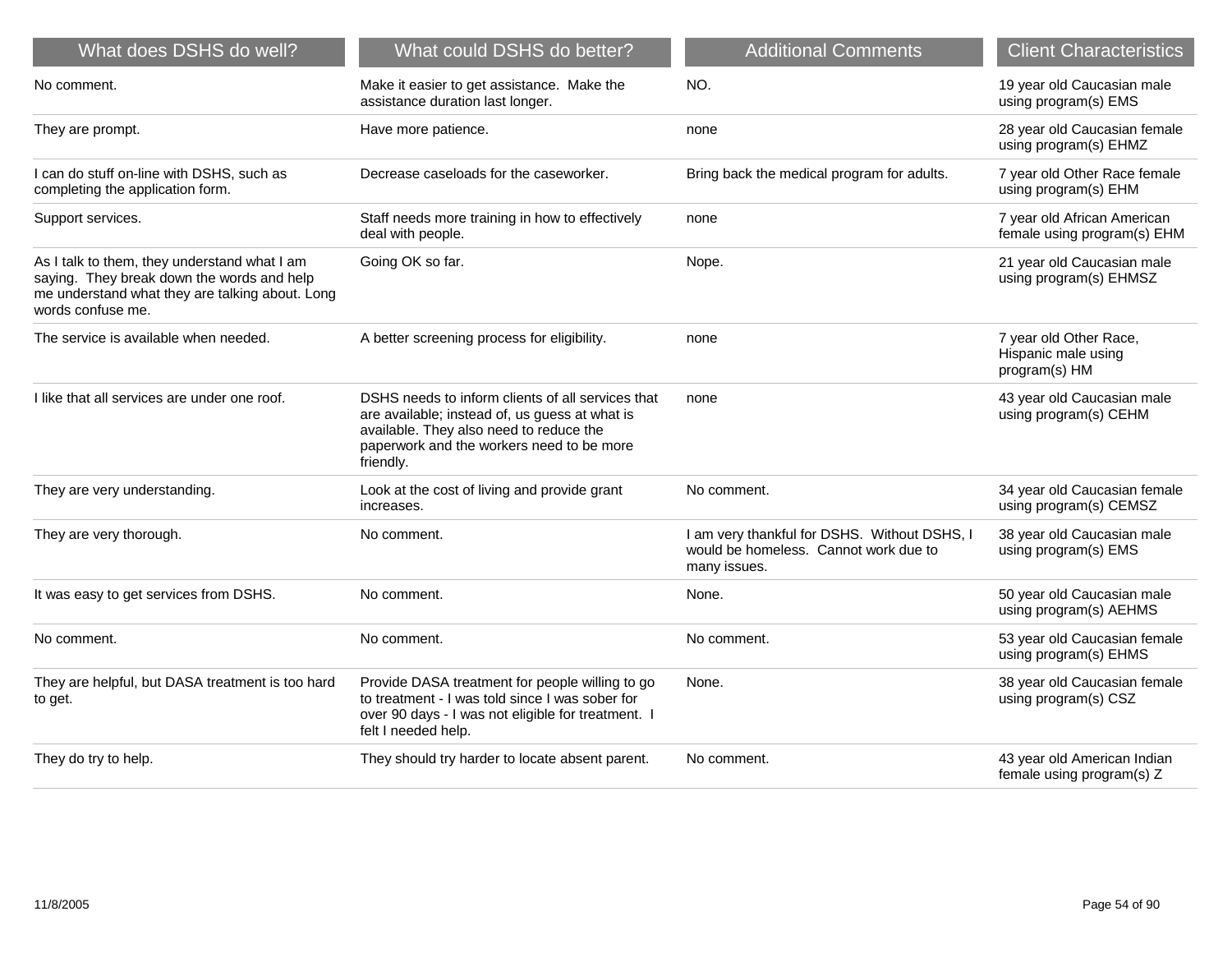| What does DSHS do well?                                                                                                                                                              | What could DSHS do better?                                                                                                                                                                                                                | <b>Additional Comments</b>                                                                                                                                                                                                                                                                                                                                                                                                                                                                                       | <b>Client Characteristics</b>                                          |
|--------------------------------------------------------------------------------------------------------------------------------------------------------------------------------------|-------------------------------------------------------------------------------------------------------------------------------------------------------------------------------------------------------------------------------------------|------------------------------------------------------------------------------------------------------------------------------------------------------------------------------------------------------------------------------------------------------------------------------------------------------------------------------------------------------------------------------------------------------------------------------------------------------------------------------------------------------------------|------------------------------------------------------------------------|
| In my experience, what I like best is that they do<br>listen to me and take me seriously if I have any<br>concerns.                                                                  | No comment.                                                                                                                                                                                                                               | I have been doing Foster Care for four years.<br>I really appreciate the fact that DSHS does not<br>bother you. The only time we need to contact<br>them is for appointment times. I appreciate<br>the fact that they are very courteous to me.<br>They get back to me when necessary. My<br>feeling is that they have always been caring<br>about the children and what happens. I feel<br>that, with me, they have given me confidence<br>that I have been doing a good job. They instill<br>confidence in me. | 11 year old Other Race,<br>Hispanic male using<br>program(s) CHM       |
| Neutral.                                                                                                                                                                             | They need to look into people's files and<br>information so that the incoming child support<br>comes to me instead of going through DSHS<br>coffers first. I don't want state money - I want my<br>child support from the child's father. | No comment.                                                                                                                                                                                                                                                                                                                                                                                                                                                                                                      | 36 year old African American<br>female using program(s)<br><b>EMSZ</b> |
| It has allowed my grandchildren to get dental<br>services.                                                                                                                           | The people at the front desk and the social<br>workers need to have respect for grandparents<br>who are raising grandchildren.                                                                                                            |                                                                                                                                                                                                                                                                                                                                                                                                                                                                                                                  | 12 year old African American<br>male using program(s)<br>HМ            |
| Very responsive.                                                                                                                                                                     | Nothing I see.                                                                                                                                                                                                                            | non                                                                                                                                                                                                                                                                                                                                                                                                                                                                                                              | 10 year old Caucasian male<br>using program(s) HM                      |
| They are very good about helping fill out the<br>forms.                                                                                                                              | Increase resources for emergency situations.                                                                                                                                                                                              | Thank goodness they are there.                                                                                                                                                                                                                                                                                                                                                                                                                                                                                   | 46 year old Other Race male<br>using program(s) EHM                    |
| I don't like dealing with them.                                                                                                                                                      | I like to see Medicaid pay the same<br>reimbursement rate as private medical insurance<br>pays medical vendors.                                                                                                                           | none                                                                                                                                                                                                                                                                                                                                                                                                                                                                                                             | 47 year old Caucasian female<br>using program(s) EHM                   |
| Everyone has been very helpful, but because<br>different needs arise at different times it's difficult<br>to give credit to everyone.                                                | Well, part of the problem is a lack of funding<br>which has nothing to do with any of you. It's from<br>Washington D C. Without the funding you can't<br>hire enough people.                                                              |                                                                                                                                                                                                                                                                                                                                                                                                                                                                                                                  | 50 year old Caucasian male<br>using program(s) EHMV                    |
| Fire half the employees and use the money to<br>increase services for the clients. Stop sending 6<br>notices for each change. Are they deliberately<br>trying to confuse the issues? |                                                                                                                                                                                                                                           | none                                                                                                                                                                                                                                                                                                                                                                                                                                                                                                             | 57 year old Caucasian female<br>using program(s) EHMZ                  |
| Nothing, because it doesn't seem like they help<br>me like they should.                                                                                                              | They seem to conveniently lose my paperwork; I<br>am disabled, they need to track paperwork better.                                                                                                                                       | They reduced my food stamps and grant<br>without giving me an explanation. This<br>stresses me very much.                                                                                                                                                                                                                                                                                                                                                                                                        | 50 year old American Indian<br>female using program(s)<br><b>EMS</b>   |
| Not a thing.                                                                                                                                                                         | They need to educate the staff more and need<br>more staff.                                                                                                                                                                               | none                                                                                                                                                                                                                                                                                                                                                                                                                                                                                                             | 9 year old African American<br>female using program(s) EHM             |
| The Medical reviews.                                                                                                                                                                 | Not sure.                                                                                                                                                                                                                                 | none                                                                                                                                                                                                                                                                                                                                                                                                                                                                                                             | 27 year old Caucasian male<br>using program(s) AEHMV                   |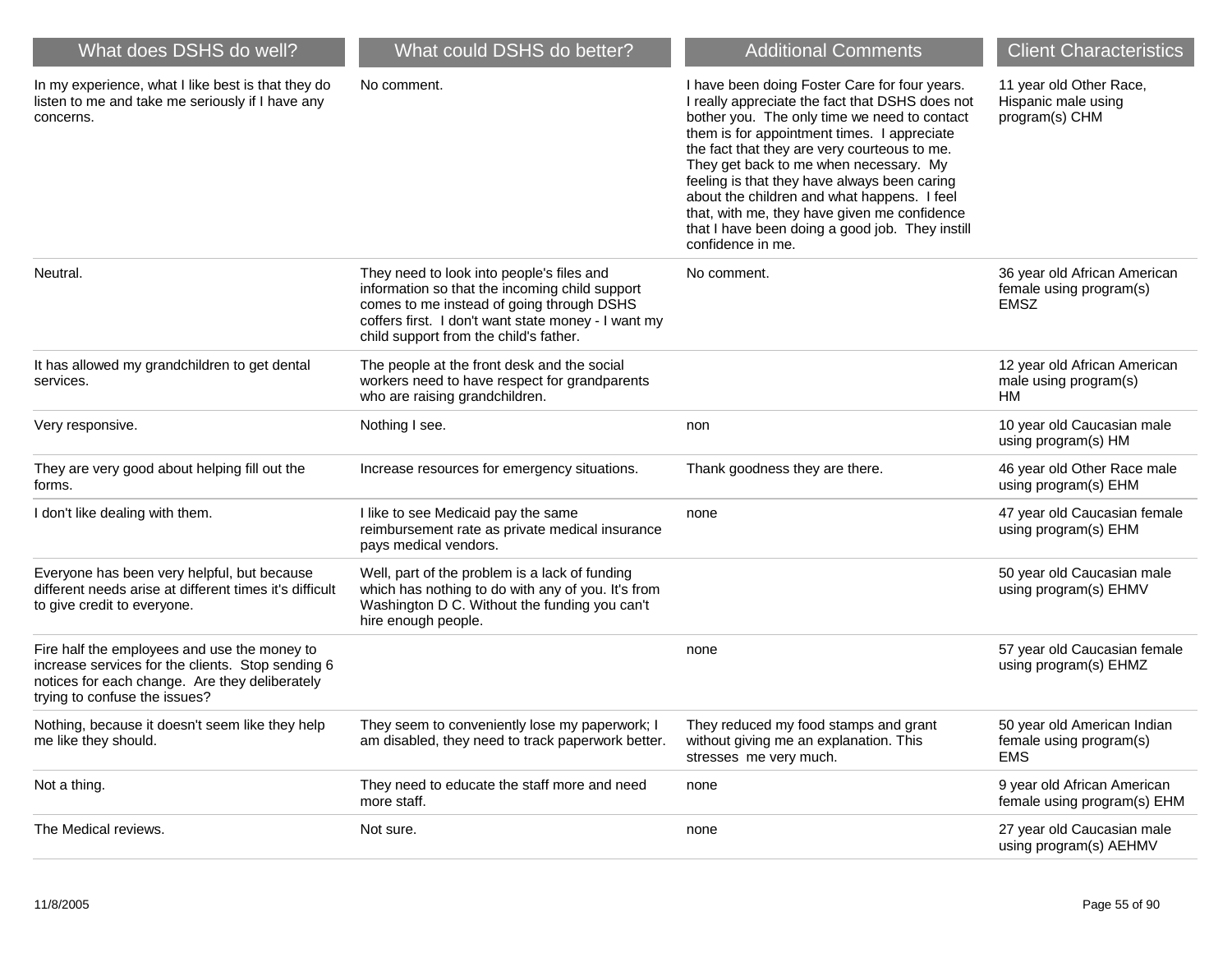| What does DSHS do well?                                                                                                                                               | What could DSHS do better?                                                                                                                                                                                             | <b>Additional Comments</b>                                                                                                        | <b>Client Characteristics</b>                                    |
|-----------------------------------------------------------------------------------------------------------------------------------------------------------------------|------------------------------------------------------------------------------------------------------------------------------------------------------------------------------------------------------------------------|-----------------------------------------------------------------------------------------------------------------------------------|------------------------------------------------------------------|
| The help.                                                                                                                                                             | Like to see more intervention by mental health<br>where needed.                                                                                                                                                        | none                                                                                                                              | 56 year old Caucasian male<br>using program(s) EHM               |
| I like their record keeping. I was off medical for<br>about a year and when I re-applied they still had<br>my information. This made the application a lot<br>easier. | The services they provide are not made clear. I<br>didn't know they covered any dental.                                                                                                                                |                                                                                                                                   | 30 year old Caucasian female<br>using program(s) CHMS            |
| The new computer system they have which<br>helps get the client in and out quickly.                                                                                   | Nothing.                                                                                                                                                                                                               | none                                                                                                                              | 37 year old Caucasian female<br>using program(s) CEHMSZ          |
| They do good work.                                                                                                                                                    | Someone needs to take a serious look at CPS.<br>They run amok without any rules. They leave<br>children in homes when they shouldn't be left<br>there.                                                                 | None.                                                                                                                             | 44 year old Caucasian female<br>using program(s) CEMSZ           |
| The people who work for DSHS.                                                                                                                                         | Return the medical coupon to the size it was<br>before they made it bigger; it no longer fits in a<br>wallet and doctors don't like the size either. Also,<br>extended office hours for working families is<br>needed. | Jan Ingham of Sky Valley office is the most<br>hard working, considerate, caring, clear<br>thinking caseworker. She is fantastic. | 12 year old Caucasian male<br>using program(s) CHM               |
| The mental health services. My son would have<br>to be housed somewhere if we didn't have these<br>services.                                                          | There's a lack of awareness about mental illness<br>on the part of the public. Mental health always<br>gets cut because there's not a lot of public<br>awareness and outcry over cuts.                                 |                                                                                                                                   | 19 year old Caucasian male<br>using program(s) EHM               |
| No comment.                                                                                                                                                           | The treatment program (DASA) treats people<br>poorly and disrespects people. They said I<br>looked disheveled, intoxicated, etc. and I was<br>not!                                                                     | No comment.                                                                                                                       | 51 year old Caucasian female<br>using program(s) EHMS            |
| That it is available for help.                                                                                                                                        | Every time you go in you get a new person.<br>You're always starting over with someone new.<br>You should be able to keep one worker.                                                                                  |                                                                                                                                   | 35 year old Caucasian female<br>using program(s) EMSZ            |
| I like that I don't have to deal with them that often.                                                                                                                | A resource center listing all the vendors<br>accepting the medical coupon and the types of<br>services covered.                                                                                                        | none                                                                                                                              | 26 year old Caucasian male<br>using program(s) HM                |
| The help.                                                                                                                                                             | Need more funding for mental health education<br>and resource center in Marysville, Washington.                                                                                                                        | none                                                                                                                              | 48 year old Caucasian female<br>using program(s) HM              |
| The mental health program was a lifesaver for us.                                                                                                                     | The office hours suck. Now that I'm working I'd<br>have to go on my lunch hour. If they were open<br>on Saturday it would be phenomenal.                                                                               |                                                                                                                                   | 9 year old Caucasian female<br>using program(s) EHM              |
| I can do business by phone with them.                                                                                                                                 | Need new workers; some of the workers have<br>been there too long and are burned out.                                                                                                                                  | none                                                                                                                              | 37 year old Caucasian male<br>using program(s) EHMS              |
| Mental health medications.                                                                                                                                            | Workers at the CSO need to be more respectful.                                                                                                                                                                         | none                                                                                                                              | 41 year old Other Race,<br>Hispanic male using<br>program(s) EHM |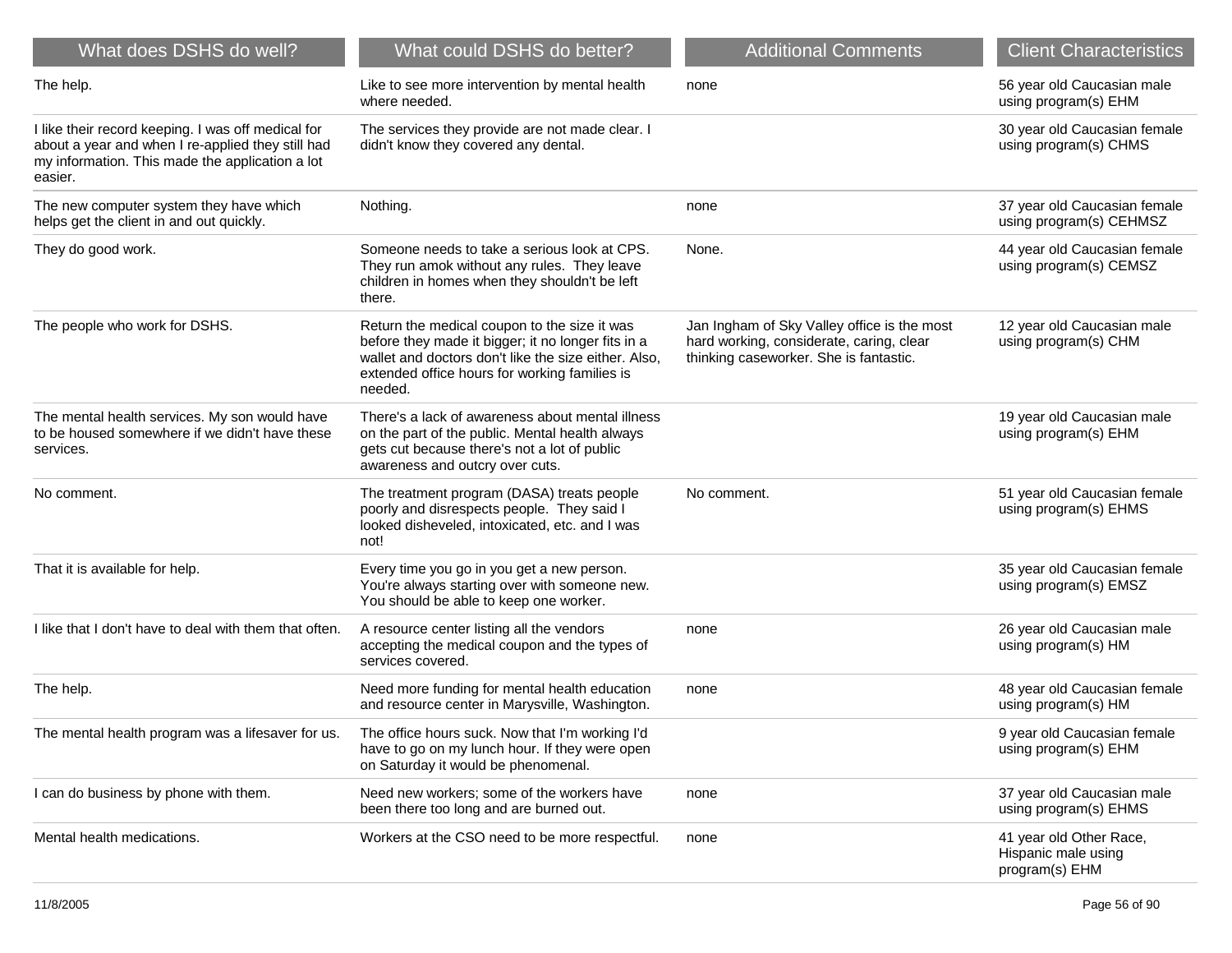| What does DSHS do well?                                                                                         | What could DSHS do better?                                                                                                                                                         | <b>Additional Comments</b>                                                                                                                                                                                                                                                                                                                                                                                   | <b>Client Characteristics</b>                                     |
|-----------------------------------------------------------------------------------------------------------------|------------------------------------------------------------------------------------------------------------------------------------------------------------------------------------|--------------------------------------------------------------------------------------------------------------------------------------------------------------------------------------------------------------------------------------------------------------------------------------------------------------------------------------------------------------------------------------------------------------|-------------------------------------------------------------------|
| The information they give me.                                                                                   | Help the people that don't get the information<br>correctly.                                                                                                                       | No.                                                                                                                                                                                                                                                                                                                                                                                                          | 30 year old Caucasian male<br>using program(s) ES                 |
| The ease of getting to the office.                                                                              | Nothing I see.                                                                                                                                                                     | none                                                                                                                                                                                                                                                                                                                                                                                                         | 37 year old Caucasian male<br>using program(s) EHMS               |
| Mental Health program.                                                                                          | I don't know.                                                                                                                                                                      | none                                                                                                                                                                                                                                                                                                                                                                                                         | 44 year old Other Race male<br>using program(s) EHM               |
| Child and Family Services are helping with my<br>son.                                                           | Quit putting the Russians first ahead of disabled<br>vets, single mothers and other Americans. The<br>Russians get the best of everything and we get<br>what's left.               |                                                                                                                                                                                                                                                                                                                                                                                                              | 45 year old Caucasian,<br>Hispanic male using<br>program(s) CEHMS |
| I like that they are available and flexible and are<br>very good. I think the receptionists have a hard<br>job. | They need to have just one person in reception<br>that answers the phone so people who walk in<br>can get service instead of waiting for the<br>receptionist to get off the phone. | Acupuncture should be covered by medical<br>coupons. It has helped me with Crone's<br>Disease even though I had to pay for it myself.                                                                                                                                                                                                                                                                        | 57 year old Caucasian female<br>using program(s) EHM              |
| The ease of choosing medical providers.                                                                         | The lack of mental health providers who take the<br>medical coupons.                                                                                                               |                                                                                                                                                                                                                                                                                                                                                                                                              | 51 year old Caucasian male<br>using program(s) HM                 |
| The assistance.                                                                                                 | They could get their mail sent out on time.                                                                                                                                        | I think they need to get a new counselor at<br>[Location Redacted] DSHS office and in<br>[Location Redacted]. The lady in [Location<br>Redacted] is settled in out there and only<br>helps certain families.                                                                                                                                                                                                 | 24 year old American Indian<br>male using program(s) EMS          |
| They are quick at doing whatever I needed.<br>And, they listen well.                                            | No comment.                                                                                                                                                                        | They helped with everything I needed and did<br>it fast. Very responsive.                                                                                                                                                                                                                                                                                                                                    | 54 year old Caucasian male<br>using program(s) EMS                |
| The putting up with me.                                                                                         | Help me get off my problem.                                                                                                                                                        | They put up with me and help me with<br>problems. They do good work.                                                                                                                                                                                                                                                                                                                                         | 53 year old Other Race,<br>Hispanic male using<br>program(s) EMSV |
| They respond to my needs.                                                                                       | They been doing pretty well so far - I can't really<br>think of anything.                                                                                                          | Not really.                                                                                                                                                                                                                                                                                                                                                                                                  | 20 year old Caucasian male<br>using program(s) EHMS               |
| It's helped in my devastatingly stressful situation.                                                            | When we apply for help we should only have<br>one caseworker to help with all the different<br>programs.                                                                           |                                                                                                                                                                                                                                                                                                                                                                                                              | 42 year old Caucasian male<br>using program(s) EMS                |
| That when you are in need - they will help you.                                                                 | Have more staff meetings and staff training -<br>everyone is not currently on the same page.                                                                                       | DASA wouldn't help me with treatment<br>because I wasn't currently using drugs. CPS<br>requires me to take certain classes yet won't<br>provide the funding for the classes. Child<br>Support - they didn't help me at all. They need<br>to keep the Child Support computer records<br>up to date. Child Support is also unfair and<br>biased from my viewpoint. Apply the<br>standards equally to everyone. | 34 year old Caucasian female<br>using program(s) CEHMSZ           |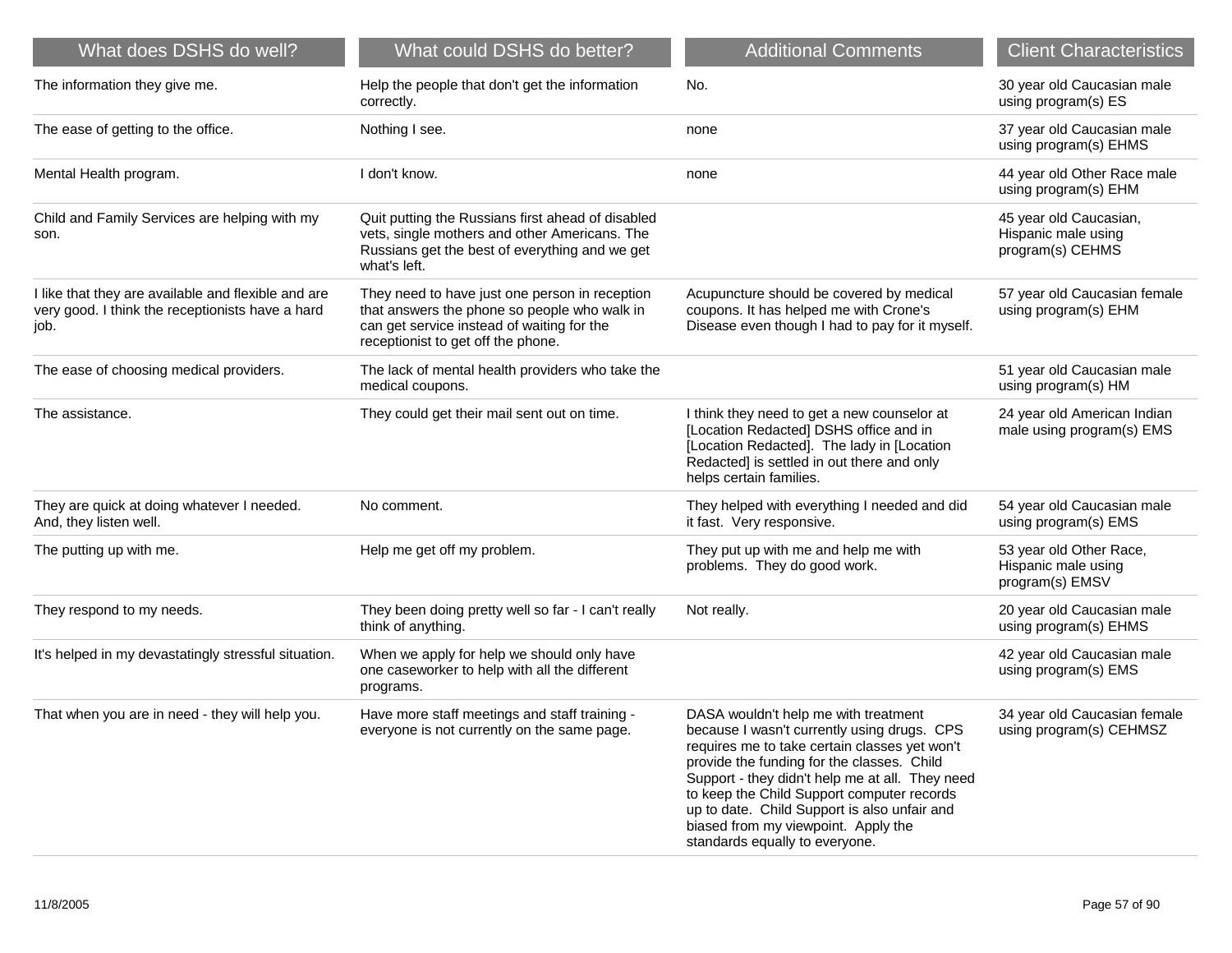| What does DSHS do well?                                                                                           | What could DSHS do better?                                                                                                 | <b>Additional Comments</b>                                                                                                       | <b>Client Characteristics</b>                                       |
|-------------------------------------------------------------------------------------------------------------------|----------------------------------------------------------------------------------------------------------------------------|----------------------------------------------------------------------------------------------------------------------------------|---------------------------------------------------------------------|
| Ken Yancey and Tim Cress are excellent case<br>managers to deal with. They are both very caring<br>in their work. | Vendor rates need to increase for AFH's, and<br>client CPI rates need to increase.                                         | none                                                                                                                             | 58 year old Caucasian female<br>using program(s) AHM                |
| The confidentiality. The overall concern for you<br>as an individual after you walk in the door.                  | I get lots of mail from DSHS and sometimes they<br>leave out the forms I am supposed to complete<br>and mail back to them. | I am glad that I was able to receive the<br>services. I had lost my job due to alcoholism<br>and now I am nine months sober.     | 46 year old Asian American<br>female using program(s)<br><b>EMS</b> |
| They gave me the support I needed - when I<br>needed it.                                                          | No comment.                                                                                                                | None.                                                                                                                            | 44 year old Caucasian female<br>using program(s) ESZ                |
| They know what I need as far as help.                                                                             | Be on time with transportation; they are never on<br>time.                                                                 | none                                                                                                                             | 68 year old Caucasian female<br>using program(s) AEHM               |
| There is usually someone at the office who will<br>listen to me.                                                  | More money for mental health department.                                                                                   | none                                                                                                                             | 46 year old American Indian<br>female using program(s)<br>EHMV      |
| The customer service.                                                                                             | More workers working in the reception area.                                                                                | none                                                                                                                             | 37 year old Caucasian female<br>using program(s) EHMZ               |
| I don't like having to deal with DSHS.                                                                            | Nothing I see.                                                                                                             | none                                                                                                                             | 51 year old Other Race male<br>using program(s) MS                  |
| Everything is OK.                                                                                                 | Nothing.                                                                                                                   |                                                                                                                                  | 82 year old Asian American<br>female using program(s)<br>AEM        |
| Their audit was very helpful.                                                                                     | Nothing that I see.                                                                                                        | none                                                                                                                             | 53 year old Other Race<br>female using program(s)<br><b>EHM</b>     |
| I don't like dealing with DSHS.                                                                                   | I don't know.                                                                                                              | none                                                                                                                             | 39 year old Caucasian female<br>using program(s) EHMV               |
| I am glad they are therewe need them<br>desperately.                                                              | Nothing.                                                                                                                   | Most people are really helpful. Occasionally<br>you do get somebody who looks down at you.<br>Most staff are very compassionate. | 35 year old Caucasian male<br>using program(s) HMS                  |
| The COPES Program.                                                                                                | Spend down needs to be simplified.                                                                                         |                                                                                                                                  | 86 year old Other Race<br>female using program(s)<br>AEHM           |
| I don't know.                                                                                                     | I try to concentrate on the good things, not the<br>bad things.                                                            |                                                                                                                                  | 54 year old Caucasian male<br>using program(s) DEHM                 |
| I am neutral on this question.                                                                                    | Do away with the call centers; it is so impersonal.                                                                        | none                                                                                                                             | 10 year old African American<br>male using program(s)<br><b>EHM</b> |
| Nothing.                                                                                                          | More customer service training.                                                                                            | none                                                                                                                             | 27 year old Caucasian male<br>using program(s) EHM                  |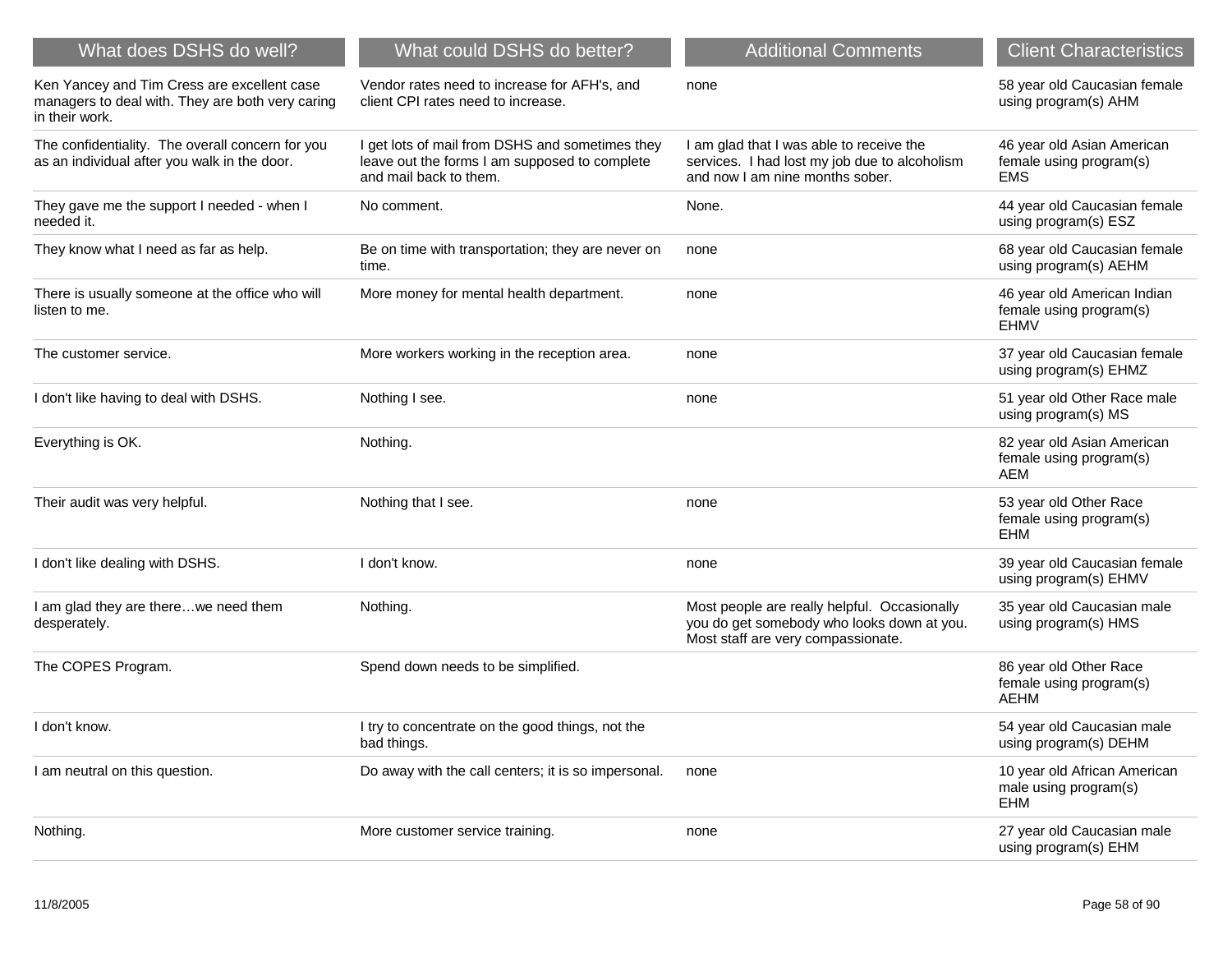| What does DSHS do well?                                                              | What could DSHS do better?                                                                                                                                                                                                                                                                                                                                                                 | <b>Additional Comments</b>                                                                                                                                                                                                                 | <b>Client Characteristics</b>                                         |
|--------------------------------------------------------------------------------------|--------------------------------------------------------------------------------------------------------------------------------------------------------------------------------------------------------------------------------------------------------------------------------------------------------------------------------------------------------------------------------------------|--------------------------------------------------------------------------------------------------------------------------------------------------------------------------------------------------------------------------------------------|-----------------------------------------------------------------------|
| Nothing.                                                                             | They need to quit judging people and deciding<br>who should get help and who shouldn't.                                                                                                                                                                                                                                                                                                    |                                                                                                                                                                                                                                            | 55 year old Caucasian female<br>using program(s) EHMV                 |
| They make sure his services are on time each<br>month.                               | I don't know.                                                                                                                                                                                                                                                                                                                                                                              | none                                                                                                                                                                                                                                       | 54 year old Caucasian male<br>using program(s) AHM                    |
| Nothing.                                                                             | Nothing.                                                                                                                                                                                                                                                                                                                                                                                   |                                                                                                                                                                                                                                            | 27 year old American Indian<br>male using program(s) C                |
| They have a real variety of services which is<br>good.                               | They need more staff - backlog is brutal which<br>makes clients wait when you are in the office. It<br>is difficult to reach staff and you get phone<br>queuing, etc. Hard to reach staff.                                                                                                                                                                                                 | They are real sloppy in losing forms. They<br>were going to stop my services because I<br>didn't turn in my form yet I had a receipt for the<br>form they wanted.                                                                          | 43 year old Caucasian female<br>using program(s) EHMS                 |
| No comment.                                                                          | I think that once you are on DSHS - my children<br>are receiving medical assistance but don't<br>qualify for food stamps. But, sometimes our<br>income drops so that we qualify for food<br>stamps. But, a simple phone call to Phone<br>Center doesn't allow us to get on food stamps.<br>We are told to show up at CSO and I have to<br>take a day off work to do that. Make it simpler. | I lost my job. Applied for TANF and received<br>grants for three months. I was not told that<br>back child support received via DCS would be<br>diverted to DSHS and I would not get it. I lost<br>all of my appeals. I am VERY UNHAPPY !! | 43 year old Caucasian male<br>using program(s) EMSVZ                  |
| They have treated me fairly and showed me<br>respect.                                | I don't know.                                                                                                                                                                                                                                                                                                                                                                              | none                                                                                                                                                                                                                                       | 52 year old Caucasian male<br>using program(s) EHM                    |
| I like the WorkFirst program. It works well.                                         | Some of the caseworkers are not the friendliest.<br>It depends on who you get.                                                                                                                                                                                                                                                                                                             |                                                                                                                                                                                                                                            | 39 year old Caucasian female<br>using program(s) CEZ                  |
| The WorkFirst program is good. I've seen a lot of<br>people go through that program. | DSHS should be able to help us out with CPS.<br>We've been screwed around by CPS for five<br>years.                                                                                                                                                                                                                                                                                        |                                                                                                                                                                                                                                            | 28 year old American Indian<br>female using program(s)<br><b>CEMZ</b> |
| I'm not very involved with DSHS, so I don't know.                                    | I don't know.                                                                                                                                                                                                                                                                                                                                                                              |                                                                                                                                                                                                                                            | 41 year old Caucasian female<br>using program(s) CZ                   |
| When I need something I don't always get what I<br>want, but I do get something.     | Return phone calls right away, not just when<br>they feel like it. Sometimes they don't call back<br>until a week later.                                                                                                                                                                                                                                                                   |                                                                                                                                                                                                                                            | 28 year old Caucasian female<br>using program(s) CEMZ                 |
| They are willing to help people get on their feet.<br>They do what they can.         | I live in [Location Redacted] and the WorkFirst<br>office is in Chehalis, WA. They want me to come<br>to Chehalis for WorkFirst every day. If I don't,<br>they will cut me off my grant. It's 77 miles each<br>way. They can give me a bus pass or gas<br>voucher, but they want me to come to Chehalis<br>to get it.                                                                      |                                                                                                                                                                                                                                            | 25 year old Caucasian female<br>using program(s) CEMZ                 |
| They have good opportunities for those who<br>don't want to work.                    | I am very disappointed in DSHS and CPS. When<br>I turned in complaints about my daughter being<br>abused by her stepfather, CPS ignored me and<br>didn't investigate. I even had pictures of her<br>bruises and they still refused.                                                                                                                                                        |                                                                                                                                                                                                                                            | 42 year old American Indian<br>male using program(s) CZ               |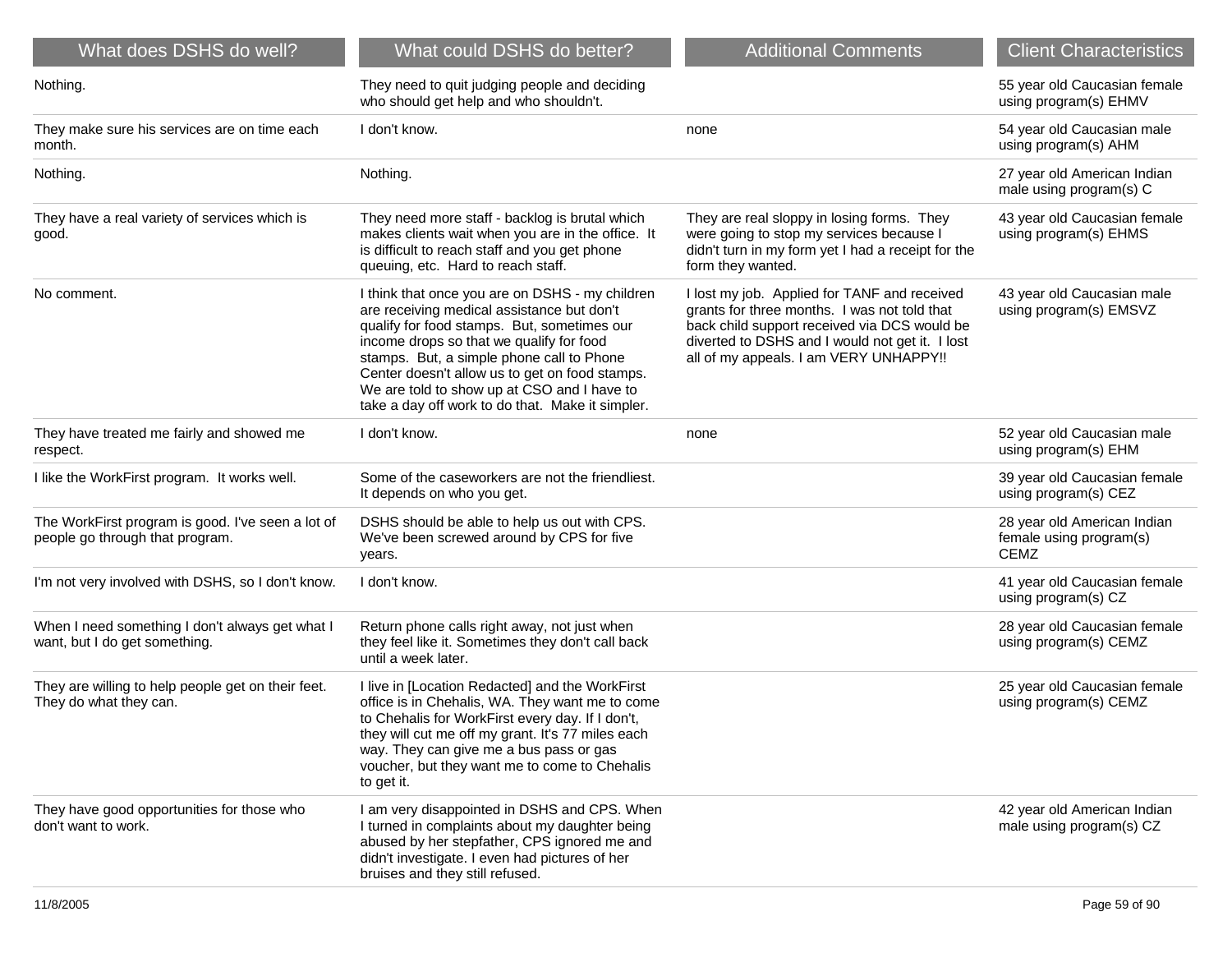| What does DSHS do well?                                                                             | What could DSHS do better?                                                                                                                                                                         | <b>Additional Comments</b> | <b>Client Characteristics</b>                                         |
|-----------------------------------------------------------------------------------------------------|----------------------------------------------------------------------------------------------------------------------------------------------------------------------------------------------------|----------------------------|-----------------------------------------------------------------------|
| That they take care of kids.                                                                        | They need more workers to carry the caseload.                                                                                                                                                      |                            | 18 year old Other Race male<br>using program(s) CM                    |
| The call center.                                                                                    | More staffing.                                                                                                                                                                                     | none                       | 54 year old Caucasian,<br>Hispanic female using<br>program(s) EHM     |
| One person to deal with DVR.                                                                        | Closed off the account a little too early after I<br>went to work. Need to have a grace period.                                                                                                    | none                       | 25 year old American Indian<br>male using program(s) V                |
| I was able to get minimal food stamps and<br>medical help.                                          | The Divisions of DSHS needs to start making<br>sure that determinations are based on the<br>individual needs of the family and not just based<br>on a universal mode that suppose to fit everyone. | none                       | 27 year old Caucasian female<br>using program(s) CEHMZ                |
| I don't like to be on assistance.                                                                   | I think the grants need to be larger.                                                                                                                                                              | none                       | 46 year old Caucasian female<br>using program(s) EHMZ                 |
| Nothing.                                                                                            | Remember they are dealing with human beings.                                                                                                                                                       | none                       | 47 year old African American<br>female using program(s)<br>EHMVZ      |
| The responsiveness of the case managers.                                                            | Hire more case managers.                                                                                                                                                                           | none                       | 57 year old Caucasian male<br>using program(s) HM                     |
| I am always able to contact someone at DSHS<br>office.                                              | Condense the eligibility review times.                                                                                                                                                             | none                       | 54 year old Caucasian female<br>using program(s) AHM                  |
| They return calls quickly.                                                                          | When you get a raise in one program the food<br>stamps should not be cut.                                                                                                                          | none                       | 57 year old African American<br>female using program(s)<br><b>EHM</b> |
| Nothing.                                                                                            | Turn into human beings and work on customer<br>service.                                                                                                                                            | none                       | 46 year old Caucasian male<br>using program(s) EHM                    |
| I am thankful for the help.                                                                         | The workers need to be more concise with their<br>explanations and DSHS needs to work on<br>improving customer service through the call<br>center.                                                 | none                       | 40 year old Other Race<br>female using program(s)<br>EHM              |
| Nothing.                                                                                            | Don't concentrate on all the rules. Look into the<br>reasons that the rules are there.                                                                                                             |                            | 26 year old American Indian<br>male using program(s) C                |
| Nothing.                                                                                            | There's no accessibility or communication with<br>them. Back when we needed them we couldn't<br>get information on the programs we needed.                                                         |                            | 43 year old Caucasian male<br>using program(s) C                      |
| If you need help they can tell you where to go for<br>emergency services.                           | More workers andI don't know.                                                                                                                                                                      |                            | 18 year old Other Race<br>female using program(s)<br><b>CEMZ</b>      |
| I like, for the most part, that if you have the time<br>to wait a couple of hours you can get help. | There's so much paperwork that it's hard to keep<br>up with it.                                                                                                                                    |                            | 33 year old Caucasian male<br>using program(s) CE                     |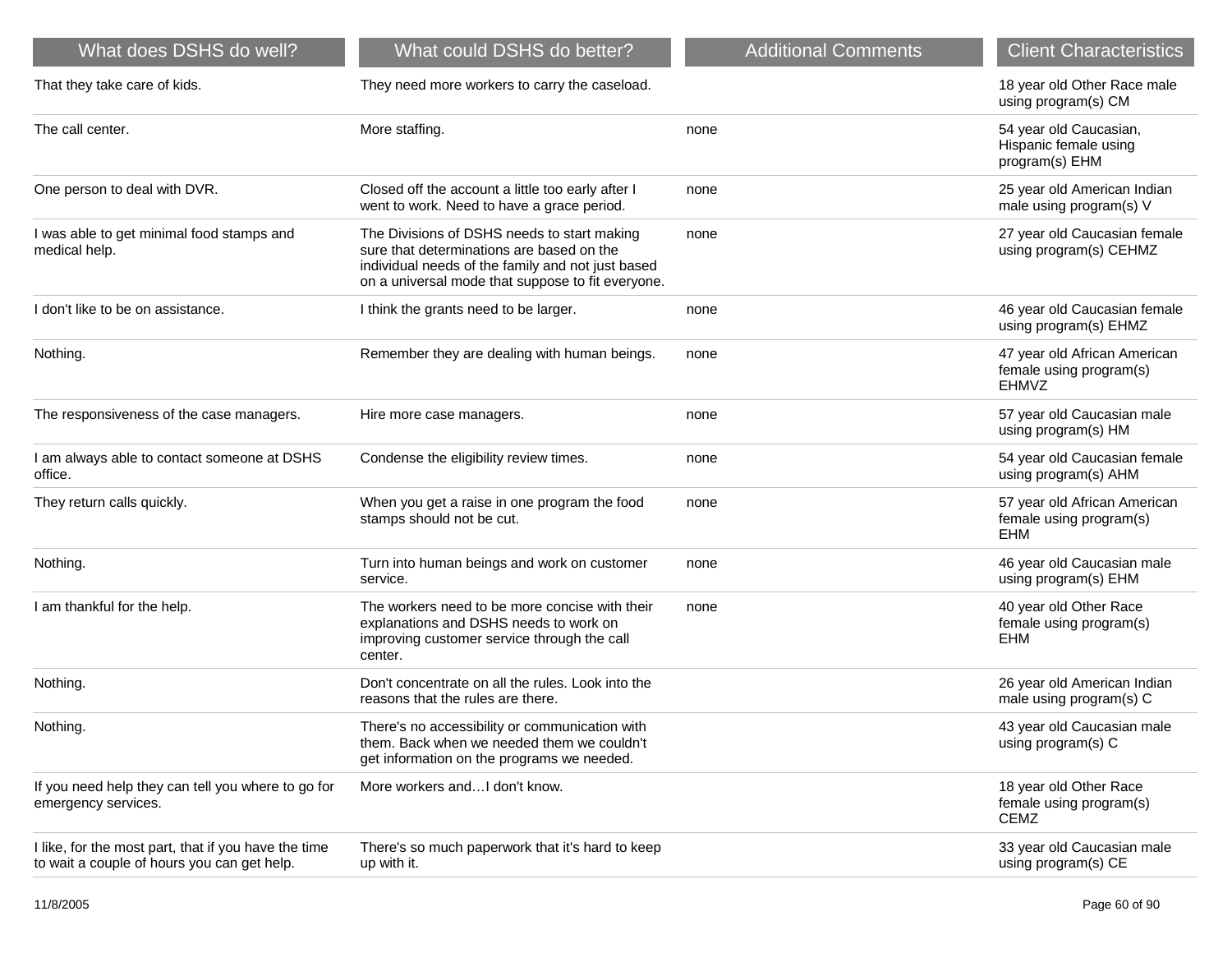| What does DSHS do well?                                                                                                                                                                                                                                           | What could DSHS do better?                                                                                                                                                                                                                                                                       | <b>Additional Comments</b>                                                                                                                | <b>Client Characteristics</b>                                      |
|-------------------------------------------------------------------------------------------------------------------------------------------------------------------------------------------------------------------------------------------------------------------|--------------------------------------------------------------------------------------------------------------------------------------------------------------------------------------------------------------------------------------------------------------------------------------------------|-------------------------------------------------------------------------------------------------------------------------------------------|--------------------------------------------------------------------|
| The CPS workers really listened to our nieces<br>and helped them this time.                                                                                                                                                                                       | There's not really much to improve.                                                                                                                                                                                                                                                              |                                                                                                                                           | 49 year old Caucasian female<br>using program(s) CZ                |
| I think they do good work with at risk children.<br>And the FirstSteps and WIC programs are very<br>helpful.                                                                                                                                                      | The people in the food stamp office are rude.<br>Your people should go undercover to the waiting<br>rooms, take a number and just sit and watch<br>what happens.                                                                                                                                 |                                                                                                                                           | 40 year old Caucasian female<br>using program(s) CMZ               |
| That they help people.                                                                                                                                                                                                                                            | I don't like their CPS people.                                                                                                                                                                                                                                                                   |                                                                                                                                           | 21 year old Caucasian female<br>using program(s) CMSZ              |
| The fact that my youngest, who needs things<br>more than anyone else, doesn't receive very<br>much.                                                                                                                                                               | They should make things go a little bit faster<br>than six months.                                                                                                                                                                                                                               |                                                                                                                                           | 37 year old Caucasian female<br>using program(s) ACEMZ             |
| That I haven't had to deal with DSHS for a while.                                                                                                                                                                                                                 | I don't think they do enough regarding mental<br>health care. The state payment rate for mental<br>health services is too low so there aren't as<br>many providers. The providers that are available<br>are severely backed up. Can't serve clients due<br>to backlog.                           | None.                                                                                                                                     | 47 year old Caucasian male<br>using program(s) HM                  |
| The help.                                                                                                                                                                                                                                                         | They are fine just the way they are.                                                                                                                                                                                                                                                             | none                                                                                                                                      | 44 year old Other Race,<br>Hispanic female using<br>program(s) HVZ |
| The help I receive and need.                                                                                                                                                                                                                                      | Return phone calls in a more timely manner.                                                                                                                                                                                                                                                      | none                                                                                                                                      | 27 year old Caucasian female<br>using program(s) EHM               |
| Generally, I feel that I've been well taken care<br>of. The doctors have been very open to referring<br>me to others who take the coupon. The people<br>at DSHS honestly do try to give answers -<br>although sometimes the terms are difficult to<br>understand. | Make Spend-downs clearer!! It's very hard to<br>understand all the terms to the program. I spent<br>a lot ot out-of-pocket money and got into debt to<br>pay medical bills. The frustrating part is that I<br>actually qualified for the MAA program 2 years<br>prior to getting on the program. |                                                                                                                                           | 64 year old Caucasian female<br>using program(s) HM                |
| It gives you an opportunity to learn about your<br>problems, how to get help and how to deal with<br>the problems.                                                                                                                                                | They could get more counselors, to facilitate<br>more one-on-one counseling sessions instead of<br>group sessions.                                                                                                                                                                               | I think that it would be more helpful if DSHS<br>directed more help towards people exiting<br>prison in the form of outpatient treatment. | 19 year old Caucasian male<br>using program(s) S                   |
| They helped me in my time of need and<br>especially since I started from nothing and<br>needed to get on my feet. They have helped me<br>a lot.                                                                                                                   | No comment.                                                                                                                                                                                                                                                                                      | No.                                                                                                                                       | 21 year old Caucasian female<br>using program(s) CEMSZ             |
| The accessibility of the case manager.                                                                                                                                                                                                                            | People with developmental disabilities need<br>more access to mental health services for dual<br>diagnosis.                                                                                                                                                                                      | none                                                                                                                                      | 67 year old Caucasian female<br>using program(s) ADEHM             |
| Don't know.                                                                                                                                                                                                                                                       | Don't know - no problems.                                                                                                                                                                                                                                                                        |                                                                                                                                           | 21 year old Caucasian female<br>using program(s) DEHM              |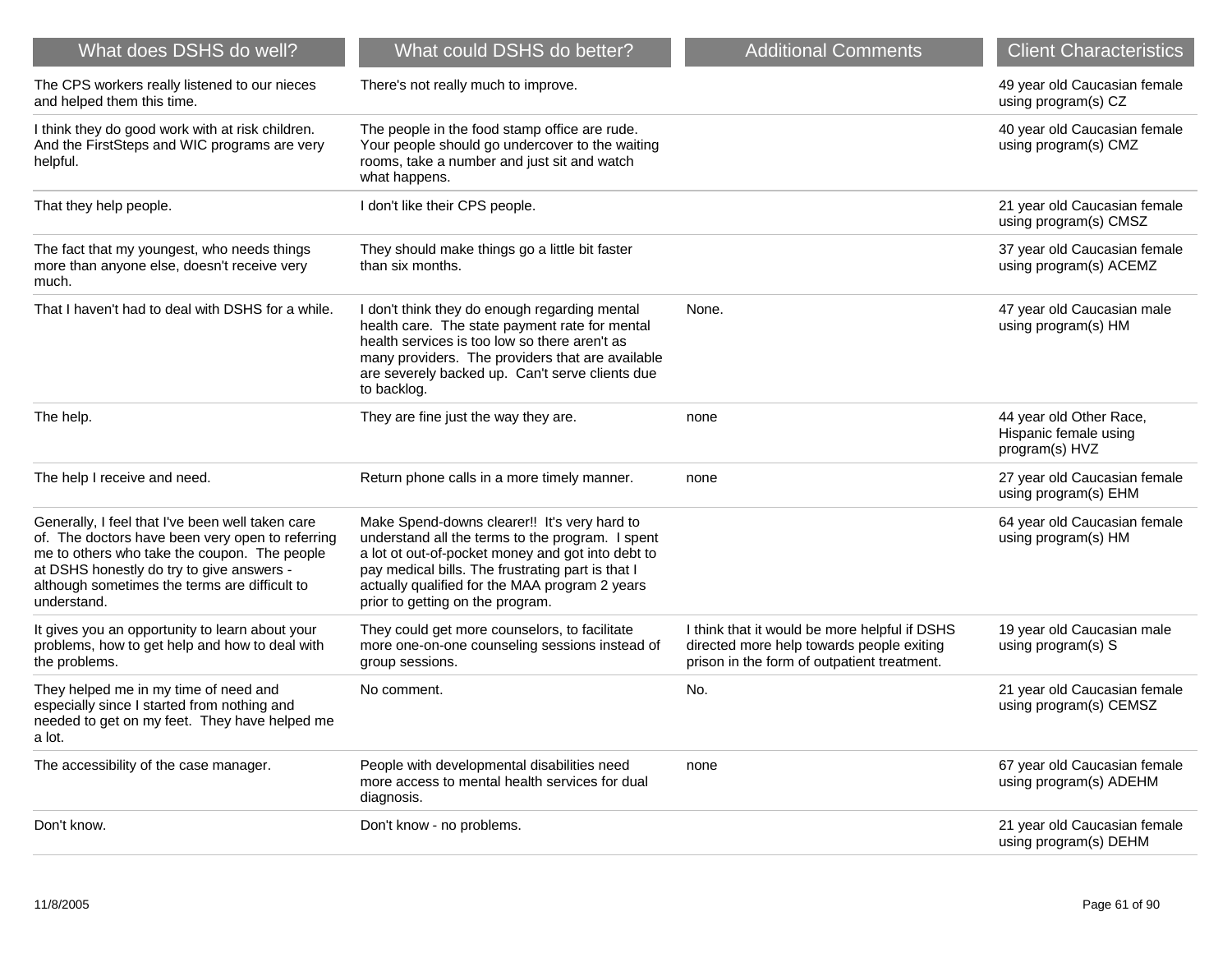| What does DSHS do well?                                                                    | What could DSHS do better?                                                                                                                                                                   | <b>Additional Comments</b> | <b>Client Characteristics</b>                                       |
|--------------------------------------------------------------------------------------------|----------------------------------------------------------------------------------------------------------------------------------------------------------------------------------------------|----------------------------|---------------------------------------------------------------------|
| That it's there and provides help for people that<br>need it.                              | They should return phone calls quicker.<br>Sometimes it has taken them two weeks to call<br>me back and I've had to keep calling them.                                                       |                            | 35 year old Caucasian female<br>using program(s) CE                 |
| I don't believe I ever dealt with DSHS.                                                    | It seemed to me like a lot of people getting help<br>didn't want the help and were abusing it. They<br>were going through the motions just to get<br>through it and to continue to get paid. | None.                      | 42 year old Caucasian male<br>using program(s) S                    |
| My worker, Mr. Bataha at the North King County<br>CSO. He always went the extra mile.      | Better coverage under the Medicaid program.                                                                                                                                                  | none                       | 5 year old Caucasian male<br>using program(s) CEHM                  |
| I liked it better when I had my own assigned<br>caseworker with DSHS.                      | Go back to an individual caseworker for people<br>who have medical spendown. This would speed<br>up the process.                                                                             | none                       | 37 year old Caucasian female<br>using program(s) EHMS               |
| How quick everything is. Their response time is<br>real good.                              | Have more information on other programs.                                                                                                                                                     |                            | 32 year old Caucasian male<br>using program(s) C                    |
| The help.                                                                                  | Limit the caseloads on the case managers.                                                                                                                                                    | none                       | 70 year old Caucasian female<br>using program(s) DEHM               |
| They help out when I'm in need.                                                            | CPS should give a reason about why you can't<br>see your own kids.                                                                                                                           |                            | 38 year old Caucasian male<br>using program(s) CEHM                 |
| They are well documented and recorded. They<br>don't lose paperwork.                       | The CPS information is horribly outdated to the<br>point of being misleading. Their transferring of<br>caseworkers is excessive.                                                             |                            | 22 year old Caucasian female<br>using program(s) CEHM               |
| I don't know.                                                                              | I don't know.                                                                                                                                                                                |                            | 44 year old Caucasian male<br>using program(s) EHM                  |
| Their food and day care services.                                                          | The people that work there are rude and act like<br>the money comes out of their own pockets.                                                                                                |                            | 25 year old Other Race,<br>Hispanic female using<br>program(s) CEMZ |
| Food card.                                                                                 | Don't know.                                                                                                                                                                                  |                            | 50 year old Caucasian female<br>using program(s) EHM                |
| Well, they try to help me.                                                                 | Not a thing.                                                                                                                                                                                 |                            | 47 year old Caucasian male<br>using program(s) EHM                  |
| That they give you the food benefits and medical<br>benefits immediately if you need them. | The child and family services need more help for<br>families with out-of-control teenagers.                                                                                                  |                            | 36 year old Caucasian female<br>using program(s) CEMZ               |
| I have learned enough to run the whole thing<br>myself.                                    | Hire me.                                                                                                                                                                                     | none                       | 34 year old Caucasian male<br>using program(s) EHM                  |
| Likes that I get what I want.                                                              | I would prefer a psychiatrist, instead of a<br>clinician at mental health.                                                                                                                   | none                       | 69 year old Caucasian,<br>Hispanic male using<br>program(s) AHM     |
| Their courtesy.                                                                            | Nothing.                                                                                                                                                                                     | none                       | 34 year old Caucasian female<br>using program(s) DEHM               |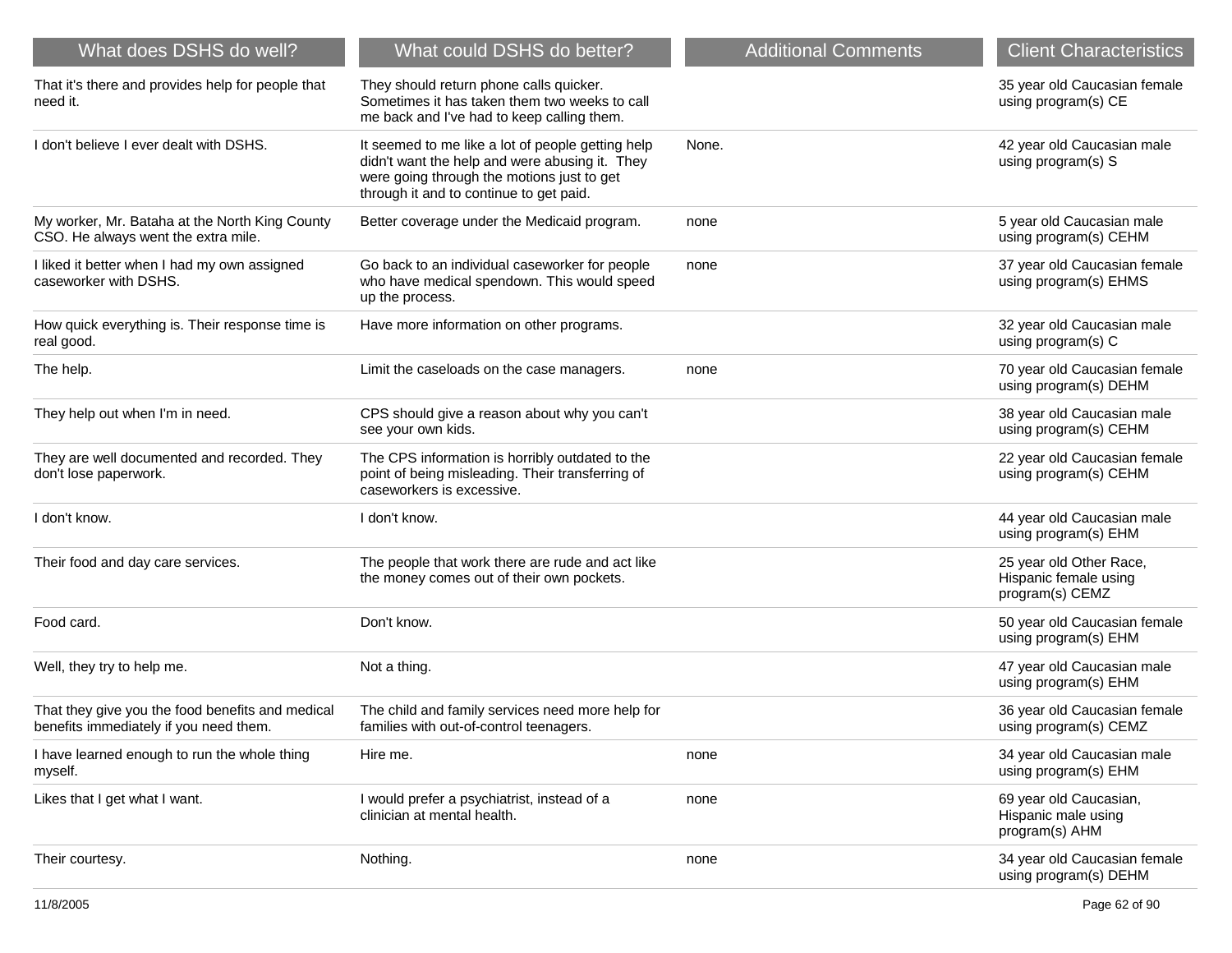| What does DSHS do well?                                                                                                                              | What could DSHS do better?                                                                                                                                                                                                                                                                                                                                                                                                                                                                                                                        | <b>Additional Comments</b>                                                                                                                              | <b>Client Characteristics</b>                                   |
|------------------------------------------------------------------------------------------------------------------------------------------------------|---------------------------------------------------------------------------------------------------------------------------------------------------------------------------------------------------------------------------------------------------------------------------------------------------------------------------------------------------------------------------------------------------------------------------------------------------------------------------------------------------------------------------------------------------|---------------------------------------------------------------------------------------------------------------------------------------------------------|-----------------------------------------------------------------|
| I think DSHS offers a wide array of very needed<br>services.                                                                                         | The taxpayers and government could fund<br>DSHS better.                                                                                                                                                                                                                                                                                                                                                                                                                                                                                           | Just that my contact with DSHS - you treated<br>me with respect and a great deal of<br>compassion.                                                      | 49 year old Caucasian male<br>using program(s) S                |
| That they help with medical and food stamps<br>when people need it.                                                                                  | CPS should be a little more observant,<br>especially when they get more than one call on a<br>family.                                                                                                                                                                                                                                                                                                                                                                                                                                             |                                                                                                                                                         | 46 year old Caucasian male<br>using program(s) CEMVZ            |
| You have provided a lot of WorkFirst<br>opportunities for people that need it.                                                                       | My son went to college and took EMT and<br>firefighting training along with academic courses.<br>Now he wants to be a fireman and is finishing his<br>2nd year. He is required to spend most of his<br>time volunteering at the fire station. Actually this<br>is more of an internship than volunteering<br>because it gives him actual job experience. But<br>DSHS puts him in sanction because he is not<br>"working". Somebody needs to look at this type<br>of situation. He's on track for a good job, and<br>shouldn't be punished for it. |                                                                                                                                                         | 19 year old Caucasian male<br>using program(s) C                |
| I can't think of anything, except when you push<br>them they finally do their job.                                                                   | They send letters requiring you to be in their<br>office on a specific day and time each month but<br>they don't care if it pulls you away from a job.                                                                                                                                                                                                                                                                                                                                                                                            |                                                                                                                                                         | 25 year old Caucasian female<br>using program(s) CEMZ           |
| At Smokey Point you're not just a number and<br>they know what you need.                                                                             | Really, nothing except they need a place for little<br>kids to play in the waiting room.                                                                                                                                                                                                                                                                                                                                                                                                                                                          |                                                                                                                                                         | 50 year old Caucasian male<br>using program(s) CEM              |
| They were there when we needed them.                                                                                                                 | More staff in the office to meet the client.                                                                                                                                                                                                                                                                                                                                                                                                                                                                                                      | none                                                                                                                                                    | 41 year old Caucasian male<br>using program(s) EHM              |
| They helped me straighten out my life.                                                                                                               | Sometimes they overdo it on the home visits to<br>monitor the kids.                                                                                                                                                                                                                                                                                                                                                                                                                                                                               |                                                                                                                                                         | 45 year old Caucasian male<br>using program(s) C                |
| That they work with you regardless of your<br>situation. They give you the opportunity to make<br>arrangements and work out payment<br>arrangements. | I think they should give more opportunities to<br>more people dealing with alcohol and drug<br>problems.                                                                                                                                                                                                                                                                                                                                                                                                                                          | I think DSHS is not reliable regarding<br>resources. Give out more information via<br>pamphlets - not everyone has transportation<br>available or cars. | 22 year old Other Race,<br>Hispanic male using<br>program(s) ES |
| Their accuracy.                                                                                                                                      | I don't know.                                                                                                                                                                                                                                                                                                                                                                                                                                                                                                                                     | none                                                                                                                                                    | 40 year old Caucasian female<br>using program(s) CEHMZ          |
| The respect they gave me.                                                                                                                            | I like it just the way it is.                                                                                                                                                                                                                                                                                                                                                                                                                                                                                                                     | none                                                                                                                                                    | 57 year old Caucasian female<br>using program(s) EHM            |
| The call center.                                                                                                                                     | Streamline the paperwork.                                                                                                                                                                                                                                                                                                                                                                                                                                                                                                                         | none                                                                                                                                                    | 54 year old Caucasian female<br>using program(s) EHM            |
| The social worker and the reception staff.                                                                                                           | Raise the grant amounts for single individuals.                                                                                                                                                                                                                                                                                                                                                                                                                                                                                                   | none                                                                                                                                                    | 55 year old Caucasian female<br>using program(s) EHM            |
| They are very informative of programs that are<br>available.                                                                                         | I believe CPS is not willing to investigate<br>instances of emotional abuse, something needs<br>to be done about this.                                                                                                                                                                                                                                                                                                                                                                                                                            | none                                                                                                                                                    | 7 year old Caucasian female<br>using program(s) CEHM            |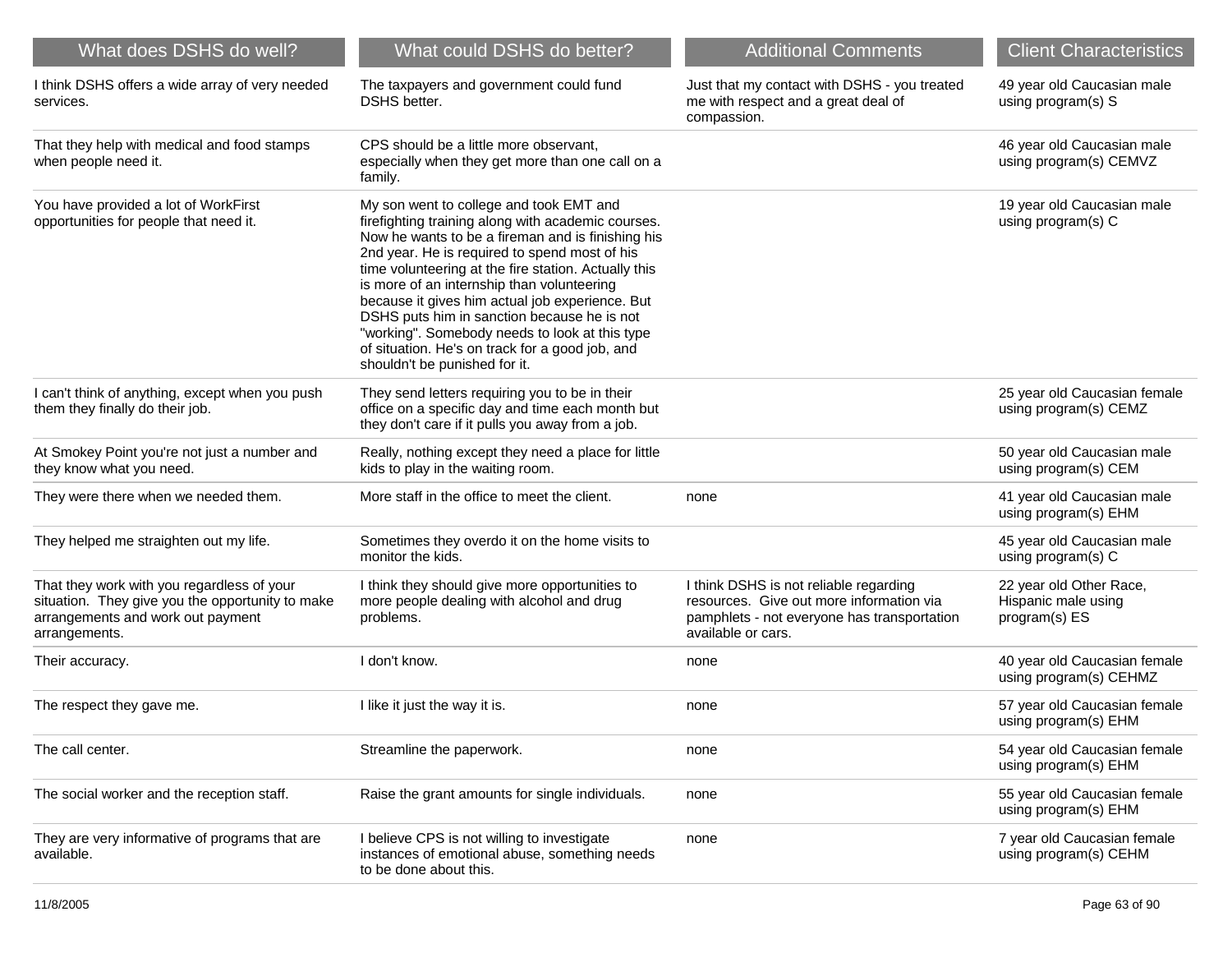| What does DSHS do well?                                                                                                                                                     | What could DSHS do better?                                                                                                                                                                                                                                                                                                                                              | <b>Additional Comments</b>                                                                                                         | <b>Client Characteristics</b>                           |
|-----------------------------------------------------------------------------------------------------------------------------------------------------------------------------|-------------------------------------------------------------------------------------------------------------------------------------------------------------------------------------------------------------------------------------------------------------------------------------------------------------------------------------------------------------------------|------------------------------------------------------------------------------------------------------------------------------------|---------------------------------------------------------|
| I like the people that work there. Dan Tate is<br>especially caring.                                                                                                        | I don't think anything is wrong.                                                                                                                                                                                                                                                                                                                                        |                                                                                                                                    | 36 year old Caucasian female<br>using program(s) CEHMSZ |
| It's easy to get to their office.                                                                                                                                           | They could be more thoughtful and listen to what<br>you need. They make it tough to get any help.                                                                                                                                                                                                                                                                       |                                                                                                                                    | 20 year old Caucasian male<br>using program(s) CE       |
| The ease of access to their facilities and<br>services.                                                                                                                     | Maybe longer office hours or different office<br>hours to accommodate more people.                                                                                                                                                                                                                                                                                      | No comment.                                                                                                                        | 29 year old Caucasian male<br>using program(s) EMS      |
| I like the medical, but it should have better dental<br>care.                                                                                                               | CPS worked just fine until she became a<br>teenager, then it all fell apart. The caseworkers<br>need to keep guardians better informed about<br>the teenagers status and circumstances.                                                                                                                                                                                 |                                                                                                                                    | 18 year old Caucasian female<br>using program(s) CM     |
| That we were able to get a little bit of help.                                                                                                                              | A lot of times the people that work there give out<br>a lot of incorrect information, and they are rude,<br>and act like it comes out of their own pockets.                                                                                                                                                                                                             |                                                                                                                                    | 43 year old Caucasian female<br>using program(s) CZ     |
| My office in Port Angeles is small and isn't<br>crowded.                                                                                                                    | I don't know.                                                                                                                                                                                                                                                                                                                                                           |                                                                                                                                    | 36 year old Caucasian female<br>using program(s) CEMVZ  |
| I love the family counseling support groups, and<br>their knowledge and helpfulness with addictions<br>is extremely good. And, the ADATSA program is<br>beyond commendable. | Support enforcement needs to be totally<br>revamped. They collected \$3300 from my ex-<br>husband, and then sent it to the wrong woman. It<br>was the woman who broke up my marriage that<br>got my child support. They would not fix their<br>mistake and I took them to a fair hearing, and<br>won. But they refused to honor it and I never got<br>my child support. |                                                                                                                                    | 45 year old Caucasian female<br>using program(s) CZ     |
| The people at the front desk are always right on<br>and then it goes downhill when they send<br>paperwork to the back offices.                                              | They can listen to people and be more realistic<br>about the actual goals - I am speaking of TANF<br>and WorkFirst.                                                                                                                                                                                                                                                     | They are extremely unreasonable with their<br>WorkFirst goals. It is a good basic idea but<br>they are going at it way off course. | 43 year old Caucasian male<br>using program(s) EMS      |
| The help with medical.                                                                                                                                                      | Need more mental health therapists.                                                                                                                                                                                                                                                                                                                                     | none                                                                                                                               | 35 year old Caucasian male<br>using program(s) EHM      |
| The knowledge that they are there to help.                                                                                                                                  | Be more specific about the breadth of services<br>available.                                                                                                                                                                                                                                                                                                            | Nothing.                                                                                                                           | 46 year old Caucasian male<br>using program(s) ES       |
| Some of the workers try to help you. Mrs.<br>Compton does a good job of helping you, if you<br>can get to her.                                                              | In the Aberdeen office, if you speak English you<br>usually can't get past the front desk. They are<br>rude to people speaking English. But if you<br>speak Spanish you can get all kinds of help and<br>they'll even fill out the paperwork for you.                                                                                                                   |                                                                                                                                    | 39 year old Caucasian male<br>using program(s) CEHM     |
| No comment(she just laughed).                                                                                                                                               | Child support enforcementdo it!! The<br>children's father is getting away with murderfor<br>seven years.                                                                                                                                                                                                                                                                | No comment.                                                                                                                        | 37 year old Caucasian female<br>using program(s) EHMSZ  |
| They put the children's welfare first.                                                                                                                                      | Start a support resource center for foster care<br>parents.                                                                                                                                                                                                                                                                                                             | none                                                                                                                               | 10 year old Caucasian female<br>using program(s) CHM    |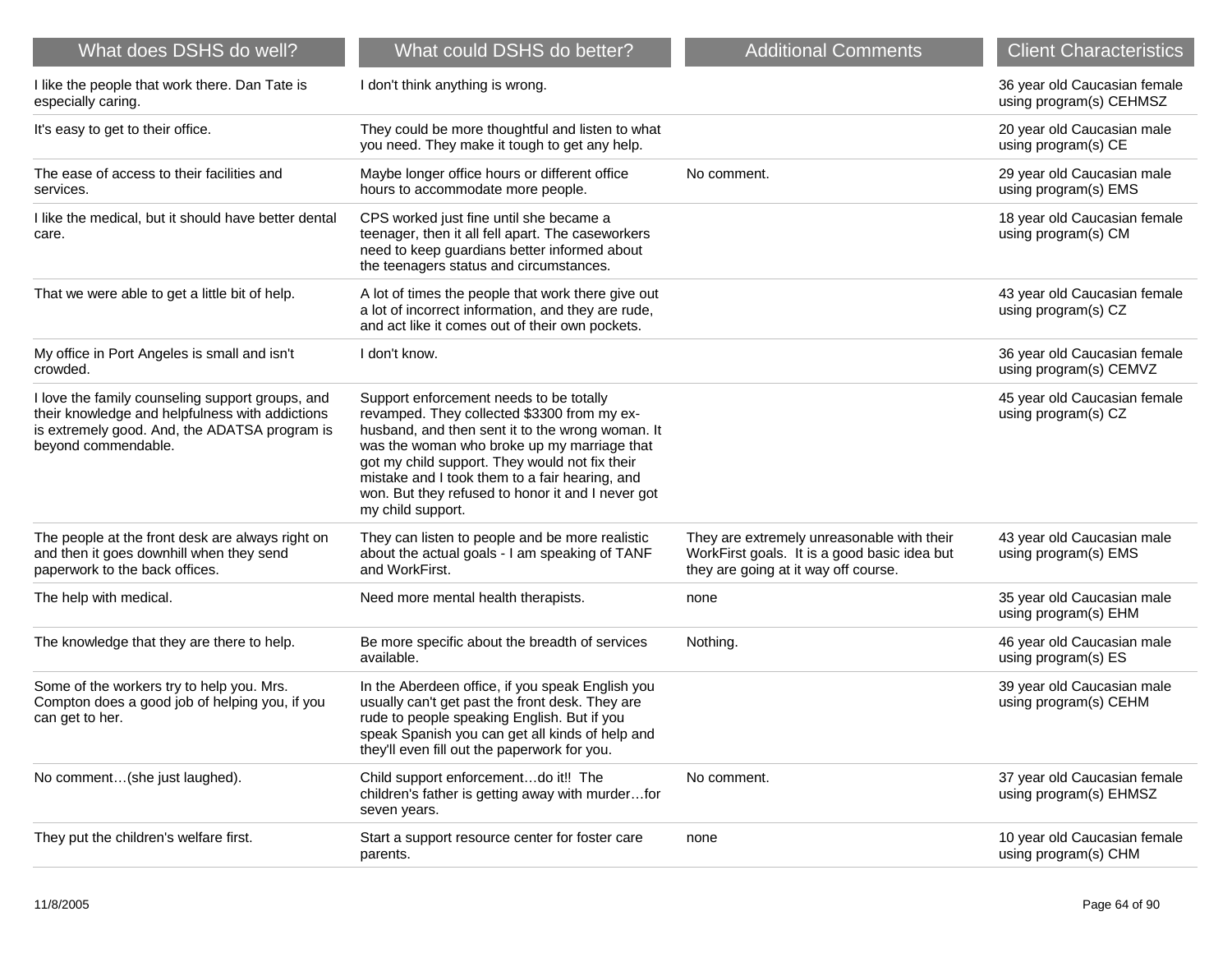| What does DSHS do well?                                                                       | What could DSHS do better?                                                                                                                                                                                                                                                                                                                                                                                                     | <b>Additional Comments</b>                                                                | <b>Client Characteristics</b>                                           |
|-----------------------------------------------------------------------------------------------|--------------------------------------------------------------------------------------------------------------------------------------------------------------------------------------------------------------------------------------------------------------------------------------------------------------------------------------------------------------------------------------------------------------------------------|-------------------------------------------------------------------------------------------|-------------------------------------------------------------------------|
| They are there when you have questions.                                                       | I don't know.                                                                                                                                                                                                                                                                                                                                                                                                                  | none                                                                                      | 24 year old Caucasian female<br>using program(s) EHMS                   |
| I like that all my stuff can be done over the<br>phone.                                       | CPS needs more information from the people<br>who just randomly call in with complaints. They<br>should have to identify themselves and explain<br>their relationship to the children involved. Seems<br>like they get involved when there's no need for it.                                                                                                                                                                   |                                                                                           | 27 year old Caucasian male<br>using program(s) CZ                       |
| I don't know.                                                                                 | I don't know.                                                                                                                                                                                                                                                                                                                                                                                                                  |                                                                                           | 40 year old Caucasian female<br>using program(s) C                      |
| They treat me fairly.                                                                         | I don't know.                                                                                                                                                                                                                                                                                                                                                                                                                  | none                                                                                      | 48 year old African American<br>male using program(s)<br><b>HMV</b>     |
| I like the WorkFirst program. The system is<br>great. They help you even after you get a job. | The type of medical you guys have now has<br>caused people a great deal of trouble and grief,<br>when it went from Healthy Options to Molina.<br>And the dental coverage is very lacking. I have a<br>cavity between my two front teeth that the<br>coupons won't cover. The dentist says my teeth<br>are too perfect to pull out, but I don't have<br>insurance to cover it. It'll cost \$1500 if I have to<br>pay it myself. |                                                                                           | 31 year old Caucasian female<br>using program(s) CEMZ                   |
| There is nothing I really like about DSHS.                                                    | They need to stop being rude, opinionated, and<br>actively listen.                                                                                                                                                                                                                                                                                                                                                             | WorkFirst needs to have exceptions for<br>pregnant women.                                 | 22 year old Caucasian female<br>using program(s) CEHMZ                  |
| They call back quickly.                                                                       | Nothing I see.                                                                                                                                                                                                                                                                                                                                                                                                                 | none                                                                                      | 43 year old Caucasian male<br>using program(s) ADHM                     |
| How helpful they can be and the services they<br>provide.                                     | Have more information available, like how much<br>money they have available for summer camp.                                                                                                                                                                                                                                                                                                                                   |                                                                                           | 47 year old Caucasian female<br>using program(s) C                      |
| That they are there.                                                                          | They've been doing pretty good. Everything I've<br>had complaints about they've improved.                                                                                                                                                                                                                                                                                                                                      |                                                                                           | 29 year old Caucasian female<br>using program(s) CEMZ                   |
| The case manager is readily available to us.                                                  | More funding for more staff.                                                                                                                                                                                                                                                                                                                                                                                                   | none                                                                                      | 45 year old Caucasian female<br>using program(s) DEHM                   |
| I was treated pleasantly.                                                                     | They could have followed up on my requests and<br>my needs. They probably need more staff -<br>probably why they didn't follow up.                                                                                                                                                                                                                                                                                             | It's been one year and I am still waiting for a<br>response.                              | 53 year old Caucasian male<br>using program(s) C                        |
| I appreciate your help.                                                                       | Nothing. I barely go to them and I've only had to<br>cuss one of them out.                                                                                                                                                                                                                                                                                                                                                     | I did not get through to anyone when I called<br>the 1-800 on back of the medical coupon. | 44 year old African American<br>female using program(s)<br><b>CEMSZ</b> |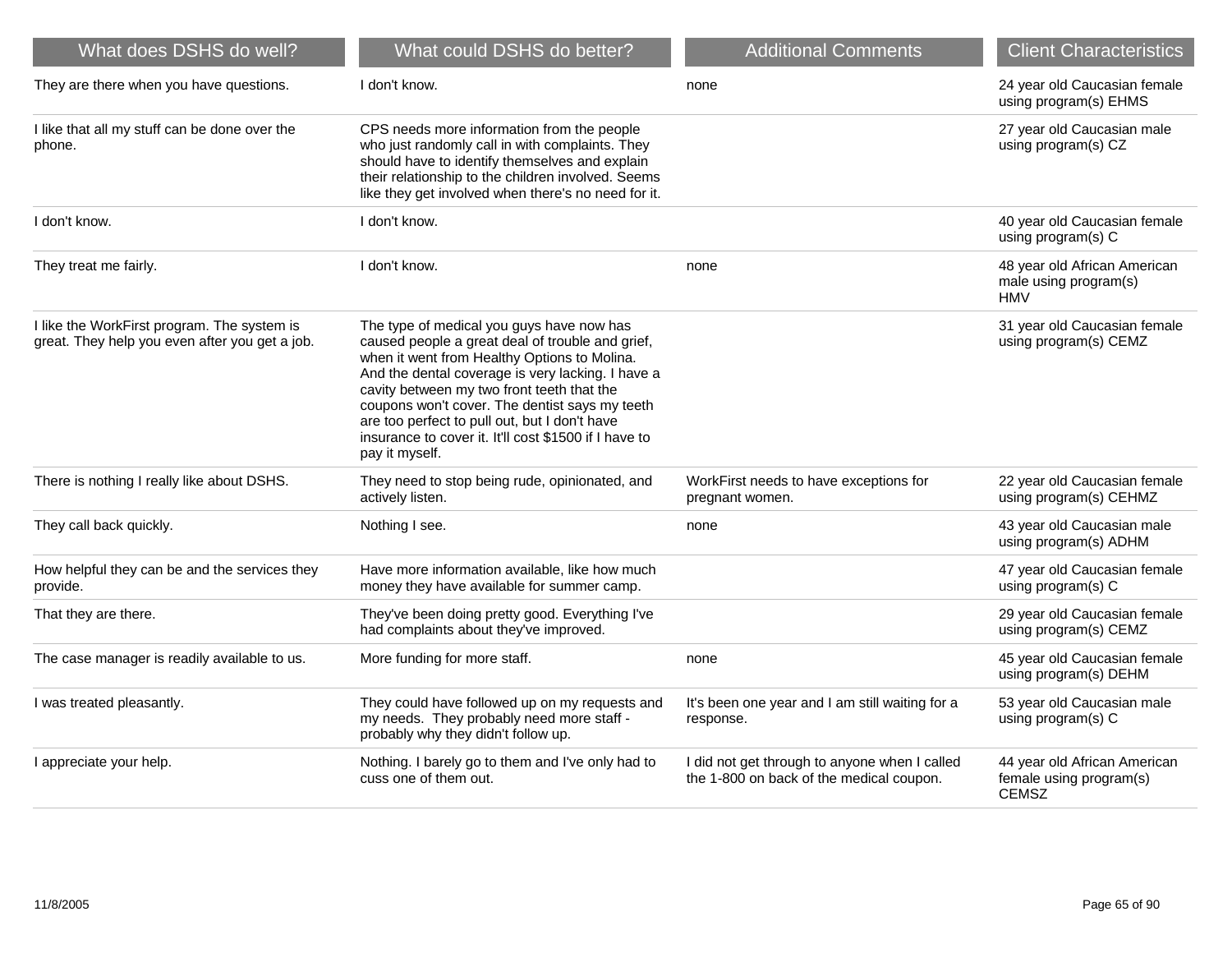| What does DSHS do well?                                                                                                                          | What could DSHS do better?                                                                                                                                                                                                                                                                                                                                                                                                                                                                                                                                                                                                        | <b>Additional Comments</b>                                                | <b>Client Characteristics</b>                                      |
|--------------------------------------------------------------------------------------------------------------------------------------------------|-----------------------------------------------------------------------------------------------------------------------------------------------------------------------------------------------------------------------------------------------------------------------------------------------------------------------------------------------------------------------------------------------------------------------------------------------------------------------------------------------------------------------------------------------------------------------------------------------------------------------------------|---------------------------------------------------------------------------|--------------------------------------------------------------------|
| No comment.                                                                                                                                      | I went to make an appointment for food stamps<br>and they sent me a letter with an appointment<br>date, but I received the letter AFTER the<br>appointment date. Then, they wouldn't<br>reschedule for three more months since I missed<br>the original appointment date.                                                                                                                                                                                                                                                                                                                                                         | Nothing else.                                                             | 43 year old Caucasian female<br>using program(s) MS                |
| Nothing.                                                                                                                                         | I lost my mother and had a hysterectomy which<br>resulted in a sanction. It has put me behind on<br>all my bills and I will lose my storage.                                                                                                                                                                                                                                                                                                                                                                                                                                                                                      | I think DSHS is a good resource, but I think a<br>lot of people abuse it. | 33 year old Caucasian female<br>using program(s) EHMSZ             |
| The fact that it is there with the intent to help.                                                                                               | You need to look extremely close at each and<br>every caseworker and counselor. We<br>encountered some who would not respond to us<br>as foster parents. We couldn't get a response or<br>support from an agency who stated purpose is to<br>care for kids. One of our foster kids had an<br>emergency appendectomy. It took two days to<br>track down the caseworker and another day to<br>get her to go to the hospital to sign the<br>paperwork to authorize the surgery. This child<br>would have died if the hospital hadn't gone<br>ahead and done the emergency surgery before<br>the caseworker signed the authorization. | Client wants his \$250 gift certificate at<br>Kroger's or Wal*Mart.       | 68 year old Caucasian male<br>using program(s) C                   |
| I like DVR Paul Vertrees and Meredith Hardin in<br>the Vancouver DVR office. They helped me get<br>prepared for the perfect job that I now have. | Overall, everything about DVR was great for me,<br>but for my boyfriend it hasn't worked at all. Also,<br>the non-needy relative support program has<br>worked real well.                                                                                                                                                                                                                                                                                                                                                                                                                                                         |                                                                           | 48 year old Caucasian female<br>using program(s) CHMSVZ            |
| I like that they help me out, but it's like pulling<br>teeth to get it.                                                                          | The call center is a waste of time. In the end it<br>will cost the state more money with wasted time<br>and fair hearings. The call center only looks at<br>the most recent paperwork instead of looking at<br>the record, so they keep having to go back over<br>the same old things time after time.                                                                                                                                                                                                                                                                                                                            | Interviewer's notes: [Identifying Data<br>Redacted]                       | 48 year old Caucasian female<br>using program(s) C                 |
| The people there have been real friendly.                                                                                                        | If you're making a complaint to CPS, they won't<br>take it seriously if you want to be anonymous. It<br>you do say who you are and then they find out<br>that you're related, then they don't take that<br>seriously either.                                                                                                                                                                                                                                                                                                                                                                                                      |                                                                           | 41 year old Caucasian female<br>using program(s) C                 |
| The caseworker.                                                                                                                                  | Make it easier to access mental health services.                                                                                                                                                                                                                                                                                                                                                                                                                                                                                                                                                                                  | none                                                                      | 42 year old Caucasian female<br>using program(s) EHMZ              |
| The help.                                                                                                                                        | Show me more respect.                                                                                                                                                                                                                                                                                                                                                                                                                                                                                                                                                                                                             | none                                                                      | 37 year old Caucasian female<br>using program(s) CEHM              |
| If you do your part they'll help you.                                                                                                            | I don't know.                                                                                                                                                                                                                                                                                                                                                                                                                                                                                                                                                                                                                     |                                                                           | 26 year old Other Race<br>female using program(s)<br><b>CEHMSZ</b> |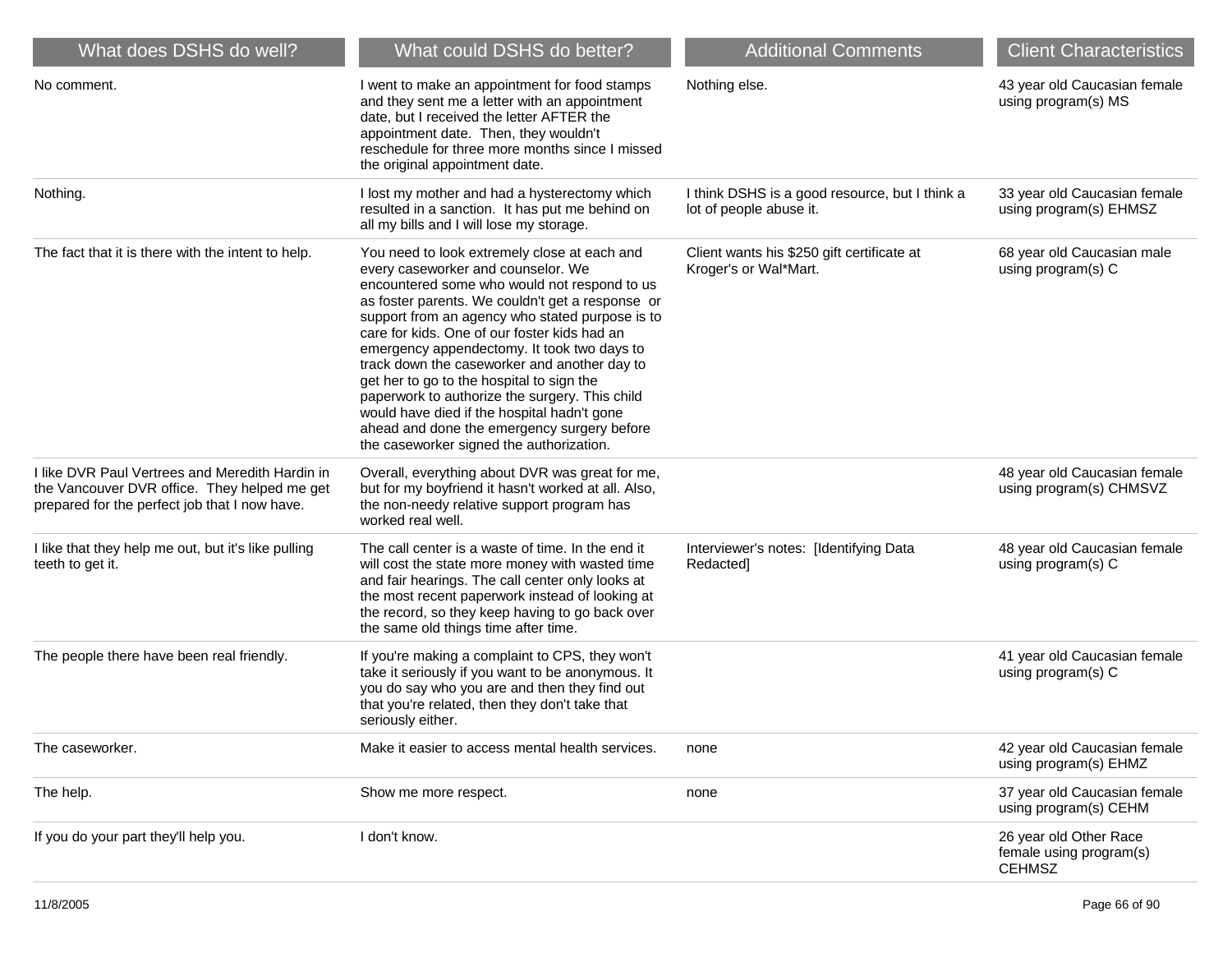| What does DSHS do well?                                                        | What could DSHS do better?                                                                                                                                                                                                                                                                               | <b>Additional Comments</b>                                                                                         | <b>Client Characteristics</b>                                       |
|--------------------------------------------------------------------------------|----------------------------------------------------------------------------------------------------------------------------------------------------------------------------------------------------------------------------------------------------------------------------------------------------------|--------------------------------------------------------------------------------------------------------------------|---------------------------------------------------------------------|
| Just that they are courteous and they help you<br>out.                         | None.                                                                                                                                                                                                                                                                                                    |                                                                                                                    | 43 year old Caucasian female<br>using program(s) CEMZ               |
| They're sure nice to have around when there's<br>nothing else to fall back on. | More money.                                                                                                                                                                                                                                                                                              |                                                                                                                    | 36 year old Caucasian male<br>using program(s) SZ                   |
| I like everything. I have no problems with those<br>guys.                      | For now everything is real nice.                                                                                                                                                                                                                                                                         |                                                                                                                    | 34 year old Other Race,<br>Hispanic male using<br>program(s) C      |
| I know some people that work for DSHS and I<br>like them.                      | CPS needs to allow for family involvement. It's<br>not just about the parents and children. There<br>are usually grandparents, aunts and uncles that<br>could help CPS to help the children.                                                                                                             |                                                                                                                    | 46 year old Caucasian female<br>using program(s) CZ                 |
| They were there when I really needed help.                                     | I have a mental illness - DSHS needs to look at<br>the fact that we cannot afford to go off their<br>medications when DSHS coupons are not<br>issued. We need those medications and cannot<br>tolerate not having coupons and access to meds.                                                            | It's a great program, but the medical coupons<br>and access to meds while mentally ill are<br>extremely important. | 24 year old Caucasian female<br>using program(s) EHMSVZ             |
| I like that they explain things very clearly for me.                           | Nothing, they have met our needs.                                                                                                                                                                                                                                                                        |                                                                                                                    | 7 year old Other Race,<br>Hispanic male using<br>program(s) M       |
| About half the time the people that work for<br>DSHS are idiots.               | I work and deposit my wages into my fiancées'<br>bank account and then she gets a letter from<br>DSHS saying her food stamps are being closed<br>because her income is too high. She stays home<br>with our five kids and doesn't work.                                                                  |                                                                                                                    | 29 year old Caucasian male<br>using program(s) CEMZ                 |
| Nothing.                                                                       | Support enforcement is based on money too<br>much and should be based more on family<br>needs.                                                                                                                                                                                                           |                                                                                                                    | 37 year old Caucasian male<br>using program(s) CZ                   |
| Nothing.                                                                       | I don't know                                                                                                                                                                                                                                                                                             | none                                                                                                               | 18 year old Caucasian male<br>using program(s) EHM                  |
| The help.                                                                      | Need more workers.                                                                                                                                                                                                                                                                                       | none                                                                                                               | 31 year old Caucasian male<br>using program(s) CEM                  |
| I like the mental health program best of all.                                  | More funding for the programs.                                                                                                                                                                                                                                                                           | none                                                                                                               | 45 year old Caucasian male<br>using program(s) AHM                  |
| I like the family services, and medical for the kids<br>has helped a lot.      | Your medical billing procedures need to be fixed.<br>I took my kid to the doctor because he stopped<br>breathing and gave them my medical coupon.<br>But I still got billed for \$7,354 and now they're<br>threatening to take it to collections even after I've<br>talked to my social worker about it. |                                                                                                                    | 23 year old American Indian<br>female using program(s)<br><b>MS</b> |
| I am most satisfied with the food stamp program.                               | Be quicker in the decision making process for<br>cases.                                                                                                                                                                                                                                                  | none                                                                                                               | 29 year old Caucasian male<br>using program(s) EHMS                 |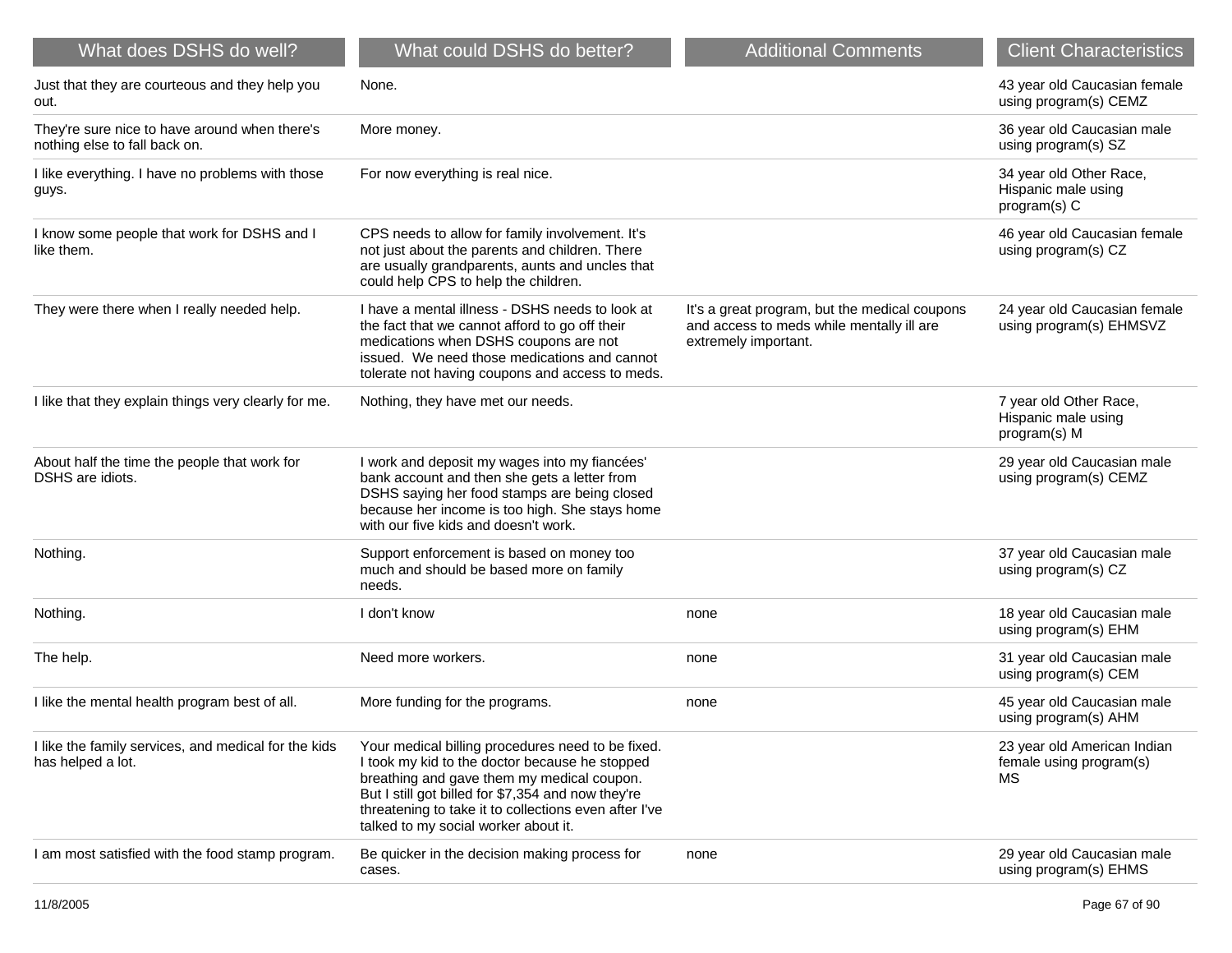| What does DSHS do well?                                                                    | What could DSHS do better?                                                                                                                                                           | <b>Additional Comments</b>                                                                                                                                                            | <b>Client Characteristics</b>                                        |
|--------------------------------------------------------------------------------------------|--------------------------------------------------------------------------------------------------------------------------------------------------------------------------------------|---------------------------------------------------------------------------------------------------------------------------------------------------------------------------------------|----------------------------------------------------------------------|
| That they are easy to work with and I can always<br>get ahold of someone when I need them. | The income limits for each household size<br>should be much higher due to increasing costs<br>of living. If it was increased more people that<br>need medical care could be covered. |                                                                                                                                                                                       | 12 year old Caucasian female<br>using program(s) M                   |
| The mental health counselor.                                                               | Don't know.                                                                                                                                                                          | none                                                                                                                                                                                  | 22 year old Caucasian female<br>using program(s) H                   |
| They get back to me in a timely manner.                                                    | I really don't know.                                                                                                                                                                 | none                                                                                                                                                                                  | 28 year old Caucasian female<br>using program(s) EHM                 |
| That they have helped me out.                                                              | When I use my EBT card to get cash it costs me<br>\$1.50 each time. That a lot of money for me to<br>lose.                                                                           |                                                                                                                                                                                       | 37 year old American Indian<br>female using program(s)<br><b>EMS</b> |
| Made it easier for someone who has always<br>worked to accept help when I got ill.         | They do the best they can.                                                                                                                                                           | The agency was wonderful to me and helped<br>me through some very rough times.                                                                                                        | 48 year old Caucasian female<br>using program(s) EHM                 |
| They are there when you need them to help with<br>housing, food or getting your car fixed. | Some workers need training on how to be<br>respectable and nice, to have better public<br>relations, or some self-improvement classes.                                               |                                                                                                                                                                                       | 42 year old American Indian<br>male using program(s) C               |
| They were OK. I feel neutral toward them.                                                  | Support enforcement looks down on people who<br>just cannot pay the full amount of their child<br>support for reasons beyond their control.                                          |                                                                                                                                                                                       | 52 year old African American<br>male using program(s) C              |
| No response.                                                                               | No response.                                                                                                                                                                         | I usually have my sister, who speaks English,<br>call to make appointments for me to take my<br>Aunt, [Identifying Data Redacted], in for<br>appointments. The staff are always nice. | 82 year old Asian American<br>female using program(s)<br><b>AEM</b>  |
| It is affordable and sometimes it is free.                                                 | The review forms have some questions that are<br>hard to understand.                                                                                                                 | none                                                                                                                                                                                  | 4 year old Caucasian male<br>using program(s) M                      |
| The payment of my Medicare premium.                                                        | I don't know. I haven't had enough contact with<br>them to make an informed suggestion.                                                                                              | none                                                                                                                                                                                  | 78 year old Caucasian female<br>using program(s) M                   |
| They have nice staff there who treat you with<br>respect.                                  | I don't know.                                                                                                                                                                        | none                                                                                                                                                                                  | 35 year old Caucasian female<br>using program(s) EH                  |
| I like it when it goes well.                                                               | Find a better way to handle the six month review<br>process.                                                                                                                         | none                                                                                                                                                                                  | 14 year old Asian American<br>male using program(s) M                |
| The process is easy.                                                                       | I don't know.                                                                                                                                                                        | none                                                                                                                                                                                  | 2 year old Caucasian female<br>using program(s) M                    |
| The help.                                                                                  | DSHS needs to eliminate spenddown.                                                                                                                                                   | none                                                                                                                                                                                  | 62 year old Caucasian female<br>using program(s) M                   |
| The friendliness of the staff.                                                             | It doesn't need to be improved.                                                                                                                                                      | none                                                                                                                                                                                  | 1 year old Caucasian male<br>using program(s) M                      |
| I like the call in; instead of having to go in to the<br>office.                           | I don't know.                                                                                                                                                                        | none                                                                                                                                                                                  | 16 year old Caucasian male<br>using program(s) M                     |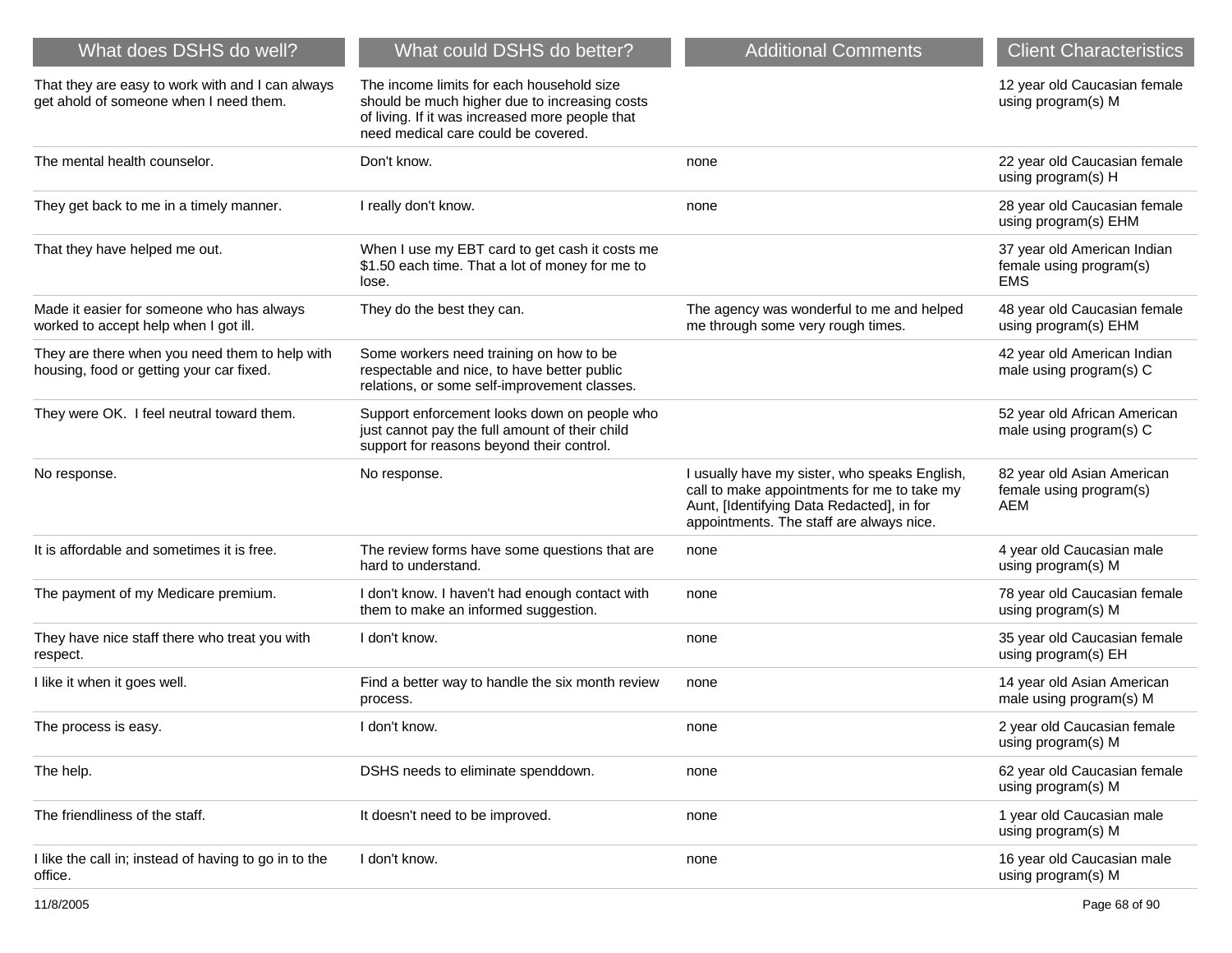| What does DSHS do well?                                                                                             | What could DSHS do better?                                                                                                                                                                                                                                                  | <b>Additional Comments</b>                                                                      | <b>Client Characteristics</b>                                      |
|---------------------------------------------------------------------------------------------------------------------|-----------------------------------------------------------------------------------------------------------------------------------------------------------------------------------------------------------------------------------------------------------------------------|-------------------------------------------------------------------------------------------------|--------------------------------------------------------------------|
| I like the separation of services.                                                                                  | More staff for answering the phones.                                                                                                                                                                                                                                        | none                                                                                            | 1 year old Other Race,<br>Hispanic male using<br>program(s) M      |
| Everyone is really friendly and courteous.                                                                          | I cannot think of anything.                                                                                                                                                                                                                                                 | none                                                                                            | 35 year old Caucasian female<br>using program(s) EZ                |
| They help me when I need it.                                                                                        | Nothing.                                                                                                                                                                                                                                                                    | Nothing.                                                                                        | 32 year old Other Race,<br>Hispanic female using<br>program(s) EZ  |
| I like that we can get medical services any time<br>with the medical coupon for [Personal<br>Information Redacted]. | It is a different story for my other two boys as<br>they are not US citizens; I would like to see<br>better coverage for them.                                                                                                                                              | none                                                                                            | 2 year old Caucasian male<br>using program(s) M                    |
| Nothing.                                                                                                            | CPS needs to work more with the birth families.<br>My grandson was moved from one foster home<br>to another without my knowledge.                                                                                                                                           |                                                                                                 | 41 year old Caucasian male<br>using program(s) CHZ                 |
| They treated me with courtesy and respect.                                                                          | No comment.                                                                                                                                                                                                                                                                 | They are doing good work.                                                                       | 38 year old Caucasian male<br>using program(s) EMS                 |
| I like that they were there for my family when we<br>needed them.                                                   | [Identifying Data Redacted] is rude and<br>insensitive - he works for WorkFirst. It is virtually<br>impossible to find a dentist who will take medical<br>coupons and the one we found does terrible<br>work leaving family members in pain and with<br>defective fillings. | Our family is very very grateful that DSHS is<br>there for us and continues to be there for us. | 39 year old Caucasian male<br>using program(s) EMS                 |
| They were compassionate and understanding.<br>They treated me very well.                                            | Nothing.                                                                                                                                                                                                                                                                    |                                                                                                 | 34 year old Asian American<br>female using program(s)<br>C         |
| The medical is the most beneficial thing.                                                                           | They should definitely be more free and<br>informative with their information on available<br>services.                                                                                                                                                                     |                                                                                                 | 32 year old Caucasian female<br>using program(s) CEMZ              |
| They've covered my kids with medical and<br>helped us with food stamps.                                             | When you turn in papers here in the Moses Lake<br>office they lose our papers.                                                                                                                                                                                              |                                                                                                 | 43 year old Other Race,<br>Hispanic female using<br>program(s) CEM |
| They help me all the time - every time I need<br>help they help me.                                                 | No comment.                                                                                                                                                                                                                                                                 | Thank you for all the help.                                                                     | 43 year old Caucasian male<br>using program(s) EHMS                |
| That everybody there is really polite and they<br>don't treat you badly because you don't have any<br>money.        | Stay open later6 or 7 p.m. would be great<br>since I am working.                                                                                                                                                                                                            | Nope.                                                                                           | 34 year old Caucasian female<br>using program(s) ES                |
| They were there to answer any questions you<br>had and they were quick about it.                                    | There aren't any.                                                                                                                                                                                                                                                           |                                                                                                 | 47 year old Caucasian male<br>using program(s) C                   |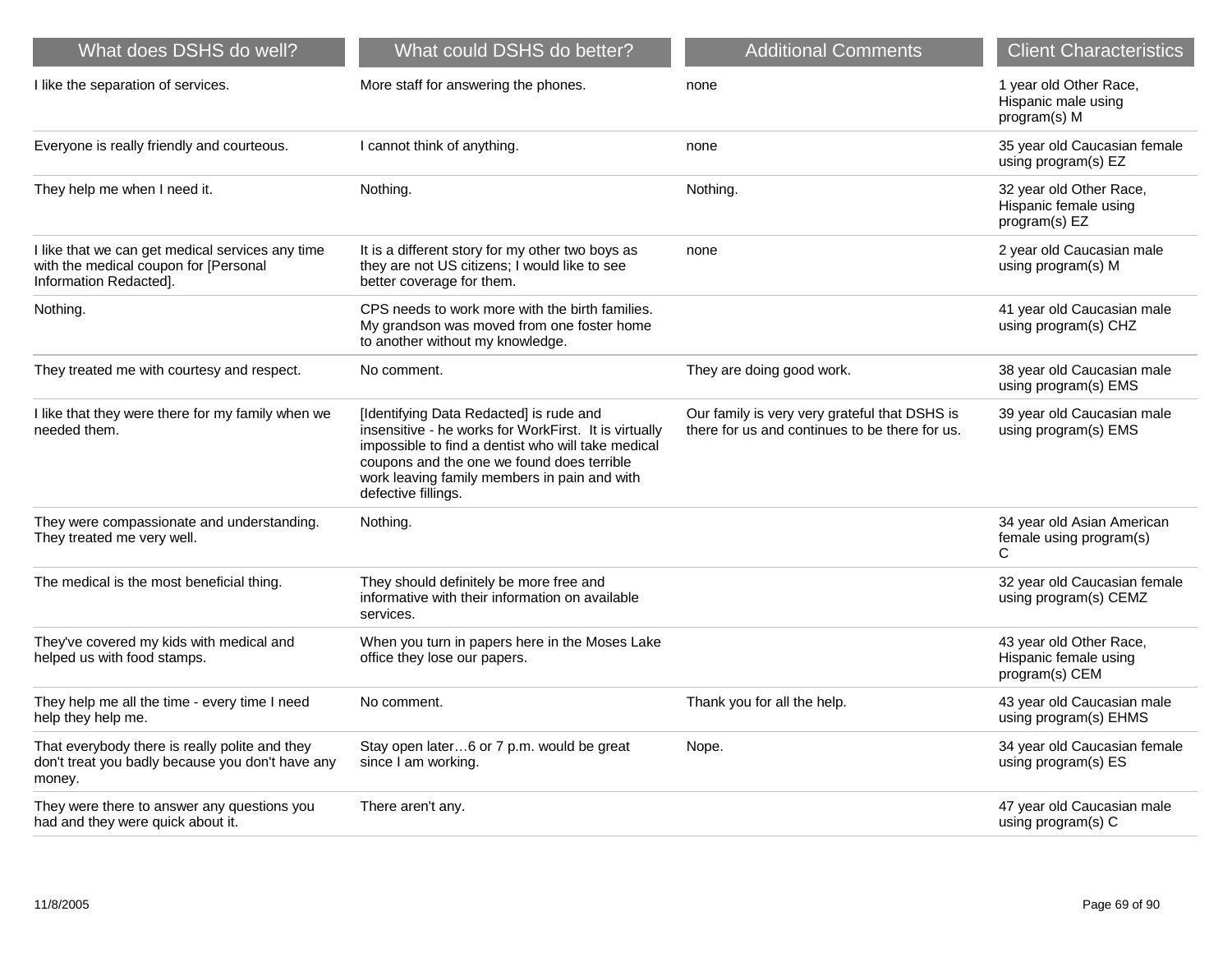| What does DSHS do well?                                                                                                                                                                                             | What could DSHS do better?                                                                                                                                                                                                          | <b>Additional Comments</b> | <b>Client Characteristics</b>                                  |
|---------------------------------------------------------------------------------------------------------------------------------------------------------------------------------------------------------------------|-------------------------------------------------------------------------------------------------------------------------------------------------------------------------------------------------------------------------------------|----------------------------|----------------------------------------------------------------|
| That they help you with food and medical.                                                                                                                                                                           | After I quit my job I had to wait ninety days<br>before they would help me with food stamps or<br>TANF. I quit because I did not have a babysitter.<br>I should have been able to get help sooner.                                  |                            | 27 year old Caucasian female<br>using program(s) CEMZ          |
| That there is a phone number available to<br>contact DVR, as [Personal Information<br>Redacted] is on the waiting list and they don't<br>follow up.                                                                 | DVR needs a method to keep people on the<br>waiting lists informed of current status.                                                                                                                                               | none                       | 21 year old Other Race,<br>Hispanic male using<br>program(s) V |
| Nothing, except that they help financially.                                                                                                                                                                         | They do not return phone calls. It's hard to reach<br>your worker. You can't get a straight answer.                                                                                                                                 |                            | 52 year old Caucasian female<br>using program(s) ACEMZ         |
| They have been extremely empathetic.                                                                                                                                                                                | Need more dental providers who accept the<br>coupon.                                                                                                                                                                                | none                       | 46 year old Caucasian male<br>using program(s) EHM             |
| Nothing.                                                                                                                                                                                                            | No suggestions.                                                                                                                                                                                                                     | none                       | 14 year old Caucasian female<br>using program(s) M             |
| The WorkFirst program helped me with job<br>training.                                                                                                                                                               | Don't know.                                                                                                                                                                                                                         |                            | 31 year old Caucasian male<br>using program(s) C               |
| I like the way Jodie Littlejohn in the Yakima CPS<br>office handled my case. She was very supportive<br>even when I was balking. She also helped us<br>with the Catholic Family Preservation Services in<br>Yakima. | I have a friend who needs dental care. His teeth<br>are keeping him from work and from getting<br>adequate nutrition. They put him on food stamps<br>but he can't eat. He has infection throughout his<br>gums and spits pus daily. |                            | 41 year old Caucasian female<br>using program(s) C             |
| The call center.                                                                                                                                                                                                    | Needs a resource of DSHS telephone numbers.                                                                                                                                                                                         | none                       | 2 year old Caucasian male<br>using program(s) M                |
| It was an easy process.                                                                                                                                                                                             | No suggestions.                                                                                                                                                                                                                     | none                       | 2 year old Caucasian male<br>using program(s) M                |
| Customer service has always been there for me.                                                                                                                                                                      | I don't know.                                                                                                                                                                                                                       | none                       | 9 year old Asian American<br>male using program(s) M           |
| They are very nice to talk to.                                                                                                                                                                                      | Nothing that we see.                                                                                                                                                                                                                | none                       | 27 year old Asian American<br>female using program(s)<br>м     |
| The financial help.                                                                                                                                                                                                 | The review forms for assistance are not clearly<br>written; they fail to clearly identify who the review<br>is for. For example, it does not identify whether it<br>is for the adult or the children in the home.                   | none                       | 36 year old Caucasian female<br>using program(s) M             |
| They helped us with medical expenses that we<br>cannot afford.                                                                                                                                                      | Cut down the wait time on the phone from 45<br>minutes when you are placed on hold at the<br>Arlington CSO. It happens every time I call.                                                                                           | none                       | 15 year old Caucasian female<br>using program(s) M             |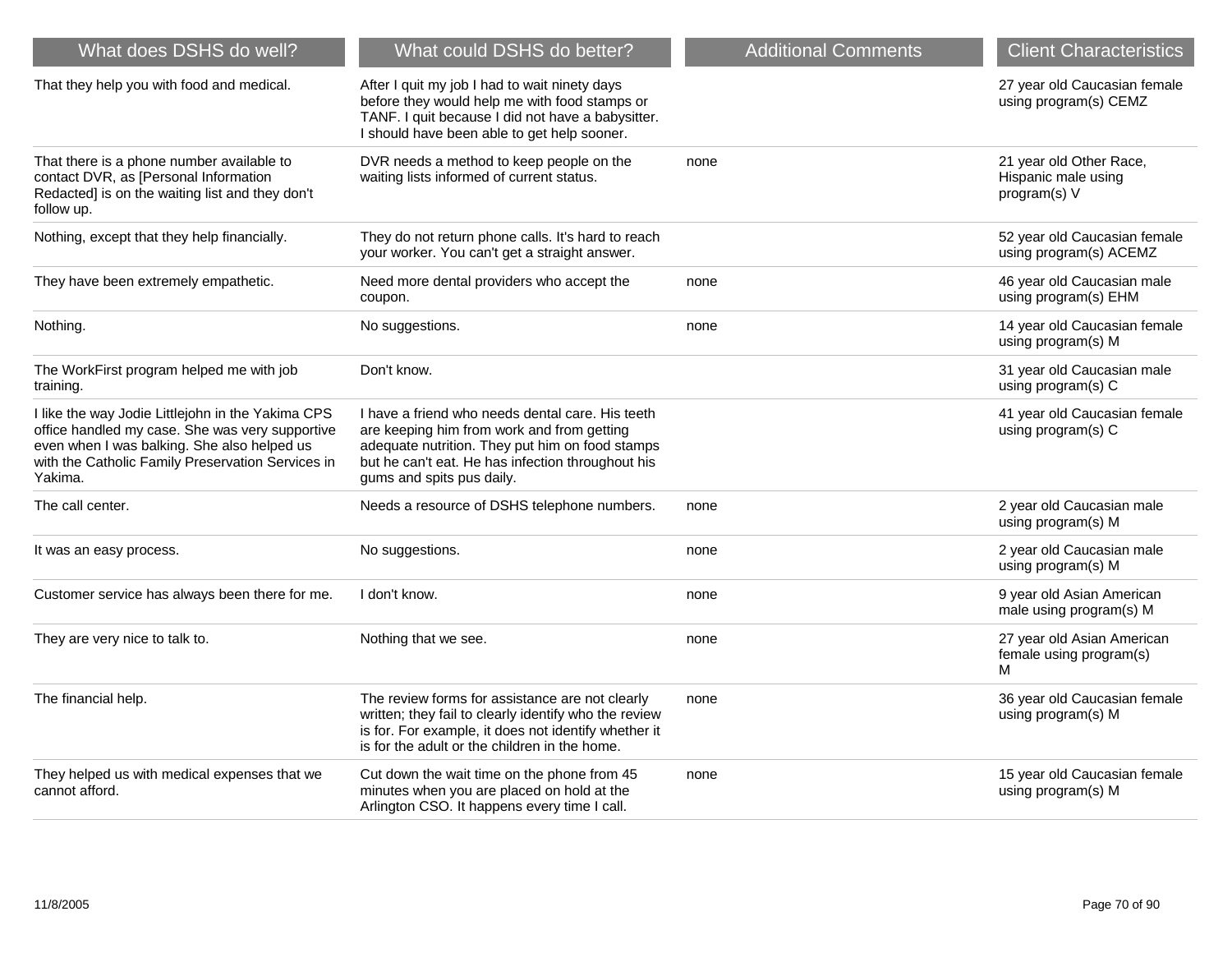| What does DSHS do well?                                                                               | What could DSHS do better?                                                                                                                                                                                                                                                                                                                                                                                       | <b>Additional Comments</b>                                                                                                                                                            | <b>Client Characteristics</b>                                           |
|-------------------------------------------------------------------------------------------------------|------------------------------------------------------------------------------------------------------------------------------------------------------------------------------------------------------------------------------------------------------------------------------------------------------------------------------------------------------------------------------------------------------------------|---------------------------------------------------------------------------------------------------------------------------------------------------------------------------------------|-------------------------------------------------------------------------|
| Child and FamilyServices are very concerned<br>and are there to help.                                 | The Sunnyside DSHS office discriminates<br>against whites. Back when I was laid off and<br>didn't have medical I went to the Sunnyside<br>office to try and get medical. They wouldn't give<br>me the time of day.                                                                                                                                                                                               |                                                                                                                                                                                       | 49 year old Caucasian male<br>using program(s) C                        |
| They are friendly.                                                                                    | Send notices timely.                                                                                                                                                                                                                                                                                                                                                                                             | none                                                                                                                                                                                  | 40 year old Caucasian female<br>using program(s) EHMZ                   |
| They are prompt every month with the medical<br>coupon.                                               | Find more medical providers who accept the<br>medical coupon.                                                                                                                                                                                                                                                                                                                                                    | none                                                                                                                                                                                  | 1 year old Caucasian,<br>Hispanic male using<br>program(s) M            |
| There are good things with the food stamp<br>program. The child support offices were also<br>helpful. | Overall, the people that work for CPS have a<br>God complex and think they are above the law.<br>They don't have a good understanding of the law<br>and they re-write the law to meet their own<br>needs. They are doing more harm than good.<br>[Identifying Data Redacted] in the Everett CPS<br>office needs to have a better understanding of<br>what the laws are and shouldn't threaten people<br>so much. |                                                                                                                                                                                       | 38 year old Caucasian male<br>using program(s) CZ                       |
| I like the fact there is a medical 800 number I<br>can call and get advice.                           | I believe DSHS needs to scrutinize the doctors<br>closer on accuracy of billings.                                                                                                                                                                                                                                                                                                                                | I would like them to revamp the medical<br>system so the doctors are more accountable<br>for their charges; but yet, receive a fair<br>realistic reimbursement for services rendered. | 50 year old Caucasian male<br>using program(s) M                        |
| They are very helpful.                                                                                | No suggestion.                                                                                                                                                                                                                                                                                                                                                                                                   | none                                                                                                                                                                                  | 79 year old Caucasian female<br>using program(s) M                      |
| They are pretty easy to get help from. It's easy<br>to get help if you really need it.                | They could return calls in a more timely manner.                                                                                                                                                                                                                                                                                                                                                                 | None.                                                                                                                                                                                 | 32 year old Caucasian female<br>using program(s) CEMZ                   |
| When I call they always return my calls and they<br>answer my questions.                              | I don't have any problems with DSHS.                                                                                                                                                                                                                                                                                                                                                                             |                                                                                                                                                                                       | 55 year old African American<br>female using program(s)<br><b>ACEMZ</b> |
| That they are there to help when you don't have<br>any income and are homeless.                       | I don't like that they have employees that don't<br>speak English and they don't return your calls.                                                                                                                                                                                                                                                                                                              |                                                                                                                                                                                       | 38 year old Other Race<br>female using program(s)<br><b>EHMS</b>        |
| We got really nice doctors when we were on it. I<br>wish we had found out about medical sooner.       | It's hard to find out about the programs and<br>what's available.                                                                                                                                                                                                                                                                                                                                                |                                                                                                                                                                                       | 14 year old Caucasian female<br>using program(s) M                      |
| I like that they give the hope that people will be<br>taken care of in adversity.                     | I don't like that sometimes I feel like I need to<br>take my own interpreter with me when I go into<br>their office. The Asians working there don't<br>speak English very well. Also, they need to work<br>a little harder to provide more than just hope.                                                                                                                                                       | Washington State needs to look at felons as a<br>separate population group to assist them to<br>reclaim their lives and to cut the recidivism<br>rate.                                | 46 year old Caucasian female<br>using program(s) CEMZ                   |
| They are very generous.                                                                               | I don't think I'm on DSHS.                                                                                                                                                                                                                                                                                                                                                                                       |                                                                                                                                                                                       | 49 year old Caucasian female<br>using program(s) M                      |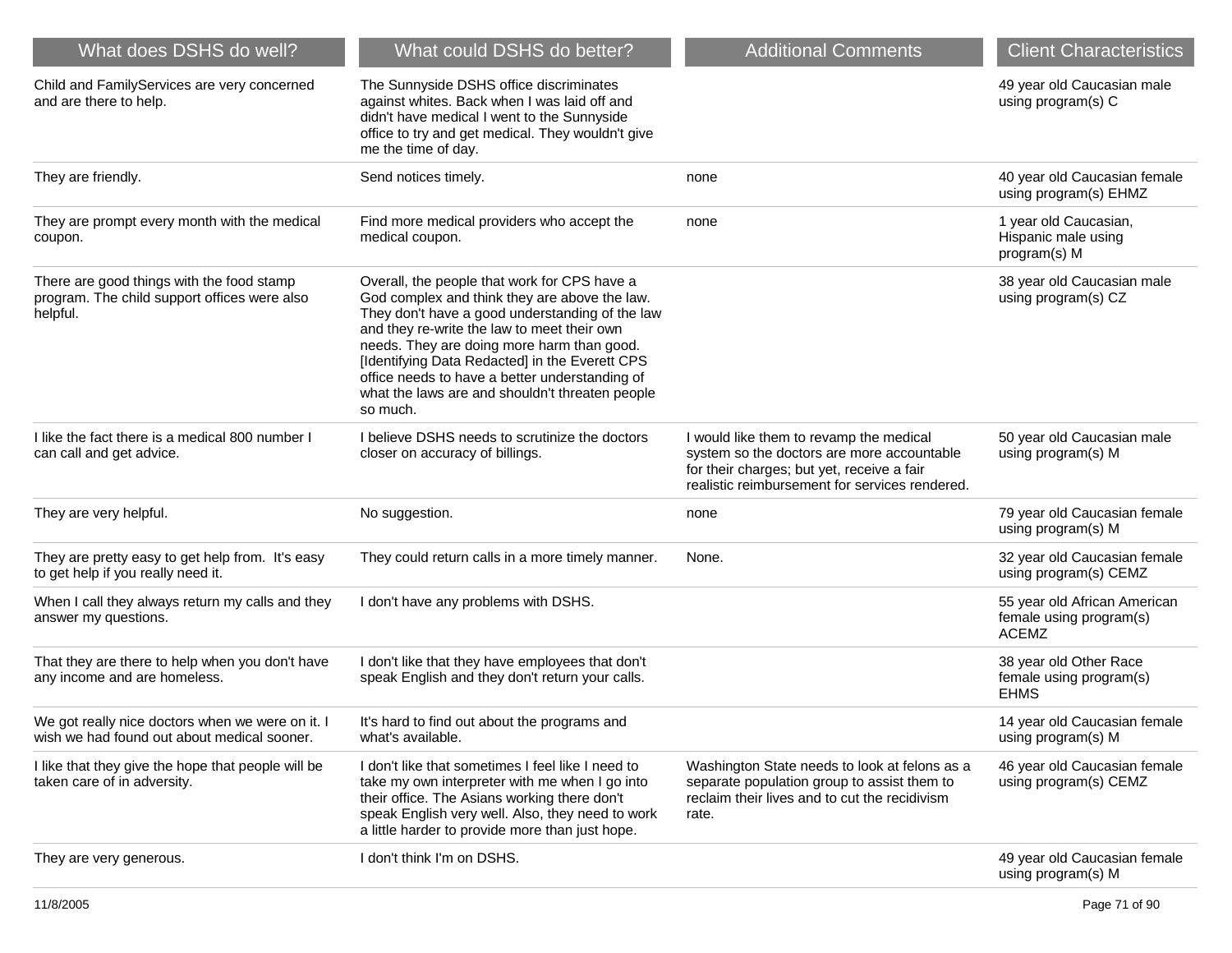| What does DSHS do well?                                                                          | What could DSHS do better?                                                                                                                                                                                                 | <b>Additional Comments</b>                                                                                      | <b>Client Characteristics</b>                                       |
|--------------------------------------------------------------------------------------------------|----------------------------------------------------------------------------------------------------------------------------------------------------------------------------------------------------------------------------|-----------------------------------------------------------------------------------------------------------------|---------------------------------------------------------------------|
| If you need help they are there for you.                                                         | Nothing. They are doing the best that they can.                                                                                                                                                                            |                                                                                                                 | 26 year old Caucasian female<br>using program(s) CEHMZ              |
| The people are nice.                                                                             | CPS needs to stop taking away people's children<br>without good cause. Just because someone<br>calls them and says the house is messy is not<br>good cause. They need stricter guidelines on<br>when to take the children. |                                                                                                                 | 19 year old Caucasian female<br>using program(s) CEMZ               |
| I have open options for my family.                                                               | I have drug felonies and DSHS Medical<br>Assistance won't help me because of that.                                                                                                                                         | It was nice that they helped me out with the<br>food stamps.                                                    | 29 year old Caucasian female<br>using program(s) CMSZ               |
| That they are there for people.                                                                  | They need more than one person at the front<br>counter. There's usually a long line. When we go<br>there, we pack a lunch. You can't see your<br>worker on Wednesdays, it's their paperwork day.                           | When I called the 800 number on the medical<br>coupon, it took 45 minutes on hold before<br>talking to someone. | 31 year old Caucasian female<br>using program(s) CEMZ               |
| The timeliness of the workers.                                                                   | Nothing.                                                                                                                                                                                                                   | none                                                                                                            | 8 year old Other Race,<br>Hispanic female using<br>program(s) M     |
| They help us a lot.                                                                              | Nothing.                                                                                                                                                                                                                   | none                                                                                                            | 2 year old Asian American,<br>Hispanic female using<br>program(s) M |
| Easy to get the help.                                                                            | Remind about verification of income for the<br>review.                                                                                                                                                                     | none                                                                                                            | 10 year old Caucasian female<br>using program(s) M                  |
| They have really helped me with food stamps. I<br>wouldn't be able to eat if I didn't have them. | They're doing fine.                                                                                                                                                                                                        |                                                                                                                 | 51 year old Caucasian female<br>using program(s) CEMS               |
| They provided the help I needed.                                                                 | I think they should offer medical to low income<br>families.                                                                                                                                                               | none                                                                                                            | 1 year old Caucasian female<br>using program(s) M                   |
| I don't know because I have had a whole bunch<br>of problems with the Bellingham office.         | Medical program to pay for vision care for adults                                                                                                                                                                          | none                                                                                                            | 33 year old Caucasian female<br>using program(s) MZ                 |
| I don't know.                                                                                    | Sometimes when I try to call, it is difficult to get<br>through.                                                                                                                                                           | none                                                                                                            | 3 year old Caucasian male<br>using program(s) M                     |
| They were very direct about their help.                                                          | Nothing.                                                                                                                                                                                                                   | none                                                                                                            | 18 year old Caucasian female<br>using program(s) M                  |
| Quick about responding.                                                                          | Nothing.                                                                                                                                                                                                                   | none                                                                                                            | 16 year old Other Race.<br>Hispanic male using<br>program(s) M      |
| I am thankful for the medical program: without it,<br>I could not afford our prescriptions.      | More dental providers who accept the medical<br>coupon.                                                                                                                                                                    | none                                                                                                            | 19 year old Caucasian female<br>using program(s) M                  |
| It is very easy process.                                                                         | I don't know.                                                                                                                                                                                                              | none                                                                                                            | 1 year old Caucasian,<br>Hispanic male using<br>program(s) M        |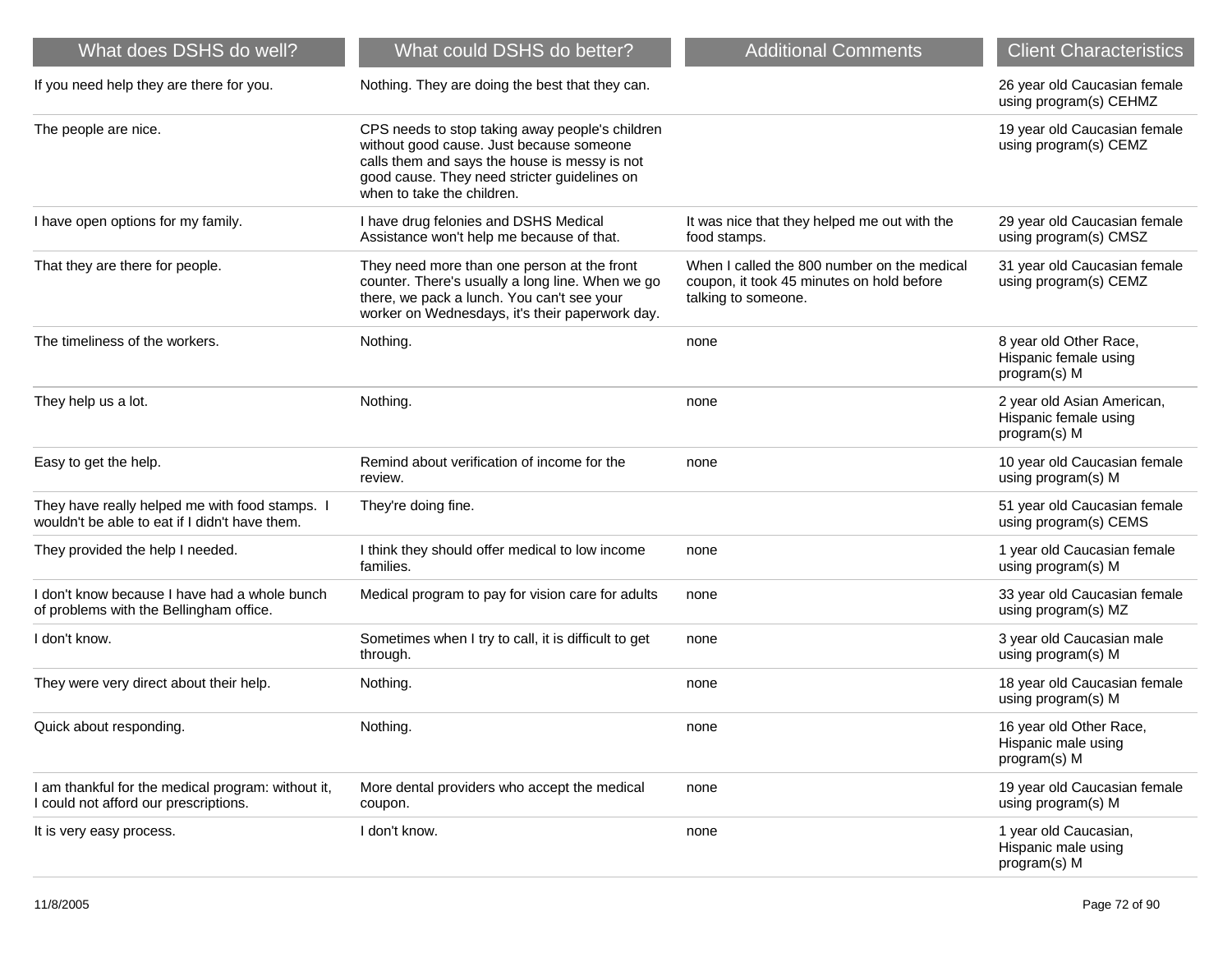| What does DSHS do well?                                                                                                                                                               | What could DSHS do better?                                                                                                                                                                    | <b>Additional Comments</b>                                                                                                                                                                                                                         | <b>Client Characteristics</b>                                           |
|---------------------------------------------------------------------------------------------------------------------------------------------------------------------------------------|-----------------------------------------------------------------------------------------------------------------------------------------------------------------------------------------------|----------------------------------------------------------------------------------------------------------------------------------------------------------------------------------------------------------------------------------------------------|-------------------------------------------------------------------------|
| I like the fact that my kids can get medical.                                                                                                                                         | I think there needs to be medical available for<br>adults.                                                                                                                                    |                                                                                                                                                                                                                                                    | 29 year old Caucasian female<br>using program(s) E                      |
| They helped us with food stamps and medical.                                                                                                                                          | They have a long waiting time in the waiting<br>room. If they are late calling me in it's OK, but if<br>I'm late getting there they get mad.                                                  |                                                                                                                                                                                                                                                    | 19 year old Other Race<br>female using program(s)<br>C                  |
| The help they provided when I needed it.                                                                                                                                              | I think they could allow more time for walk-in<br>appointments.                                                                                                                               | none                                                                                                                                                                                                                                               | 11 year old Caucasian male<br>using program(s) EM                       |
| I like that they treat me in a professional manner.                                                                                                                                   | I feel the legislature needs to firm up the laws so<br>that Support Enforcement can quickly collect the<br>monthly support from the other parent.                                             | none                                                                                                                                                                                                                                               | 34 year old Caucasian,<br>Hispanic female using<br>program(s) MZ        |
| The help that is basically free.                                                                                                                                                      | More medical providers and dental providers<br>who accept the medical coupon.                                                                                                                 | none                                                                                                                                                                                                                                               | 6 year old Other Race female<br>using program(s) M                      |
| Nothing, I'm not satisfied with them.                                                                                                                                                 | They should not tell people that they can get<br>food stamps and then later you find out you can't<br>get them because you're under age 23.                                                   |                                                                                                                                                                                                                                                    | 21 year old American Indian<br>female using program(s)<br>EM            |
| Their explanations are excellent.                                                                                                                                                     | Reduce the wait time on the phone to the call<br>center.                                                                                                                                      | none                                                                                                                                                                                                                                               | 2 year old Caucasian male<br>using program(s) M                         |
| The help for families and children.                                                                                                                                                   | Make the income standard higher to qualify for<br>medical.                                                                                                                                    | none                                                                                                                                                                                                                                               | 13 year old Caucasian male<br>using program(s) M                        |
| I like the way of communication: the social<br>worker sends letter to me with list of documents I<br>need to complete. I then collect necessary<br>documents and return them to DSHS. | Would like to have somebody to check<br>documents before returning them to DSHS.<br>would like to have some kind of receipt or stamp<br>or hand mark that documents were received by<br>DSHS. | None.                                                                                                                                                                                                                                              | 12 year old Caucasian female<br>using program(s) E                      |
| The fact that their priority is good medical care<br>for children.                                                                                                                    | I don't know.                                                                                                                                                                                 | none                                                                                                                                                                                                                                               | 8 year old Caucasian female<br>using program(s) M                       |
| The help was there when we needed it.                                                                                                                                                 | I was very satisfied with the program; no change<br>needed.                                                                                                                                   | none                                                                                                                                                                                                                                               | 4 year old Asian American<br>female using program(s)<br>м               |
| I like the mental health part where they ask you<br>questions about other programs and they help<br>me with other programs.                                                           | They could call me back sooner.                                                                                                                                                               | No comment.                                                                                                                                                                                                                                        | 55 year old African American<br>female using program(s)<br><b>AEHMS</b> |
| They are readily available to helpespecially<br>appreciate WATAP.                                                                                                                     | Shorten wait times for appointments.                                                                                                                                                          |                                                                                                                                                                                                                                                    | 82 year old Caucasian female<br>using program(s) M                      |
| I like the personal involvement.                                                                                                                                                      | Hire more staff to do the job.                                                                                                                                                                | I am retired military, and take the girls to<br>Fairchild Air Base for medical. I do keep doing<br>the reviews for the medical to have in case of<br>an emergency; although, I haven't used the<br>medical for either child nor any family member. | 16 year old Caucasian female<br>using program(s) M                      |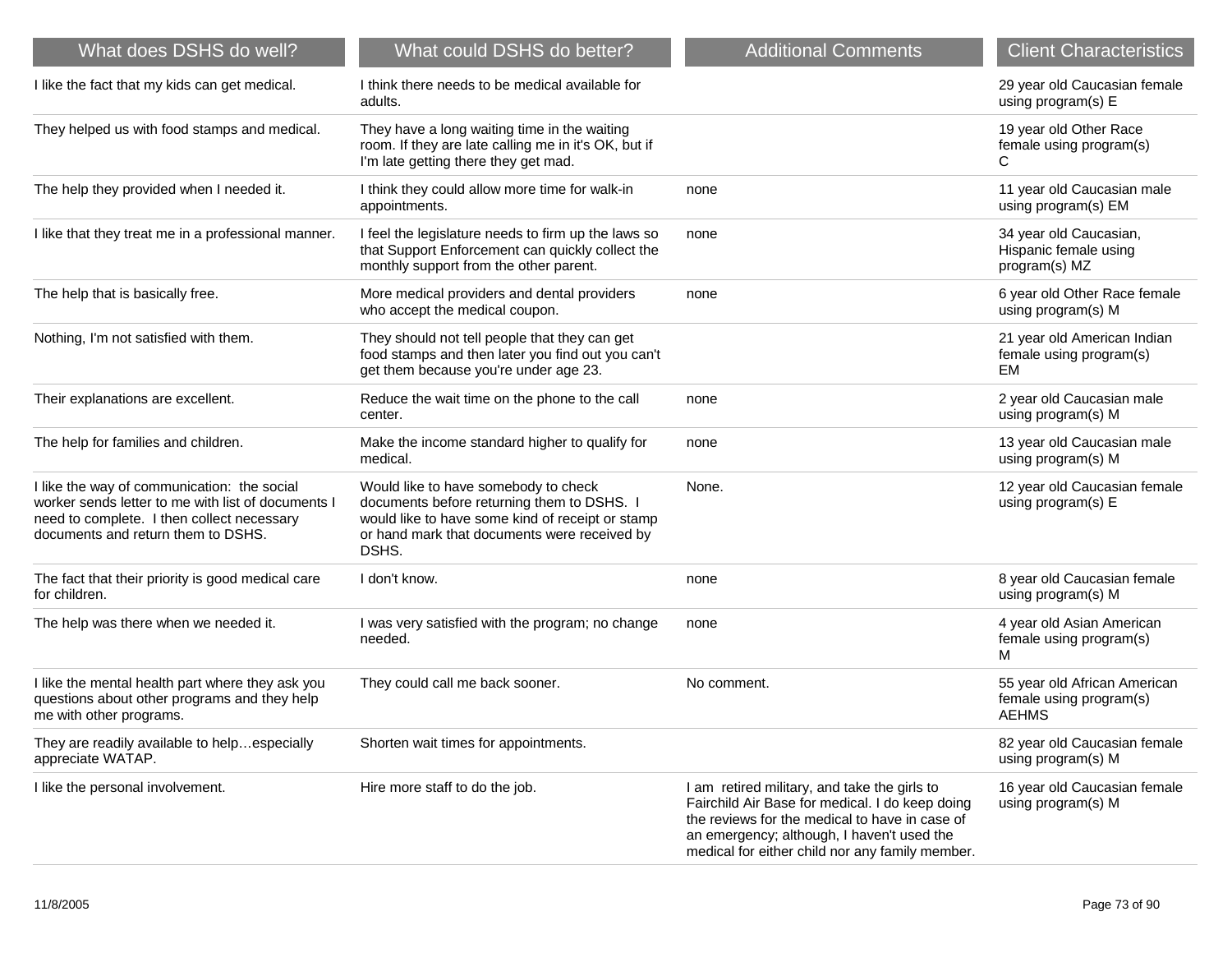| What does DSHS do well?                                                                                                                                                                                                   | What could DSHS do better?                                                                                                                                                                                                                                  | <b>Additional Comments</b>                                                                                                                                                                                                                                                                                                                                                                                                                                                                                                                                                                                                                 | <b>Client Characteristics</b>                               |
|---------------------------------------------------------------------------------------------------------------------------------------------------------------------------------------------------------------------------|-------------------------------------------------------------------------------------------------------------------------------------------------------------------------------------------------------------------------------------------------------------|--------------------------------------------------------------------------------------------------------------------------------------------------------------------------------------------------------------------------------------------------------------------------------------------------------------------------------------------------------------------------------------------------------------------------------------------------------------------------------------------------------------------------------------------------------------------------------------------------------------------------------------------|-------------------------------------------------------------|
| The understanding and compassion of the<br>workers.                                                                                                                                                                       | No comment.                                                                                                                                                                                                                                                 | None - I am satisfied with your services.                                                                                                                                                                                                                                                                                                                                                                                                                                                                                                                                                                                                  | 38 year old Caucasian male<br>using program(s) HMSV         |
| The medical help for the kids.                                                                                                                                                                                            | Raise income eligibility rates for families for<br>eligibility so that the parents can also get<br>medical.                                                                                                                                                 | none                                                                                                                                                                                                                                                                                                                                                                                                                                                                                                                                                                                                                                       | 28 year old American Indian<br>male using program(s) M      |
| It was easy to get the service.                                                                                                                                                                                           | No comment.                                                                                                                                                                                                                                                 | No.                                                                                                                                                                                                                                                                                                                                                                                                                                                                                                                                                                                                                                        | 30 year old American Indian<br>female using program(s)<br>S |
| Privacy.                                                                                                                                                                                                                  | Nothing I see.                                                                                                                                                                                                                                              | none                                                                                                                                                                                                                                                                                                                                                                                                                                                                                                                                                                                                                                       | 18 year old Caucasian female<br>using program(s) M          |
| It has helped us maintain medical for the family.                                                                                                                                                                         | The state needs to open Basic Health program<br>to families with income below \$50,000. They<br>also need to encourage community<br>organizations that provide free medical care.                                                                           | none                                                                                                                                                                                                                                                                                                                                                                                                                                                                                                                                                                                                                                       | 11 year old Caucasian female<br>using program(s) M          |
| I like the fact, that on the most part, they treat<br>me with respect and dignity and a lot of the staff<br>are hired because of their own experience in<br>needing help. The staff understood and were<br>quite awesome. | For me, when it's a more complicated situation -<br>I would appreciate the staff taking more time<br>instead of ramming it through and calling it<br>good. They didn't want to explain a lot of items -<br>I am speaking of the [Location Redacted] office. | I am very unhappy with [Location Redacted] in<br>Yakima. The treatment center ([Identifying<br>Data Redacted]) would not be clear on any of<br>the financial things and wouldn't make any<br>appointments. She kept me from all my<br>information, she changed my PIN, took my<br>food money, wouldn't tell me the charges and<br>how much DSHS was being charged. They<br>wouldn't let me call my daughter or my<br>attorney. The place did a lot of cover up with<br>the fire department and the health<br>department. They wouldn't allow CPS in the<br>facility. A pregnant lady was left behind during<br>a fire inside the facility. | 44 year old Caucasian female<br>using program(s) CEHMSZ     |
| The access to inexpensive care medical care for<br>my daughter.                                                                                                                                                           | Provide a summary plan of all benefits available<br>under medical program.                                                                                                                                                                                  | Provide a summary of ongoing requirements<br>for participation in the medical program.                                                                                                                                                                                                                                                                                                                                                                                                                                                                                                                                                     | 5 year old Asian American<br>female using program(s)<br>м   |
| I haven't had a lot of hassle in this state in using<br>the medical coupons.                                                                                                                                              | Need more dental providers who accept the<br>medical coupon.                                                                                                                                                                                                | I am very thankful for the help.                                                                                                                                                                                                                                                                                                                                                                                                                                                                                                                                                                                                           | 8 year old Caucasian female<br>using program(s) M           |
| All the medical providers are easy to find.                                                                                                                                                                               | Need more dental providers who accept the<br>medical coupon. In our area there are no dental<br>providers accepting the medical coupon.                                                                                                                     | none                                                                                                                                                                                                                                                                                                                                                                                                                                                                                                                                                                                                                                       | 16 year old Caucasian male<br>using program(s) M            |
| DSHS workers are polite, but sometimes I had<br>difficulty with WorkFirst worker in explaining<br>travel expenses and it was very time consuming.                                                                         | I would like to have medical coupons for my<br>children. I cannot afford even Basic Health but<br>the kids need dental care and have other<br>medical problems.                                                                                             | None.                                                                                                                                                                                                                                                                                                                                                                                                                                                                                                                                                                                                                                      | 54 year old Caucasian male<br>using program(s) E            |
| The medical coupons are well known and hassle<br>free.                                                                                                                                                                    | More dental providers who accept the medical<br>coupon.                                                                                                                                                                                                     | none                                                                                                                                                                                                                                                                                                                                                                                                                                                                                                                                                                                                                                       | 13 year old Caucasian female<br>using program(s) M          |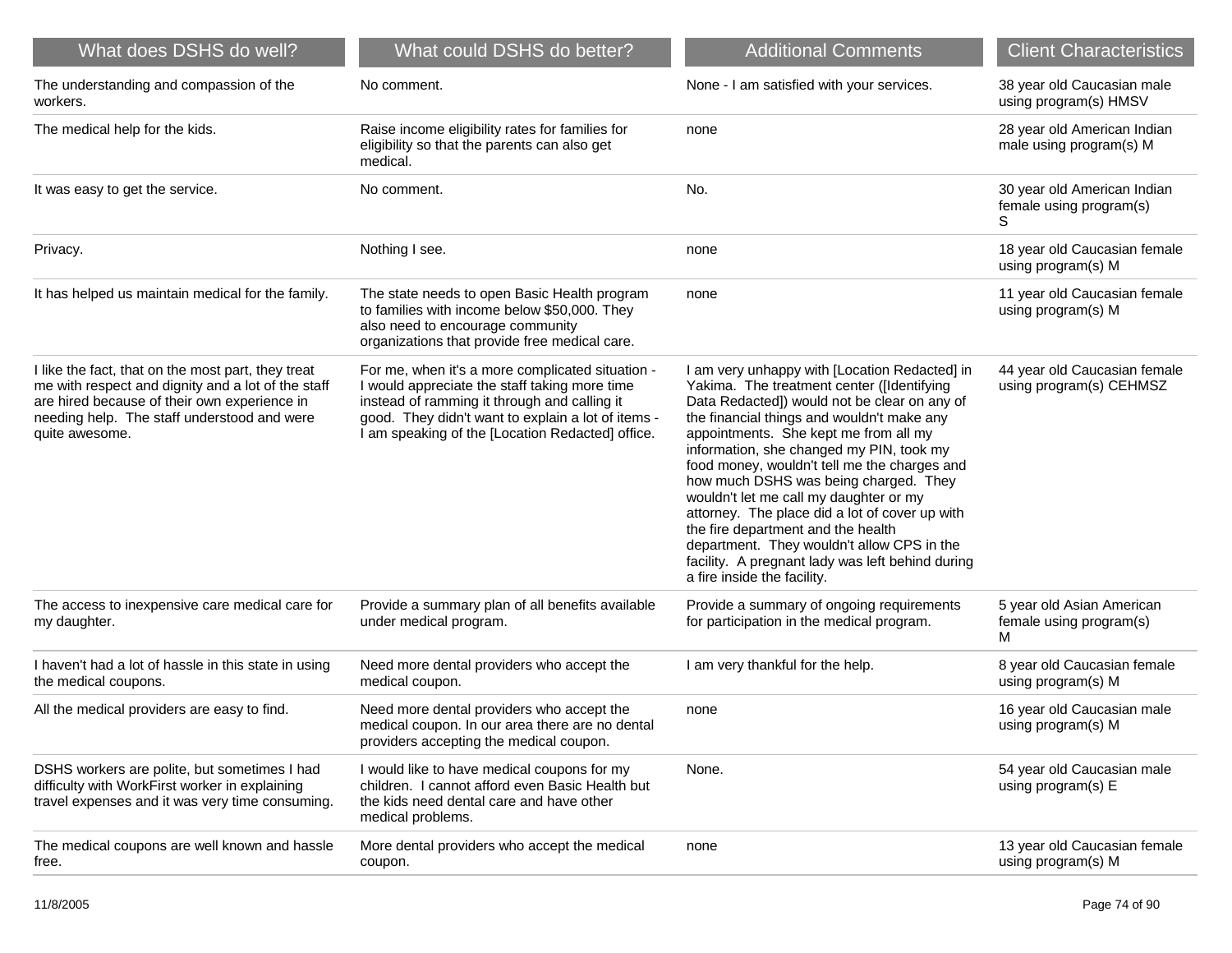| What does DSHS do well?                                                                                                  | What could DSHS do better?                                                                                                                                                                                                                                                                                                                                         | <b>Additional Comments</b>                                                                                                                                                                                                                                                                                                                                                         | <b>Client Characteristics</b>                                    |
|--------------------------------------------------------------------------------------------------------------------------|--------------------------------------------------------------------------------------------------------------------------------------------------------------------------------------------------------------------------------------------------------------------------------------------------------------------------------------------------------------------|------------------------------------------------------------------------------------------------------------------------------------------------------------------------------------------------------------------------------------------------------------------------------------------------------------------------------------------------------------------------------------|------------------------------------------------------------------|
| I like the attention given to my request for<br>medical assistance.                                                      | No comment.                                                                                                                                                                                                                                                                                                                                                        | none                                                                                                                                                                                                                                                                                                                                                                               | 6 year old Other Race,<br>Hispanic female using<br>program(s) M  |
| That they helped me to get medical assistance<br>for my children.                                                        | No comment.                                                                                                                                                                                                                                                                                                                                                        |                                                                                                                                                                                                                                                                                                                                                                                    | 10 year old Other Race,<br>Hispanic male using<br>program(s) M   |
| That they helped me with problems and issues<br>for assistance                                                           | More compassion on Eligibility Review interview<br>appointments. My daughter is incapacitated and<br>sometimes hospitalized. I have to be with her. I<br>missed Eligibility Review appointment - they<br>closed my medical coupon.                                                                                                                                 |                                                                                                                                                                                                                                                                                                                                                                                    | 1 year old Other Race,<br>Hispanic female using<br>program(s) M  |
| They are easy to talk to and they listen to you -<br>and try to solve problems and answer any<br>questions you may have. | When child support funds are paid to DSHS by<br>mail - it would help if DSHS made the payments<br>quicker.                                                                                                                                                                                                                                                         | DSHS shouldn't force me to hire an attorney to<br>keep the child support and day care issues<br>separate.                                                                                                                                                                                                                                                                          | 57 year old African American<br>male using program(s) C          |
| Their attentiveness and helpful attitude.                                                                                | No.                                                                                                                                                                                                                                                                                                                                                                |                                                                                                                                                                                                                                                                                                                                                                                    | 17 year old Other Race,<br>Hispanic female using<br>program(s) M |
| They help you well; they give you enough time to<br>express your request for assistance.                                 | No comment.                                                                                                                                                                                                                                                                                                                                                        |                                                                                                                                                                                                                                                                                                                                                                                    | 1 year old Other Race,<br>Hispanic male using<br>program(s) M    |
| That they are attentive and try to help with your<br>request for assistance.                                             | No comment.                                                                                                                                                                                                                                                                                                                                                        |                                                                                                                                                                                                                                                                                                                                                                                    | 30 year old Other Race,<br>Hispanic female using<br>program(s) M |
| Being able to get help when I need it.                                                                                   | Not having to arrive between 7 and 9 in the<br>morning and then having to wait most of the<br>day. I usually got out of CSO about 3 p.m. Strict<br>guidelines regarding earned income - \$50 more<br>would eliminate health care. They count vehicle<br>as an asset but they over value the car and then<br>count a portion of car value against monthly<br>grant. | Dental is hard to find with medical coupons.<br>Dentists put me on a waiting list. Couldn't get<br>a Saturday appointment. Even when I use<br>medical coupons a clinic continues to bill me<br>for additional costs on my sontwo years<br>later!! DSHS needs to pay more attention to<br>clients first and middle names to keep family<br>members separate and to avoid confusion. | 28 year old Caucasian female<br>using program(s) CEMZ            |
| Their connection with the Unemployment office.                                                                           | Train the caseworkers to treat clients more like<br>human beings.                                                                                                                                                                                                                                                                                                  | none                                                                                                                                                                                                                                                                                                                                                                               | 28 year old Caucasian female<br>using program(s) CEHMZ           |
| I like they were there to help.                                                                                          | I don't know.                                                                                                                                                                                                                                                                                                                                                      | none                                                                                                                                                                                                                                                                                                                                                                               | 24 year old Other Race<br>female using program(s)<br>M           |
| The medical help.                                                                                                        | Reduce the telephone service time to about ten<br>minutes on hold.                                                                                                                                                                                                                                                                                                 | none                                                                                                                                                                                                                                                                                                                                                                               | 9 year old Caucasian female<br>using program(s) M                |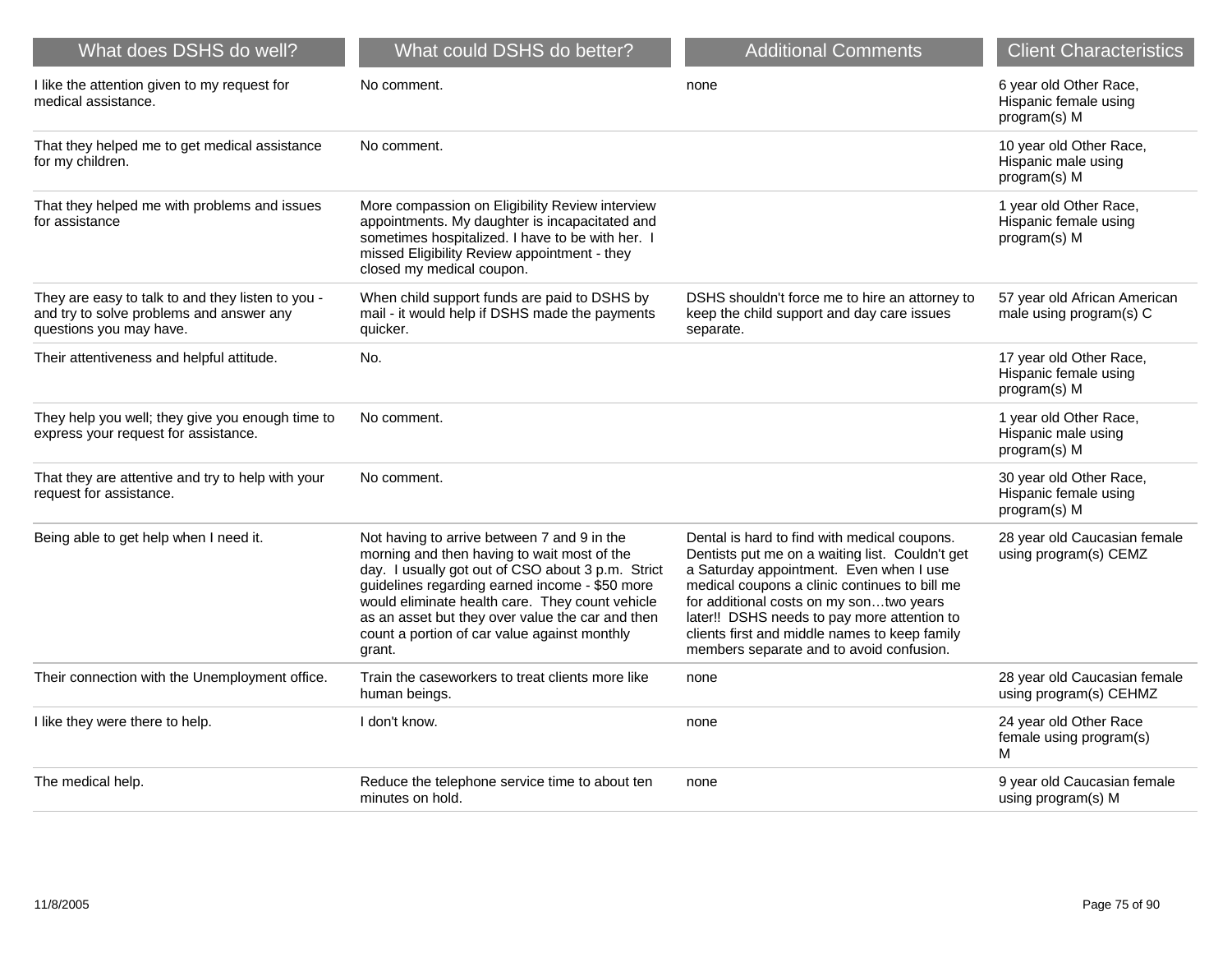| What could DSHS do better?                                                                                                                                                                                                                                                               | <b>Additional Comments</b>                                                                                                                                                                                  | <b>Client Characteristics</b>                                     |
|------------------------------------------------------------------------------------------------------------------------------------------------------------------------------------------------------------------------------------------------------------------------------------------|-------------------------------------------------------------------------------------------------------------------------------------------------------------------------------------------------------------|-------------------------------------------------------------------|
| In my situation (I lived in Lakewood) in the<br>beginning they gave me a doctor a long distance<br>away - for example, in King County, which was<br>not convenient. When I went down to the county<br>office they wouldn't help me in Pierce County - I<br>had to travel to King County. | When you have to do the six month review, we<br>were in the process of moving. I wrote a letter<br>to DSHS telling them of my move, asking if I<br>could call in week or so, but DSHS simply cut<br>me off. | 12 year old Caucasian female<br>using program(s) M                |
| They could work on having the child support<br>division reorganized. The workers are very rude.                                                                                                                                                                                          | No.                                                                                                                                                                                                         | 47 year old Caucasian female<br>using program(s) AHMZ             |
| No comment.                                                                                                                                                                                                                                                                              |                                                                                                                                                                                                             | 17 year old Other Race,<br>Hispanic female using<br>program(s) M  |
| Better service in helping get child support from<br>other parent.                                                                                                                                                                                                                        | No.                                                                                                                                                                                                         | 40 year old Other Race,<br>Hispanic female using<br>program(s) CZ |
| Expand availability of services - make more<br>programs available for more people.                                                                                                                                                                                                       | Expand Quest payment services for availability<br>of direct deposit to client savings or checking<br>accounts.                                                                                              | 52 year old American Indian<br>male using program(s) E            |
| More contracts with more physicians. More<br>options.                                                                                                                                                                                                                                    | No.                                                                                                                                                                                                         | 15 year old Caucasian male<br>using program(s) M                  |
| No comment.                                                                                                                                                                                                                                                                              | DSHS was very helpful.                                                                                                                                                                                      | 4 year old Asian American<br>female using program(s)<br>м         |
| Stop using Molina - that's a provider. Switch<br>back to original provider.                                                                                                                                                                                                              | No.                                                                                                                                                                                                         | 24 year old Caucasian male<br>using program(s) EHMS               |
| Basically, they need to look at the situation more<br>closely. Some of the rules they are going by are<br>too inflexible. They wouldn't recognize the<br>school I was attending as an allowable activity.                                                                                | I think the interviewer is the nicest person I<br>have talked to at DSHS.                                                                                                                                   | 24 year old Caucasian female<br>using program(s) CEMS             |
| No comment.                                                                                                                                                                                                                                                                              | Good experience with DSHS - very helpful.                                                                                                                                                                   | 18 year old American Indian<br>male using program(s) M            |
| Higher payments for medicines.                                                                                                                                                                                                                                                           | I am allergic to things medically and I don't<br>know where to call if I can get extra foods<br>stamps. I gave King County number [Location<br>Redacted].                                                   | 51 year old Caucasian female<br>using program(s) EHMS             |
| I had a problem with WorkFirst. I was severely<br>depressed and needed to be on medication.<br>WorkFirst wanted me to be out looking for work<br>and they made no allowance for my depression.                                                                                           | The child support office can't collect from my<br>child's father because he's on social security.                                                                                                           | 23 year old Caucasian female<br>using program(s) CEHMZ            |
| Try to expand services even with shortage of<br>funds.                                                                                                                                                                                                                                   | No.                                                                                                                                                                                                         | 41 year old American Indian<br>male using program(s) S            |
|                                                                                                                                                                                                                                                                                          |                                                                                                                                                                                                             |                                                                   |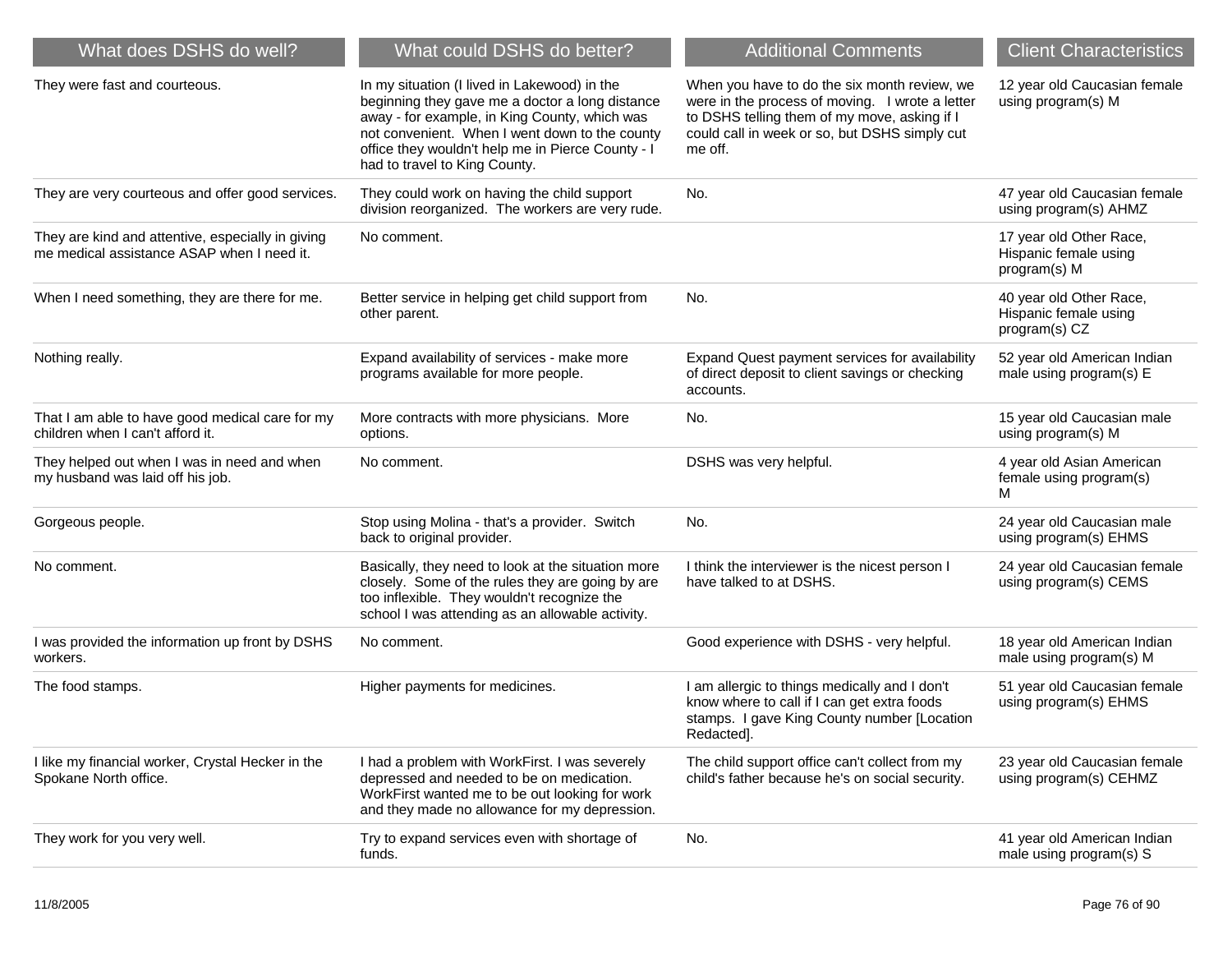| What does DSHS do well?                                                                                  | What could DSHS do better?                                                                                                                                                                                                              | <b>Additional Comments</b>                                                                                                                                                                                                                                                                                                          | <b>Client Characteristics</b>                                          |
|----------------------------------------------------------------------------------------------------------|-----------------------------------------------------------------------------------------------------------------------------------------------------------------------------------------------------------------------------------------|-------------------------------------------------------------------------------------------------------------------------------------------------------------------------------------------------------------------------------------------------------------------------------------------------------------------------------------|------------------------------------------------------------------------|
| They have a good program for helping people<br>get back on their feet and not be on state<br>assistance. | The communications with clients needs<br>improvement. I've had one worker deny me<br>benefits and a few months later be approved by<br>another worker when I re-applied. I was then told<br>I should have been approved the first time. |                                                                                                                                                                                                                                                                                                                                     | 35 year old Caucasian female<br>using program(s) CEZ                   |
| They are fast.                                                                                           | Nothing I can think of.                                                                                                                                                                                                                 | Nothing.                                                                                                                                                                                                                                                                                                                            | 22 year old Caucasian male<br>using program(s) EMS                     |
| They are supportive and helpful. They don't<br>make me feel unimportant.                                 | Nothing.                                                                                                                                                                                                                                | I feel like all the programs I have used are<br>very effective. I have never been refused<br>help - DSHS has been a tremendous benefit<br>to my family.                                                                                                                                                                             | 38 year old Caucasian female<br>using program(s) CZ                    |
| Once he decided, DSHS was quick to respond.                                                              | I think they are short of staff.                                                                                                                                                                                                        | The program worked.                                                                                                                                                                                                                                                                                                                 | 46 year old Caucasian male<br>using program(s) S                       |
| I have enjoyed working with DSHS and it has<br>been a real blessing in our life.                         | Nothing off the top of my head.                                                                                                                                                                                                         | No, I don't.                                                                                                                                                                                                                                                                                                                        | 13 year old Caucasian male<br>using program(s) M                       |
| Nothing.                                                                                                 | Some of the front desk people are very rude.<br>They should be more courteous.                                                                                                                                                          |                                                                                                                                                                                                                                                                                                                                     | 34 year old Caucasian female<br>using program(s) CZ                    |
| That they are available to help.                                                                         | Nothing.                                                                                                                                                                                                                                |                                                                                                                                                                                                                                                                                                                                     | 19 year old American Indian<br>male using program(s) CM                |
| No comment.                                                                                              | Need dental providers who accept the dental<br>coupon.                                                                                                                                                                                  | I felt that the dental providers treat us like<br>second class citizens.                                                                                                                                                                                                                                                            | 10 year old Caucasian male<br>using program(s) M                       |
| The day care program has been real helpful.                                                              | I think client should be screened for alcohol and<br>drug use before receiving assistance.                                                                                                                                              | none                                                                                                                                                                                                                                                                                                                                | 56 year old American Indian,<br>Hispanic female using<br>program(s) EZ |
| The help with medical.                                                                                   | I can't think of anything right now.                                                                                                                                                                                                    |                                                                                                                                                                                                                                                                                                                                     | 27 year old Caucasian female<br>using program(s) CMSZ                  |
| The people are high caliber, intellectual and can<br>solve problems.                                     | I don't really have any complaints.                                                                                                                                                                                                     |                                                                                                                                                                                                                                                                                                                                     | 18 year old Caucasian male<br>using program(s) CM                      |
| They are understanding, patient, and helpful.                                                            | I don't know.                                                                                                                                                                                                                           | none                                                                                                                                                                                                                                                                                                                                | 18 year old Caucasian female<br>using program(s) M                     |
| No response.                                                                                             | I do not work. Other son, [Identifying Data<br>Redacted] (my brother) has disability. [Identifying<br>Data Redacted] (my dad) has health issues. We<br>are taking care of our grown up children who<br>cannot take care of themselves.  | [Personal Information Redacted] was upset<br>with services. She complained about a non<br>responsible social worker who calls her<br>husband [Identifying Information Redacted] for<br>an appointment. But when he showed up at<br>the office nobody was there to talk to him. That<br>happened four times. They lost fair hearing. | 27 year old Caucasian female<br>using program(s) AEHM                  |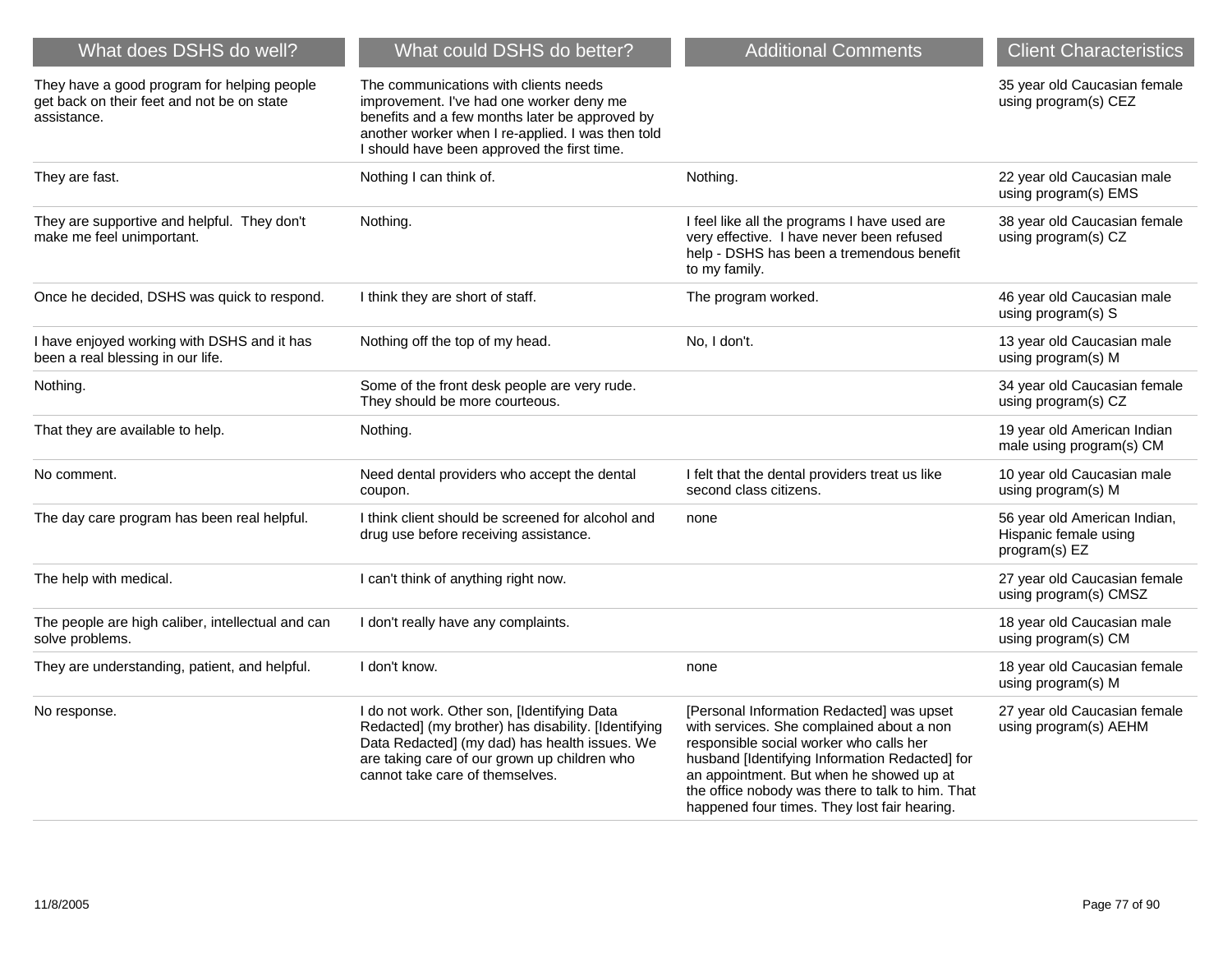| What does DSHS do well?                                                                                                 | What could DSHS do better?                                                                                                                                                                                                                                                                                                                                                                                             | <b>Additional Comments</b>                                                           | <b>Client Characteristics</b>                                       |
|-------------------------------------------------------------------------------------------------------------------------|------------------------------------------------------------------------------------------------------------------------------------------------------------------------------------------------------------------------------------------------------------------------------------------------------------------------------------------------------------------------------------------------------------------------|--------------------------------------------------------------------------------------|---------------------------------------------------------------------|
| When you go to the office, the receptionists are<br>rude, nasty and suckie. But the caseworkers<br>have been very kind. | I am getting a divorce because CPS would not<br>return phone calls. I called for 3 months. They<br>said my husband couldn't come home from<br>rehab or they would take our kids. After months<br>he finally went and found someone else because<br>he couldn't come home. Then after a year CPS<br>said "Oh, he could have come home and we just<br>made a mistake". Their mistake broke up a<br>twenty year marriage. |                                                                                      | 41 year old Caucasian female<br>using program(s) ACEM               |
| Nothing off the top of my head.                                                                                         | The social workers are not pleasant. They are<br>rude to everyone.                                                                                                                                                                                                                                                                                                                                                     |                                                                                      | 26 year old Caucasian male<br>using program(s) CE                   |
| Don't know.                                                                                                             | Don't know.                                                                                                                                                                                                                                                                                                                                                                                                            |                                                                                      | 76 year old Caucasian female<br>using program(s) AEM                |
| I don't know.                                                                                                           | A little more understanding.                                                                                                                                                                                                                                                                                                                                                                                           | It is extremely hard to live on \$100.00 in food<br>stamps a month.                  | 48 year old Caucasian male<br>using program(s) EM                   |
| That the workers, as parents themselves,<br>understand our problems as parents.                                         | No comment.                                                                                                                                                                                                                                                                                                                                                                                                            |                                                                                      | 31 year old Other Race,<br>Hispanic female using<br>program(s) C    |
| Being able to get information.                                                                                          | I can't think of anything right now.                                                                                                                                                                                                                                                                                                                                                                                   |                                                                                      | 43 year old Other Race,<br>Hispanic male using<br>program(s) C      |
| I like the Newport Community Service Office<br>better than any other office in the state.                               | Probably nothing needs changed.                                                                                                                                                                                                                                                                                                                                                                                        | none                                                                                 | 38 year old Caucasian female<br>using program(s) E                  |
| They do help the lowest social economic group.                                                                          | Stop discouraging people from trying to go to<br>school to better their life and future.                                                                                                                                                                                                                                                                                                                               | I believe more emphasis should be put on<br>education leading to a livable standard. | 22 year old Other Race,<br>Hispanic female using<br>program(s) EMZ  |
| The attention and help they give us when we<br>need and ask for services.                                               | No comment.                                                                                                                                                                                                                                                                                                                                                                                                            |                                                                                      | 23 year old Other Race,<br>Hispanic female using<br>program(s) CM   |
| They are kind and attentive.                                                                                            | No comment.                                                                                                                                                                                                                                                                                                                                                                                                            |                                                                                      | 25 year old Other Race,<br>Hispanic female using<br>program(s) CHMZ |
| The help.                                                                                                               | They are always helpful, so, I do not see any<br>thing that needs changed.                                                                                                                                                                                                                                                                                                                                             | none                                                                                 | 62 year old Other Race male<br>using program(s) E                   |
| That they are helpful and attentive.                                                                                    | No comment.                                                                                                                                                                                                                                                                                                                                                                                                            |                                                                                      | 15 year old Other Race,<br>Hispanic male using<br>program(s) M      |
| I like the way they explain the programs<br>available and explain eligibility.                                          | No comment.                                                                                                                                                                                                                                                                                                                                                                                                            | None.                                                                                | 35 year old Other Race,<br>Hispanic female using<br>program(s) E    |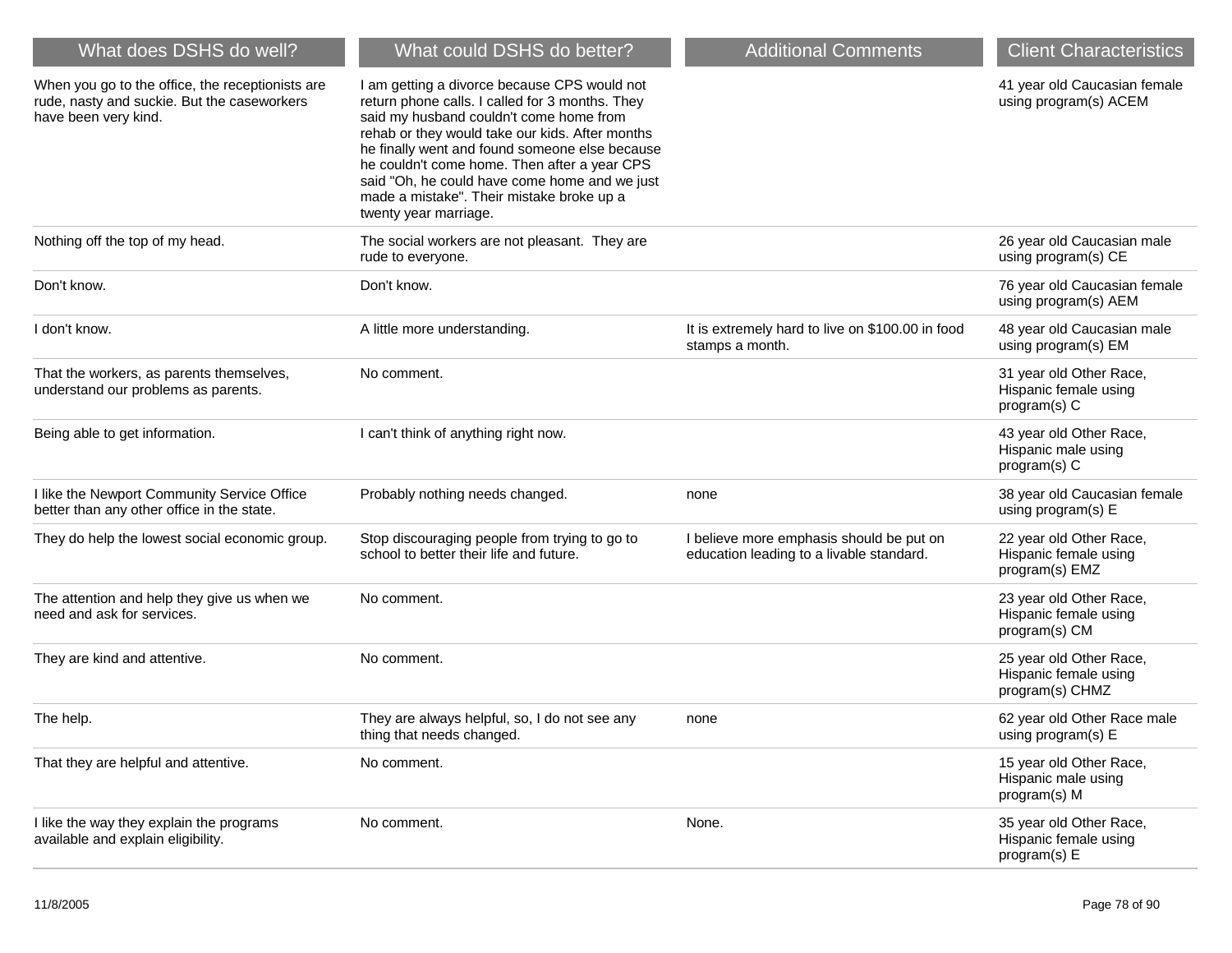| What does DSHS do well?                                                                | What could DSHS do better?                                                                                                                                                                                                                                                                                                                                                                                                                                                                                                                                                                                                                                                                                                                                                                                                                                                                                                                                                                                                                                                                                                     | <b>Additional Comments</b>                                                                                                                                                                                                                                                    | <b>Client Characteristics</b>                                        |
|----------------------------------------------------------------------------------------|--------------------------------------------------------------------------------------------------------------------------------------------------------------------------------------------------------------------------------------------------------------------------------------------------------------------------------------------------------------------------------------------------------------------------------------------------------------------------------------------------------------------------------------------------------------------------------------------------------------------------------------------------------------------------------------------------------------------------------------------------------------------------------------------------------------------------------------------------------------------------------------------------------------------------------------------------------------------------------------------------------------------------------------------------------------------------------------------------------------------------------|-------------------------------------------------------------------------------------------------------------------------------------------------------------------------------------------------------------------------------------------------------------------------------|----------------------------------------------------------------------|
| Usually they are able to get you what you need.                                        | Have more people working in the offices - long<br>waits.                                                                                                                                                                                                                                                                                                                                                                                                                                                                                                                                                                                                                                                                                                                                                                                                                                                                                                                                                                                                                                                                       |                                                                                                                                                                                                                                                                               | 25 year old Caucasian female<br>using program(s) CEMZ                |
| Don't know.                                                                            | Don't know.                                                                                                                                                                                                                                                                                                                                                                                                                                                                                                                                                                                                                                                                                                                                                                                                                                                                                                                                                                                                                                                                                                                    |                                                                                                                                                                                                                                                                               | 36 year old Caucasian female<br>using program(s) C                   |
| Getting the help when I needed it.                                                     | More staff.                                                                                                                                                                                                                                                                                                                                                                                                                                                                                                                                                                                                                                                                                                                                                                                                                                                                                                                                                                                                                                                                                                                    | none                                                                                                                                                                                                                                                                          | 26 year old Caucasian male<br>using program(s) E                     |
| It was comfortable and they treated me well.                                           | Need more staff.                                                                                                                                                                                                                                                                                                                                                                                                                                                                                                                                                                                                                                                                                                                                                                                                                                                                                                                                                                                                                                                                                                               | none                                                                                                                                                                                                                                                                          | 51 year old Caucasian male<br>using program(s) E                     |
| I like the children's programs the best.                                               | I think they are perfect just the way they are.                                                                                                                                                                                                                                                                                                                                                                                                                                                                                                                                                                                                                                                                                                                                                                                                                                                                                                                                                                                                                                                                                |                                                                                                                                                                                                                                                                               | 57 year old Caucasian female<br>using program(s) CM                  |
| I like my caseworker in the Pierce South office.                                       | I can't think of anything.                                                                                                                                                                                                                                                                                                                                                                                                                                                                                                                                                                                                                                                                                                                                                                                                                                                                                                                                                                                                                                                                                                     |                                                                                                                                                                                                                                                                               | 20 year old Asian American<br>female using program(s)<br><b>CEMZ</b> |
| I really don't know.                                                                   | Make it more affordable.                                                                                                                                                                                                                                                                                                                                                                                                                                                                                                                                                                                                                                                                                                                                                                                                                                                                                                                                                                                                                                                                                                       | None.                                                                                                                                                                                                                                                                         | 25 year old Caucasian male<br>using program(s) S                     |
| Every time I go into their parking lot - there are<br>always new cars.                 | Start doing their job. The individuals working<br>there should do their jobs, stop passing the<br>buck, the runaround thing. I had to wait three<br>months for ADATSA - they told me that we will<br>let you know. I had to call them and they said<br>that Park had to call them back. Park said they<br>were waiting on DSHS and DSHS said just the<br>opposite. [Identifying Data Redacted] doesn't do<br>his job. Make more funds and support available<br>for single folks and white people. Provide<br>support to people that actually pay taxes. They<br>didn't provide much information on available<br>programs so it makes clients have to figure out<br>what is available for themselves. Clients have to<br>be persistent to get services. It would be helpful<br>if they would do less for people taking advantage<br>of the programpeople that have been on<br>welfare for long periods of time. Once I got<br>approved for ADATSA outpatient. But, when I<br>got to Park they wanted to sign me up for<br>inpatient and I didn't want that. The court<br>ordered outpatient but Park wanted to go<br>inpatient. | Since I am young and female, I felt that some<br>DSHS staff were judgmental with me. The<br>sign in computer - that does work well. I feel<br>the questions in this survey are asked in a way<br>that they favor DSHS. I feel there should only<br>be three possible answers. | 28 year old Caucasian female<br>using program(s) EMS                 |
| It's there when you need them. It takes a while to<br>get through on the phone though. | WorkFirst was terrible. If you get a temporary job<br>and then the job ends you have to go back to<br>WorkFirst and go through the same training all<br>over again. Also, the financial workers are rude.                                                                                                                                                                                                                                                                                                                                                                                                                                                                                                                                                                                                                                                                                                                                                                                                                                                                                                                      |                                                                                                                                                                                                                                                                               | 27 year old Caucasian female<br>using program(s) CEMSZ               |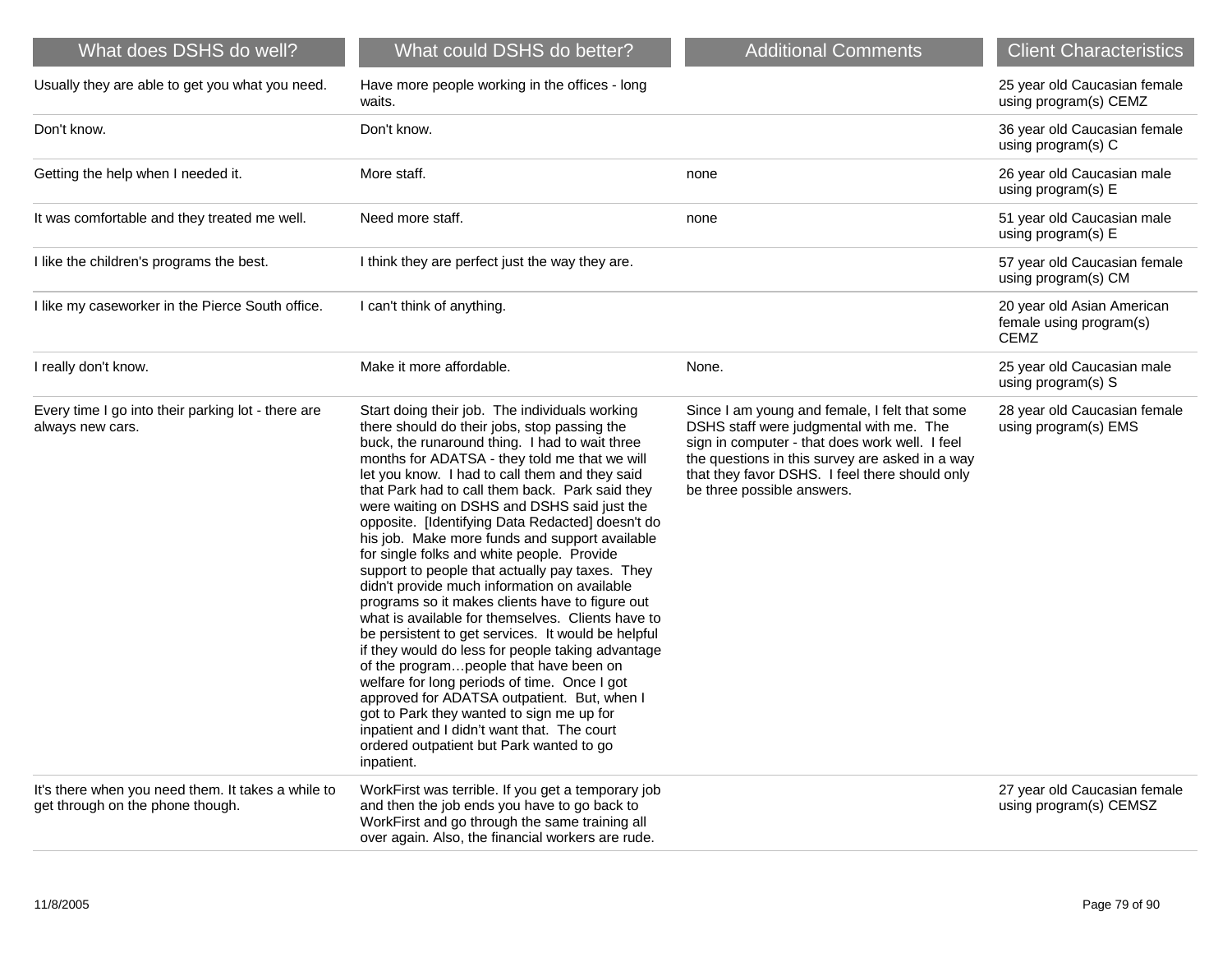| What does DSHS do well?                                                                                                                                                                                                                                                                                              | What could DSHS do better?                                                                                                                                                                                                   | <b>Additional Comments</b>                                                                                                                                                                                                                                                                                                                                                                                                                                       | <b>Client Characteristics</b>                                   |
|----------------------------------------------------------------------------------------------------------------------------------------------------------------------------------------------------------------------------------------------------------------------------------------------------------------------|------------------------------------------------------------------------------------------------------------------------------------------------------------------------------------------------------------------------------|------------------------------------------------------------------------------------------------------------------------------------------------------------------------------------------------------------------------------------------------------------------------------------------------------------------------------------------------------------------------------------------------------------------------------------------------------------------|-----------------------------------------------------------------|
| That they listen and they try to help.                                                                                                                                                                                                                                                                               | Can't think of anything.                                                                                                                                                                                                     |                                                                                                                                                                                                                                                                                                                                                                                                                                                                  | 36 year old Caucasian male<br>using program(s) C                |
| This medical card helps a lot. It is really big<br>support for my family.                                                                                                                                                                                                                                            | No problems.                                                                                                                                                                                                                 | Thank you for the help. With five kids in the<br>family, I appreciate this help.                                                                                                                                                                                                                                                                                                                                                                                 | 3 year old Caucasian female<br>using program(s) M               |
| The fast service.                                                                                                                                                                                                                                                                                                    | Not making clients have to wait at the CSO all<br>day long.                                                                                                                                                                  | I think that if don't have kids you should still be<br>able to get certain benefits if you need them.<br>Such as dental benefits.                                                                                                                                                                                                                                                                                                                                | 25 year old Caucasian,<br>Hispanic male using<br>program(s) EHS |
| The workers are knowledgeable and quick to<br>respond.                                                                                                                                                                                                                                                               | Have more providers who accept the medical<br>coupon.                                                                                                                                                                        | none                                                                                                                                                                                                                                                                                                                                                                                                                                                             | 8 year old Caucasian female<br>using program(s) HM              |
| Nothing.                                                                                                                                                                                                                                                                                                             | CPS did a drug test on my daughter and when<br>she tested positive they took the baby and gave<br>her to her dad. But he is an alcoholic and is not<br>capable of caring for the baby. I think he is<br>neglecting the baby. |                                                                                                                                                                                                                                                                                                                                                                                                                                                                  | 46 year old Caucasian female<br>using program(s) CHSZ           |
| Being able to receive help for my goals in life<br>and be a productive individual in society.                                                                                                                                                                                                                        | Staff should be non-judgmental. Take each<br>case as an individual and not stereotype<br>everyone.                                                                                                                           | I think the service is excellent for the<br>community. But, I think that some of the staff<br>stereotype clients and don't treat them as<br>individuals. Maureen Anderson was the<br>kindest, most polite, most helpful person in<br>DSHS - Vancouver.                                                                                                                                                                                                           | 47 year old Caucasian male<br>using program(s) EMS              |
| The fact that they were willing to look at my<br>situation and to help in any way they could.                                                                                                                                                                                                                        | I was able to get medical for my kids but my<br>income was \$43.00 too much for me to get any<br>medical. They won't even let me spend down my<br>income. I'm a widowed mother of three kids and<br>I'm their only support.  |                                                                                                                                                                                                                                                                                                                                                                                                                                                                  | 37 year old Caucasian female<br>using program(s) CZ             |
| They are willing to work with us regarding our<br>needs.                                                                                                                                                                                                                                                             | I think Children's Services could use more staff<br>so they could deal with all the issues.                                                                                                                                  | I think there could be more help to find low<br>income housing in Forks.                                                                                                                                                                                                                                                                                                                                                                                         | 21 year old Caucasian female<br>using program(s) CEMZ           |
| When I was dealing with it regarding my family, I<br>got real different stories from [Locations<br>Redacted] and another office out of our area.<br>This made the situation very confusing! I felt like<br>[Location Redacted] should have taken charge<br>and stayed in control. All three offices<br>investigated! | Whoever takes first charge of an issue - they<br>need to be the organization in charge of the<br>activity or action until it is completed.                                                                                   | Since I am a [Identifying Information<br>Redacted], dealing with DSHS at home and<br>then in an educational setting at school made<br>it very difficult. DSHS needs to consider<br>client's occupation and take that out of the<br>equation. And, when any investigations are<br>made in the school setting - they need to<br>involve school staff more since they many<br>times know of more information that likely<br>would be of value in the investigation. | 45 year old Caucasian female<br>using program(s) C              |
| It allows my family to accomplish our goals.                                                                                                                                                                                                                                                                         | Explain the forms that you must fill out (such as<br>recertification forms). Give more time to fill out<br>forms and get all the supporting data.                                                                            | Nope.                                                                                                                                                                                                                                                                                                                                                                                                                                                            | 28 year old Caucasian female<br>using program(s) E              |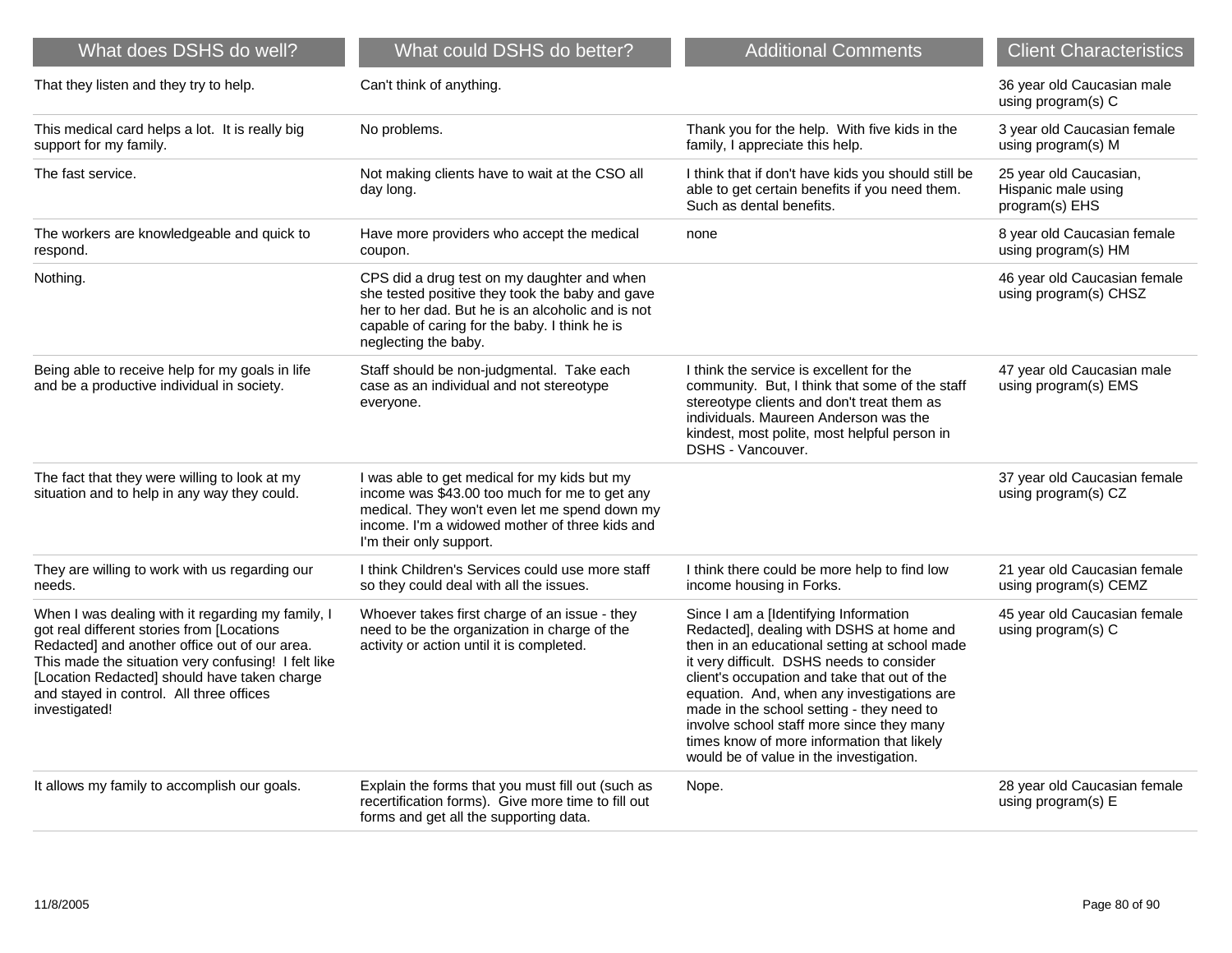| What does DSHS do well?                                                                                                      | What could DSHS do better?                                                                                                                                                                                                                                  | <b>Additional Comments</b>            | <b>Client Characteristics</b>                                          |
|------------------------------------------------------------------------------------------------------------------------------|-------------------------------------------------------------------------------------------------------------------------------------------------------------------------------------------------------------------------------------------------------------|---------------------------------------|------------------------------------------------------------------------|
| That they are attentive.                                                                                                     | No comment.                                                                                                                                                                                                                                                 |                                       | 27 year old Other Race,<br>Hispanic female using<br>program(s) M       |
| There's nothing I like about them because they<br>don't work individually with the cases and there's<br>too many guidelines. | You need to be able to deal individually on a<br>case by case basis with people. Hire new people<br>that have the time and patience to work with<br>clients. Have fewer state and national guidelines<br>so workers can be free to work cases individually. |                                       | 32 year old African American<br>female using program(s)<br><b>CEMZ</b> |
| That they listen to my needs and tried to help.                                                                              | No comment.                                                                                                                                                                                                                                                 |                                       | 25 year old Other Race,<br>Hispanic female using<br>program(s) M       |
| The ease of the whole thing.                                                                                                 | Not sure that anything could be changed that<br>would make it better than it already is.                                                                                                                                                                    | none                                  | 46 year old Caucasian male<br>using program(s) E                       |
| I liked the medical help.                                                                                                    | Can't think of anything.                                                                                                                                                                                                                                    |                                       | 32 year old Caucasian male<br>using program(s) C                       |
| That they are attentive and try to help if possible.                                                                         | No comment.                                                                                                                                                                                                                                                 | None.                                 | 22 year old Other Race,<br>Hispanic male using<br>program(s) DEMV      |
| I like the call center. They have helped me.                                                                                 | A lot of the workers in the Kelso office act like<br>they are better than we are. I don't feel that they<br>understand our problems.                                                                                                                        |                                       | 24 year old Caucasian male<br>using program(s) C                       |
| They help me with services.                                                                                                  | I don't know.                                                                                                                                                                                                                                               | none                                  | 26 year old Caucasian female<br>using program(s) S                     |
| They are very attentive; I am very satisfied with<br>the help I am receiving.                                                | No comment.                                                                                                                                                                                                                                                 |                                       | 33 year old Other Race,<br>Hispanic female using<br>program(s) M       |
| I like the programs they offer.                                                                                              | More staff answering the phones.                                                                                                                                                                                                                            | I like to see more Hispanic programs. | 24 year old Other Race,<br>Hispanic female using<br>program(s) E       |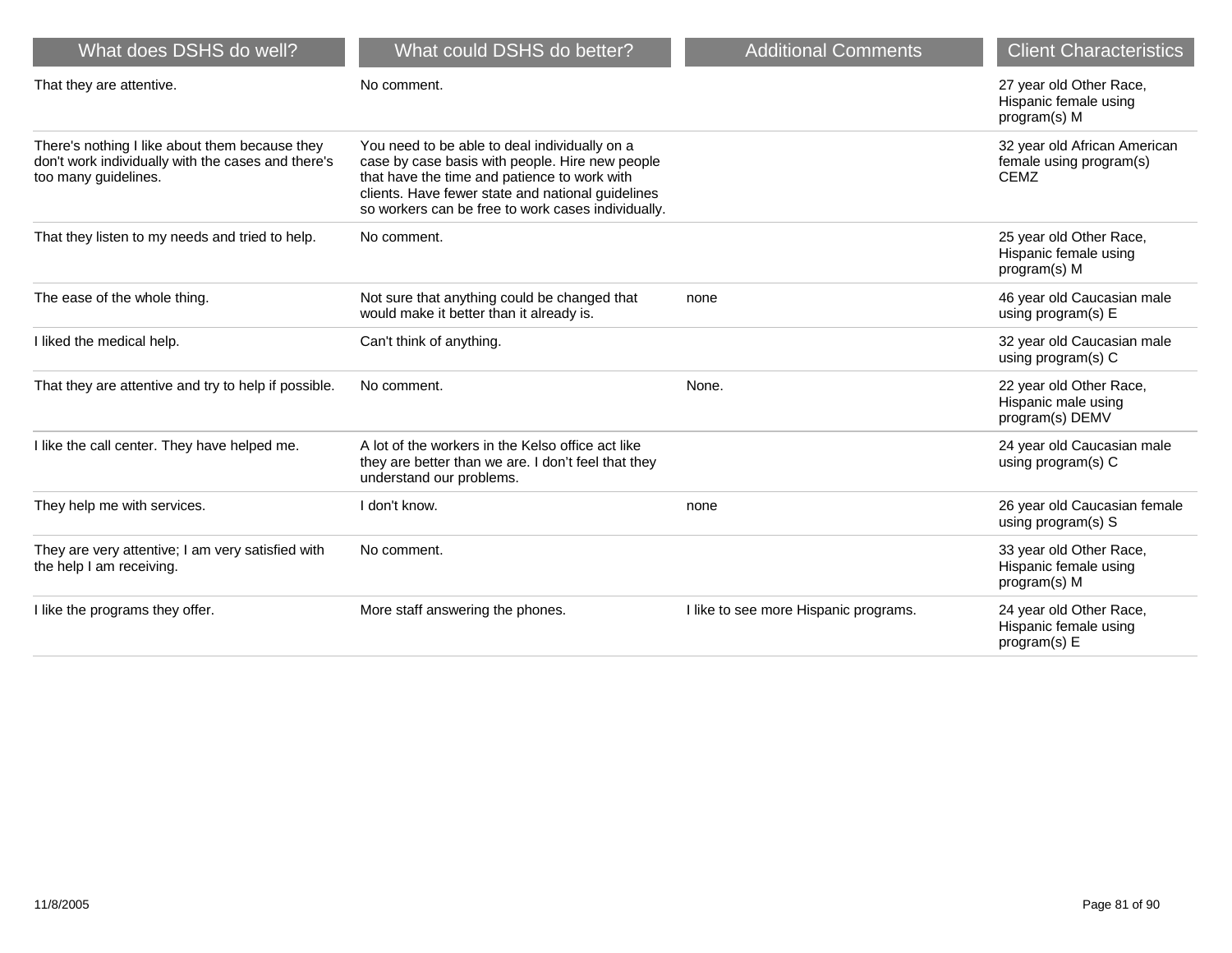| What does DSHS do well?                                                                                                                                                                                                                                                                                                                                                                                                                                                                                                                                                                     | What could DSHS do better?                                                                                                                                                                                                                                                                                                                                                                                                                                                                                                                                                                                                                                                                                                         | <b>Additional Comments</b>                                                                                                                                                                                                         | <b>Client Characteristics</b>                                         |
|---------------------------------------------------------------------------------------------------------------------------------------------------------------------------------------------------------------------------------------------------------------------------------------------------------------------------------------------------------------------------------------------------------------------------------------------------------------------------------------------------------------------------------------------------------------------------------------------|------------------------------------------------------------------------------------------------------------------------------------------------------------------------------------------------------------------------------------------------------------------------------------------------------------------------------------------------------------------------------------------------------------------------------------------------------------------------------------------------------------------------------------------------------------------------------------------------------------------------------------------------------------------------------------------------------------------------------------|------------------------------------------------------------------------------------------------------------------------------------------------------------------------------------------------------------------------------------|-----------------------------------------------------------------------|
| Because I have been approved to use a medical<br>ID card in the past, but actually never used a<br>medical ID card and also, because the University<br>of Washington's KAME project which serviced<br>Japanese and maybe Asian senior citizens<br>ended so that currently I have not been getting<br>any benefits nor assistance from DSHS. I have<br>no personal experience to comment, but, I think<br>DSHS is doing a good job overall. I help<br>contribute to society in what I can do every day<br>and think DSHS in the future will most probably<br>help me when I need assistance. | It might have directly existed in DSHS or<br>nonprofit organizations run like ACRS (Asian<br>Counseling Referral Service). However, some<br>type of confidential neighborhood information<br>and referral center with legal and medical<br>advisors with interpreter services for senior<br>citizens who live independently and moderately<br>healthy would be nice. I think it is very important<br>to know what kind of medications I am taking<br>and what kind of health condition I maintain. An<br>information and referral center will probably aid<br>me to make updated health decisions more<br>easily. Hence that gives me sustainability and<br>that means I can contribute to society in my way<br>for a longer time. |                                                                                                                                                                                                                                    | 77 year old Asian American<br>female using program(s)<br>м            |
| That you are able to have phone interviews now.                                                                                                                                                                                                                                                                                                                                                                                                                                                                                                                                             | Probably have more staff.                                                                                                                                                                                                                                                                                                                                                                                                                                                                                                                                                                                                                                                                                                          | Like I said, they need more staffing. Since I<br>am on SSI, I don't qualify for any of the DSHS<br>voucher programs (such as getting my car<br>fixed, clothing allowance) even though my<br>children are on the WorkFirst program. | 36 year old Caucasian female<br>using program(s) EMS                  |
| I like it that it is not such a long wait now when I<br>have to reapply.                                                                                                                                                                                                                                                                                                                                                                                                                                                                                                                    | Be more consistent in their explanations.                                                                                                                                                                                                                                                                                                                                                                                                                                                                                                                                                                                                                                                                                          | none                                                                                                                                                                                                                               | 1 year old American Indian<br>male using program(s) EM                |
| How they can provide gas vouchers, food<br>vouchers, clothing vouchers when you need<br>them. If they cannot help, they refer you to other<br>places.                                                                                                                                                                                                                                                                                                                                                                                                                                       | They can improve services by listening to the<br>clients and their needs instead of what the<br>caseworker thinks the client needs. Basically,<br>have the caseworker listen to me.                                                                                                                                                                                                                                                                                                                                                                                                                                                                                                                                                | Have the caseworker allow client participation<br>in planning case services.                                                                                                                                                       | 27 year old American Indian<br>female using program(s)<br><b>CEMS</b> |
| I like the fact that the kids are covered for<br>medical when they need it.                                                                                                                                                                                                                                                                                                                                                                                                                                                                                                                 | Medical program should allow us to choose any<br>doctor to go to.                                                                                                                                                                                                                                                                                                                                                                                                                                                                                                                                                                                                                                                                  | none                                                                                                                                                                                                                               | 18 year old Other Race,<br>Hispanic female using<br>program(s) M      |
| They sit down and they listen - they care.                                                                                                                                                                                                                                                                                                                                                                                                                                                                                                                                                  | More staffworkload is too heavy.                                                                                                                                                                                                                                                                                                                                                                                                                                                                                                                                                                                                                                                                                                   | No comment.                                                                                                                                                                                                                        | 44 year old Caucasian female<br>using program(s) EHMSZ                |
| They are there when you need them and they<br>were able to help us when we were in need.                                                                                                                                                                                                                                                                                                                                                                                                                                                                                                    | I can't think of anything.                                                                                                                                                                                                                                                                                                                                                                                                                                                                                                                                                                                                                                                                                                         |                                                                                                                                                                                                                                    | 43 year old Asian American<br>male using program(s) CV                |
| The only way I dealt with DSHS was through<br>Retsil.                                                                                                                                                                                                                                                                                                                                                                                                                                                                                                                                       | No idea.                                                                                                                                                                                                                                                                                                                                                                                                                                                                                                                                                                                                                                                                                                                           | No, I don't.                                                                                                                                                                                                                       | 62 year old American Indian<br>male using program(s)<br>MS.           |
| There wasn't much contact with DSHS - so, no<br>comment.                                                                                                                                                                                                                                                                                                                                                                                                                                                                                                                                    | More convenient location to where clients live.                                                                                                                                                                                                                                                                                                                                                                                                                                                                                                                                                                                                                                                                                    | No comment.                                                                                                                                                                                                                        | 44 year old Caucasian male<br>using program(s) S                      |
| The location.                                                                                                                                                                                                                                                                                                                                                                                                                                                                                                                                                                               | Be faster on making a decision about what<br>DSHS can do for you.                                                                                                                                                                                                                                                                                                                                                                                                                                                                                                                                                                                                                                                                  | I wish that DSHS had more services to offer.<br>More drug and alcohol treatment centers to go<br>to.                                                                                                                               | 51 year old Caucasian male<br>using program(s) S                      |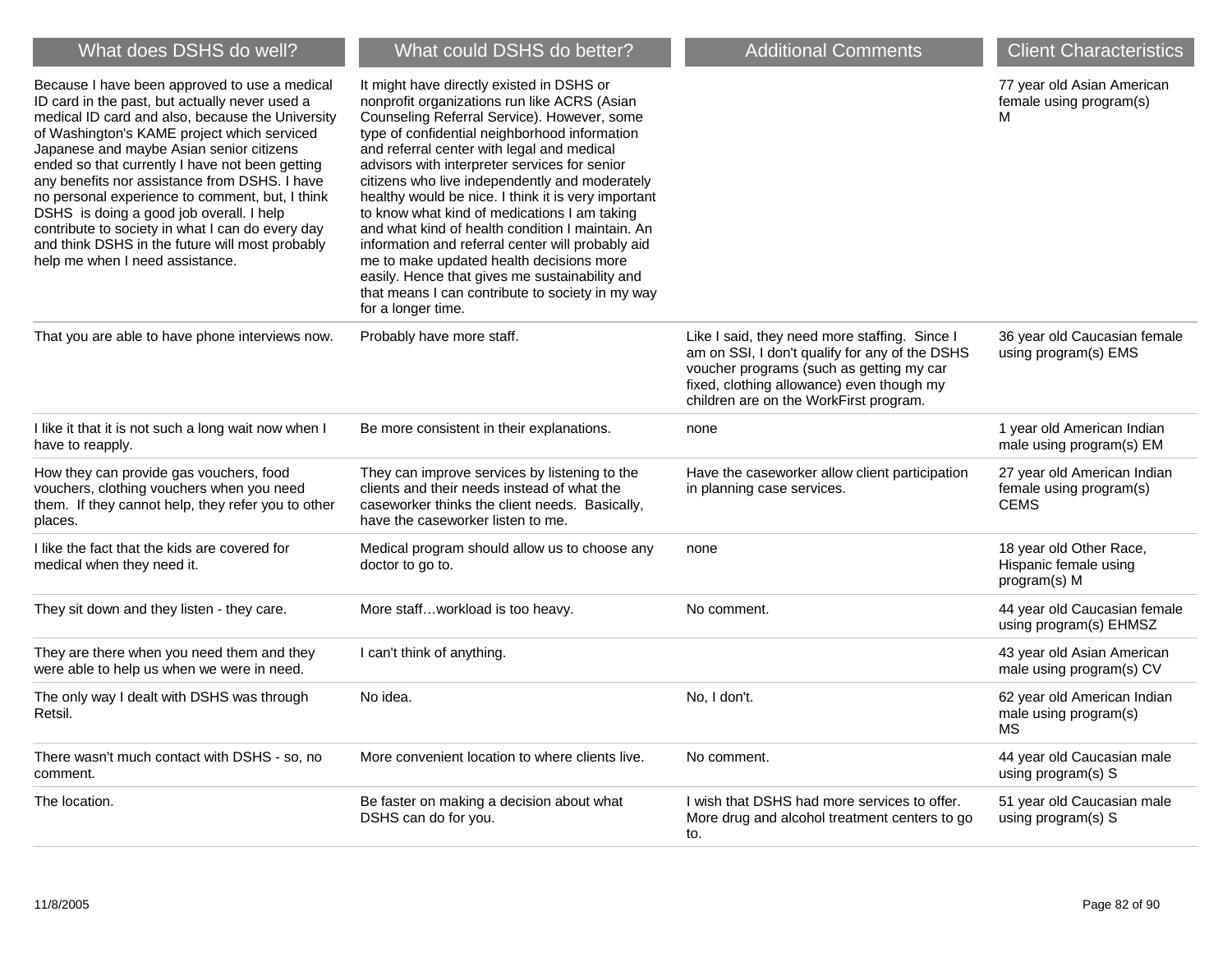| What does DSHS do well?                                                                                                                                                                                                       | What could DSHS do better?                                                                                                                                                                                                                                | <b>Additional Comments</b>                                                                                                                                                                              | <b>Client Characteristics</b>                                          |
|-------------------------------------------------------------------------------------------------------------------------------------------------------------------------------------------------------------------------------|-----------------------------------------------------------------------------------------------------------------------------------------------------------------------------------------------------------------------------------------------------------|---------------------------------------------------------------------------------------------------------------------------------------------------------------------------------------------------------|------------------------------------------------------------------------|
| Honestly, I like pretty much nothing. At the end<br>they say they never got our information and they<br>deny our applications so we have to reapply all<br>over again.                                                        | The caseworkers should have their own<br>mailboxes. When they ask for information we<br>take it into the office and put it in the office drop<br>box. From there it has a 50% chance of getting<br>lost.                                                  |                                                                                                                                                                                                         | 27 year old Other Race,<br>Hispanic male using<br>program(s) C         |
| No comment.                                                                                                                                                                                                                   | DSHS Child Support takes too long to respond<br>to letters and was late in sending out letters to<br>me. Also, they don't answer the phone in a<br>timely manner.                                                                                         | For medical, there was one point about two<br>years ago I was told I couldn't receive medical<br>but later I found that I should have been<br>receiving medical services. DSHS staff<br>misinformed me. | 38 year old African American<br>female using program(s)<br><b>EMSZ</b> |
| If I move I just call the 800 phone number and<br>they take care of the paperwork for me.                                                                                                                                     | Can't think of anything.                                                                                                                                                                                                                                  |                                                                                                                                                                                                         | 34 year old Caucasian,<br>Hispanic female using<br>program(s) MZ       |
| A lot of people get indignant toward the workers<br>because of delays, but they should stop and<br>realize that the workers are people too. Workers<br>are good at keeping their temper.                                      | Dental coverage needs to be improved so that<br>dentists will take the coupons.                                                                                                                                                                           |                                                                                                                                                                                                         | 42 year old Caucasian male<br>using program(s) EHMS                    |
| No comment.                                                                                                                                                                                                                   | They could be more available to talk to you. I<br>don't like the prompting phone system.                                                                                                                                                                  | No, I don't.                                                                                                                                                                                            | 34 year old Caucasian female<br>using program(s) MSZ                   |
| They are clear on things. What I don't think is<br>right is that they can expect a person to get a job<br>when they are participating in a program during<br>the week. It's too much for a client to do and be<br>successful. | Provide support to people who are already in<br>services who cannot work during the week. I am<br>speaking of WorkFirst. It's a very difficult<br>proposition for many people. Can DSHS provide<br>some sort of training or activities on the<br>weekend? | DASA has people that preach things and do<br>something else. Counselors scream at people<br>in the parking lot - very unprofessional. These<br>are staff at the county level.                           | 25 year old Caucasian female<br>using program(s) EMSZ                  |
| I haven't had any problems so far.                                                                                                                                                                                            | Can't think of anything right now.                                                                                                                                                                                                                        | None.                                                                                                                                                                                                   | 9 year old Caucasian female<br>using program(s) M                      |
| If you really need help, the help is there for you.                                                                                                                                                                           | Reduce spend-down or do away with it.                                                                                                                                                                                                                     | none                                                                                                                                                                                                    | 43 year old Caucasian male<br>using program(s) EHMS                    |
| The medical and food stamps. Both programs<br>help a lot!                                                                                                                                                                     | They could definitely work harder to track down<br>the non-custodial parent who owes child<br>support. My son is four years old and I have<br>never seen a penny from his worthless sperm<br>donor!                                                       | I just want to say that my CPS worker, Dawn<br>Oster, is extremely helpful and she is the best<br>one there! She helped my family out a lot.                                                            | 21 year old Caucasian female<br>using program(s) CEMSZ                 |
| The help.                                                                                                                                                                                                                     | Nothing.                                                                                                                                                                                                                                                  | none                                                                                                                                                                                                    | 1 year old Other Race,<br>Hispanic male using<br>program(s) EM         |
| I like the fact that they do their work in a timely<br>fashion.                                                                                                                                                               | I cannot think of anything.                                                                                                                                                                                                                               | none                                                                                                                                                                                                    | 58 year old Caucasian male<br>using program(s) E                       |
| Don't know.                                                                                                                                                                                                                   | Medical help for kids.                                                                                                                                                                                                                                    |                                                                                                                                                                                                         | 32 year old Caucasian female<br>using program(s) M                     |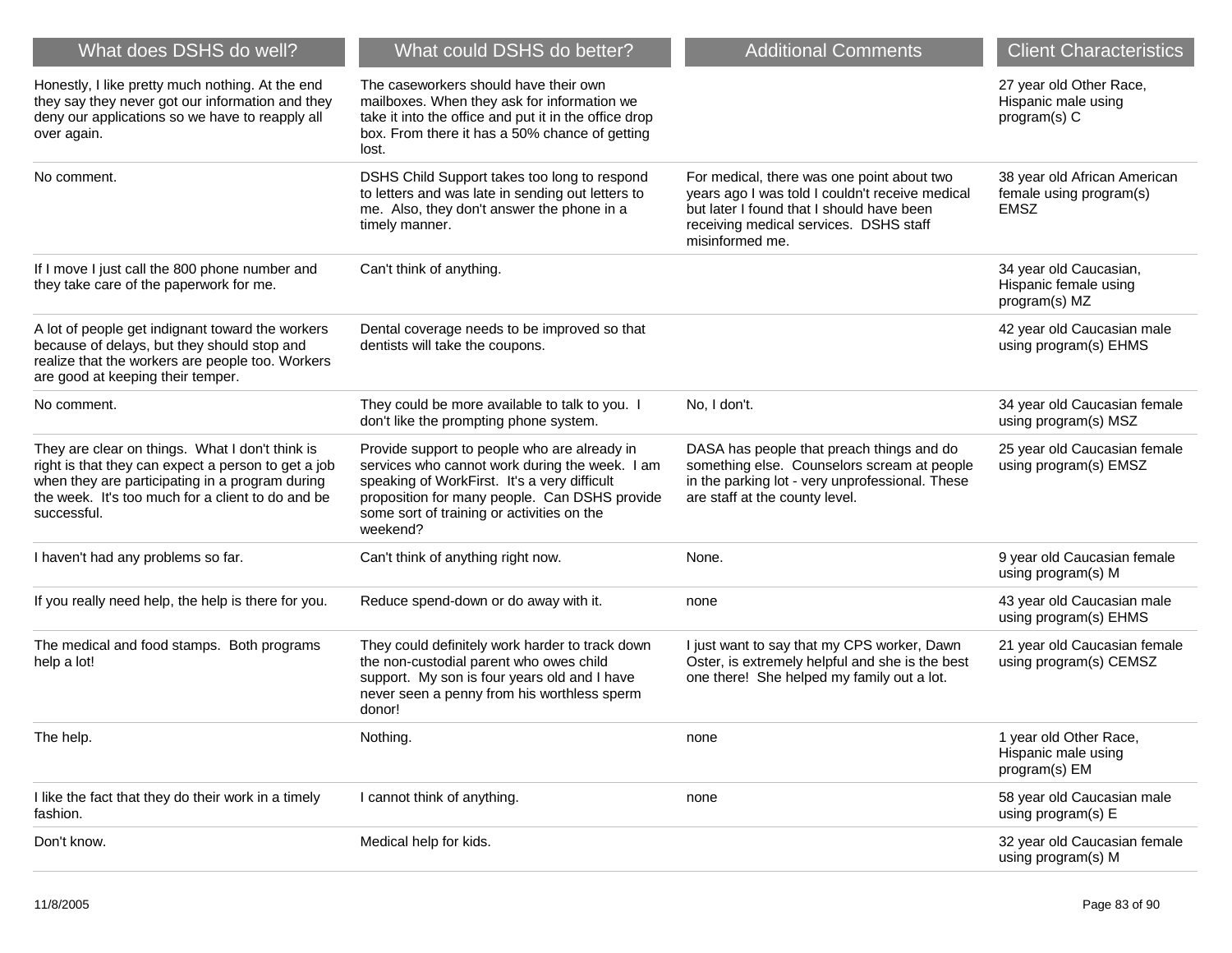| What does DSHS do well?                                                                                     | What could DSHS do better?                                                                                                                                                                                                                                                                                                                                                   | <b>Additional Comments</b>                                                                                                                                                     | <b>Client Characteristics</b>                                |
|-------------------------------------------------------------------------------------------------------------|------------------------------------------------------------------------------------------------------------------------------------------------------------------------------------------------------------------------------------------------------------------------------------------------------------------------------------------------------------------------------|--------------------------------------------------------------------------------------------------------------------------------------------------------------------------------|--------------------------------------------------------------|
| Don't know.                                                                                                 | Don't know.                                                                                                                                                                                                                                                                                                                                                                  |                                                                                                                                                                                | 49 year old Caucasian male<br>using program(s) EMS           |
| They are efficient.                                                                                         | Maybe have more staff.                                                                                                                                                                                                                                                                                                                                                       | No.                                                                                                                                                                            | 57 year old African American<br>male using program(s) S      |
| We are so happy and satisfied with all DSHS<br>services. We can't work, but we get assistance<br>from DSHS. | I like the services. There is no improvement.                                                                                                                                                                                                                                                                                                                                | No, I don't have any questions.                                                                                                                                                | 59 year old Asian American<br>female using program(s)<br>EHM |
| Nothing really.                                                                                             | I would like to see the social workers take foster<br>parents concerns to heart and start returning<br>phone calls in a timely fashion.                                                                                                                                                                                                                                      | Medical needs to be added to the rate<br>assessments for foster parents. I would<br>welcome a call from Secretary's Office or the<br>Governor's Office concerning this matter. | 25 year old Caucasian female<br>using program(s) M           |
| The help.                                                                                                   | A need for more one-on-one contact, and to be<br>available to speak to.                                                                                                                                                                                                                                                                                                      | None at this point.                                                                                                                                                            | 14 year old American Indian<br>male using program(s) M       |
| The food stamp program.                                                                                     | I would like help to reunite with my family and my<br>children.                                                                                                                                                                                                                                                                                                              | none                                                                                                                                                                           | 52 year old Caucasian female<br>using program(s) AEHM        |
| There has been one caseworker, Carolyn, out of<br>Seattle office who was excellent in customer<br>service.  | I would say giving consistent education to the<br>caseworkers on good customer service.                                                                                                                                                                                                                                                                                      | none                                                                                                                                                                           | 14 year old Caucasian male<br>using program(s) M             |
| They care about my family and our needs.                                                                    | They actually need to work together in making<br>sure they process their information all the way<br>through. Today, I was supposed to get my grant<br>but my CM said I had to wait until today.<br>Everyone else got their grant yesterday but I<br>didn't. I then found out that the person I spoke to<br>last Friday (May 27th) didn't properly complete<br>the paperwork. | No.                                                                                                                                                                            | 23 year old Caucasian male<br>using program(s) EMS           |
| The medical help.                                                                                           | DSHS needs to make more public awareness<br>about their available programs.                                                                                                                                                                                                                                                                                                  | none                                                                                                                                                                           | 19 year old Caucasian male<br>using program(s) M             |
| A lot of the concerns can be handled on the<br>phone.                                                       | No comment.                                                                                                                                                                                                                                                                                                                                                                  | No comment.                                                                                                                                                                    | 16 year old Caucasian female<br>using program(s) M           |
| Knowing the security that my kids have medical<br>coverage.                                                 | When a person's income exceeds the standard<br>for medical, the State should offer a medical<br>program with a sliding scale.                                                                                                                                                                                                                                                | none                                                                                                                                                                           | 8 year old Caucasian female<br>using program(s) M            |
| The medical.                                                                                                | I think it is OK the way it is.                                                                                                                                                                                                                                                                                                                                              | none                                                                                                                                                                           | 19 year old Caucasian female<br>using program(s) M           |
| Lots of services were available                                                                             | I don't know.                                                                                                                                                                                                                                                                                                                                                                | none                                                                                                                                                                           | 3 year old Caucasian male<br>using program(s) M              |
| The help.                                                                                                   | Nothing I can think of.                                                                                                                                                                                                                                                                                                                                                      | none                                                                                                                                                                           | 11 year old Caucasian male<br>using program(s) M             |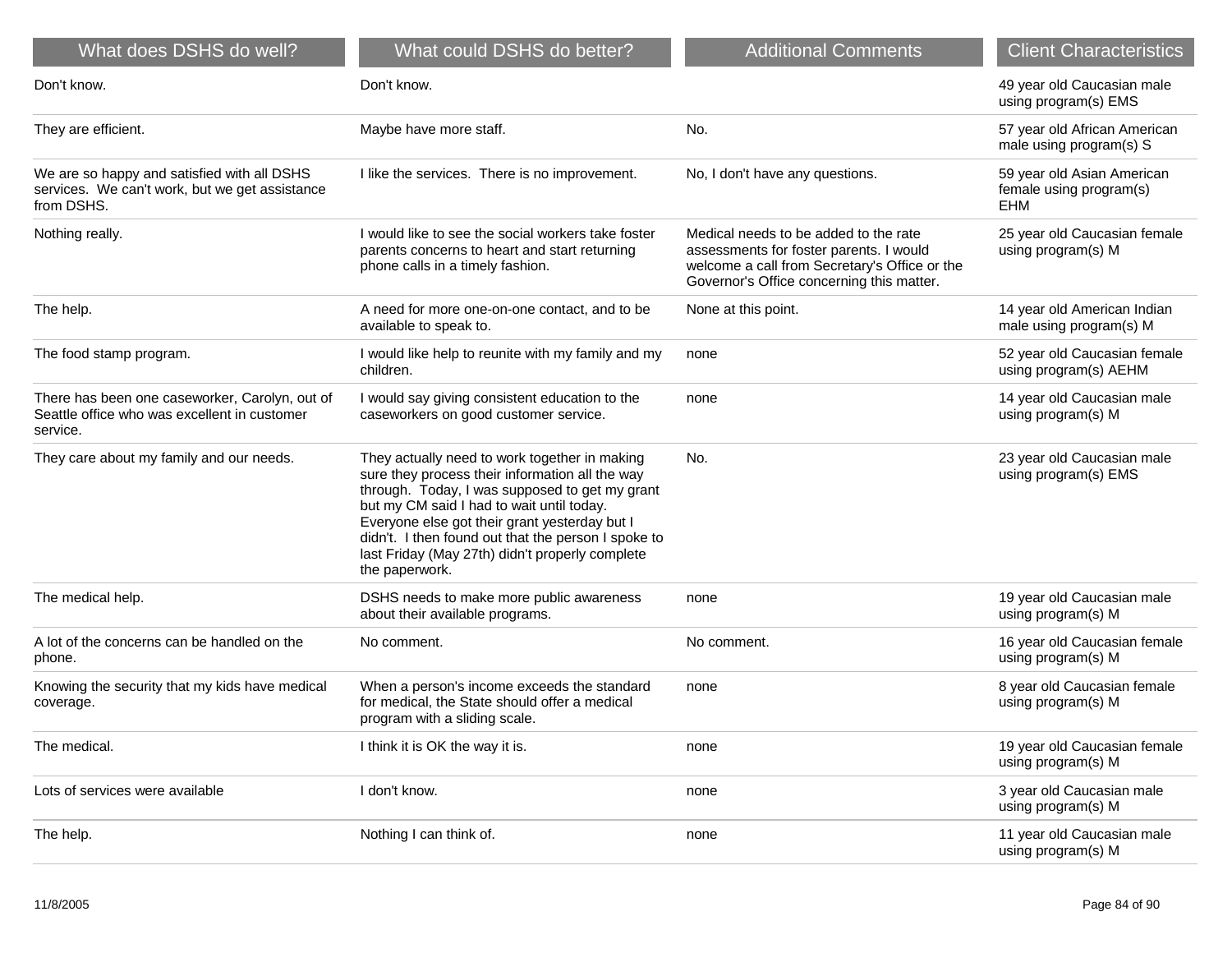| What does DSHS do well?                                                                                                                                          | What could DSHS do better?                                                                                                                                                                                     | <b>Additional Comments</b>                                                                                                                                                                                                                                                                                                              | <b>Client Characteristics</b>                                    |
|------------------------------------------------------------------------------------------------------------------------------------------------------------------|----------------------------------------------------------------------------------------------------------------------------------------------------------------------------------------------------------------|-----------------------------------------------------------------------------------------------------------------------------------------------------------------------------------------------------------------------------------------------------------------------------------------------------------------------------------------|------------------------------------------------------------------|
| The medical help.                                                                                                                                                | The Department should place a cap on the<br>number of children that be included in the grant<br>or for medical assistance.                                                                                     | I think the Yakima DSHS office needs more<br>staff to answer the phone and to provide<br>customer service. You can never reach a<br>worker to talk to in the Yakima office.                                                                                                                                                             | 2 year old Caucasian male<br>using program(s) M                  |
| Just how willing DSHS is to help and that DSHS<br>understands that it takes time. I feel like DSHS<br>has helped me out very much. I am appreciative.            | Publish more what DSHS can provide in the line<br>of services available. I didn't know what DSHS<br>offered until some friends told me of some of the<br>services available.                                   | Without the treatment. I wouldn't be where I<br>am now. Very appreciative.                                                                                                                                                                                                                                                              | 22 year old Caucasian male<br>using program(s) S                 |
| I really don't know how to answer that question.                                                                                                                 | Nothing that I can think of.                                                                                                                                                                                   | none                                                                                                                                                                                                                                                                                                                                    | 19 year old Caucasian male<br>using program(s) M                 |
| The convenience of going to CSO and being<br>really easy to get my emergency food stamps.                                                                        | No comment.                                                                                                                                                                                                    | I don't.                                                                                                                                                                                                                                                                                                                                | 34 year old Other Race,<br>Hispanic male using<br>program(s) EMS |
| DSHS people are nice and helpful.                                                                                                                                | Extend benefits for old and sick people.                                                                                                                                                                       |                                                                                                                                                                                                                                                                                                                                         | 62 year old Asian American<br>female using program(s)<br>E       |
| I really appreciate it being available otherwise<br>my daughter might not have had medical care<br>available to her. It allowed her to play sports in<br>school. | They could get my daughter's last name correct<br>and not be argumentative about changing it.                                                                                                                  | I have a question about my landlord. The<br>Landlord had problem with DSHS social<br>worker bullying landlord about another tenant<br>and trying to get refund for water bill (Note:<br>landlord pays for entire water bill himself -<br>renters don't pay anything for water)!<br>Caseworker's name is [Identifying Data<br>Redacted]. | 18 year old Caucasian female<br>using program(s) M               |
| No comment.                                                                                                                                                      | No comment.                                                                                                                                                                                                    | None.                                                                                                                                                                                                                                                                                                                                   | 1 year old Caucasian male<br>using program(s) M                  |
| They were very informative and helpful. This was<br>my first experience with DSHS. They did not<br>make me feel inferior for being there.                        | Nothing I see.                                                                                                                                                                                                 | none                                                                                                                                                                                                                                                                                                                                    | 5 year old Caucasian female<br>using program(s) M                |
| The help they provided.                                                                                                                                          | I don't know.                                                                                                                                                                                                  | none                                                                                                                                                                                                                                                                                                                                    | 21 year old Asian American<br>female using program(s)<br>м       |
| Rapid response.                                                                                                                                                  | Have a list of doctors that are more open to<br>serving children with medical coupons.                                                                                                                         | No comment.                                                                                                                                                                                                                                                                                                                             | 13 year old Other Race,<br>Hispanic female using<br>program(s) M |
| For the most part, people are helpful. They try to<br>help the children, protect the children and care<br>for the children.                                      | Communicate between the different divisions.<br>Maybe train their CPS caseworkers better. CPS<br>worker [Identifying Data Redacted] is new, lied to<br>me, backtracked, etc. She needs additional<br>training. | Allie McCann, at DSHS office in Bellingham - I<br>thought she was great. Very helpful, prompt<br>and was very good! Great listener and was<br>very caring.                                                                                                                                                                              | 40 year old Caucasian female<br>using program(s) CEMZ            |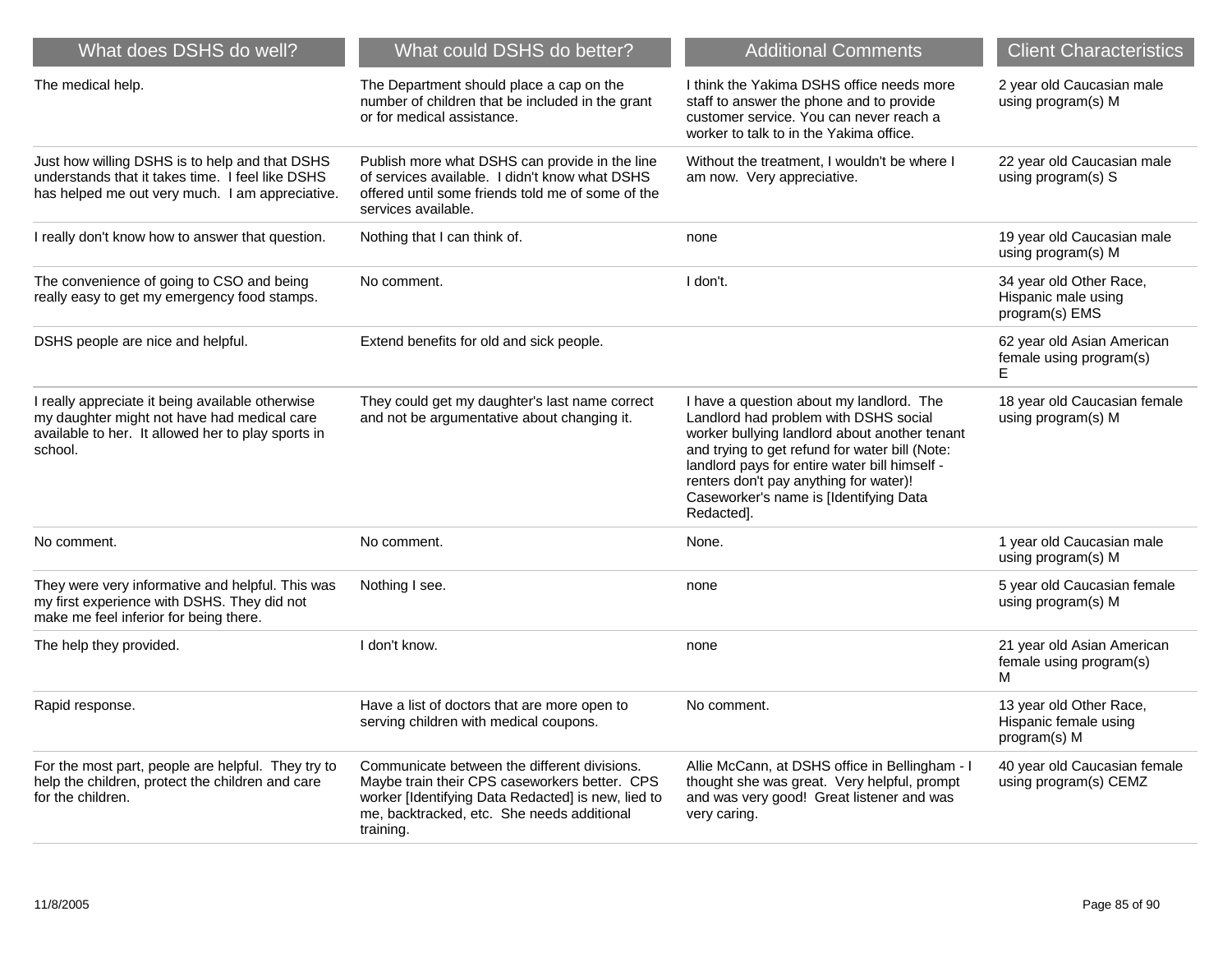| What does DSHS do well?                                                       | What could DSHS do better?                                                                                                                                                                                  | <b>Additional Comments</b>                                                                                                  | <b>Client Characteristics</b>                                        |
|-------------------------------------------------------------------------------|-------------------------------------------------------------------------------------------------------------------------------------------------------------------------------------------------------------|-----------------------------------------------------------------------------------------------------------------------------|----------------------------------------------------------------------|
| The help.                                                                     | Nothing I see.                                                                                                                                                                                              | none                                                                                                                        | 16 year old Other Race,<br>Hispanic male using<br>program(s) M       |
| They treated me with the utmost respect.                                      | For the Tacoma/Lakewood area, the phone book<br>needs to distinguish that to apply for food<br>stamps only, you need to go to the 72nd and<br>Portland office.                                              | none                                                                                                                        | 17 year old Caucasian male<br>using program(s) E                     |
| The help they provided to us and the quick<br>service.                        | I don't know.                                                                                                                                                                                               | none                                                                                                                        | 3 year old Caucasian female<br>using program(s) M                    |
| Glad it's there when people need it. I wish I<br>didn't need it.              | They do fine.                                                                                                                                                                                               |                                                                                                                             | 34 year old Caucasian female<br>using program(s) EZ                  |
| I don't know.                                                                 | Pay what they said they would pay for the birth<br>of my child.                                                                                                                                             | They did not pay a lot of the medical bills<br>related to my pregnancy and birth of my child.                               | 19 year old Caucasian female<br>using program(s) M                   |
| Everything comes on time and I especially<br>appreciate the medical program.  | There is a need to increase the food stamp<br>allotment for single individuals on a fixed income.                                                                                                           | none                                                                                                                        | 40 year old Caucasian male<br>using program(s) CEMS                  |
| They are always there for DASA type services.                                 | I think they should give medical coupons to folks<br>when they are not in treatment. And, some<br>medicines I need are not covered but other<br>clients can get the same medicines with medical<br>coupons. | No more.                                                                                                                    | 35 year old Caucasian female<br>using program(s) EMSZ                |
| Material was sometimes presented in a pleasant<br>manner.                     | Treatment centers need to open on weekends.                                                                                                                                                                 | Any time the governor's office would like to<br>talk about treatment centers call me at<br>[Personal Information Redacted]. | 26 year old Caucasian male<br>using program(s) S                     |
| They are ready to help with interpreters when<br>necessary for my interviews. | No comment.                                                                                                                                                                                                 |                                                                                                                             | 24 year old Other Race,<br>Hispanic female using<br>program(s) M     |
| The fact I have had no problems using the<br>medical coupons.                 | I am very satisfied with the medical program as it<br>is.                                                                                                                                                   | none                                                                                                                        | 7 year old Other Race,<br>Hispanic female using<br>program(s) M      |
| Speedy services.                                                              | No complaints.                                                                                                                                                                                              | No, not really.                                                                                                             | 5 year old American Indian<br>female using program(s)<br><b>CEMS</b> |
| No comment.                                                                   | No comment.                                                                                                                                                                                                 | Nope.                                                                                                                       | 8 year old American Indian<br>male using program(s) M                |
| It was very convenient.                                                       | Nothing.                                                                                                                                                                                                    | none                                                                                                                        | 25 year old Caucasian male<br>using program(s) S                     |
| No comment.                                                                   | Nothing.                                                                                                                                                                                                    | none                                                                                                                        | 7 year old Caucasian male<br>using program(s) M                      |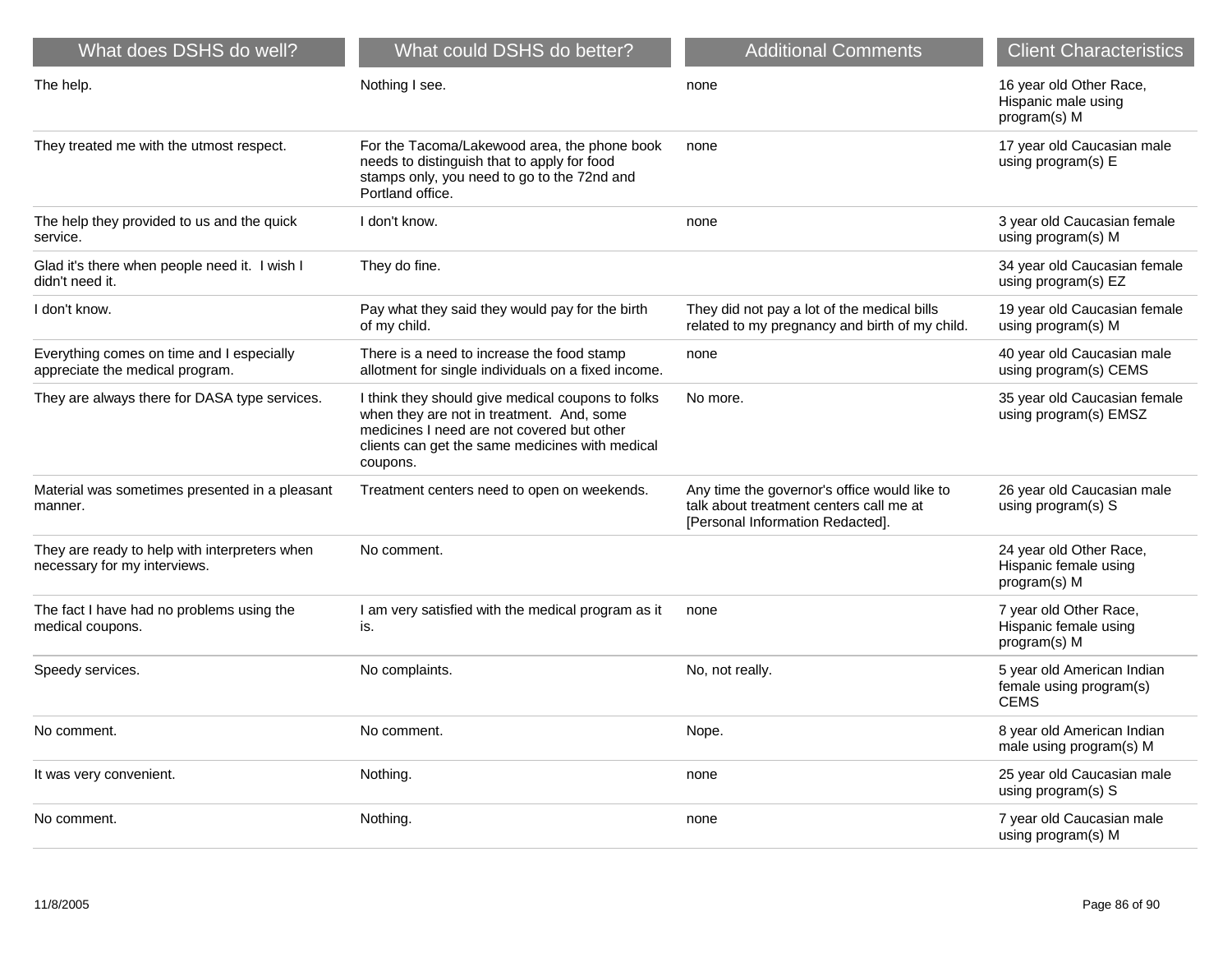| What does DSHS do well?                                                                                                                                            | What could DSHS do better?                                                                                                                                                | <b>Additional Comments</b>                   | <b>Client Characteristics</b>                                         |
|--------------------------------------------------------------------------------------------------------------------------------------------------------------------|---------------------------------------------------------------------------------------------------------------------------------------------------------------------------|----------------------------------------------|-----------------------------------------------------------------------|
| They treat me with courtesy and respect.                                                                                                                           | No comment.                                                                                                                                                               |                                              | 49 year old Other Race,<br>Hispanic male using<br>program(s) E        |
| They do help.                                                                                                                                                      | No comment.                                                                                                                                                               | I don't have any right now.                  | 29 year old American Indian<br>female using program(s)<br><b>EMSZ</b> |
| The medical coupon is always comes on time.<br>DSHS helps my family with medical expenses.                                                                         | None.                                                                                                                                                                     | None.                                        | 9 year old Asian American<br>male using program(s) M                  |
| I like my workers at the CSO.                                                                                                                                      | Do away with the touch screen at the<br>Wenatchee CSO for logging in for appointments.<br>I have trouble doing the log in. Otherwise,<br>provide some help in logging in. | An increase in food allotment would be nice. | 47 year old Caucasian female<br>using program(s) EHMS                 |
| That they treat me with courtesy.                                                                                                                                  | No comment.                                                                                                                                                               |                                              | 27 year old Other Race,<br>Hispanic female using<br>program(s) CMZ    |
| I had a really good social worker, Ken Kramer,<br>he helped me through a lot and helped me with<br>my recovery and got me the mental health<br>treatment I needed. | OK.                                                                                                                                                                       | Nothing.                                     | 18 year old Caucasian,<br>Hispanic male using<br>program(s) CHMS      |
| That it's available.                                                                                                                                               | The workers are overworked and they don't have<br>any time to talk and explain things to us.                                                                              |                                              | 35 year old African American,<br>Hispanic male using<br>program(s) C  |
| They are very helpful.                                                                                                                                             | No comment.                                                                                                                                                               | None.                                        | 34 year old Other Race,<br>Hispanic male using<br>program(s) S        |
| That they really strive to help you.                                                                                                                               | No comment.                                                                                                                                                               | None.                                        | 33 year old Other Race,<br>Hispanic male using<br>program(s) S        |
| They are helpful - that's what I like best.                                                                                                                        | No improvement needed.                                                                                                                                                    | No.                                          | 31 year old African American<br>male using program(s)<br><b>HMS</b>   |
| Mental Health services are great!                                                                                                                                  | I have no clue.                                                                                                                                                           |                                              | 30 year old Caucasian female<br>using program(s) EHMZ                 |
| I really don't like having to deal with DSHS; it is<br>embarrassing.                                                                                               | When a person starts working, there needs to be<br>a grace period before they terminate the help so<br>that you can make the transition.                                  | none                                         | 12 year old American Indian<br>female using program(s)<br><b>CEHM</b> |
| The medical coverage, otherwise I would not be<br>able to afford his counseling.                                                                                   | I don't know.                                                                                                                                                             | I appreciate the help.                       | 8 year old Caucasian male<br>using program(s) HM                      |
| That they are there for financial help.                                                                                                                            | Overall, customer service needs to be drastically<br>improved.                                                                                                            |                                              | 37 year old Caucasian female<br>using program(s) CZ                   |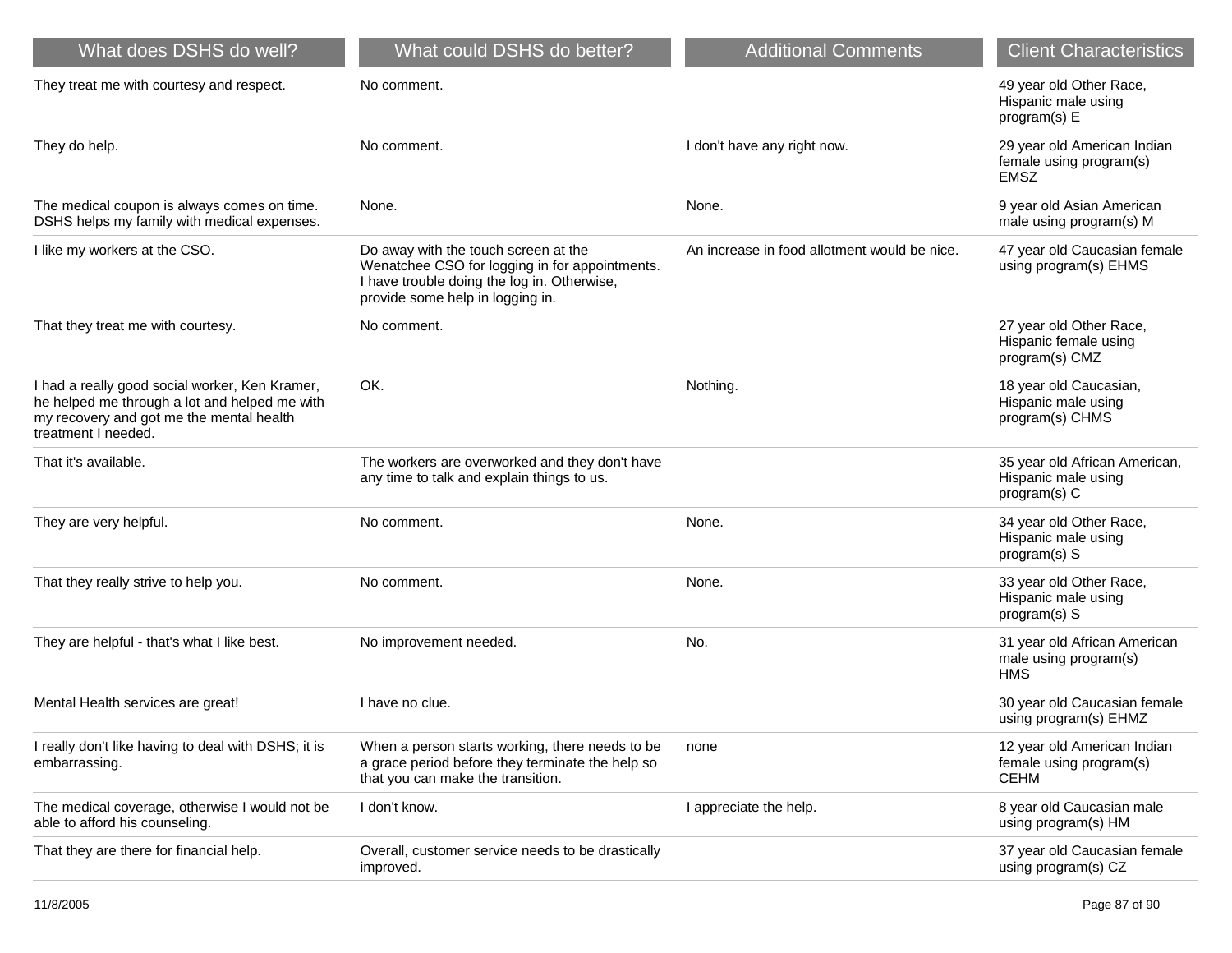| What does DSHS do well?                                                                                                         | What could DSHS do better?                                                                                                                                                                                                                                                                           | <b>Additional Comments</b>                                                                                                                                                                                                                                                                                                                               | <b>Client Characteristics</b>                                           |
|---------------------------------------------------------------------------------------------------------------------------------|------------------------------------------------------------------------------------------------------------------------------------------------------------------------------------------------------------------------------------------------------------------------------------------------------|----------------------------------------------------------------------------------------------------------------------------------------------------------------------------------------------------------------------------------------------------------------------------------------------------------------------------------------------------------|-------------------------------------------------------------------------|
| That they have services available to people like<br>me having no income - I needed the food stamps.                             | I was sent to DSHS by my probation officer to<br>get into ADATSA - I felt that the DSHS staff<br>looked down on me because I was a drug addict.                                                                                                                                                      | No more.                                                                                                                                                                                                                                                                                                                                                 | 40 year old Caucasian male<br>using program(s) EMS                      |
| They will sit down and listen to what I have to<br>say; instead of telling me what I have to do first.                          | I think no changes are needed; they do a<br>fantastic job.                                                                                                                                                                                                                                           | none                                                                                                                                                                                                                                                                                                                                                     | 40 year old Caucasian male<br>using program(s) ADMV                     |
| I like the format for food stampsthe Quest card.                                                                                | More staff. It was a long, long wait - too many<br>clients.                                                                                                                                                                                                                                          | No, that's it. I will be happy to get off the<br>DSHS program. I am very appreciative of the<br>help DSHS provided to me.                                                                                                                                                                                                                                | 31 year old Other Race,<br>Hispanic male using<br>program(s) S          |
| The quality of the service.                                                                                                     | Help white, single women who have no children.                                                                                                                                                                                                                                                       | Just offer more educational programs, have<br>computers so you can go on-line to see what's<br>available.                                                                                                                                                                                                                                                | 44 year old Caucasian female<br>using program(s) E                      |
| It has been convenient and helpful because I<br>didn't have a way to get medical. It was my only<br>option.                     | I am satisfied.                                                                                                                                                                                                                                                                                      | I don't have any.                                                                                                                                                                                                                                                                                                                                        | 29 year old Caucasian female<br>using program(s) M                      |
| No response given.                                                                                                              | Nothingjust keep the good ways you're doing<br>for all of us.                                                                                                                                                                                                                                        | Nothing to question.                                                                                                                                                                                                                                                                                                                                     | 88 year old Asian American<br>female using program(s)<br>AEM            |
| They gave me medical coupons very quickly.<br>The best thing was the ADATSA treatment - I<br>have been clean for two years now! | WorkFirst - They ask too much. They want you<br>to work or go to school but didn't explain the<br>rules to me very well. Also, DCS - they were<br>clear on information but I haven't received a<br>penny of child support in three years. Whenever<br>I contact DCS, many times they are rude to me. | I am really grateful for DSHS services,<br>especially the ADATSA treatment. I am so<br>very grateful for the help provided to me by<br><b>DSHS!</b>                                                                                                                                                                                                      | 23 year old Caucasian female<br>using program(s) EMSZ                   |
| The paperwork was fairly simple.                                                                                                | DSHS referred me to a treatment center, but the<br>center said they wouldn't take me as a client<br>because they didn't accept referrals from DSHS.<br>Never got the ADATSA treatment at all.                                                                                                        | No comments.                                                                                                                                                                                                                                                                                                                                             | 29 year old Caucasian male<br>using program(s) ESZ                      |
| Their medical is a great program for my family.                                                                                 | There's not enough money in your grants for our<br>monthly expenses.                                                                                                                                                                                                                                 |                                                                                                                                                                                                                                                                                                                                                          | 27 year old African American,<br>Hispanic female using<br>program(s) CE |
| The caseworker I have now, Katie Watson in the<br>Kelso office, is real good.                                                   | The on-hold wait time for the call center is way<br>too long.                                                                                                                                                                                                                                        |                                                                                                                                                                                                                                                                                                                                                          | 22 year old Caucasian female<br>using program(s) CEHMS                  |
| That they are there for you.                                                                                                    | Can't think of anything.                                                                                                                                                                                                                                                                             |                                                                                                                                                                                                                                                                                                                                                          | 53 year old Caucasian male<br>using program(s) C                        |
| That once you are in the system - that they<br>provide good services.                                                           | Make the initial applications not so complicated.<br>For example, sometimes they will request<br>original bank statements going back two or three<br>years. That is costly and doesn't seem very<br>reasonable.                                                                                      | Starting with DVR - the services that they offer<br>are good, but due to funding constraints the<br>waiting list is three to five years long!<br>Regarding medical coupons - they would be<br>wonderful coverage, but when you are sent to<br>a dentist or a specialist - many doctors won't<br>take the medical coupons. DDD - does a<br>wonderful job! | 37 year old Caucasian female<br>using program(s) DHMV                   |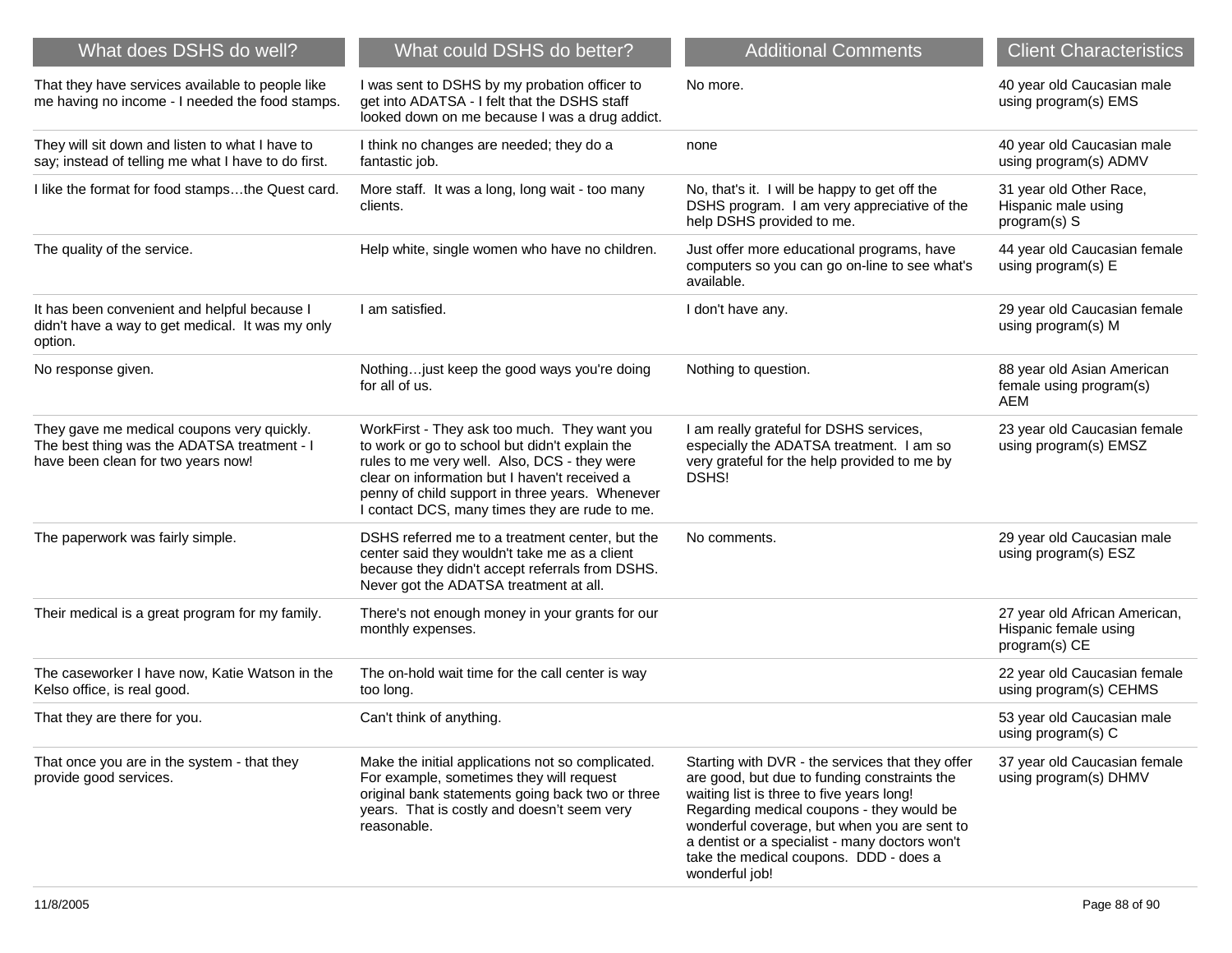| What does DSHS do well?                                                                                                                      | What could DSHS do better?                                                                                                                                                                                                                                                                                                                                                                                                                                                                                                                       | <b>Additional Comments</b>                                                                                                                            | <b>Client Characteristics</b>                                       |
|----------------------------------------------------------------------------------------------------------------------------------------------|--------------------------------------------------------------------------------------------------------------------------------------------------------------------------------------------------------------------------------------------------------------------------------------------------------------------------------------------------------------------------------------------------------------------------------------------------------------------------------------------------------------------------------------------------|-------------------------------------------------------------------------------------------------------------------------------------------------------|---------------------------------------------------------------------|
| They are willing to listen and to explain.                                                                                                   | I don't understand why some people can't just<br>take care of themselves.                                                                                                                                                                                                                                                                                                                                                                                                                                                                        |                                                                                                                                                       | 87 year old Caucasian female<br>using program(s) AEM                |
| They really do try to help people.                                                                                                           | You need to reach out more to people and better<br>help them to get off drugs.                                                                                                                                                                                                                                                                                                                                                                                                                                                                   |                                                                                                                                                       | 47 year old Caucasian male<br>using program(s) CE                   |
| That they help us get food.                                                                                                                  | At the [Location Redacted] office the ladies at<br>the front desk are rude and give preference to<br>Hispanics.                                                                                                                                                                                                                                                                                                                                                                                                                                  |                                                                                                                                                       | 37 year old Caucasian male<br>using program(s) EHMV                 |
| They are real thorough - tended to my needs. I<br>didn't realize when I first came to Washington in<br>1995 how many options were available. | Keep up the good work.                                                                                                                                                                                                                                                                                                                                                                                                                                                                                                                           | Nothing else.                                                                                                                                         | 46 year old Caucasian male<br>using program(s) CHM                  |
| I like the services of a helping hand.                                                                                                       | The information is lacking. They won't tell you<br>what services are available. I have taken a<br>required document into the office and given it to<br>reception only to find out later it wasn't given to<br>the worker because it was supposed to have<br>been mailed in. I have gone to the office to get a<br>new EBT card. After taking a number and waiting<br>all day the worker says she can give us the card<br>but is unable to activate it. The person to<br>activate it has left for the day, so I had to come<br>back the next day. |                                                                                                                                                       | 37 year old Caucasian male<br>using program(s) CEMZ                 |
| No comment.                                                                                                                                  | No comment.                                                                                                                                                                                                                                                                                                                                                                                                                                                                                                                                      | No comment.                                                                                                                                           | 48 year old Caucasian male<br>using program(s) MSV                  |
| They really have helped.                                                                                                                     | You need a better way to set up appointments.<br>Right now it's done by YOU deciding on the<br>appointment and sending me a letter.                                                                                                                                                                                                                                                                                                                                                                                                              | When I called the 800 phone number on the<br>back of the medical coupon, I got an<br>answering machine and never did get through<br>to a live person. | 31 year old American Indian<br>female using program(s) CEM          |
| I think they do help.                                                                                                                        | They mailed me three different letters in the<br>same day, all saying different things. They gave<br>me ten different answers to one question. They<br>sent me a letter saying I'm approved and the<br>next they sent me a letter saying I'm cut off.                                                                                                                                                                                                                                                                                            |                                                                                                                                                       | 32 year old Caucasian male<br>using program(s) C                    |
| Nothing - I hate dealing with them.                                                                                                          | I tried to get custody of my nephew last<br>September 2004 and I just got him about four<br>weeks ago. The caseworker in [Location<br>Redacted] doesn't return phone calls.<br>Caseworker in [Location Redacted] is only part-<br>time! Don't have enough staff.                                                                                                                                                                                                                                                                                 | I think their programs need to be more known<br>to possible recipients of service - the general<br>population in other words.                         | 35 year old American Indian<br>female using program(s)<br><b>CE</b> |
| I think that they think about the children real well.<br>Children are their first priority, which is good.                                   | You need better communication in the office.<br>Our daughter died in 2001. Our workers did not<br>notify other DSHS offices. Support Enforcement<br>keeps sending letters to our deceased daughter,<br>most recently in April 2005.                                                                                                                                                                                                                                                                                                              |                                                                                                                                                       | 73 year old Caucasian female<br>using program(s) CZ                 |